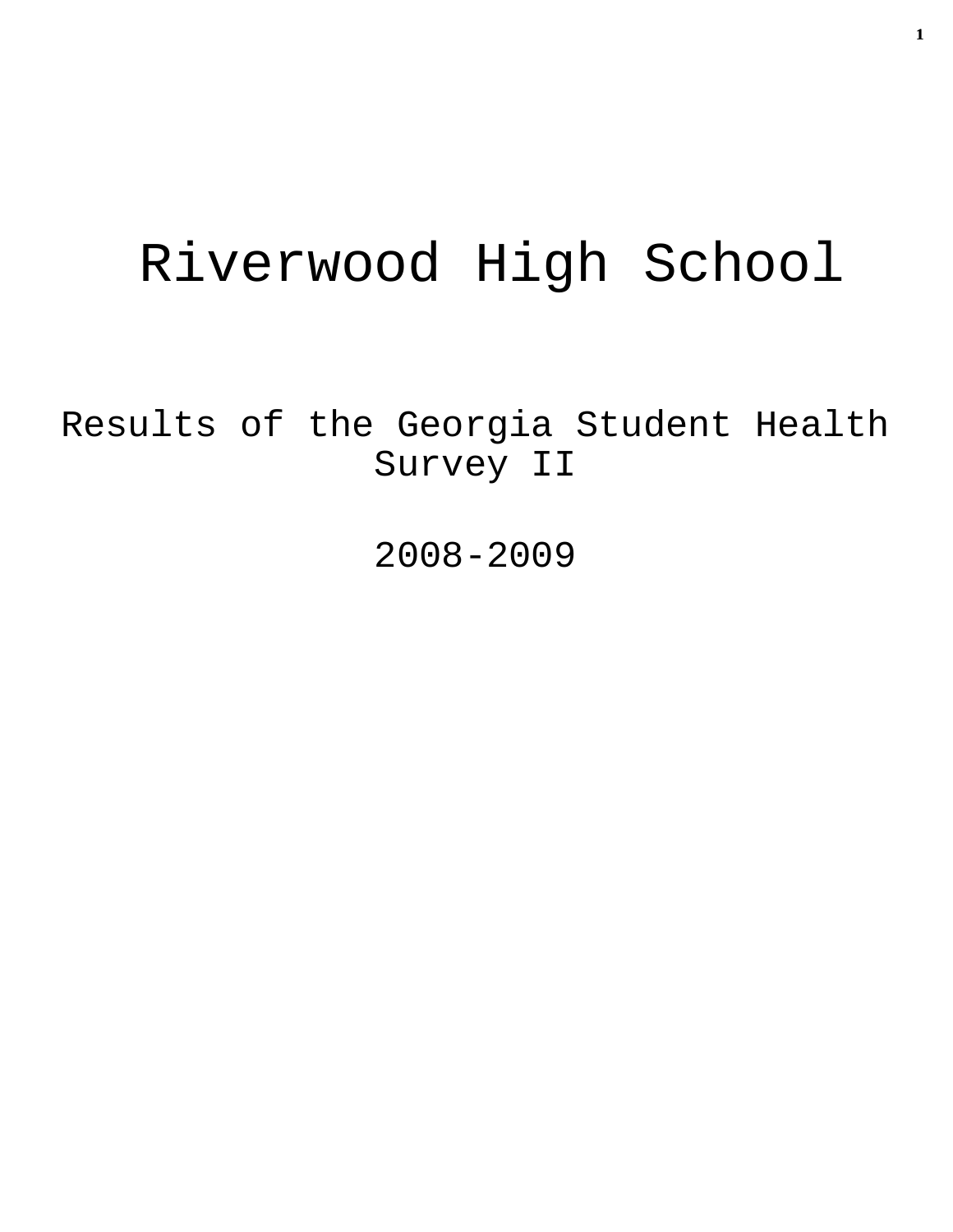# *Demographics* **2**

| Grade                    |     |  |  |  |
|--------------------------|-----|--|--|--|
| <b>Grade   Frequency</b> |     |  |  |  |
| 10                       | 277 |  |  |  |
| 12                       | 140 |  |  |  |

| <b>Frequency</b> | <b>Table of Gender by Grade</b> |              |             |              |  |
|------------------|---------------------------------|--------------|-------------|--------------|--|
| <b>Col Pct</b>   |                                 | Grade(Grade) |             |              |  |
|                  | Gender(Gender)                  | 10           | 12          | <b>Total</b> |  |
|                  | <b>Female</b>                   | 137<br>49.46 | 68<br>48.57 | 205          |  |
|                  | <b>Male</b>                     | 140<br>50.54 | 72<br>51.43 | 212          |  |
|                  | <b>Total</b>                    | 277          | 140         | 417          |  |

| <b>Frequency</b><br>Col Pct |
|-----------------------------|
|                             |

| <b>Table of Ethnicity by Grade</b> |              |             |              |  |  |  |
|------------------------------------|--------------|-------------|--------------|--|--|--|
|                                    | Grade(Grade) |             |              |  |  |  |
| <b>Ethnicity</b> (Ethnicity)       | 10           | 12          | <b>Total</b> |  |  |  |
| <b>Black</b>                       | 56<br>20.22  | 32<br>22.86 | 88           |  |  |  |
| <b>Hispanic</b>                    | 44<br>15.88  | 22<br>15.71 | 66           |  |  |  |
| White                              | 156<br>56.32 | 75<br>53.57 | 231          |  |  |  |
| <b>Asian</b>                       | 8<br>2.89    | 7<br>5.00   | 15           |  |  |  |
| <b>Other</b>                       | 13<br>4.69   | 4<br>2.86   | 17           |  |  |  |
| <b>Total</b>                       | 277          | 140         | 417          |  |  |  |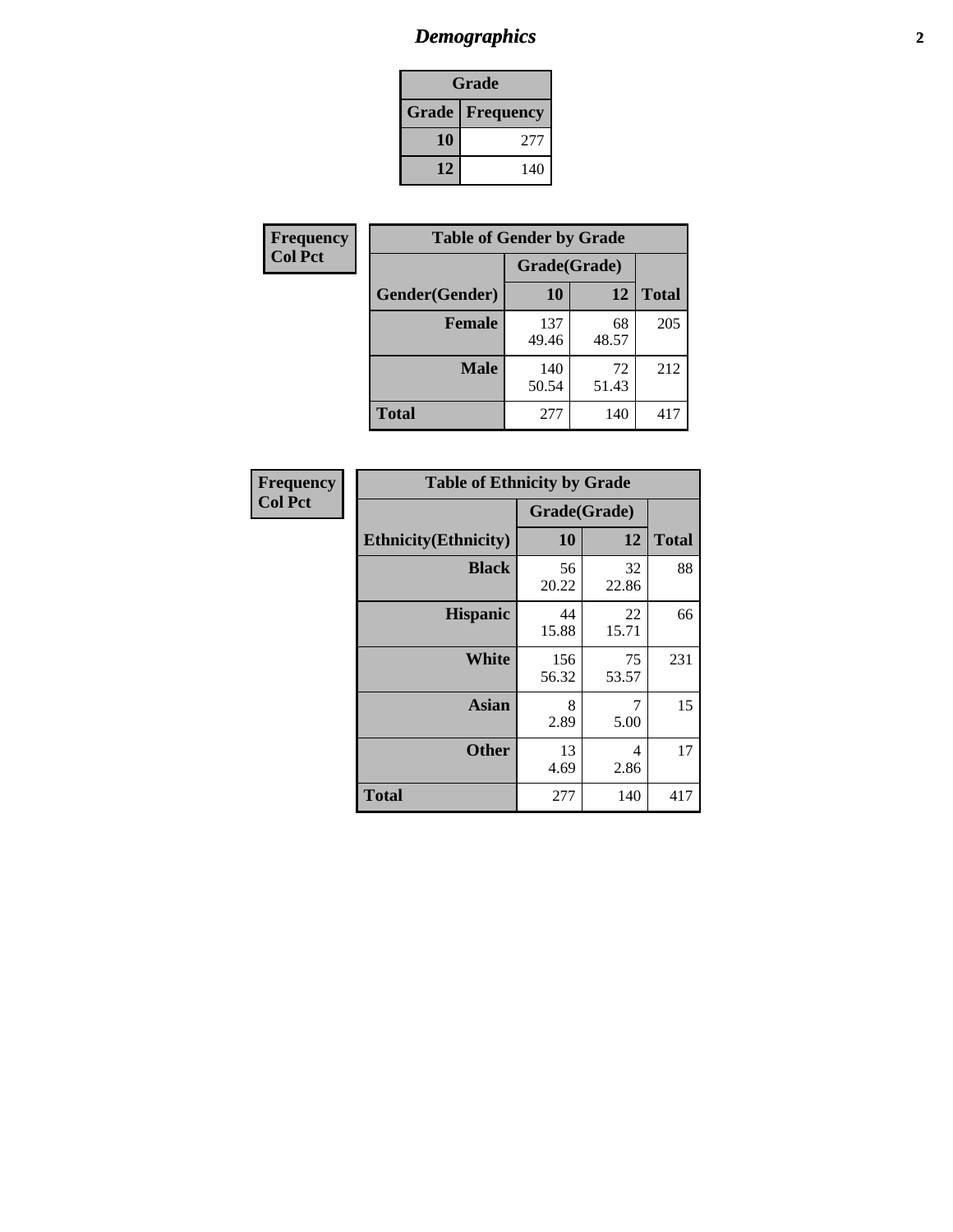#### *Title IV, Part A, Schedule A* **3** *Goal 1: Ensure that all schools are drug-free Baseline Data: Year 2008-2009 Prevalence of Drug Use*

| Frequency<br><b>Col Pct</b> | <b>Table of AlcoholAlt by Grade</b> |              |             |              |  |  |
|-----------------------------|-------------------------------------|--------------|-------------|--------------|--|--|
|                             | AlcoholAlt(Alcohol                  | Grade(Grade) |             |              |  |  |
|                             | use, past 30 days)                  | 10           | 12          | <b>Total</b> |  |  |
|                             | Yes                                 | 73<br>26.35  | 62<br>44.29 | 135          |  |  |
|                             | N <sub>0</sub>                      | 204<br>73.65 | 78<br>55.71 | 282          |  |  |
|                             | <b>Total</b>                        | 277          | 140         | 417          |  |  |

| Frequency<br><b>Col Pct</b> | <b>Table of TobaccoAny by Grade</b> |              |              |              |  |  |
|-----------------------------|-------------------------------------|--------------|--------------|--------------|--|--|
|                             | TobaccoAny(Tobacco                  | Grade(Grade) |              |              |  |  |
|                             | use, past 30 days)                  | 10           | 12           | <b>Total</b> |  |  |
|                             | <b>Yes</b>                          | 20<br>7.22   | 31<br>22.14  | 51           |  |  |
|                             | N <sub>0</sub>                      | 257<br>92.78 | 109<br>77.86 | 366          |  |  |
|                             | <b>Total</b>                        | 277          | 140          | 417          |  |  |

| Frequency<br><b>Col Pct</b> | <b>Table of MarijuanaAlt by Grade</b> |              |              |              |  |
|-----------------------------|---------------------------------------|--------------|--------------|--------------|--|
|                             | MarijuanaAlt(Marijuana                | Grade(Grade) |              |              |  |
|                             | use, past 30 days)                    | 10           | 12           | <b>Total</b> |  |
|                             | <b>Yes</b>                            | 29<br>10.47  | 27<br>19.29  | 56           |  |
|                             | N <sub>0</sub>                        | 248<br>89.53 | 113<br>80.71 | 361          |  |
|                             | <b>Total</b>                          | 277          | 140          | 417          |  |

| <b>Frequency</b> | <b>Table of OtherDrugAny by Grade</b>  |              |              |              |  |  |
|------------------|----------------------------------------|--------------|--------------|--------------|--|--|
| <b>Col Pct</b>   | <b>OtherDrugAny(Other</b><br>drug use, | Grade(Grade) |              |              |  |  |
|                  | past 30 days)                          | 10           | 12           | <b>Total</b> |  |  |
|                  | Yes                                    | 16<br>5.78   | 14<br>10.00  | 30           |  |  |
|                  | N <sub>0</sub>                         | 261<br>94.22 | 126<br>90.00 | 387          |  |  |
|                  | <b>Total</b>                           | 277          | 140          | 417          |  |  |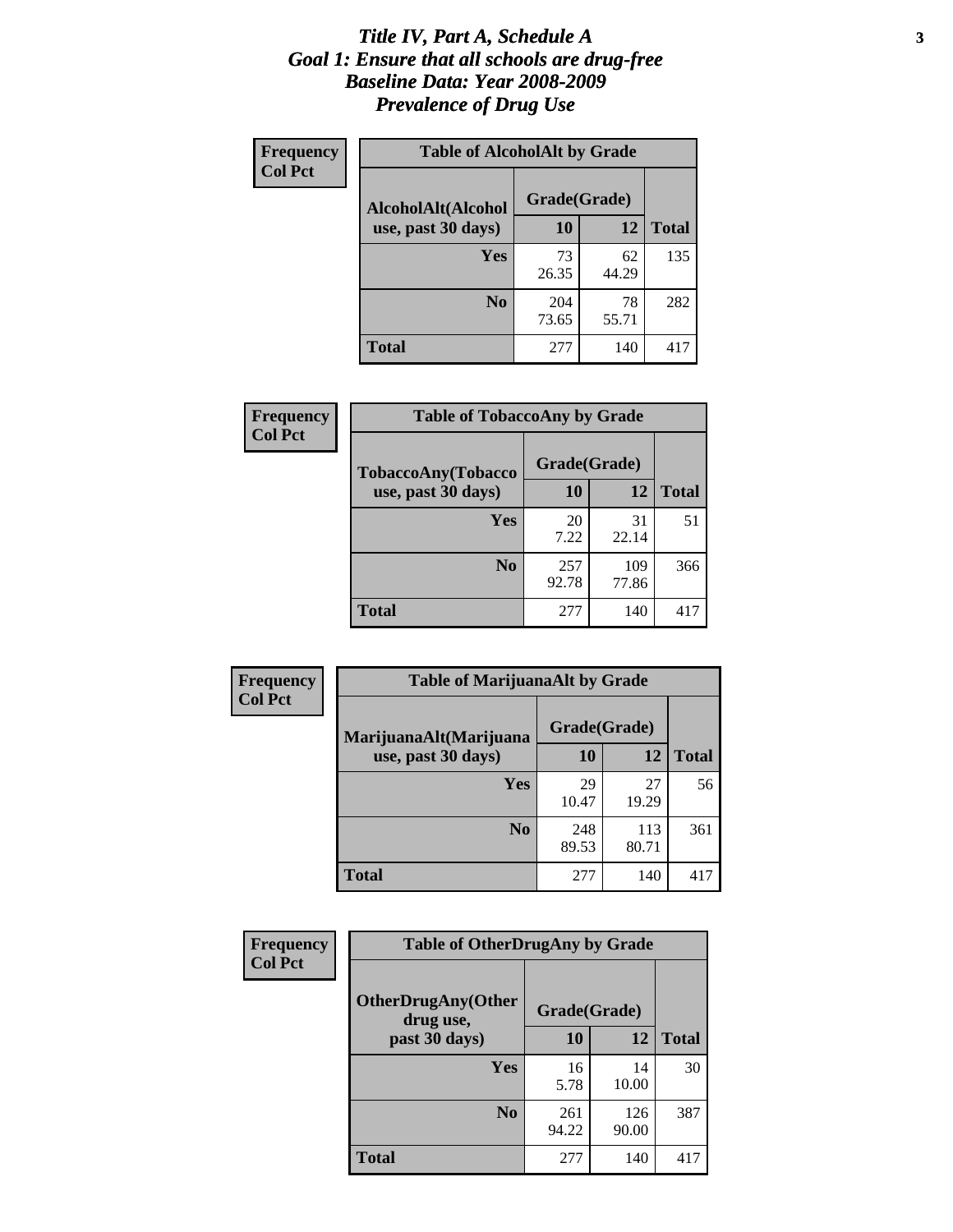#### *Average Age of Onset of Use* **4** *Results for "Average Age of Onset of Use" questions exclude students who said they did not use that substance*

| <b>Variable</b>    | Label                                                              | <b>Mean</b> |
|--------------------|--------------------------------------------------------------------|-------------|
| Alcoholinit2       | I started using alcohol when I was                                 | 13.51       |
| Cigarettesinit2    | I started smoking tobacco when I was                               | 14.23       |
| Smokelessinit2     | I started chewing tobacco when I was                               | 13.83       |
| Marijuanainit2     | I started using marijuana when I was                               | 14.48       |
| Cocaineinit2       | I started using cocaine when I was                                 | 13.55       |
| Inhalantsinit2     | I started using inhalants when I was                               | 12.42       |
| Steroidsinit2      | I started using steroids when I was                                | 14.50       |
| Ecstasyinit2       | I started using ecstasy when I was                                 | 14.90       |
| Methinit2          | I started using methamphetamines when I was                        | 12.00       |
| Hallucinogensinit2 | I started using hallucinogens when I was                           | 15.07       |
| Prescriptioninit2  | I started using prescription drugs not prescribed to me when I was | 14.18       |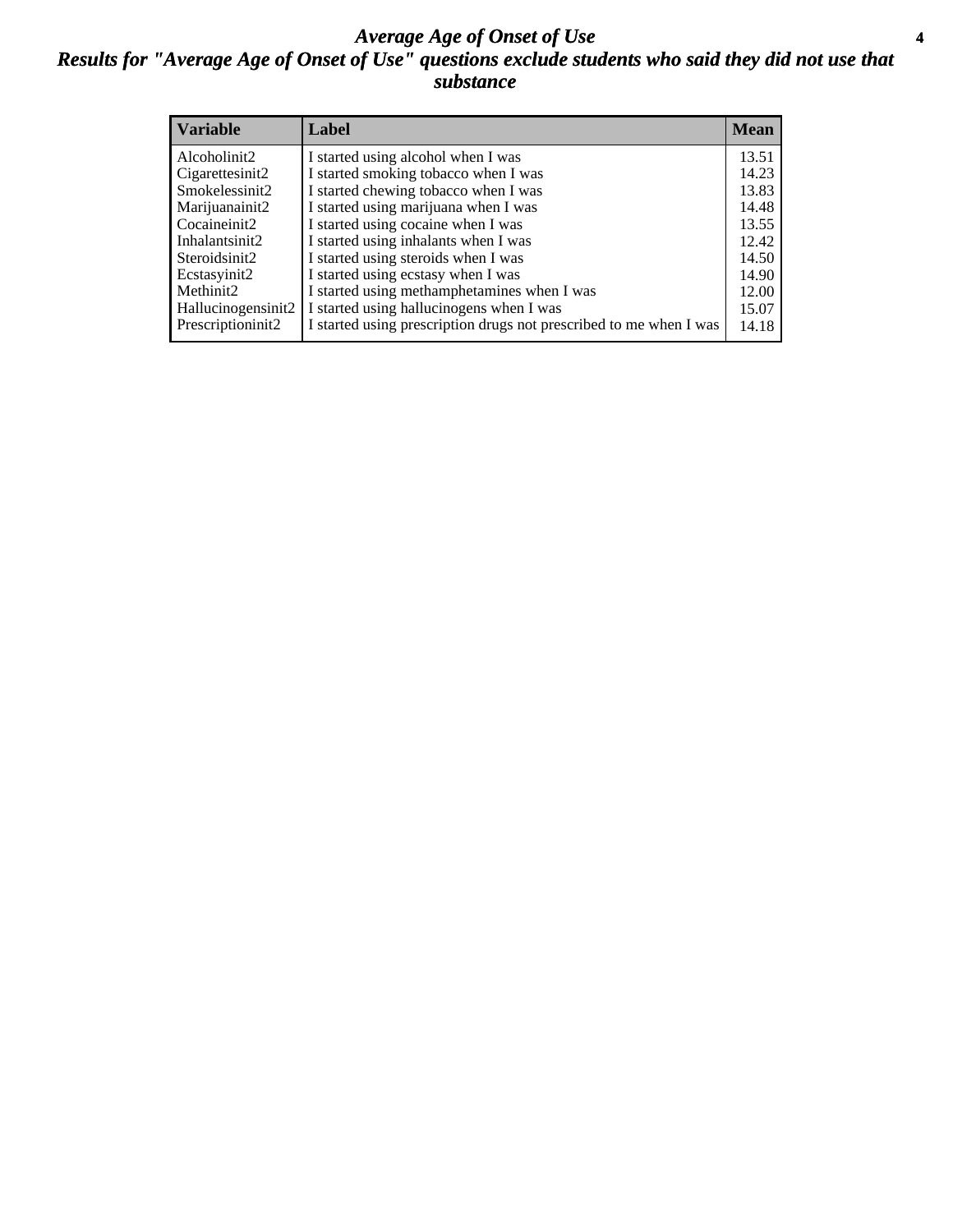# *Perception of Health Risk* **5**

| <b>Frequency</b> | <b>Table of Alcoholharmdich by Grade</b> |              |              |              |  |
|------------------|------------------------------------------|--------------|--------------|--------------|--|
| <b>Col Pct</b>   | Alcoholharmdich(I<br>think alcohol is    | Grade(Grade) |              |              |  |
|                  | harmful)                                 | 10           | 12           | <b>Total</b> |  |
|                  | <b>Yes</b>                               | 212<br>76.53 | 103<br>73.57 | 315          |  |
|                  | N <sub>0</sub>                           | 65<br>23.47  | 37<br>26.43  | 102          |  |
|                  | <b>Total</b>                             | 277          | 140          | 417          |  |

| Frequency      | <b>Table of Tobaccoharmdich by Grade</b> |              |              |              |  |
|----------------|------------------------------------------|--------------|--------------|--------------|--|
| <b>Col Pct</b> | Tobaccoharmdich(I<br>think tobacco is    | Grade(Grade) |              |              |  |
|                | harmful)                                 | 10           | 12           | <b>Total</b> |  |
|                | <b>Yes</b>                               | 267<br>96.39 | 139<br>99.29 | 406          |  |
|                | N <sub>0</sub>                           | 10<br>3.61   | 0.71         |              |  |
|                | <b>Total</b>                             | 277          | 140          | 417          |  |

| Frequency      | <b>Table of Marijuanaharmdich by Grade</b> |              |              |              |  |  |
|----------------|--------------------------------------------|--------------|--------------|--------------|--|--|
| <b>Col Pct</b> | Marijuanaharmdich(I<br>think marijuana is  | Grade(Grade) |              |              |  |  |
|                | harmful)                                   | 10           | 12           | <b>Total</b> |  |  |
|                | Yes                                        | 221<br>79.78 | 100<br>71.43 | 321          |  |  |
|                | N <sub>0</sub>                             | 56<br>20.22  | 40<br>28.57  | 96           |  |  |
|                | <b>Total</b>                               | 277          | 140          | 417          |  |  |

| <b>Frequency</b> | <b>Table of Otherdrugharmdich by Grade</b>   |              |              |              |  |  |
|------------------|----------------------------------------------|--------------|--------------|--------------|--|--|
| <b>Col Pct</b>   | Otherdrugharmdich(I<br>think other drugs are | Grade(Grade) |              |              |  |  |
|                  | harmful)                                     | 10           | 12           | <b>Total</b> |  |  |
|                  | <b>Yes</b>                                   | 269<br>97.11 | 139<br>99.29 | 408          |  |  |
|                  | N <sub>0</sub>                               | 2.89         | 0.71         | 9            |  |  |
|                  | <b>Total</b>                                 | 277          | 140          | 417          |  |  |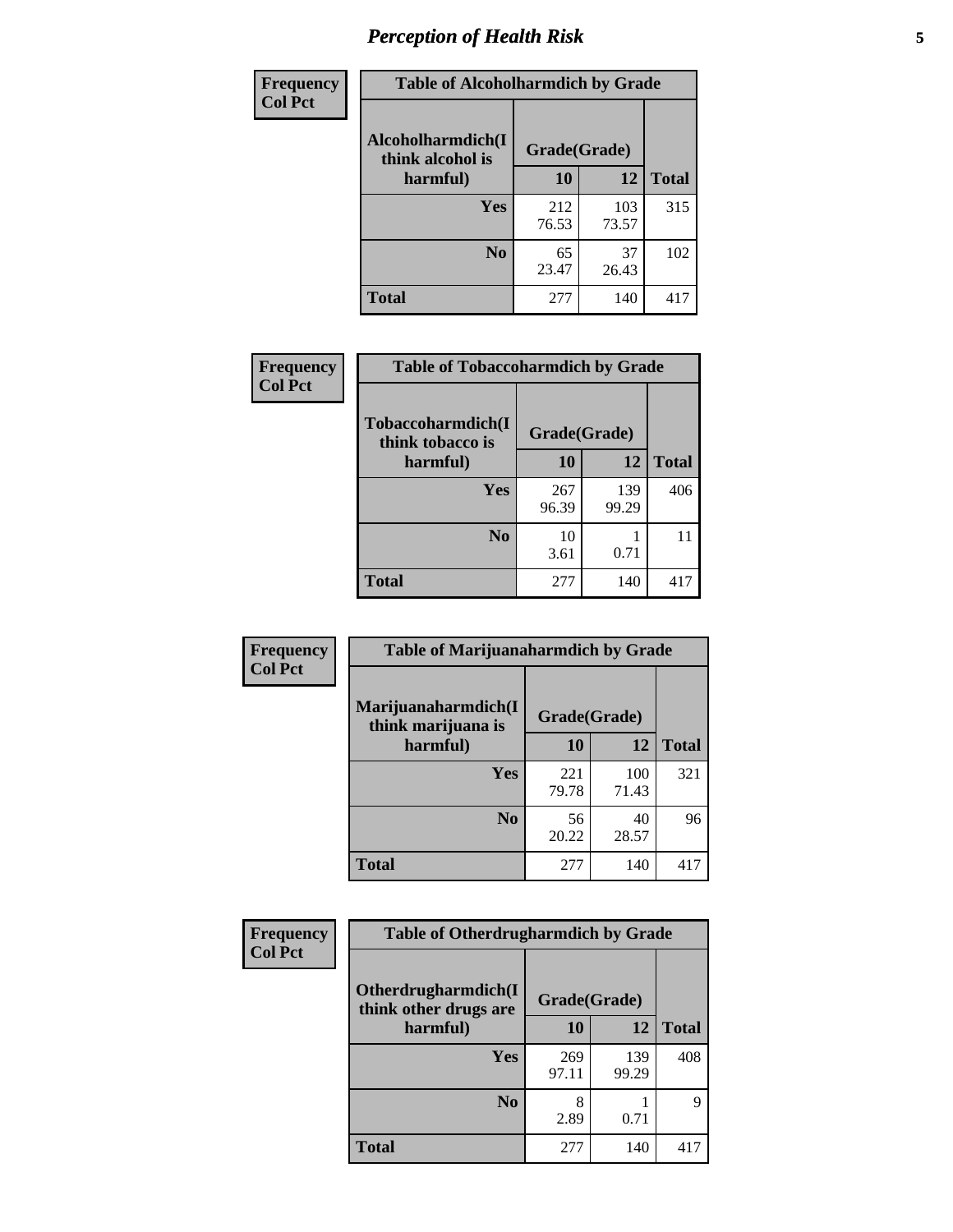# *Social Disapproval* **6**

| Frequency      | <b>Table of Alcoholpeerdich by Grade</b>                    |              |              |              |  |  |  |
|----------------|-------------------------------------------------------------|--------------|--------------|--------------|--|--|--|
| <b>Col Pct</b> | Alcoholpeerdich(My<br>friends would<br>disapprove if I used | Grade(Grade) |              |              |  |  |  |
|                | alcohol)                                                    | 10           | 12           | <b>Total</b> |  |  |  |
|                | <b>Yes</b>                                                  | 104<br>37.55 | 37<br>26.43  | 141          |  |  |  |
|                | N <sub>0</sub>                                              | 173<br>62.45 | 103<br>73.57 | 276          |  |  |  |
|                | <b>Total</b>                                                | 277          | 140          | 417          |  |  |  |

| <b>Frequency</b> |
|------------------|
| <b>Col Pct</b>   |

| <b>Table of Tobaccopeerdich by Grade</b>                    |              |             |              |  |  |  |
|-------------------------------------------------------------|--------------|-------------|--------------|--|--|--|
| Tobaccopeerdich(My<br>friends would<br>disapprove if I used | Grade(Grade) |             |              |  |  |  |
| tobacco)                                                    | 10           | 12          | <b>Total</b> |  |  |  |
| Yes                                                         | 186<br>67.15 | 69<br>49.29 | 255          |  |  |  |
| N <sub>0</sub>                                              | 91<br>32.85  | 71<br>50.71 | 162          |  |  |  |
| <b>Total</b>                                                | 277          | 140         | 417          |  |  |  |

| <b>Frequency</b> | <b>Table of Marijuanapeerdich by Grade</b>                    |              |             |              |  |  |
|------------------|---------------------------------------------------------------|--------------|-------------|--------------|--|--|
| <b>Col Pct</b>   | Marijuanapeerdich(My<br>friends would<br>disapprove if I used | Grade(Grade) |             |              |  |  |
|                  | marijuana)                                                    | 10           | 12          | <b>Total</b> |  |  |
|                  | <b>Yes</b>                                                    | 141<br>50.90 | 63<br>45.00 | 204          |  |  |
|                  | N <sub>0</sub>                                                | 136<br>49.10 | 77<br>55.00 | 213          |  |  |
|                  | <b>Total</b>                                                  | 277          | 140         | 417          |  |  |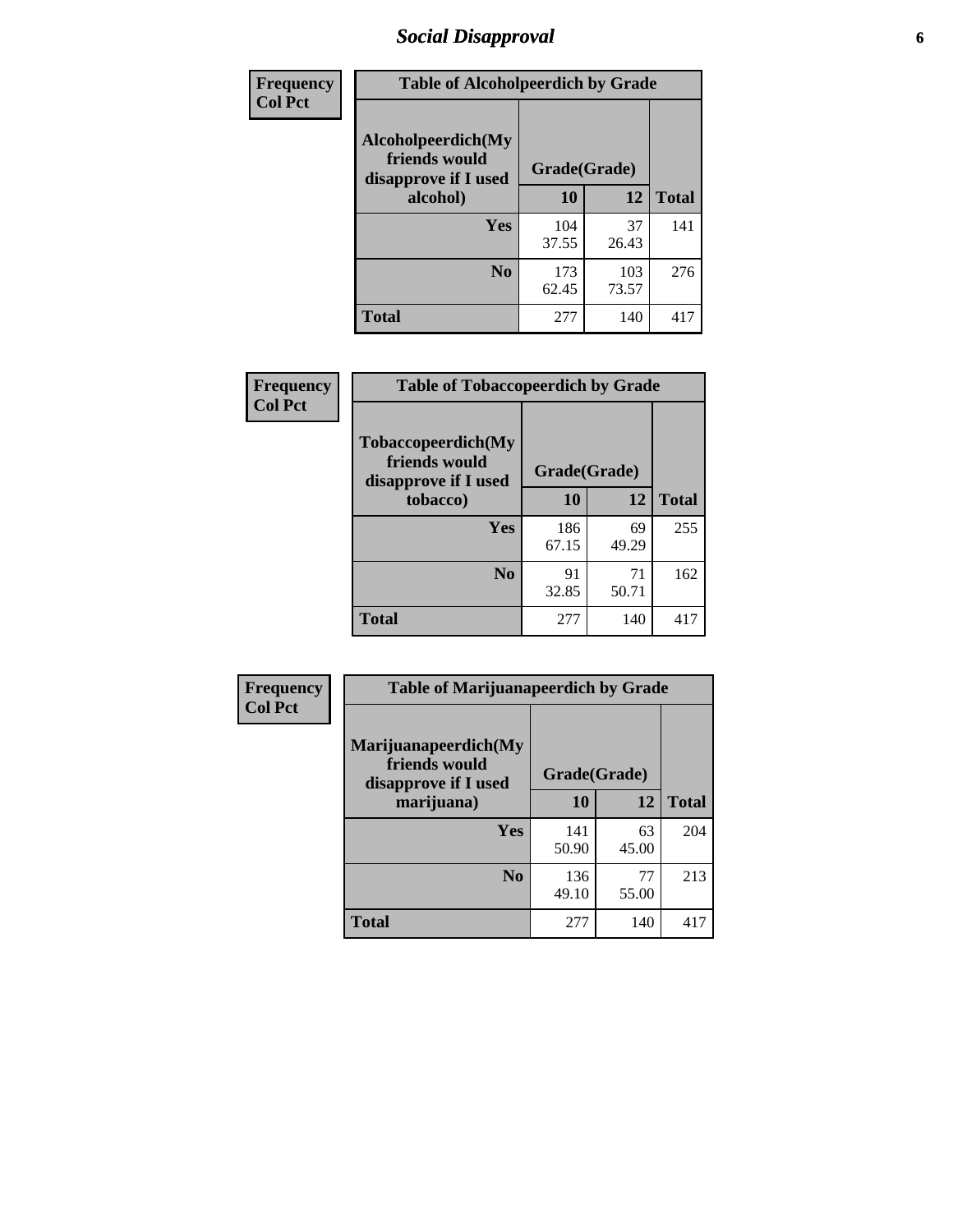# *Social Disapproval* **7**

| Frequency      | <b>Table of Otherdrugpeerdich by Grade</b>                    |              |             |              |  |  |  |
|----------------|---------------------------------------------------------------|--------------|-------------|--------------|--|--|--|
| <b>Col Pct</b> | Otherdrugpeerdich(My<br>friends would<br>disapprove if I used | Grade(Grade) |             |              |  |  |  |
|                | other drugs)                                                  | 10           | 12          | <b>Total</b> |  |  |  |
|                | Yes                                                           | 188<br>67.87 | 95<br>67.86 | 283          |  |  |  |
|                | N <sub>0</sub>                                                | 89<br>32.13  | 45<br>32.14 | 134          |  |  |  |
|                | <b>Total</b>                                                  | 277          | 140         | 417          |  |  |  |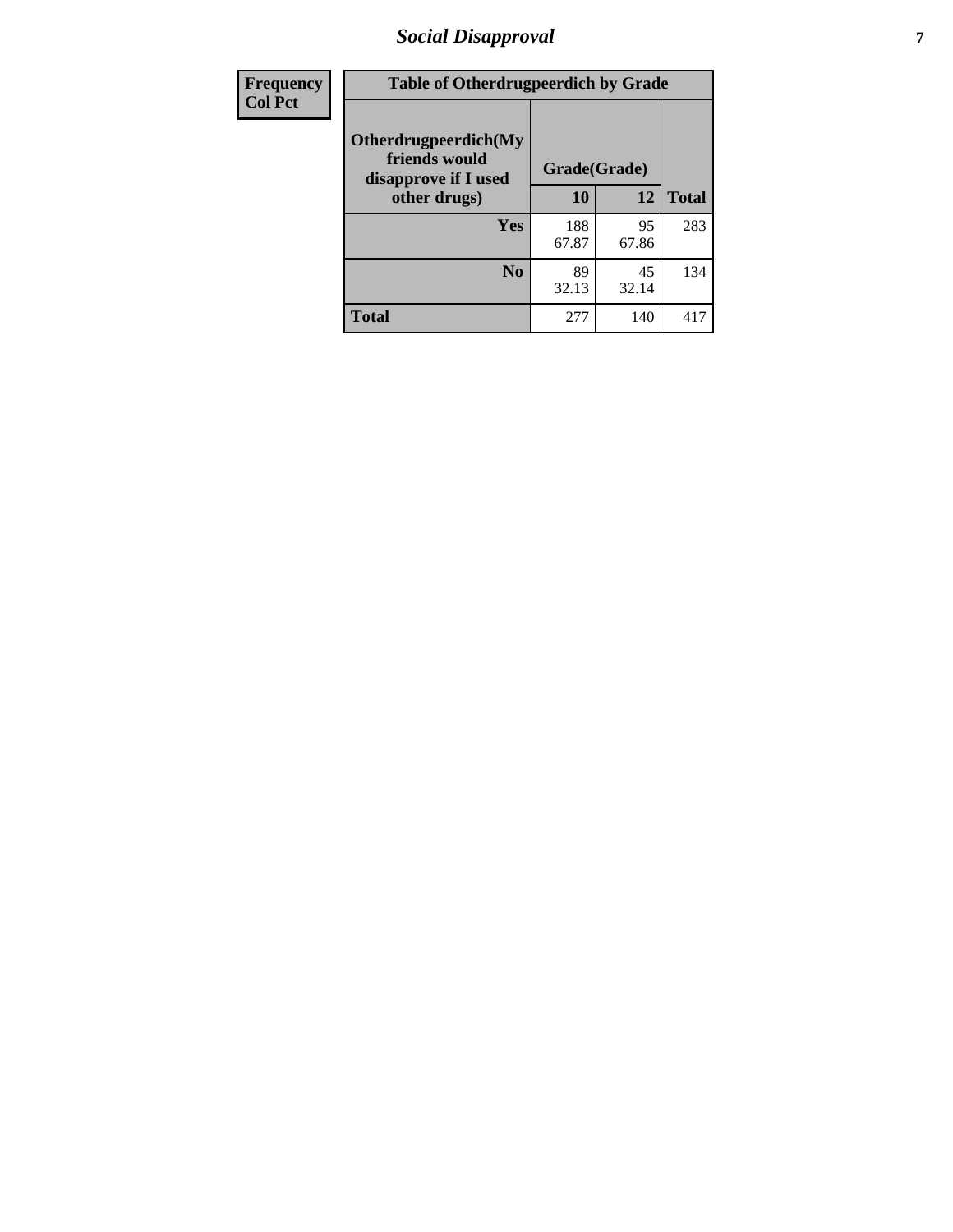#### Title IV, Part A, Schedule A **8** *Goal 2: To help ensure that all schools are safe and disciplined Baseline Data: Year 2008-2009 Student Involvement in Gang Activity*

| Frequency      | <b>Table of Gangself by Grade</b>                                                                         |                    |              |              |  |
|----------------|-----------------------------------------------------------------------------------------------------------|--------------------|--------------|--------------|--|
| <b>Col Pct</b> | <b>Gangself</b> (I<br>have<br>participated<br>in illegal<br>gang<br>activities in<br>the past 30<br>days) | Grade(Grade)<br>10 | 12           | <b>Total</b> |  |
|                | Yes                                                                                                       | 10<br>3.61         | 10<br>7.14   | 20           |  |
|                | N <sub>0</sub>                                                                                            | 267<br>96.39       | 130<br>92.86 | 397          |  |
|                | <b>Total</b>                                                                                              | 277                | 140          | 417          |  |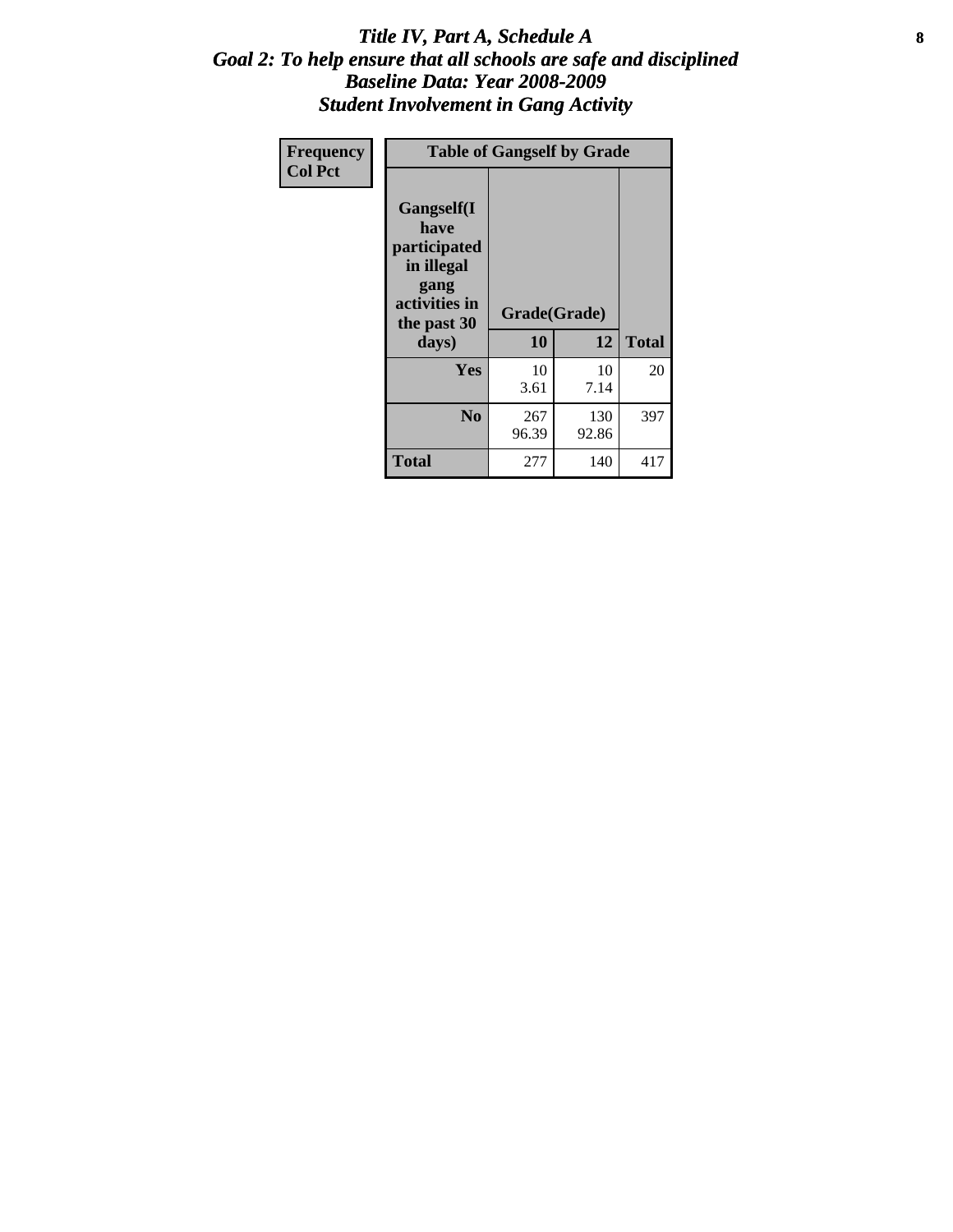# *Student Perception of School Safety* **9**

| <b>Frequency</b><br>Row Pct |
|-----------------------------|
|                             |

| <b>Table of Grade by Safeschool</b> |                                                                                                                                           |                                                        |             |            |     |  |
|-------------------------------------|-------------------------------------------------------------------------------------------------------------------------------------------|--------------------------------------------------------|-------------|------------|-----|--|
|                                     |                                                                                                                                           | Safeschool (School is a place at which I feel<br>safe) |             |            |     |  |
| Grade(Grade)                        | <b>Somewhat</b><br><b>Somewhat</b><br><b>Strongly</b><br><b>Strongly</b><br><b>Disagree</b><br>Agree<br>Disagree<br><b>Total</b><br>Agree |                                                        |             |            |     |  |
| 10                                  | 68<br>24.55                                                                                                                               | 161<br>58.12                                           | 38<br>13.72 | 10<br>3.61 | 277 |  |
| 12                                  | 43<br>30.71                                                                                                                               | 70<br>50.00                                            | 19<br>13.57 | 8<br>5.71  | 140 |  |
| <b>Total</b>                        | 111                                                                                                                                       | 231                                                    | 57          | 18         | 417 |  |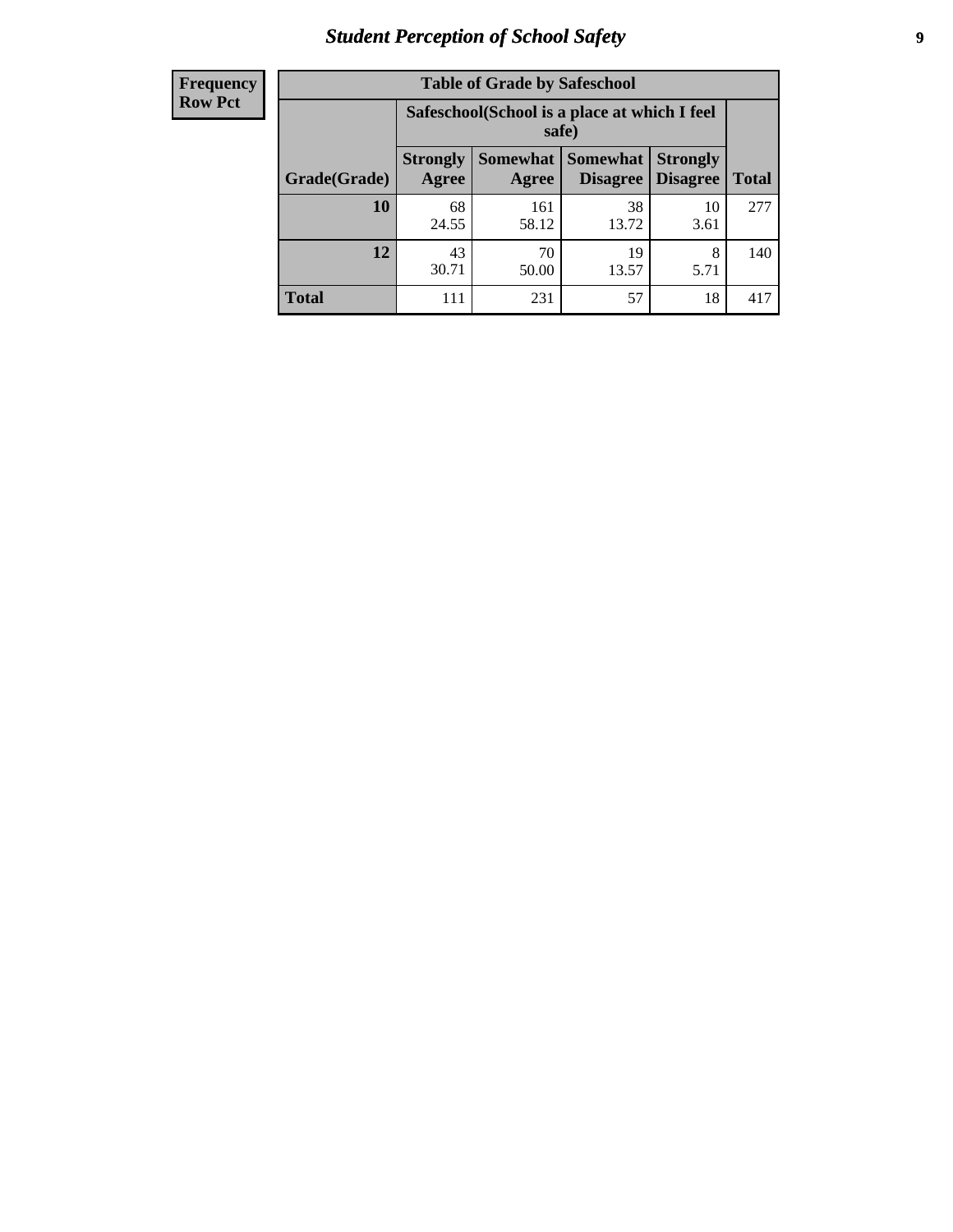### *Students Who Have Been Bullied* **10**

#### **Frequency Row Pct**

| <b>Table of Grade by Bullied</b> |              |                                                                               |                              |                          |                        |                        |                   |              |
|----------------------------------|--------------|-------------------------------------------------------------------------------|------------------------------|--------------------------|------------------------|------------------------|-------------------|--------------|
|                                  |              | <b>Bullied</b> (I have been bullied by other<br>students in the past 30 days) |                              |                          |                        |                        |                   |              |
| Grade(Grade)                     | 0<br>  Davs  | 1 or<br>2<br>days                                                             | 3 <sub>to</sub><br>5<br>days | <b>6 to</b><br>9<br>days | 10<br>to<br>19<br>days | 20<br>to<br>29<br>days | All<br>30<br>days | <b>Total</b> |
| 10                               | 255<br>92.06 | 9<br>3.25                                                                     | 6<br>2.17                    | 0.36                     | 0.36                   | 0.36                   | 4<br>1.44         | 277          |
| 12                               | 126<br>90.00 | 4<br>2.86                                                                     | $\overline{2}$<br>1.43       | $\overline{2}$<br>1.43   | 2<br>1.43              | 0.71                   | 3<br>2.14         | 140          |
| <b>Total</b>                     | 381          | 13                                                                            | 8                            | 3                        | 3                      | 2                      | 7                 | 417          |

 $\blacksquare$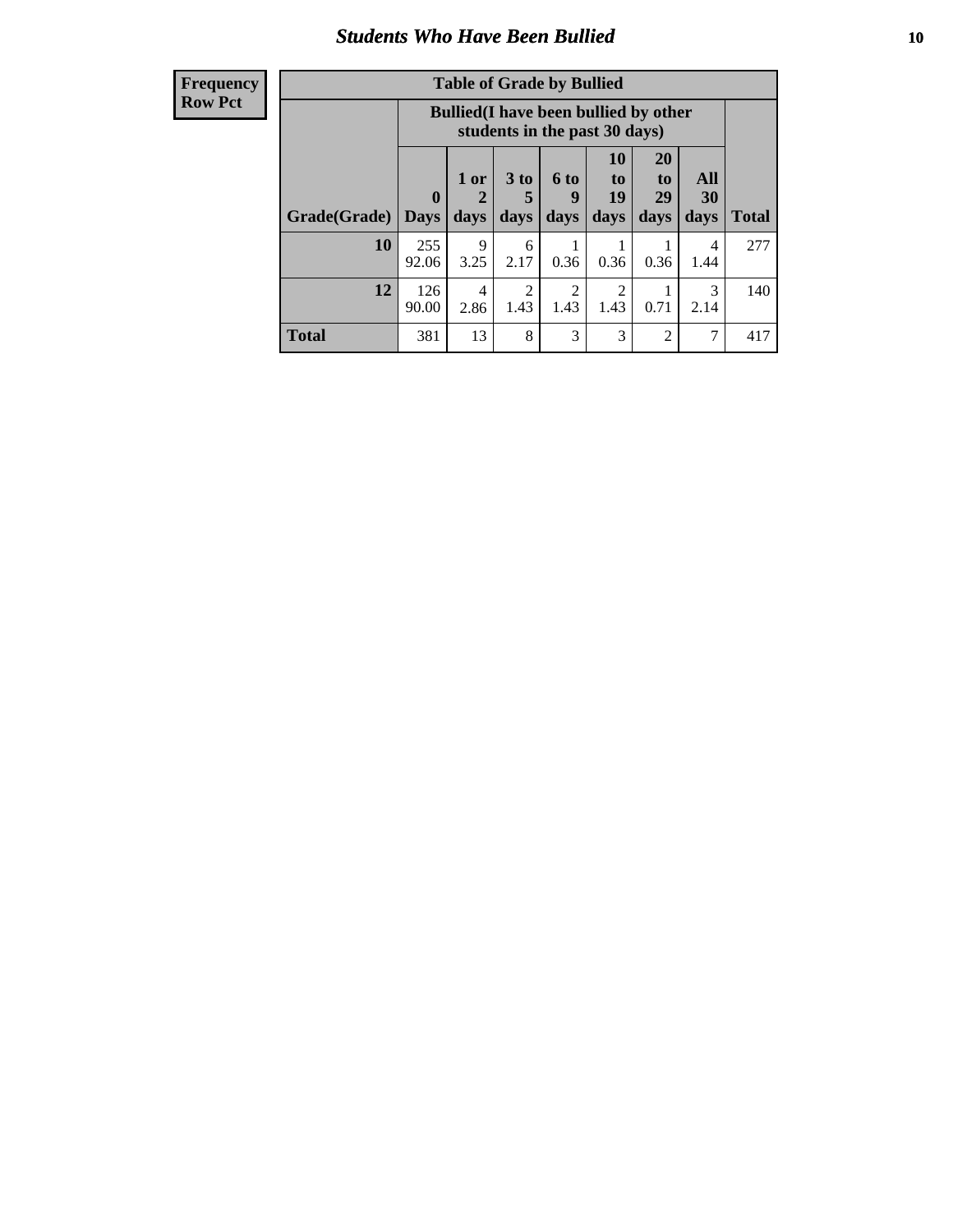### *School Climate* **11**

| <b>Frequency</b> | <b>Table of SchoolClimate1 by Grade</b> |                    |             |              |  |  |
|------------------|-----------------------------------------|--------------------|-------------|--------------|--|--|
| <b>Col Pct</b>   | SchoolClimate1(I<br>like school)        | Grade(Grade)<br>10 | 12          | <b>Total</b> |  |  |
|                  | <b>Strongly Agree</b>                   | 34<br>12.27        | 27<br>19.29 | 61           |  |  |
|                  | <b>Somewhat Agree</b>                   | 188<br>67.87       | 84<br>60.00 | 272          |  |  |
|                  | <b>Somewhat Disagree</b>                | 38<br>13.72        | 17<br>12.14 | 55           |  |  |
|                  | <b>Strongly Disagree</b>                | 17<br>6.14         | 12<br>8.57  | 29           |  |  |
|                  | <b>Total</b>                            | 277                | 140         | 417          |  |  |

| <b>Frequency</b> |
|------------------|
| <b>Col Pct</b>   |

| <b>Table of SchoolClimate2 by Grade</b>           |                    |             |              |  |  |
|---------------------------------------------------|--------------------|-------------|--------------|--|--|
| SchoolClimate2(I<br>feel successful at<br>school) | Grade(Grade)<br>10 | 12          | <b>Total</b> |  |  |
| <b>Strongly Agree</b>                             | 68<br>24.55        | 49<br>35.00 | 117          |  |  |
| <b>Somewhat Agree</b>                             | 167<br>60.29       | 79<br>56.43 | 246          |  |  |
| <b>Somewhat Disagree</b>                          | 38<br>13.72        | 9<br>6.43   | 47           |  |  |
| <b>Strongly Disagree</b>                          | 4<br>1.44          | 3<br>2.14   | 7            |  |  |
| <b>Total</b>                                      | 277                | 140         | 417          |  |  |

| Frequency      | <b>Table of SchoolClimate3 by Grade</b>                                      |                    |             |              |
|----------------|------------------------------------------------------------------------------|--------------------|-------------|--------------|
| <b>Col Pct</b> | <b>SchoolClimate3(My</b><br>school has high<br>standards for<br>achievement) | Grade(Grade)<br>10 | 12          | <b>Total</b> |
|                | <b>Strongly Agree</b>                                                        | 124<br>44.77       | 51<br>36.43 | 175          |
|                | <b>Somewhat Agree</b>                                                        | 118<br>42.60       | 68<br>48.57 | 186          |
|                | <b>Somewhat Disagree</b>                                                     | 25<br>9.03         | 17<br>12.14 | 42           |
|                | <b>Strongly Disagree</b>                                                     | 10<br>3.61         | 4<br>2.86   | 14           |
|                | Total                                                                        | 277                | 140         | 417          |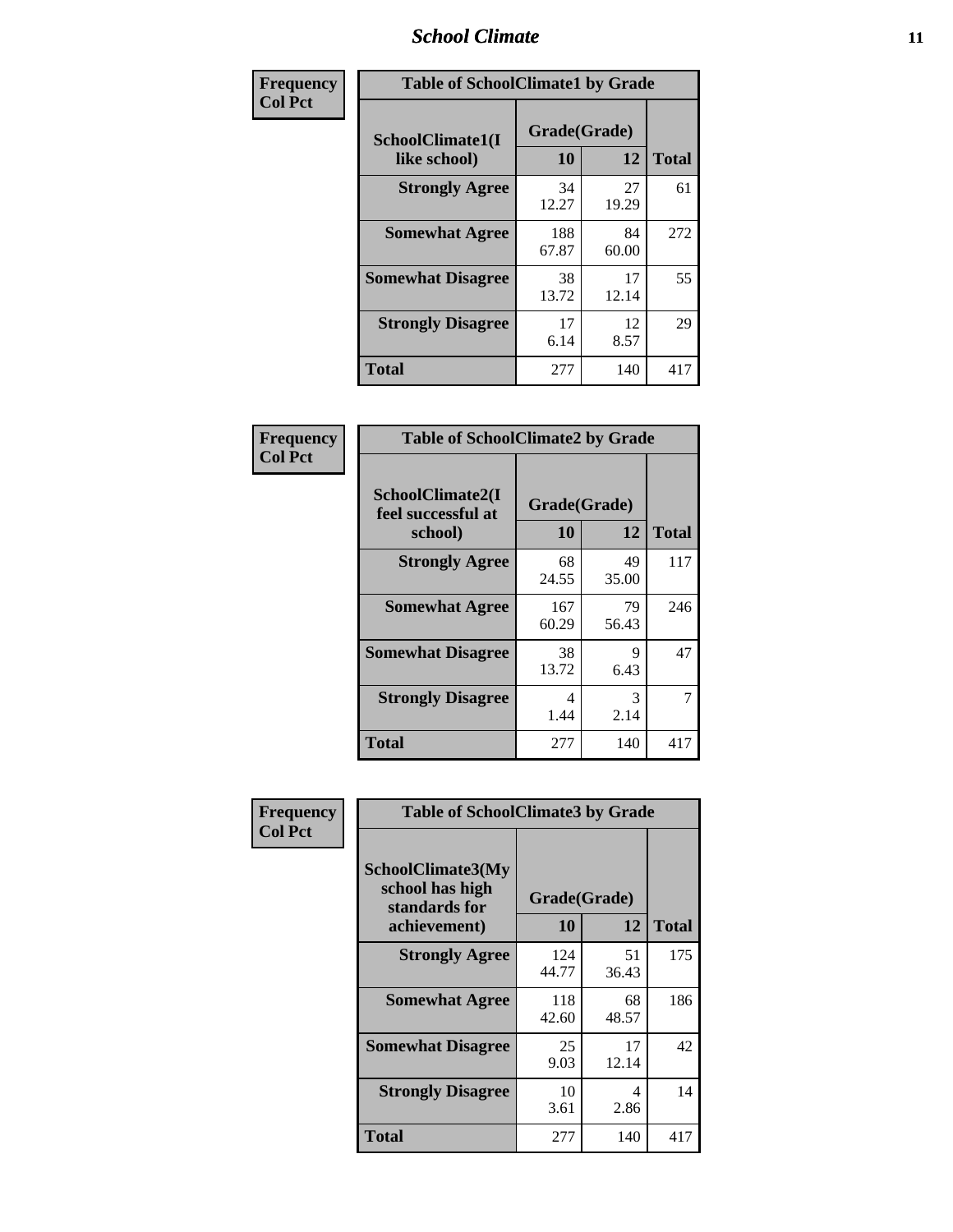### *School Climate* **12**

| Frequency      | <b>Table of SchoolClimate4 by Grade</b>                              |                    |             |              |
|----------------|----------------------------------------------------------------------|--------------------|-------------|--------------|
| <b>Col Pct</b> | <b>SchoolClimate4(My</b><br>school sets clear<br>rules for behavior) | Grade(Grade)<br>10 | 12          | <b>Total</b> |
|                | <b>Strongly Agree</b>                                                | 131<br>47.29       | 78<br>55.71 | 209          |
|                | <b>Somewhat Agree</b>                                                | 117<br>42.24       | 52<br>37.14 | 169          |
|                | <b>Somewhat Disagree</b>                                             | 22<br>7.94         | 5.00        | 29           |
|                | <b>Strongly Disagree</b>                                             | 7<br>2.53          | 3<br>2.14   | 10           |
|                | Total                                                                | 277                | 140         | 417          |

| <b>Table of SchoolClimate5 by Grade</b>                   |              |             |              |  |
|-----------------------------------------------------------|--------------|-------------|--------------|--|
| SchoolClimate5(I<br>know what to do in<br>an emergency at | Grade(Grade) |             |              |  |
| school)                                                   | 10           | 12          | <b>Total</b> |  |
| <b>Strongly Agree</b>                                     | 128<br>46.21 | 55<br>39.29 | 183          |  |
| <b>Somewhat Agree</b>                                     | 105<br>37.91 | 58<br>41.43 | 163          |  |
| <b>Somewhat Disagree</b>                                  | 32<br>11.55  | 19<br>13.57 | 51           |  |
| <b>Strongly Disagree</b>                                  | 12<br>4.33   | 8<br>5.71   | 20           |  |
| Total                                                     | 277          | 140         | 417          |  |

| Frequency      | <b>Table of SchoolClimate6 by Grade</b>                  |                    |             |              |
|----------------|----------------------------------------------------------|--------------------|-------------|--------------|
| <b>Col Pct</b> | <b>SchoolClimate6(Teachers</b><br>treat me with respect) | Grade(Grade)<br>10 | 12          | <b>Total</b> |
|                | <b>Strongly Agree</b>                                    | 88<br>31.77        | 42<br>30.00 | 130          |
|                | <b>Somewhat Agree</b>                                    | 126<br>45.49       | 71<br>50.71 | 197          |
|                | <b>Somewhat Disagree</b>                                 | 47<br>16.97        | 20<br>14.29 | 67           |
|                | <b>Strongly Disagree</b>                                 | 16<br>5.78         | 5.00        | 23           |
|                | <b>Total</b>                                             | 277                | 140         | 417          |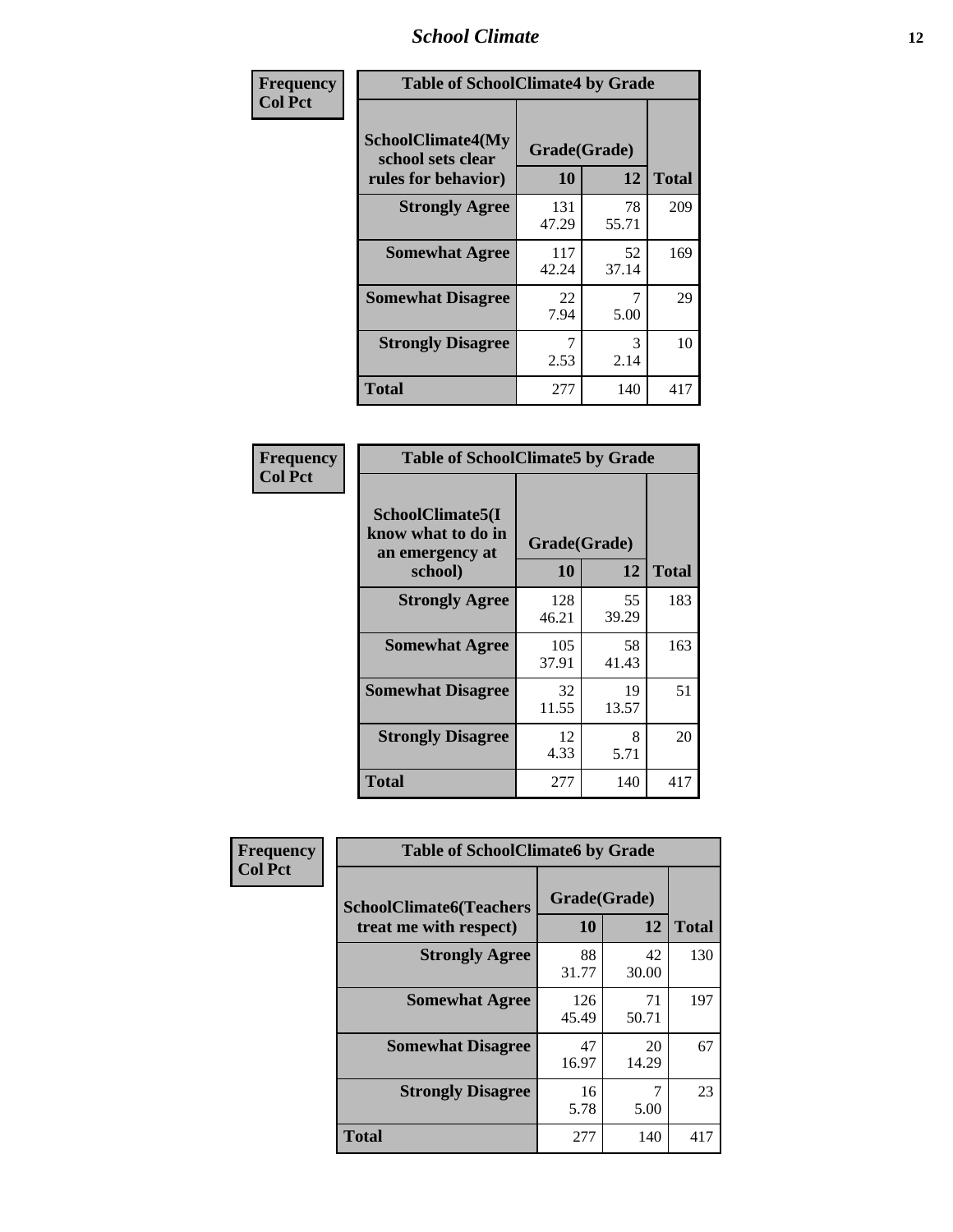### *School Climate* **13**

| Frequency      | <b>Table of SchoolClimate7 by Grade</b>                                       |                           |             |              |
|----------------|-------------------------------------------------------------------------------|---------------------------|-------------|--------------|
| <b>Col Pct</b> | <b>SchoolClimate7(Behaviors</b><br>in my class allow the<br>teacher to teach) | Grade(Grade)<br><b>10</b> | 12          | <b>Total</b> |
|                | <b>Strongly Agree</b>                                                         | 68<br>24.55               | 30<br>21.43 | 98           |
|                | <b>Somewhat Agree</b>                                                         | 146<br>52.71              | 82<br>58.57 | 228          |
|                | <b>Somewhat Disagree</b>                                                      | 51<br>18.41               | 23<br>16.43 | 74           |
|                | <b>Strongly Disagree</b>                                                      | 12<br>4.33                | 5<br>3.57   | 17           |
|                | <b>Total</b>                                                                  | 277                       | 140         | 417          |

| Frequency      | <b>Table of SchoolClimate8 by Grade</b>                                              |                    |             |              |
|----------------|--------------------------------------------------------------------------------------|--------------------|-------------|--------------|
| <b>Col Pct</b> | <b>SchoolClimate8(Students</b><br>are frequently<br>recognized for good<br>behavior) | Grade(Grade)<br>10 | 12          | <b>Total</b> |
|                | <b>Strongly Agree</b>                                                                | 31<br>11.19        | 20<br>14.29 | 51           |
|                | <b>Somewhat Agree</b>                                                                | 107<br>38.63       | 56<br>40.00 | 163          |
|                | <b>Somewhat Disagree</b>                                                             | 97<br>35.02        | 49<br>35.00 | 146          |
|                | <b>Strongly Disagree</b>                                                             | 42<br>15.16        | 15<br>10.71 | 57           |
|                | <b>Total</b>                                                                         | 277                | 140         | 417          |

| Frequency      | <b>Table of SchoolClimate9 by Grade</b>                                           |                    |             |              |
|----------------|-----------------------------------------------------------------------------------|--------------------|-------------|--------------|
| <b>Col Pct</b> | SchoolClimate9(School<br>counselor would be<br>helpful if I needed<br>assistance) | Grade(Grade)<br>10 | 12          | <b>Total</b> |
|                | <b>Strongly Agree</b>                                                             | 119<br>42.96       | 59<br>42.14 | 178          |
|                | <b>Somewhat Agree</b>                                                             | 99<br>35.74        | 43<br>30.71 | 142          |
|                | <b>Somewhat Disagree</b>                                                          | 39<br>14.08        | 16<br>11.43 | 55           |
|                | <b>Strongly Disagree</b>                                                          | 20<br>7.22         | 22<br>15.71 | 42           |
|                | <b>Total</b>                                                                      | 277                | 140         | 417          |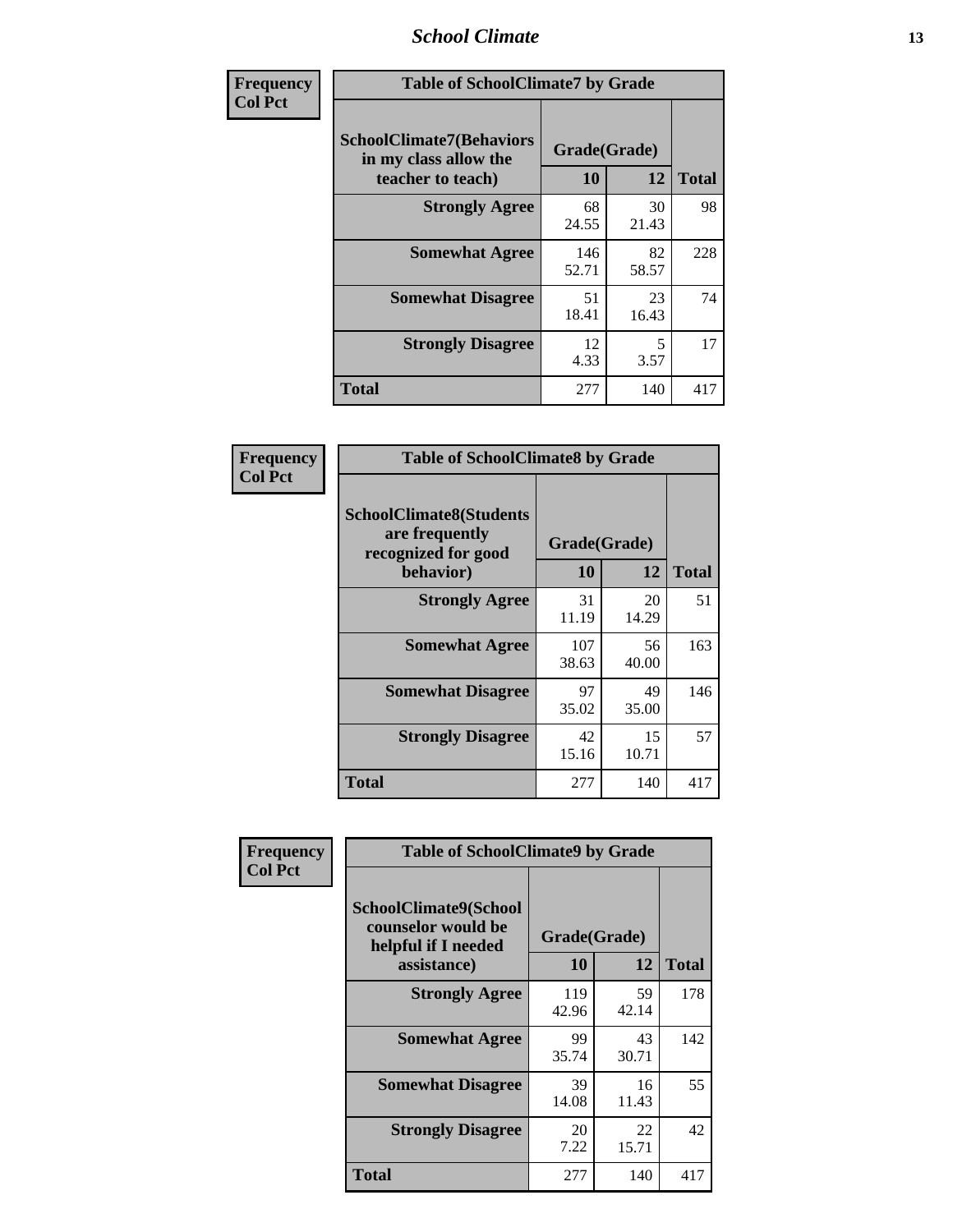### *Reasons for Dropping Out* **14**

| Frequency      | <b>Table of Dropoutreason by Grade</b>                                   |                    |             |              |
|----------------|--------------------------------------------------------------------------|--------------------|-------------|--------------|
| <b>Col Pct</b> | Dropoutreason(If<br>I dropped out the<br>reason would<br>most likely be) | Grade(Grade)<br>10 | 12          | <b>Total</b> |
|                | Won't Drop out                                                           | 157<br>56.68       | 80<br>57.14 | 237          |
|                | <b>Bored</b>                                                             | 50<br>18.05        | 22<br>15.71 | 72           |
|                | <b>Family Reasons</b>                                                    | 19<br>6.86         | 14<br>10.00 | 33           |
|                | <b>Being Bullied</b>                                                     | 4<br>1.44          | 0.71        | 5            |
|                | <b>Other</b>                                                             | 47<br>16.97        | 23<br>16.43 | 70           |
|                | <b>Total</b>                                                             | 277                | 140         | 417          |

| Frequency      | <b>Table of Dropout by Grade</b>                                       |                          |              |              |  |
|----------------|------------------------------------------------------------------------|--------------------------|--------------|--------------|--|
| <b>Col Pct</b> | Dropout(I<br>have<br>thought<br>about<br>dropping<br>out of<br>school) | Grade(Grade)<br>12<br>10 |              | <b>Total</b> |  |
|                | Yes                                                                    | 65<br>23.47              | 38<br>27.14  | 103          |  |
|                | N <sub>0</sub>                                                         | 212<br>76.53             | 102<br>72.86 | 314          |  |
|                | <b>Total</b>                                                           | 277                      | 140          | 417          |  |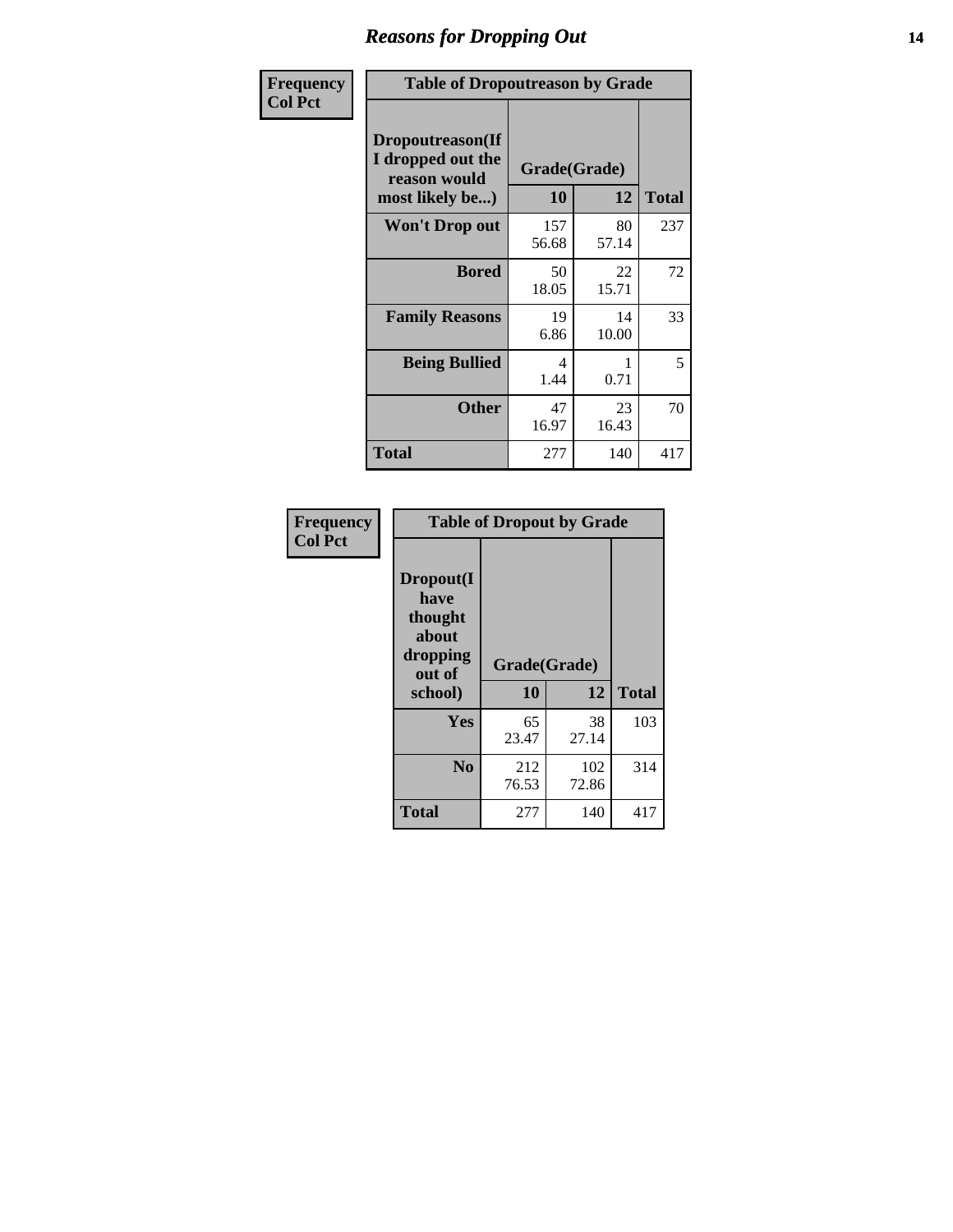*School Safety* **15**

| Frequency      |                                                                                                   | <b>Table of Gangself by Grade</b> |              |              |
|----------------|---------------------------------------------------------------------------------------------------|-----------------------------------|--------------|--------------|
| <b>Col Pct</b> | Gangself(I<br>have<br>participated<br>in illegal<br>gang<br>activities in<br>the past 30<br>days) | Grade(Grade)<br>10<br>12          |              | <b>Total</b> |
|                | Yes                                                                                               | 10<br>3.61                        | 10<br>7.14   | 20           |
|                | N <sub>o</sub>                                                                                    | 267<br>96.39                      | 130<br>92.86 | 397          |
|                | Total                                                                                             | 277                               | 140          | 417          |

| Frequency<br><b>Col Pct</b> | <b>Table of Gangpeers by Grade</b>                                                                                             |                    |             |              |
|-----------------------------|--------------------------------------------------------------------------------------------------------------------------------|--------------------|-------------|--------------|
|                             | <b>Gangpeers</b> (I<br>have friends<br>who have<br>participated<br>in illegal<br>gang<br>activities in<br>the past 30<br>days) | Grade(Grade)<br>10 | 12          | <b>Total</b> |
|                             | Yes                                                                                                                            | 63<br>22.74        | 43<br>30.71 | 106          |
|                             | N <sub>0</sub>                                                                                                                 | 214<br>77.26       | 97<br>69.29 | 311          |
|                             | Total                                                                                                                          | 277                | 140         | 417          |

| Frequency      |                                                                    | <b>Table of Pickedon by Grade</b> |             |              |  |  |  |  |  |
|----------------|--------------------------------------------------------------------|-----------------------------------|-------------|--------------|--|--|--|--|--|
| <b>Col Pct</b> | <b>Pickedon(I have</b><br>been picked on or<br>teased at school in | Grade(Grade)                      |             |              |  |  |  |  |  |
|                | the past 30 days)                                                  | 10                                | 12          | <b>Total</b> |  |  |  |  |  |
|                | <b>Strongly Agree</b>                                              | 8<br>2.89                         | 5.00        | 15           |  |  |  |  |  |
|                | <b>Somewhat Agree</b>                                              | 48<br>17.33                       | 21<br>15.00 | 69           |  |  |  |  |  |
|                | <b>Somewhat Disagree</b>                                           | 59<br>21.30                       | 19<br>13.57 | 78           |  |  |  |  |  |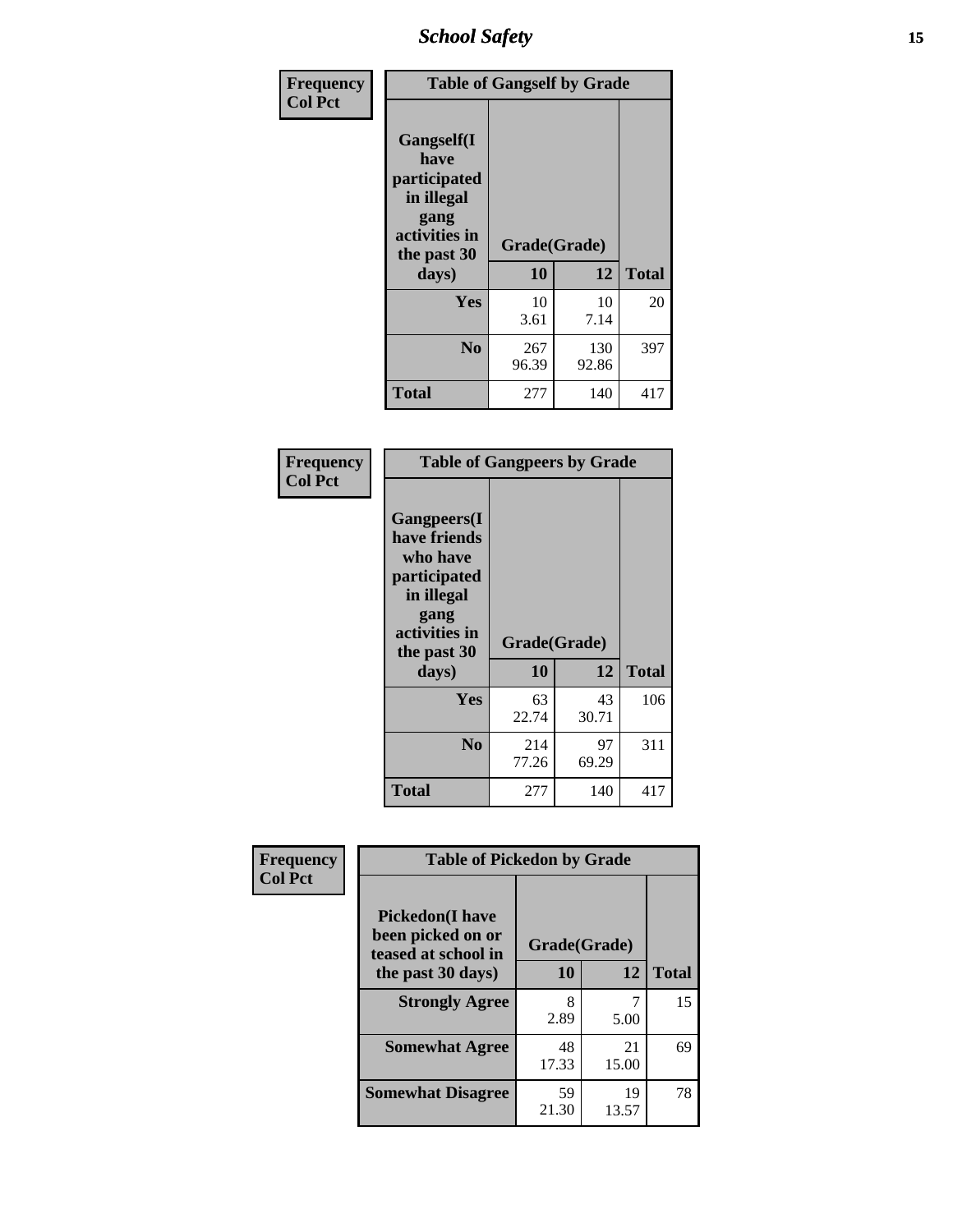# *School Safety* **16**

| <b>Frequency</b> |                                                                                          | <b>Table of Pickedon by Grade</b> |             |              |  |  |  |  |  |  |  |  |
|------------------|------------------------------------------------------------------------------------------|-----------------------------------|-------------|--------------|--|--|--|--|--|--|--|--|
| <b>Col Pct</b>   | <b>Pickedon</b> (I have<br>been picked on or<br>teased at school in<br>the past 30 days) | Grade(Grade)<br>10                | 12          | <b>Total</b> |  |  |  |  |  |  |  |  |
|                  | <b>Strongly Disagree</b>                                                                 | 162<br>58.48                      | 93<br>66.43 | 255          |  |  |  |  |  |  |  |  |
|                  | Total                                                                                    | 277                               | 140         | 41'          |  |  |  |  |  |  |  |  |

| <b>Frequency</b> | <b>Table of Safeschool by Grade</b>        |              |             |              |
|------------------|--------------------------------------------|--------------|-------------|--------------|
| <b>Col Pct</b>   | Safeschool(School<br>is a place at which I | Grade(Grade) |             |              |
|                  | feel safe)                                 | 10           | 12          | <b>Total</b> |
|                  | <b>Strongly Agree</b>                      | 68<br>24.55  | 43<br>30.71 | 111          |
|                  | <b>Somewhat Agree</b>                      | 161<br>58.12 | 70<br>50.00 | 231          |
|                  | <b>Somewhat Disagree</b>                   | 38<br>13.72  | 19<br>13.57 | 57           |
|                  | <b>Strongly Disagree</b>                   | 10<br>3.61   | 8<br>5.71   | 18           |
|                  | <b>Total</b>                               | 277          | 140         | 417          |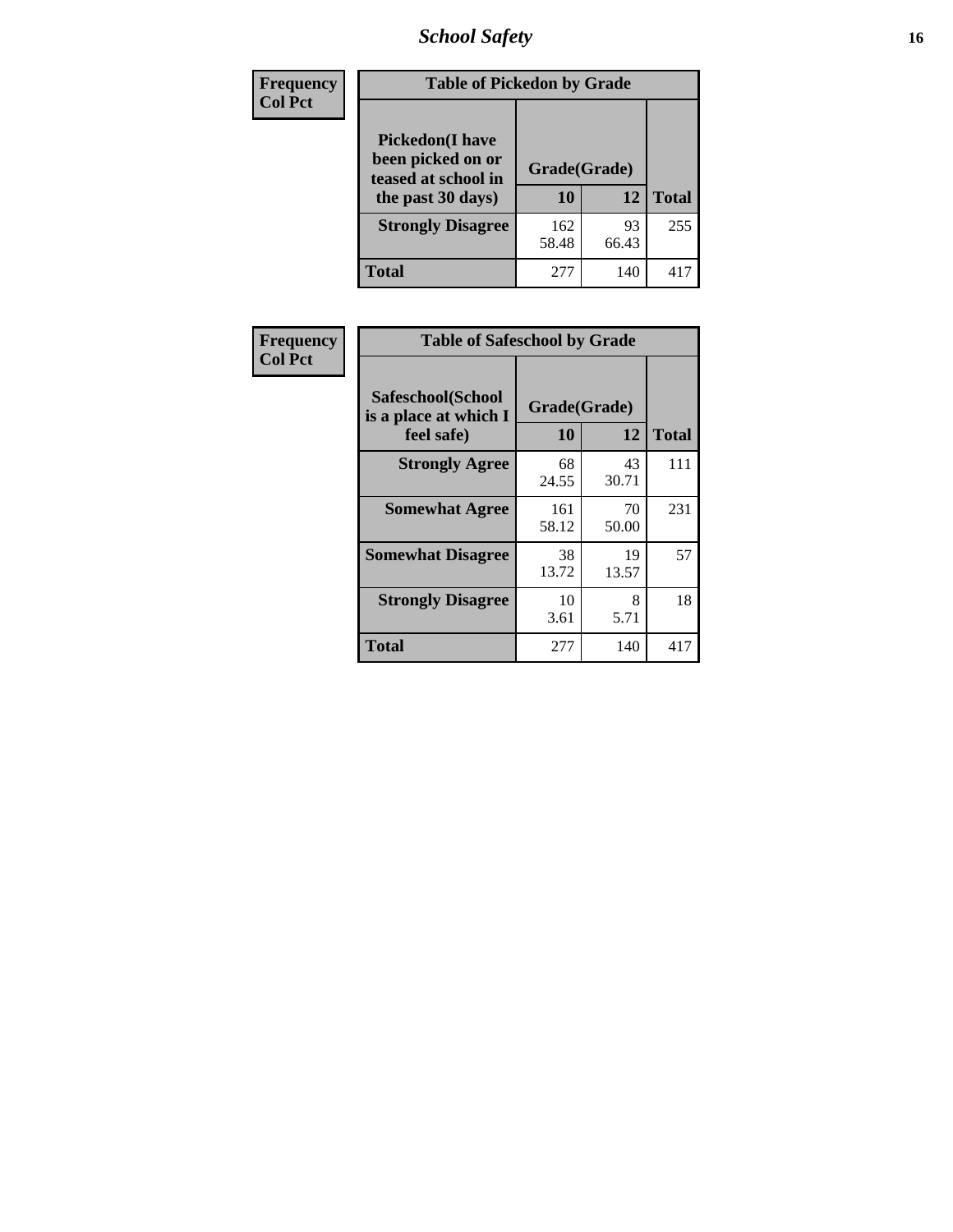*School Safety* **17**

**Frequency Row Pct**

| <b>Table of Grade by Bullied</b> |              |                                                                               |                              |                        |                        |                               |                          |              |  |  |  |  |
|----------------------------------|--------------|-------------------------------------------------------------------------------|------------------------------|------------------------|------------------------|-------------------------------|--------------------------|--------------|--|--|--|--|
|                                  |              | <b>Bullied</b> (I have been bullied by other<br>students in the past 30 days) |                              |                        |                        |                               |                          |              |  |  |  |  |
| <b>Grade</b> (Grade)   Days      | $\mathbf 0$  | 1 or<br>days                                                                  | 3 <sub>to</sub><br>5<br>days | 6 to<br>9<br>days      | 10<br>to<br>19<br>days | <b>20</b><br>to<br>29<br>days | All<br><b>30</b><br>days | <b>Total</b> |  |  |  |  |
| 10                               | 255<br>92.06 | 9<br>3.25                                                                     | 6<br>2.17                    | 0.36                   | 0.36                   | 0.36                          | 4<br>1.44                | 277          |  |  |  |  |
| 12                               | 126<br>90.00 | 4<br>2.86                                                                     | $\overline{2}$<br>1.43       | $\mathfrak{D}$<br>1.43 | 2<br>1.43              | 0.71                          | 3<br>2.14                | 140          |  |  |  |  |
| <b>Total</b>                     | 381          | 13                                                                            | 8                            | 3                      | 3                      | $\overline{2}$                | 7                        | 417          |  |  |  |  |

| <b>Table of Grade by Bulliedothers</b> |                            |                                                                         |                              |                        |                        |                        |                   |              |  |  |  |
|----------------------------------------|----------------------------|-------------------------------------------------------------------------|------------------------------|------------------------|------------------------|------------------------|-------------------|--------------|--|--|--|
|                                        |                            | <b>Bulliedothers</b> (I bullied others in the past<br>$30 \text{ days}$ |                              |                        |                        |                        |                   |              |  |  |  |
| Grade(Grade)                           | $\mathbf 0$<br><b>Days</b> | 1 or<br>2<br>days                                                       | 3 <sub>to</sub><br>5<br>days | 6 to<br>9<br>days      | 10<br>to<br>19<br>days | 20<br>to<br>29<br>days | All<br>30<br>days | <b>Total</b> |  |  |  |
| 10                                     | 252<br>90.97               | 11<br>3.97                                                              | 7<br>2.53                    | $\mathfrak{D}$<br>0.72 | 0.36                   | 3<br>1.08              | 0.36              | 277          |  |  |  |
| 12                                     | 127<br>90.71               | 4<br>2.86                                                               | 0.71                         | $\mathfrak{D}$<br>1.43 | 0.71                   | 2<br>1.43              | 3<br>2.14         | 140          |  |  |  |
| <b>Total</b>                           | 379                        | 15                                                                      | 8                            | 4                      | 2                      | 5                      | 4                 | 417          |  |  |  |

| <b>Frequency</b> | <b>Table of Grade by Weaponschool</b> |                                                                        |                   |                        |                          |              |
|------------------|---------------------------------------|------------------------------------------------------------------------|-------------------|------------------------|--------------------------|--------------|
| <b>Row Pct</b>   |                                       | <b>Weaponschool</b> (I<br>brought a weapon to<br>school in the past 30 |                   |                        |                          |              |
|                  | Grade(Grade)                          | $\bf{0}$<br><b>Days</b>                                                | 1 or<br>2<br>days | 20<br>to<br>29<br>days | <b>All</b><br>30<br>days | <b>Total</b> |
|                  | 10                                    | 274<br>98.92                                                           | 0.36              | 0.36                   | 0.36                     | 277          |
|                  | 12                                    | 135<br>96.43                                                           | 3<br>2.14         | 0.71                   | 1<br>0.71                | 140          |
|                  | <b>Total</b>                          | 409                                                                    | 4                 | 2                      | 2                        | 417          |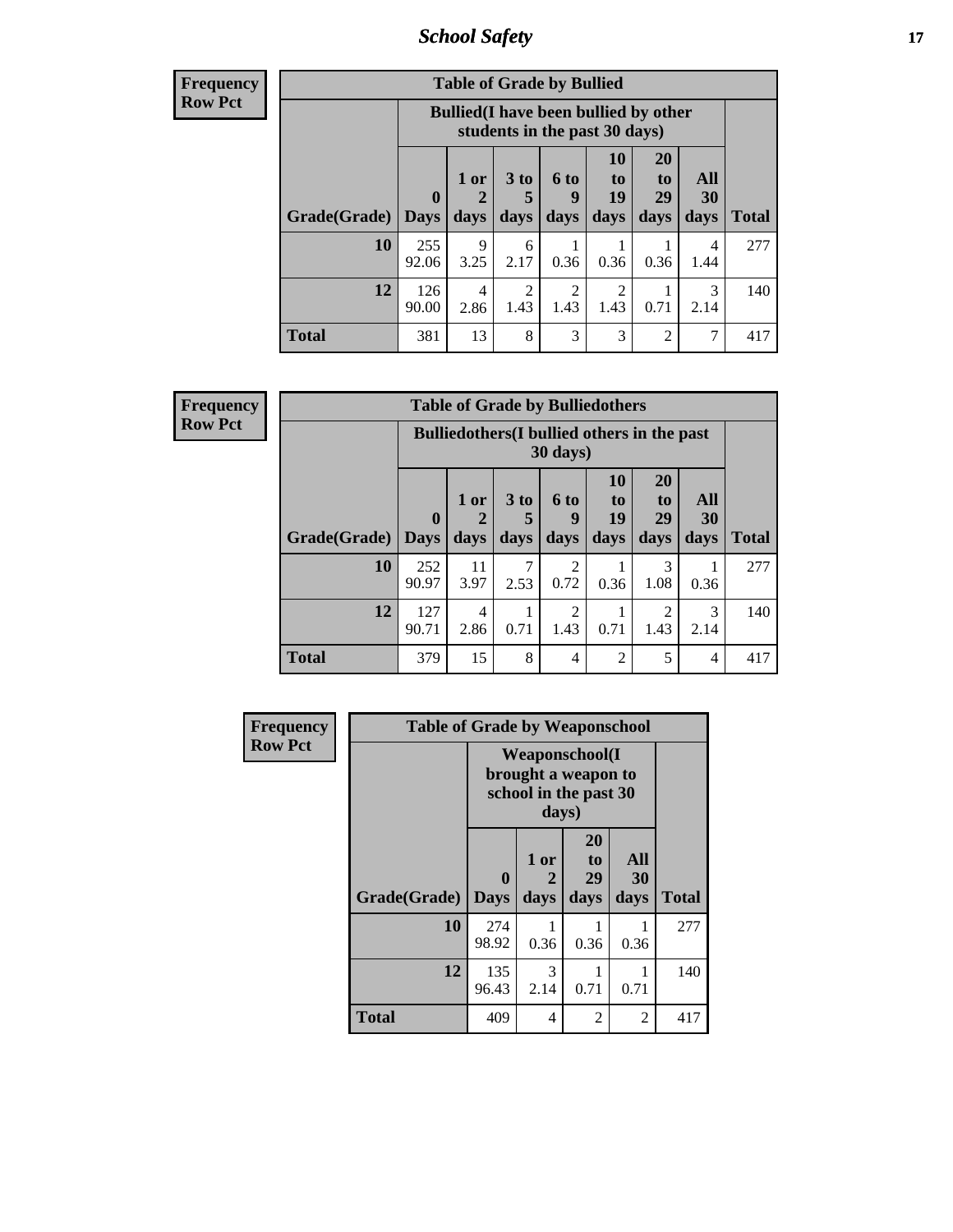*School Safety* **18**

| <b>Frequency</b> |              | <b>Table of Grade by Absentunsafe</b>                                |                   |                   |                        |                        |              |
|------------------|--------------|----------------------------------------------------------------------|-------------------|-------------------|------------------------|------------------------|--------------|
| <b>Row Pct</b>   |              | <b>Absentunsafe(I have missed</b><br>school because I felt unsafe in |                   |                   |                        |                        |              |
|                  | Grade(Grade) | $\bf{0}$<br><b>Days</b>                                              | 1 or<br>2<br>days | 3 to<br>5<br>days | 10<br>to<br>19<br>days | All<br>30<br>days      | <b>Total</b> |
|                  | 10           | 274<br>98.92                                                         | 0<br>0.00         | 0.36              | $\mathcal{O}$<br>0.00  | $\mathfrak{D}$<br>0.72 | 277          |
|                  | 12           | 134<br>95.71                                                         | 3<br>2.14         | 0.71              | $\overline{2}$<br>1.43 | 0<br>0.00              | 140          |
|                  | Total        | 408                                                                  | 3                 | $\mathfrak{D}$    | $\overline{2}$         | 2                      | 417          |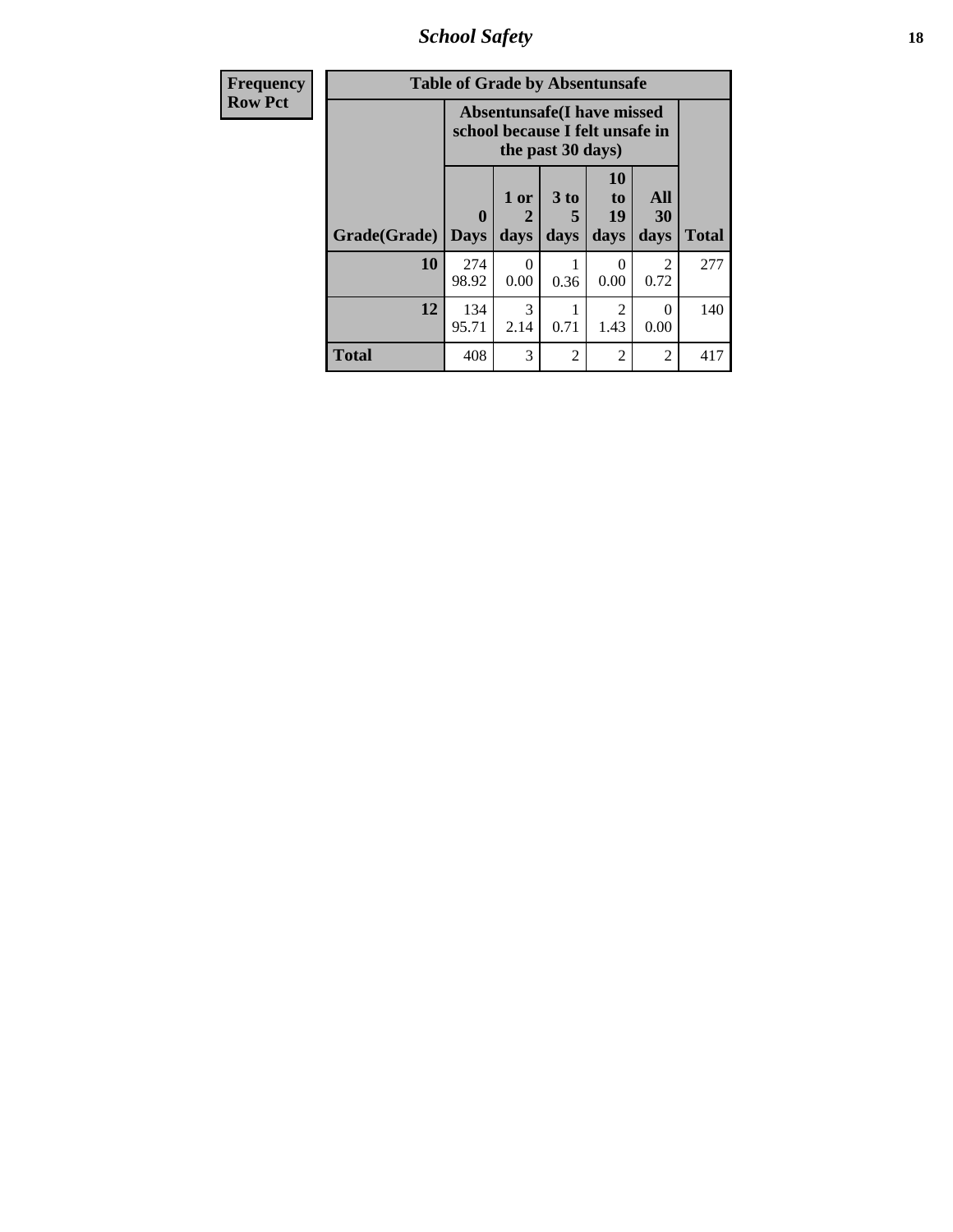# *Drug Use During Last 30 Days* **19**

#### **Frequency Row Pct**

| <b>Table of Grade by Alcohol</b> |                                 |                                     |                 |               |                 |                   |              |       |  |  |  |
|----------------------------------|---------------------------------|-------------------------------------|-----------------|---------------|-----------------|-------------------|--------------|-------|--|--|--|
|                                  |                                 | Alcohol (Alcohol use, past 30 days) |                 |               |                 |                   |              |       |  |  |  |
| Grade(Grade)                     | <b>Did</b><br>not<br><b>use</b> | $1-2$<br>days                       | $3 - 5$<br>days | $6-9$<br>days | $10-19$<br>days | $20 - 29$<br>days | Every<br>day | Total |  |  |  |
| 10                               | 204<br>73.65                    | 30<br>10.83                         | 9<br>3.25       | 13<br>4.69    | 5<br>1.81       | 9<br>3.25         | 7<br>2.53    | 277   |  |  |  |
| 12                               | 78<br>55.71                     | 18<br>12.86                         | 20<br>14.29     | 6<br>4.29     | 6<br>4.29       | 9<br>6.43         | 3<br>2.14    | 140   |  |  |  |
| <b>Total</b>                     | 282                             | 48                                  | 29              | 19            | 11              | 18                | 10           | 417   |  |  |  |

#### **Frequency Row Pct**

| <b>Table of Grade by Cigarettes</b> |                                                                                                                                                       |                                                   |           |           |           |           |           |              |  |  |  |  |  |
|-------------------------------------|-------------------------------------------------------------------------------------------------------------------------------------------------------|---------------------------------------------------|-----------|-----------|-----------|-----------|-----------|--------------|--|--|--|--|--|
|                                     |                                                                                                                                                       | Cigarettes (Smoking tobacco use,<br>past 30 days) |           |           |           |           |           |              |  |  |  |  |  |
| Grade(Grade)                        | <b>Did</b><br>$10-19$<br>$6-9$<br>$20 - 29$<br>$3 - 5$<br>$1 - 2$<br><b>Every</b><br>not<br>days<br>days<br>days<br>days<br>day<br>days<br><b>use</b> |                                                   |           |           |           |           |           | <b>Total</b> |  |  |  |  |  |
| 10                                  | 257<br>92.78                                                                                                                                          | 9<br>3.25                                         | 3<br>1.08 | 4<br>1.44 | 0<br>0.00 | 0.36      | 3<br>1.08 | 277          |  |  |  |  |  |
| 12                                  | 112<br>80.00                                                                                                                                          | 8<br>5.71                                         | 8<br>5.71 | 3<br>2.14 | 2<br>1.43 | 3<br>2.14 | 4<br>2.86 | 140          |  |  |  |  |  |
| <b>Total</b>                        | 369                                                                                                                                                   | 17                                                | 11        | 7         | 2         | 4         | 7         | 417          |  |  |  |  |  |

|              | <b>Table of Grade by Smokeless</b> |                                                         |                 |                        |                 |                   |                     |              |  |  |  |
|--------------|------------------------------------|---------------------------------------------------------|-----------------|------------------------|-----------------|-------------------|---------------------|--------------|--|--|--|
|              |                                    | <b>Smokeless</b> (Chewing tobacco use,<br>past 30 days) |                 |                        |                 |                   |                     |              |  |  |  |
| Grade(Grade) | <b>Did</b><br>not<br><b>use</b>    | $1 - 2$<br>days                                         | $3 - 5$<br>days | $6 - 9$<br>days        | $10-19$<br>days | $20 - 29$<br>days | <b>Every</b><br>day | <b>Total</b> |  |  |  |
| 10           | 275<br>99.28                       | 0.36                                                    | 0<br>0.00       | $\Omega$<br>0.00       | 0.36            | $\Omega$<br>0.00  | $\theta$<br>0.00    | 277          |  |  |  |
| 12           | 127<br>90.71                       | 2<br>1.43                                               | 2<br>1.43       | $\overline{2}$<br>1.43 | 0.71            | 2<br>1.43         | 4<br>2.86           | 140          |  |  |  |
| <b>Total</b> | 402                                | 3                                                       | $\overline{2}$  | $\overline{2}$         | $\overline{2}$  | 2                 | 4                   | 417          |  |  |  |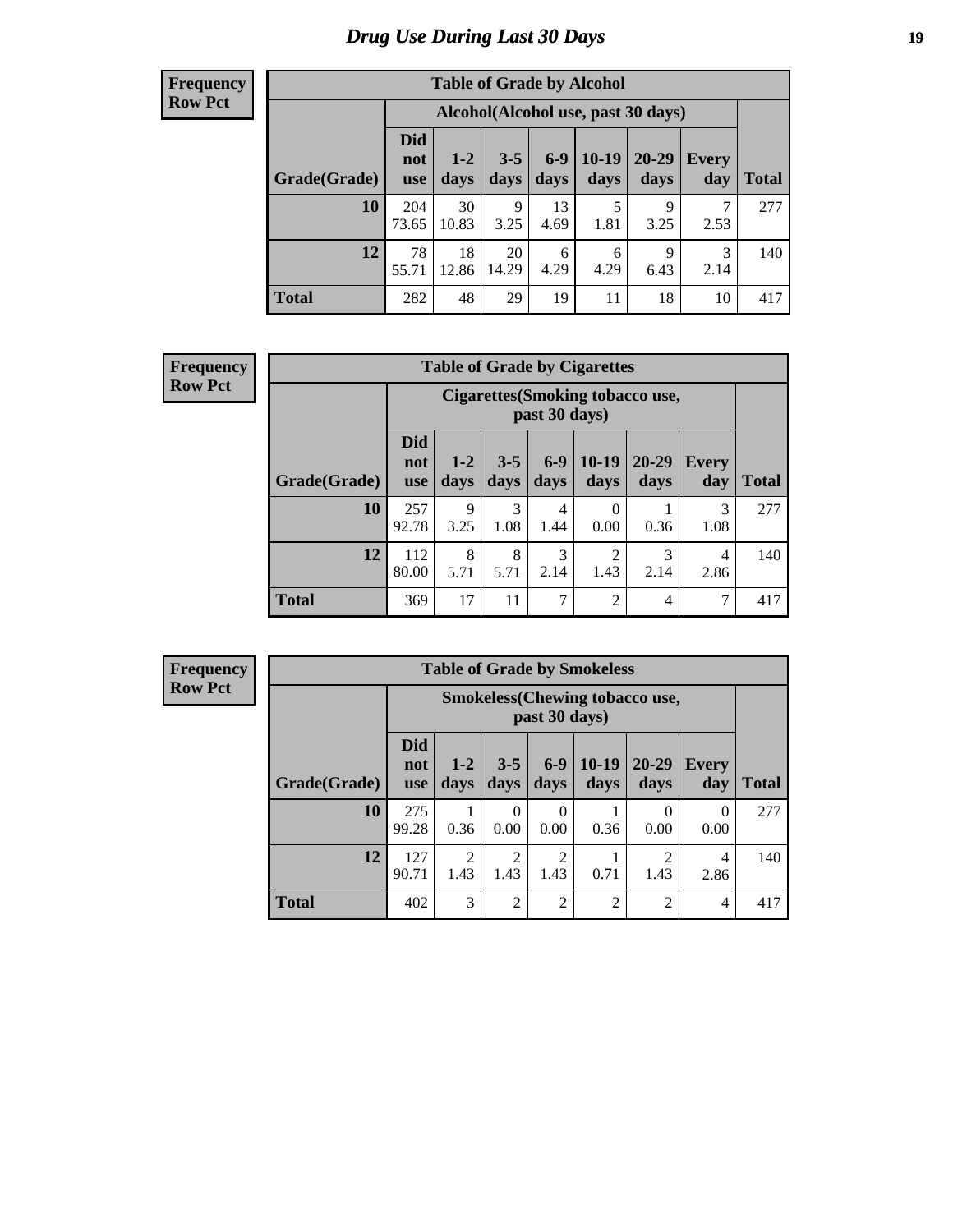| <b>Table of Grade by Marijuana</b> |                          |                                         |                 |                  |                 |               |              |              |  |  |  |  |
|------------------------------------|--------------------------|-----------------------------------------|-----------------|------------------|-----------------|---------------|--------------|--------------|--|--|--|--|
|                                    |                          | Marijuana (Marijuana use, past 30 days) |                 |                  |                 |               |              |              |  |  |  |  |
| Grade(Grade)                       | Did<br>not<br><b>use</b> | $1 - 2$<br>days                         | $3 - 5$<br>days | $6 - 9$<br>days  | $10-19$<br>days | 20-29<br>days | Every<br>day | <b>Total</b> |  |  |  |  |
| 10                                 | 248<br>89.53             | 12<br>4.33                              | 0.36            | 4<br>1.44        | 5<br>1.81       | 3<br>1.08     | 4<br>1.44    | 277          |  |  |  |  |
| 12                                 | 113<br>80.71             | 11<br>7.86                              | 3<br>2.14       | $\theta$<br>0.00 | 5<br>3.57       | 3<br>2.14     | 5<br>3.57    | 140          |  |  |  |  |
| <b>Total</b>                       | 361                      | 23                                      | $\overline{4}$  | $\overline{4}$   | 10              | 6             | 9            | 417          |  |  |  |  |

| <b>Frequency</b> |              | <b>Table of Grade by Cocaine</b><br>Cocaine (Cocaine use, past 30 days) |                 |                 |                  |                   |                     |              |  |
|------------------|--------------|-------------------------------------------------------------------------|-----------------|-----------------|------------------|-------------------|---------------------|--------------|--|
| <b>Row Pct</b>   |              |                                                                         |                 |                 |                  |                   |                     |              |  |
|                  | Grade(Grade) | <b>Did</b><br>not<br><b>use</b>                                         | $1 - 2$<br>days | $3 - 5$<br>days | $6-9$<br>days    | $20 - 29$<br>days | <b>Every</b><br>day | <b>Total</b> |  |
|                  | 10           | 274<br>98.92                                                            | 0.36            | 0<br>0.00       | 0.36             | 0.36              | 0<br>0.00           | 277          |  |
|                  | 12           | 137<br>97.86                                                            | 0<br>0.00       | 0.71            | $\theta$<br>0.00 | $\Omega$<br>0.00  | 2<br>1.43           | 140          |  |
|                  | <b>Total</b> | 411                                                                     |                 |                 |                  |                   | $\overline{2}$      | 417          |  |

| Frequency      | <b>Table of Grade by Inhalants</b> |                                               |                 |                 |               |                 |                   |              |  |
|----------------|------------------------------------|-----------------------------------------------|-----------------|-----------------|---------------|-----------------|-------------------|--------------|--|
| <b>Row Pct</b> |                                    | <b>Inhalants</b> (Inhalant use, past 30 days) |                 |                 |               |                 |                   |              |  |
|                | Grade(Grade)                       | <b>Did</b><br>not<br><b>use</b>               | $1 - 2$<br>days | $3 - 5$<br>days | $6-9$<br>days | $10-19$<br>days | $20 - 29$<br>days | <b>Total</b> |  |
|                | 10                                 | 271<br>97.83                                  | 3<br>1.08       | 0<br>0.00       | 0.36          | 0.36            | 0.36              | 277          |  |
|                | 12                                 | 137<br>97.86                                  | 0.71            | 0.71            | 0<br>0.00     | 0.00            | 0.71              | 140          |  |
|                | <b>Total</b>                       | 408                                           | $\overline{4}$  |                 |               |                 | $\overline{c}$    | 417          |  |

| Frequency      | <b>Table of Grade by Steroids</b> |                                 |                  |                                         |                   |              |
|----------------|-----------------------------------|---------------------------------|------------------|-----------------------------------------|-------------------|--------------|
| <b>Row Pct</b> |                                   |                                 |                  | Steroids (Steroid use,<br>past 30 days) |                   |              |
|                | Grade(Grade)                      | <b>Did</b><br>not<br><b>use</b> | $1 - 2$<br>days  | $10-19$<br>days                         | $20 - 29$<br>days | <b>Total</b> |
|                | 10                                | 276<br>99.64                    | $\Omega$<br>0.00 | 0<br>0.00                               | 0.36              | 277          |
|                | 12                                | 137<br>97.86                    | 0.71             | 2<br>1.43                               | 0<br>0.00         | 140          |
|                | <b>Total</b>                      | 413                             |                  | $\overline{2}$                          | 1                 | 417          |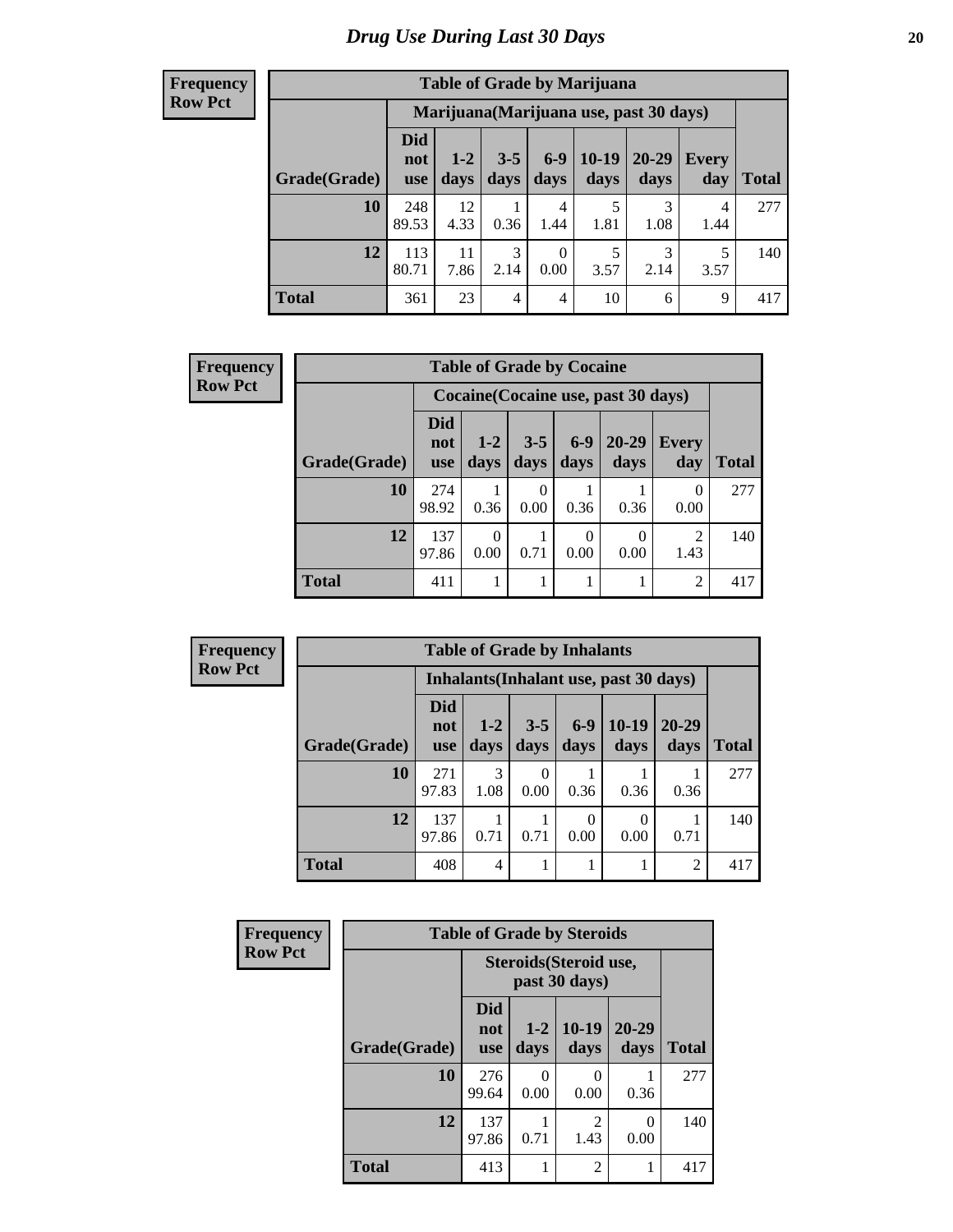# *Drug Use During Last 30 Days* **21**

| <b>Frequency</b> | <b>Table of Grade by Ecstasy</b> |                                               |                |                           |              |  |
|------------------|----------------------------------|-----------------------------------------------|----------------|---------------------------|--------------|--|
| <b>Row Pct</b>   |                                  | <b>Ecstasy</b> (Ecstasy<br>use, past 30 days) |                |                           |              |  |
|                  | Grade(Grade)                     | <b>Did</b><br>not<br><b>use</b>               | 20-29<br>days  | <b>Every</b><br>day       | <b>Total</b> |  |
|                  | 10                               | 276<br>99.64                                  | 0.36           | $\mathbf{\Omega}$<br>0.00 | 277          |  |
|                  | 12                               | 138<br>98.57                                  | 0.71           | 0.71                      | 140          |  |
|                  | Total                            | 414                                           | $\mathfrak{D}$ |                           | 417          |  |

| <b>Frequency</b> | <b>Table of Grade by Meth</b> |                                                    |                 |                   |              |  |  |
|------------------|-------------------------------|----------------------------------------------------|-----------------|-------------------|--------------|--|--|
| <b>Row Pct</b>   |                               | <b>Meth</b> (Methamphetamine<br>use, past 30 days) |                 |                   |              |  |  |
|                  | Grade(Grade)                  | Did not<br><b>use</b>                              | $10-19$<br>days | $20 - 29$<br>days | <b>Total</b> |  |  |
|                  | 10                            | 276<br>99.64                                       | 0.36            | 0<br>0.00         | 277          |  |  |
|                  | 12                            | 139<br>99.29                                       | 0<br>0.00       | 0.71              | 140          |  |  |
|                  | <b>Total</b>                  | 415                                                | 1               |                   | 417          |  |  |

| <b>Frequency</b> | <b>Table of Grade by Hallucinogens</b> |                                                   |            |               |              |  |  |
|------------------|----------------------------------------|---------------------------------------------------|------------|---------------|--------------|--|--|
| <b>Row Pct</b>   |                                        | Hallucinogens (Hallucinogen<br>use, past 30 days) |            |               |              |  |  |
|                  | Grade(Grade)                           | Did not<br><b>use</b>                             | $1-2$ days | 20-29<br>days | <b>Total</b> |  |  |
|                  | 10                                     | 275<br>99.28                                      | 0.72       | 0.00          | 277          |  |  |
|                  | 12                                     | 138<br>98.57                                      | 0.71       | 0.71          | 140          |  |  |
|                  | <b>Total</b>                           | 413                                               | 3          |               | 417          |  |  |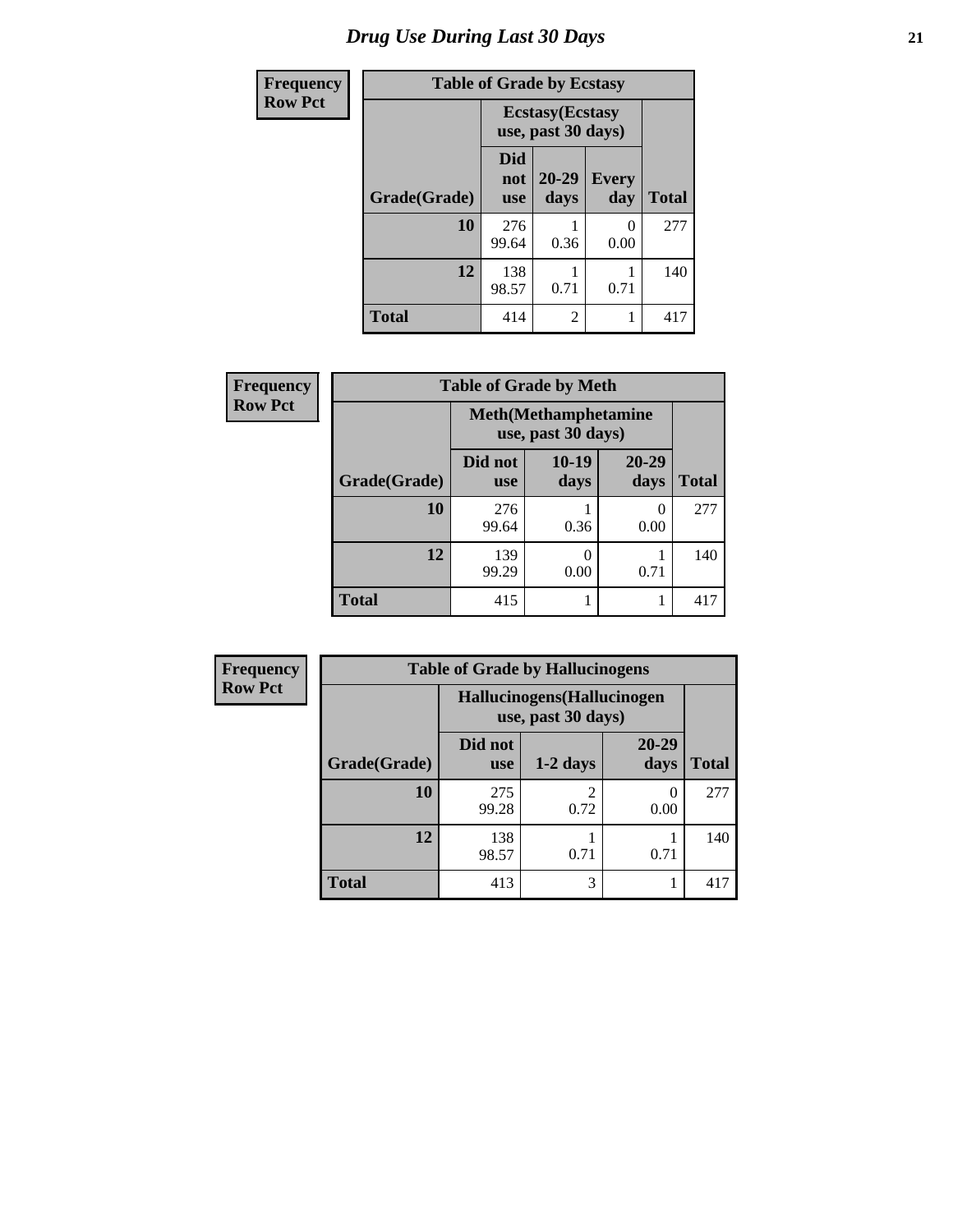| <b>Table of Grade by Prescription</b> |                          |                                                                                |                 |                 |                 |               |                        |              |  |
|---------------------------------------|--------------------------|--------------------------------------------------------------------------------|-----------------|-----------------|-----------------|---------------|------------------------|--------------|--|
|                                       |                          | <b>Prescription</b> (Prescription drugs not<br>prescribed to me, past 30 days) |                 |                 |                 |               |                        |              |  |
| Grade(Grade)                          | Did<br>not<br><b>use</b> | $1 - 2$<br>days                                                                | $3 - 5$<br>days | $6 - 9$<br>days | $10-19$<br>days | 20-29<br>days | <b>Every</b><br>day    | <b>Total</b> |  |
| 10                                    | 264<br>95.31             | 3<br>1.08                                                                      | 2<br>0.72       | 2<br>0.72       | 0.36            | 3<br>1.08     | $\mathfrak{D}$<br>0.72 | 277          |  |
| 12                                    | 130<br>92.86             | 4<br>2.86                                                                      | 3<br>2.14       | 0.71            | 0<br>0.00       | 0.71          | 0.71                   | 140          |  |
| <b>Total</b>                          | 394                      | 7                                                                              | 5               | 3               |                 | 4             | 3                      | 417          |  |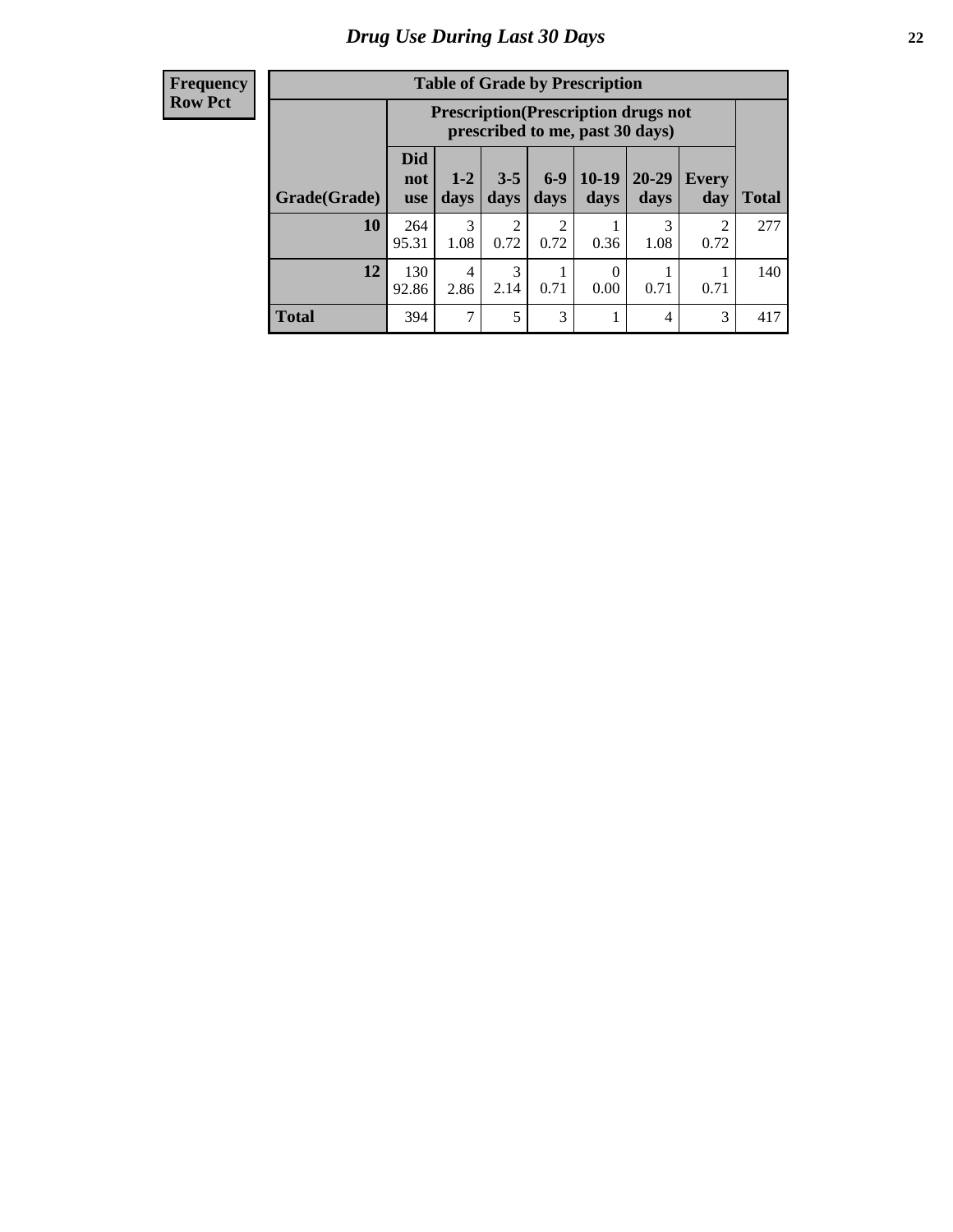| Frequency      | <b>Table of Alcoholease by Grade</b>      |                          |             |              |  |  |
|----------------|-------------------------------------------|--------------------------|-------------|--------------|--|--|
| <b>Col Pct</b> | Alcoholease(It is<br>easy to get alcohol) | Grade(Grade)<br>10<br>12 |             | <b>Total</b> |  |  |
|                | <b>Strongly Agree</b>                     | 119<br>42.96             | 81<br>57.86 | 200          |  |  |
|                | <b>Somewhat Agree</b>                     | 101<br>36.46             | 46<br>32.86 | 147          |  |  |
|                | <b>Somewhat Disagree</b>                  | 34<br>12.27              | 6<br>4.29   | 40           |  |  |
|                | <b>Strongly Disagree</b>                  | 23<br>8.30               | 5.00        | 30           |  |  |
|                | <b>Total</b>                              | 277                      | 140         | 417          |  |  |

| Frequency      | <b>Table of Cigarettesease by Grade</b>                  |                    |             |              |  |
|----------------|----------------------------------------------------------|--------------------|-------------|--------------|--|
| <b>Col Pct</b> | Cigarettesease (It is<br>easy to get smoking<br>tobacco) | Grade(Grade)<br>10 | 12          | <b>Total</b> |  |
|                | <b>Strongly Agree</b>                                    | 87<br>31.41        | 94<br>67.14 | 181          |  |
|                | <b>Somewhat Agree</b>                                    | 101<br>36.46       | 27<br>19.29 | 128          |  |
|                | <b>Somewhat Disagree</b>                                 | 43<br>15.52        | 8<br>5.71   | 51           |  |
|                | <b>Strongly Disagree</b>                                 | 46<br>16.61        | 11<br>7.86  | 57           |  |
|                | <b>Total</b>                                             | 277                | 140         | 417          |  |

| Frequency      | <b>Table of Smokelessease by Grade</b>             |              |             |              |
|----------------|----------------------------------------------------|--------------|-------------|--------------|
| <b>Col Pct</b> | <b>Smokelessease</b> (It is<br>easy to get chewing | Grade(Grade) |             |              |
|                | tobacco)                                           | 10           | 12          | <b>Total</b> |
|                | <b>Strongly Agree</b>                              | 50<br>18.05  | 82<br>58.57 | 132          |
|                | <b>Somewhat Agree</b>                              | 88<br>31.77  | 28<br>20.00 | 116          |
|                | <b>Somewhat Disagree</b>                           | 73<br>26.35  | 16<br>11.43 | 89           |
|                | <b>Strongly Disagree</b>                           | 66<br>23.83  | 14<br>10.00 | 80           |
|                | <b>Total</b>                                       | 277          | 140         | 417          |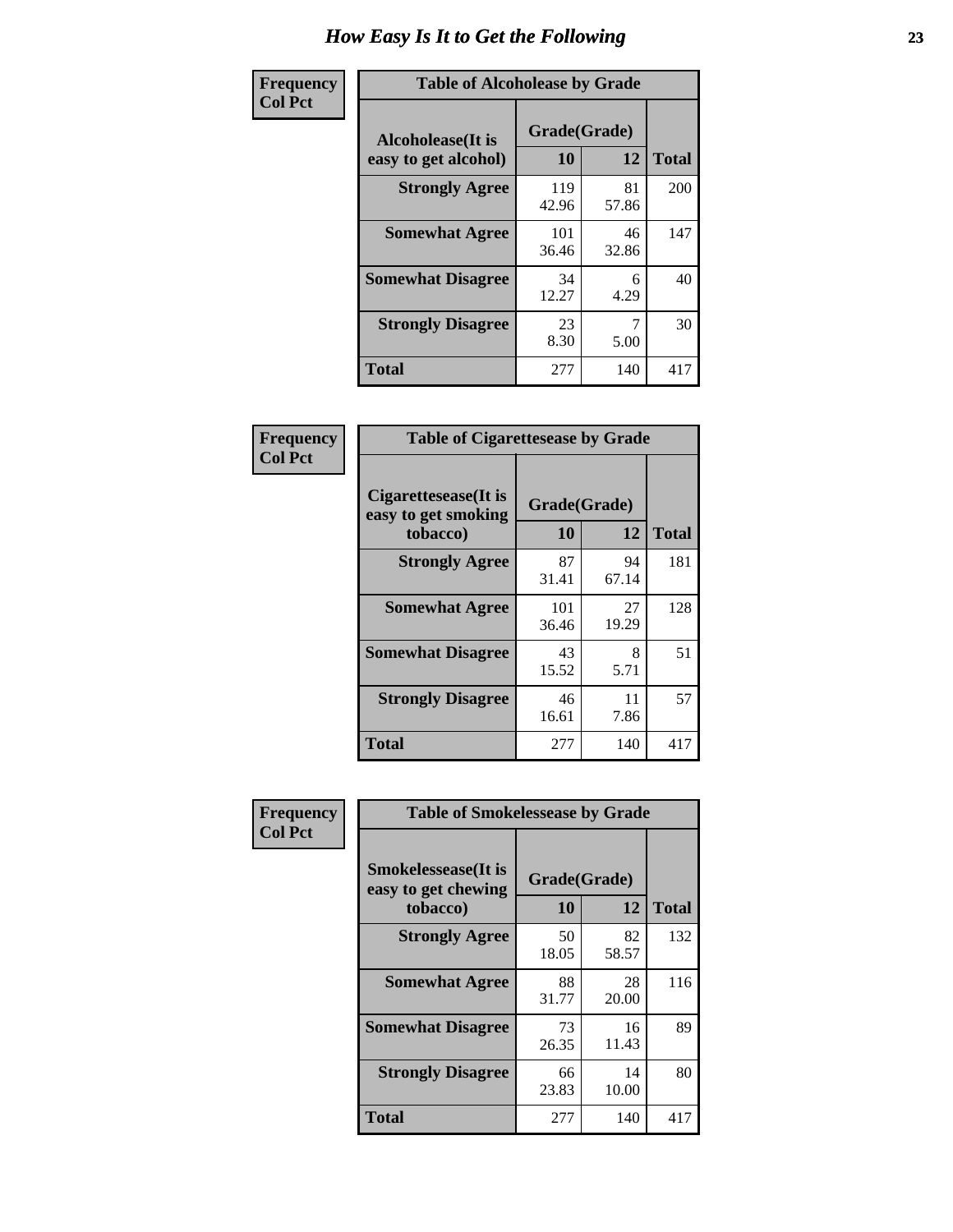| Frequency      | <b>Table of Marijuanaease by Grade</b>           |                    |             |              |  |  |
|----------------|--------------------------------------------------|--------------------|-------------|--------------|--|--|
| <b>Col Pct</b> | Marijuanaease(It is<br>easy to get<br>marijuana) | Grade(Grade)<br>10 | 12          | <b>Total</b> |  |  |
|                | <b>Strongly Agree</b>                            | 120<br>43.32       | 84<br>60.00 | 204          |  |  |
|                | <b>Somewhat Agree</b>                            | 71<br>25.63        | 34<br>24.29 | 105          |  |  |
|                | <b>Somewhat Disagree</b>                         | 41<br>14.80        | 5.00        | 48           |  |  |
|                | <b>Strongly Disagree</b>                         | 45<br>16.25        | 15<br>10.71 | 60           |  |  |
|                | <b>Total</b>                                     | 277                | 140         | 417          |  |  |

| <b>Table of Cocaineease by Grade</b>      |                    |             |              |  |  |  |  |
|-------------------------------------------|--------------------|-------------|--------------|--|--|--|--|
| Cocaineease(It is<br>easy to get cocaine) | Grade(Grade)<br>10 | 12          | <b>Total</b> |  |  |  |  |
| <b>Strongly Agree</b>                     | 28<br>10.11        | 26<br>18.57 | 54           |  |  |  |  |
| <b>Somewhat Agree</b>                     | 64<br>23.10        | 42<br>30.00 | 106          |  |  |  |  |
| <b>Somewhat Disagree</b>                  | 83<br>29.96        | 36<br>25.71 | 119          |  |  |  |  |
| <b>Strongly Disagree</b>                  | 102<br>36.82       | 36<br>25.71 | 138          |  |  |  |  |
| <b>Total</b>                              | 277                | 140         | 417          |  |  |  |  |

| Frequency      | <b>Table of Inhalantsease by Grade</b>                   |                    |             |              |  |
|----------------|----------------------------------------------------------|--------------------|-------------|--------------|--|
| <b>Col Pct</b> | <b>Inhalantsease</b> (It is<br>easy to get<br>inhalants) | Grade(Grade)<br>10 | 12          | <b>Total</b> |  |
|                | <b>Strongly Agree</b>                                    | 115<br>41.52       | 64<br>45.71 | 179          |  |
|                | <b>Somewhat Agree</b>                                    | 59<br>21.30        | 33<br>23.57 | 92           |  |
|                | <b>Somewhat Disagree</b>                                 | 32<br>11.55        | 18<br>12.86 | 50           |  |
|                | <b>Strongly Disagree</b>                                 | 71<br>25.63        | 25<br>17.86 | 96           |  |
|                | <b>Total</b>                                             | 277                | 140         | 417          |  |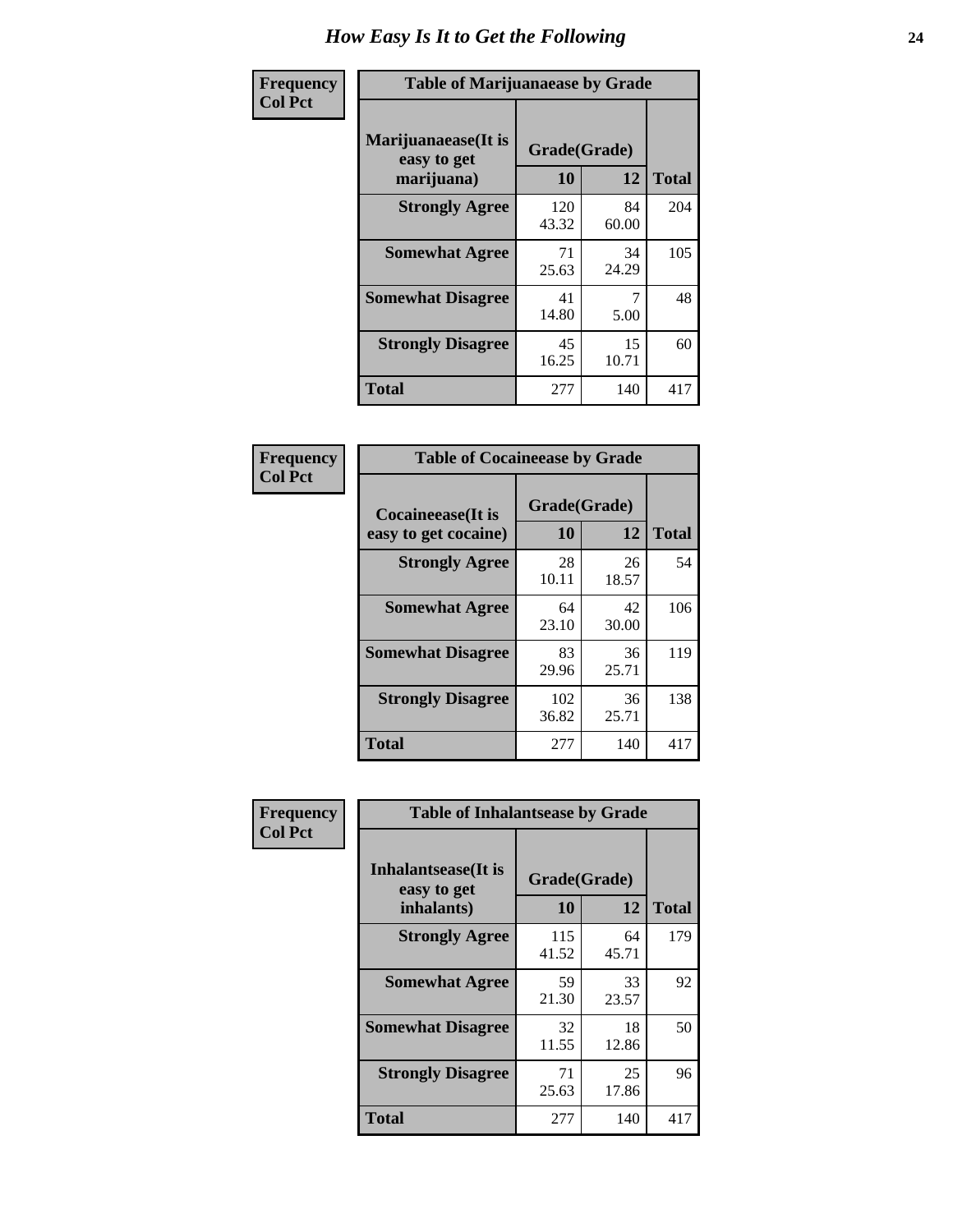| Frequency      | <b>Table of Steroidsease by Grade</b>               |              |                    |     |  |  |  |  |  |  |
|----------------|-----------------------------------------------------|--------------|--------------------|-----|--|--|--|--|--|--|
| <b>Col Pct</b> | <b>Steroidsease</b> (It is<br>easy to get steroids) | 10           | Grade(Grade)<br>12 |     |  |  |  |  |  |  |
|                | <b>Strongly Agree</b>                               | 30<br>10.83  | 18<br>12.86        | 48  |  |  |  |  |  |  |
|                | <b>Somewhat Agree</b>                               | 44<br>15.88  | 40<br>28.57        | 84  |  |  |  |  |  |  |
|                | <b>Somewhat Disagree</b>                            | 88<br>31.77  | 41<br>29.29        | 129 |  |  |  |  |  |  |
|                | <b>Strongly Disagree</b>                            | 115<br>41.52 | 41<br>29.29        | 156 |  |  |  |  |  |  |
|                | <b>Total</b>                                        | 277          | 140                | 417 |  |  |  |  |  |  |

| Frequency      |                                                   | <b>Table of Ecstasyease by Grade</b> |              |     |  |  |  |  |  |  |
|----------------|---------------------------------------------------|--------------------------------------|--------------|-----|--|--|--|--|--|--|
| <b>Col Pct</b> | <b>Ecstasyease</b> (It is<br>easy to get ecstasy) | Grade(Grade)<br>10                   | <b>Total</b> |     |  |  |  |  |  |  |
|                | <b>Strongly Agree</b>                             | 28<br>10.11                          | 25<br>17.86  | 53  |  |  |  |  |  |  |
|                | <b>Somewhat Agree</b>                             | 60<br>21.66                          | 36<br>25.71  | 96  |  |  |  |  |  |  |
|                | <b>Somewhat Disagree</b>                          | 70<br>25.27                          | 43<br>30.71  | 113 |  |  |  |  |  |  |
|                | <b>Strongly Disagree</b>                          | 119<br>42.96                         | 36<br>25.71  | 155 |  |  |  |  |  |  |
|                | Total                                             | 277                                  | 140          | 417 |  |  |  |  |  |  |

| Frequency      | <b>Table of Methease by Grade</b>                          |                    |             |              |  |  |  |  |  |  |
|----------------|------------------------------------------------------------|--------------------|-------------|--------------|--|--|--|--|--|--|
| <b>Col Pct</b> | <b>Methease</b> (It is easy<br>to get<br>methamphetamines) | Grade(Grade)<br>10 | 12          | <b>Total</b> |  |  |  |  |  |  |
|                | <b>Strongly Agree</b>                                      | 21<br>7.58         | 15<br>10.71 | 36           |  |  |  |  |  |  |
|                | <b>Somewhat Agree</b>                                      | 50<br>18.05        | 27<br>19.29 | 77           |  |  |  |  |  |  |
|                | <b>Somewhat Disagree</b>                                   | 67<br>24.19        | 39<br>27.86 | 106          |  |  |  |  |  |  |
|                | <b>Strongly Disagree</b>                                   | 139<br>50.18       | 59<br>42.14 | 198          |  |  |  |  |  |  |
|                | <b>Total</b>                                               | 277                | 140         | 417          |  |  |  |  |  |  |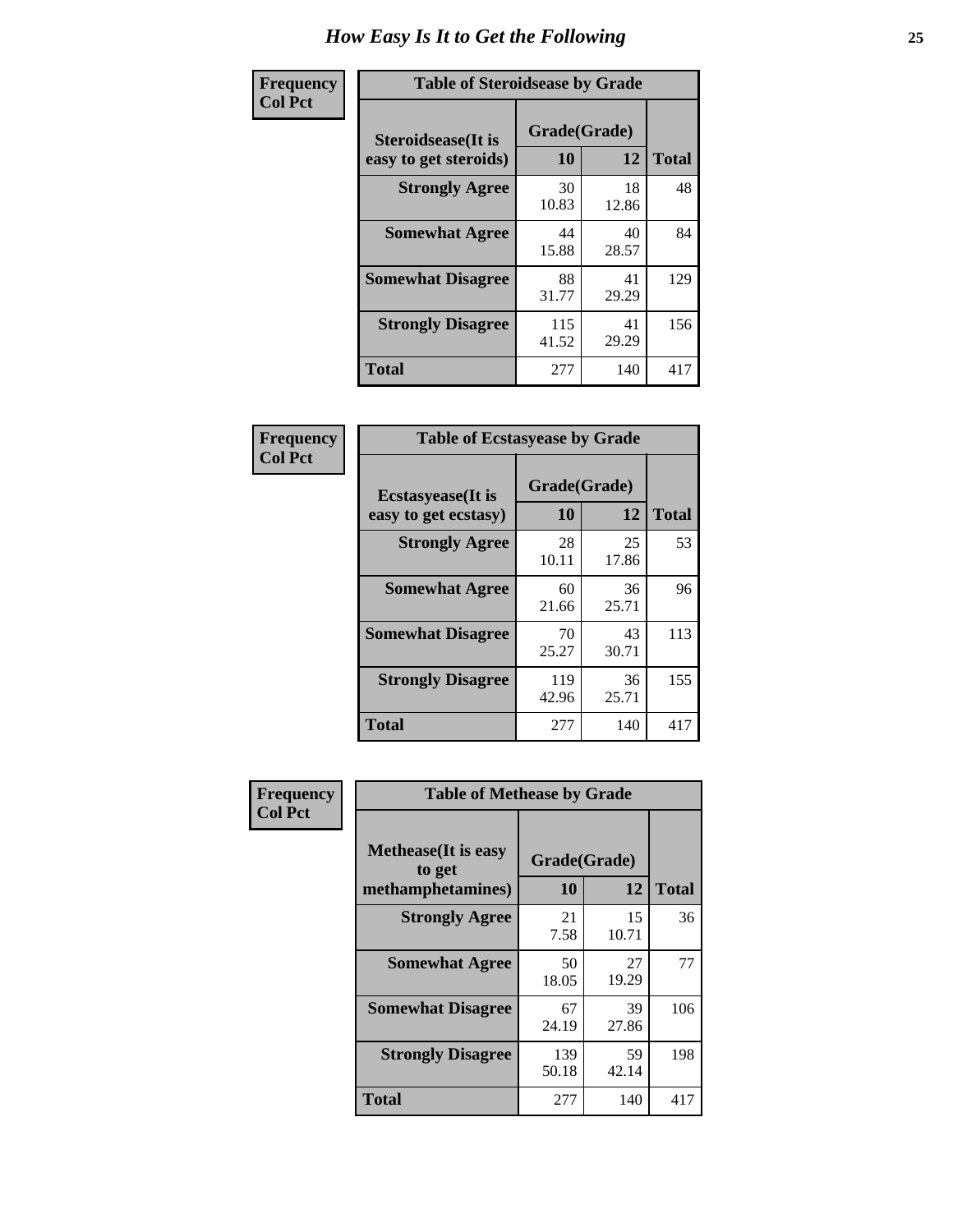| <b>Frequency</b> | <b>Table of Hallucinogensease by Grade</b>                |                    |             |              |  |  |  |  |  |  |
|------------------|-----------------------------------------------------------|--------------------|-------------|--------------|--|--|--|--|--|--|
| <b>Col Pct</b>   | Hallucinogensease(It)<br>is easy to get<br>hallucinogens) | Grade(Grade)<br>10 | 12          | <b>Total</b> |  |  |  |  |  |  |
|                  | <b>Strongly Agree</b>                                     | 28<br>10.11        | 19<br>13.57 | 47           |  |  |  |  |  |  |
|                  | <b>Somewhat Agree</b>                                     | 50<br>18.05        | 38<br>27.14 | 88           |  |  |  |  |  |  |
|                  | <b>Somewhat Disagree</b>                                  | 85<br>30.69        | 37<br>26.43 | 122          |  |  |  |  |  |  |
|                  | <b>Strongly Disagree</b>                                  | 114<br>41.16       | 46<br>32.86 | 160          |  |  |  |  |  |  |
|                  | <b>Total</b>                                              | 277                | 140         | 417          |  |  |  |  |  |  |

| <b>Frequency</b><br>Col Pct |
|-----------------------------|
|                             |

| <b>Table of Prescriptionease by Grade</b>                                                |              |              |              |  |  |  |  |  |  |
|------------------------------------------------------------------------------------------|--------------|--------------|--------------|--|--|--|--|--|--|
| <b>Prescriptionease</b> (It<br>is easy to get<br>prescription drugs<br>not prescribed to |              | Grade(Grade) |              |  |  |  |  |  |  |
| me)                                                                                      | 10           | 12           | <b>Total</b> |  |  |  |  |  |  |
| <b>Strongly Agree</b>                                                                    | 119<br>42.96 | 69<br>49.29  | 188          |  |  |  |  |  |  |
| <b>Somewhat Agree</b>                                                                    | 64<br>23.10  | 34<br>24.29  | 98           |  |  |  |  |  |  |
| <b>Somewhat Disagree</b>                                                                 | 41<br>14.80  | 12<br>8.57   | 53           |  |  |  |  |  |  |
| <b>Strongly Disagree</b>                                                                 | 53<br>19.13  | 25<br>17.86  | 78           |  |  |  |  |  |  |
| Total                                                                                    | 277          | 140          | 417          |  |  |  |  |  |  |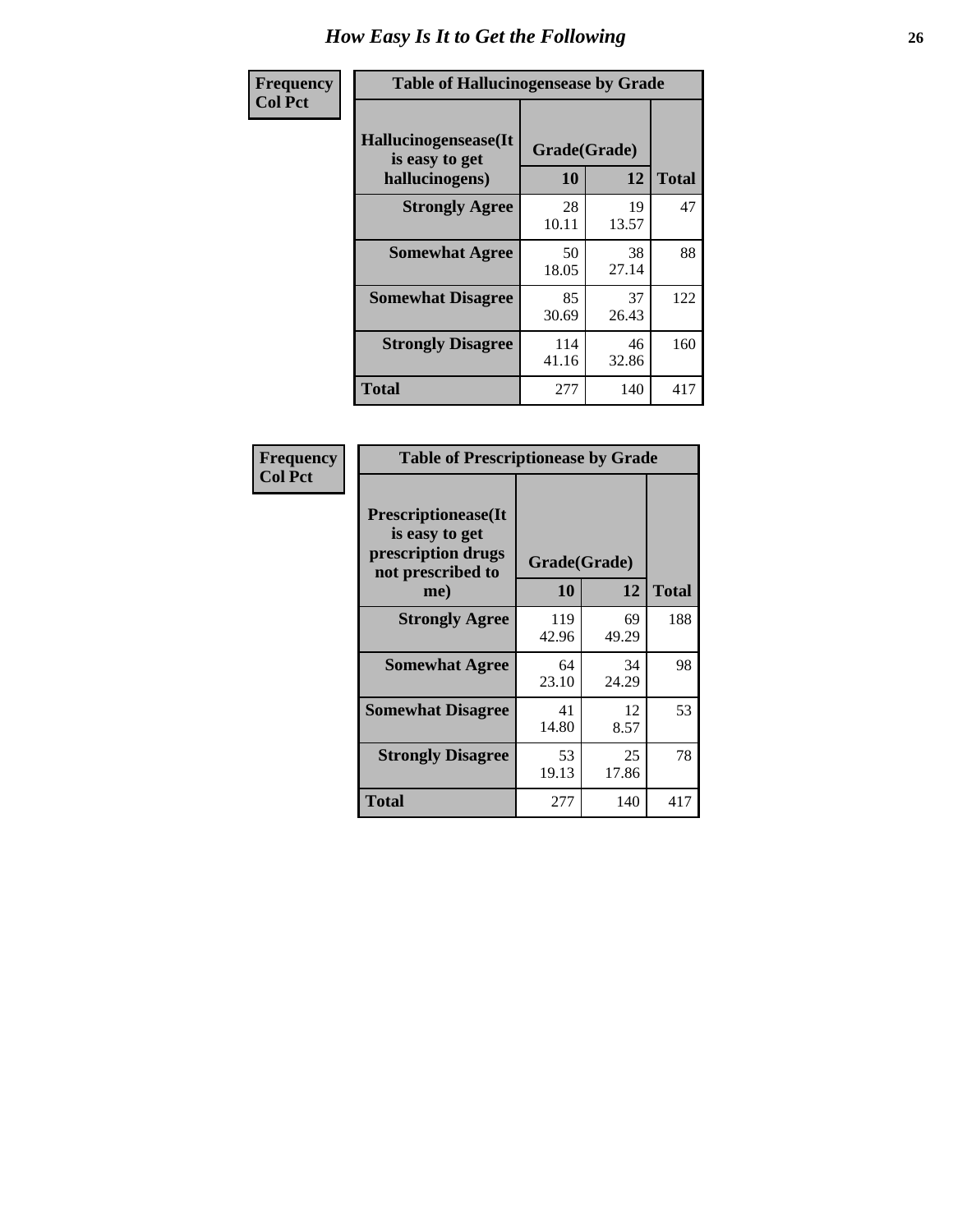#### *Age at Onset of Use* **27** *Results for "Age at Onset of Use" questions exclude students who said they did not use that substance*

| <b>Frequency</b> | <b>Table of Grade by Alcoholinit</b> |                        |                                                  |           |      |            |                           |                          |             |                 |           |                        |              |
|------------------|--------------------------------------|------------------------|--------------------------------------------------|-----------|------|------------|---------------------------|--------------------------|-------------|-----------------|-----------|------------------------|--------------|
| <b>Row Pct</b>   |                                      |                        | Alcoholinit (I started using alcohol when I was) |           |      |            |                           |                          |             |                 |           |                        |              |
|                  | Grade(Grade)                         | <b>8 or</b><br>younger | 9                                                | 10        | 11   | 12         | 13                        | 14                       | 15          | 16 <sup>1</sup> | 17        | <b>18 or</b><br>older  | <b>Total</b> |
|                  | 10                                   | 13<br>12.38            | 3<br>2.86                                        | 3<br>2.86 | 0.95 | 10<br>9.52 | 22                        | 23<br>$20.95 \mid 21.90$ | 26<br>24.76 | 3<br>2.86       | 0.95      | $\Omega$<br>0.00       | 105          |
|                  | 12                                   | 4<br>4.55              | 1.14                                             | 2<br>2.27 | 1.14 | 8<br>9.09  | 7<br>7.95                 | 23<br>26.14              | 16<br>18.18 | 14<br>15.91     | 8<br>9.09 | $\overline{4}$<br>4.55 | 88           |
|                  | <b>Total</b>                         | 17                     | $\overline{4}$                                   | 5         | 2    | 18         | 29                        | 46                       | 42          | 17              | 9         | 4                      | 193          |
|                  |                                      |                        |                                                  |           |      |            | Frequency Missing $= 224$ |                          |             |                 |           |                        |              |

| <b>Frequency</b> |  |
|------------------|--|
| <b>Row Pct</b>   |  |

|                        | <b>Table of Grade by Cigarettesinit</b>              |                            |                  |                                |            |            |             |            |                  |                       |              |  |
|------------------------|------------------------------------------------------|----------------------------|------------------|--------------------------------|------------|------------|-------------|------------|------------------|-----------------------|--------------|--|
|                        | Cigarettesinit(I started smoking tobacco when I was) |                            |                  |                                |            |            |             |            |                  |                       |              |  |
| Grade(Grade)   younger | 8 or                                                 | 10                         | 11               | 12                             | 13         | 14         | <b>15</b>   | <b>16</b>  | 17               | <b>18 or</b><br>older | <b>Total</b> |  |
| 10                     | $\Omega$<br>0.00                                     | $\Omega$<br>$0.00^{\circ}$ | $\theta$<br>0.00 | 7<br>18.42                     | 7<br>18.42 | 8<br>21.05 | 12<br>31.58 | 4<br>10.53 | $\Omega$<br>0.00 | 0.00                  | 38           |  |
| 12                     | $\overline{2}$<br>4.76                               | $\overline{2}$<br>4.76     | 2.38             | 3<br>7.14                      | 4<br>9.52  | 5<br>11.90 | 9<br>21.43  | 7<br>16.67 | 16.67            | ↑<br>4.76             | 42           |  |
| <b>Total</b>           | $\overline{2}$                                       | 2                          |                  | 10                             | 11         | 13         | 21          | 11         | 7                | $\overline{2}$        | 80           |  |
|                        |                                                      |                            |                  | <b>Frequency Missing = 337</b> |            |            |             |            |                  |                       |              |  |

| Frequency      |              |                  |                                                         |                    | <b>Table of Grade by Smokelessinit</b> |            |           |                  |           |              |  |  |
|----------------|--------------|------------------|---------------------------------------------------------|--------------------|----------------------------------------|------------|-----------|------------------|-----------|--------------|--|--|
| <b>Row Pct</b> |              |                  | Smokelessinit (I started chewing tobacco when I<br>was) |                    |                                        |            |           |                  |           |              |  |  |
|                | Grade(Grade) | 8 or<br>vounger  | 9                                                       | 12                 | 13                                     | <b>14</b>  | <b>15</b> | 16 <sup>1</sup>  | 17        | <b>Total</b> |  |  |
|                | 10           | 16.67            | 0<br>0.00                                               | $\Omega$<br>0.00   | 16.67                                  | 3<br>50.00 | 16.67     | $\Omega$<br>0.00 | 0<br>0.00 | 6            |  |  |
|                | 12           | $\Omega$<br>0.00 | $\overline{2}$<br>11.11                                 | $\vert 5.56 \vert$ | 4<br>22.22                             | 11.11      | 22.22     | 5.56             | 22.22     | 18           |  |  |
|                | <b>Total</b> |                  | 2                                                       |                    | 5                                      | 5          | 5         | 1                | 4         | 24           |  |  |
|                |              |                  |                                                         |                    | Frequency Missing $=$ 393              |            |           |                  |           |              |  |  |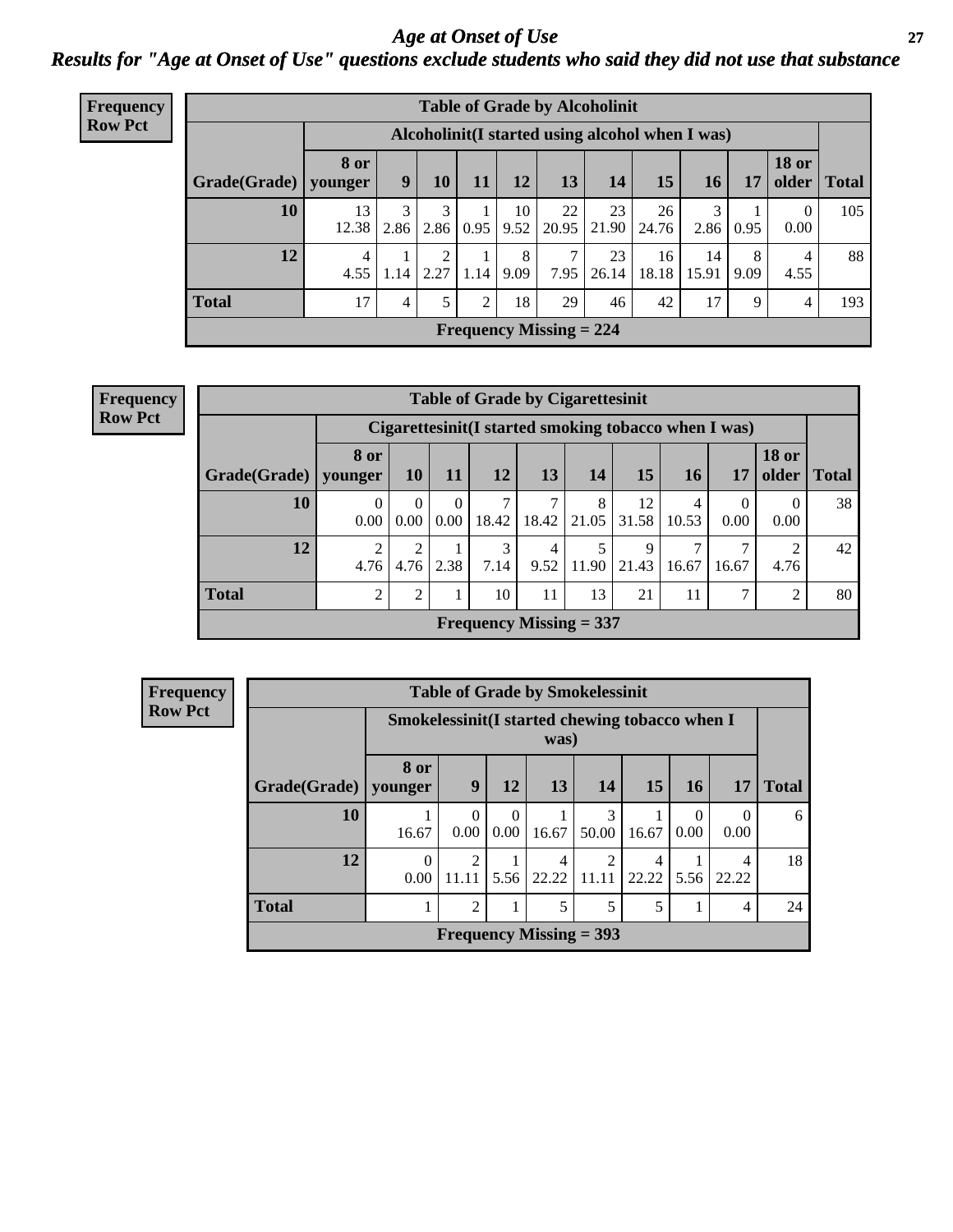#### *Age at Onset of Use* **28**

*Results for "Age at Onset of Use" questions exclude students who said they did not use that substance*

| <b>Frequency</b> | <b>Table of Grade by Marijuanainit</b> |                |                                                        |           |            |                           |             |             |                  |              |  |  |
|------------------|----------------------------------------|----------------|--------------------------------------------------------|-----------|------------|---------------------------|-------------|-------------|------------------|--------------|--|--|
| <b>Row Pct</b>   |                                        |                | Marijuanainit(I started using marijuana when<br>I was) |           |            |                           |             |             |                  |              |  |  |
|                  | Grade(Grade)                           | <b>10</b>      | 11                                                     | 12        | 13         | 14                        | 15          | <b>16</b>   | 17               | <b>Total</b> |  |  |
|                  | 10                                     | 2<br>4.00      | $\Omega$<br>0.00                                       | 3<br>6.00 | 8<br>16.00 | 18<br>36.00               | 15<br>30.00 | 4<br>8.00   | $\theta$<br>0.00 | 50           |  |  |
|                  | 12                                     | 0<br>0.00      | 1<br>2.08                                              | 3<br>6.25 | 4<br>8.33  | 9<br>18.75                | 10<br>20.83 | 14<br>29.17 | 14.58            | 48           |  |  |
|                  | <b>Total</b>                           | $\overline{c}$ | 1                                                      | 6         | 12         | 27                        | 25          | 18          | ⇁                | 98           |  |  |
|                  |                                        |                |                                                        |           |            | Frequency Missing $= 319$ |             |             |                  |              |  |  |

| <b>Frequency</b> | <b>Table of Grade by Cocaineinit</b> |                                                            |                                      |                         |                  |            |              |  |  |  |  |
|------------------|--------------------------------------|------------------------------------------------------------|--------------------------------------|-------------------------|------------------|------------|--------------|--|--|--|--|
| <b>Row Pct</b>   |                                      | <b>Cocaineinit</b> (I started using<br>cocaine when I was) |                                      |                         |                  |            |              |  |  |  |  |
|                  | Grade(Grade)                         | 8 or<br>vounger                                            | <b>13</b>                            | 14                      | 15               | <b>16</b>  | <b>Total</b> |  |  |  |  |
|                  | 10                                   | $\mathfrak{D}$<br>50.00                                    | 0<br>0.00                            | 0<br>0.00               | 25.00            | 25.00      | 4            |  |  |  |  |
|                  | 12                                   | 0<br>0.00                                                  | $\mathcal{D}_{\mathcal{L}}$<br>28.57 | $\overline{2}$<br>28.57 | $\left($<br>0.00 | 3<br>42.86 |              |  |  |  |  |
|                  | <b>Total</b>                         | $\overline{2}$                                             | $\overline{2}$                       | $\overline{2}$          |                  | 4          | 11           |  |  |  |  |
|                  |                                      | Frequency Missing $= 406$                                  |                                      |                         |                  |            |              |  |  |  |  |

| <b>Frequency</b> |              | <b>Table of Grade by Inhalantsinit</b>                  |                         |                           |           |                         |                  |              |  |
|------------------|--------------|---------------------------------------------------------|-------------------------|---------------------------|-----------|-------------------------|------------------|--------------|--|
| <b>Row Pct</b>   |              | Inhalantsinit (I started using inhalants<br>when I was) |                         |                           |           |                         |                  |              |  |
|                  | Grade(Grade) | 8 or<br>vounger                                         | <b>12</b>               | <b>13</b>                 | 14        | 15                      | <b>16</b>        | <b>Total</b> |  |
|                  | 10           | 3<br>33.33                                              | $\mathfrak{D}$<br>22.22 | 11.1                      |           | $\mathfrak{D}$<br>22.22 | $\left($<br>0.00 | 9            |  |
|                  | 12           | $\Omega$<br>0.00                                        | 33.33                   | 0<br>0.00                 | 0<br>0.00 | 0<br>0.00               | 2<br>66.67       | 3            |  |
|                  | <b>Total</b> | 3<br>3<br>$\overline{2}$<br>$\overline{2}$              |                         |                           |           |                         |                  |              |  |
|                  |              |                                                         |                         | Frequency Missing $= 405$ |           |                         |                  |              |  |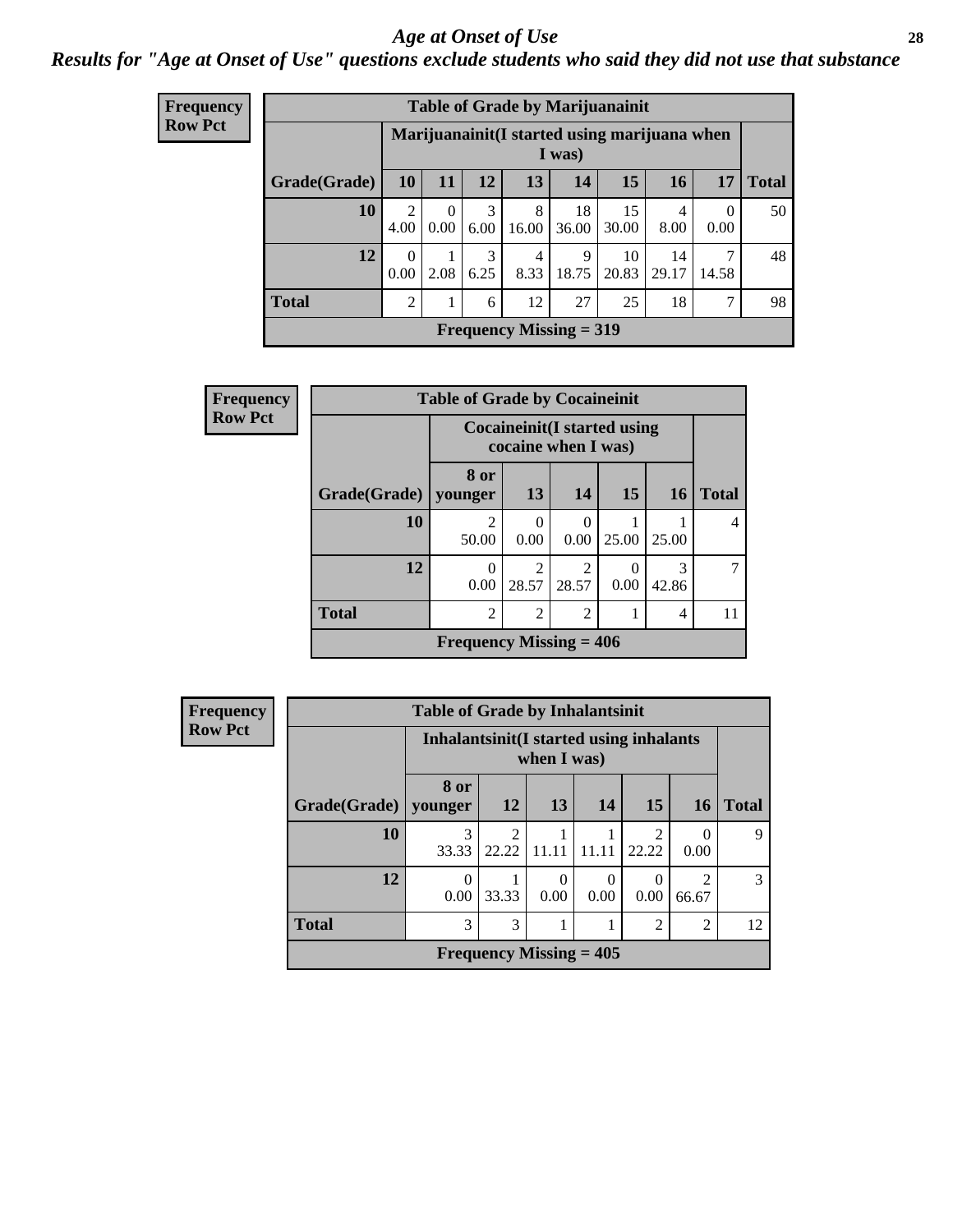#### *Age at Onset of Use* **29**

*Results for "Age at Onset of Use" questions exclude students who said they did not use that substance*

| Frequency      | <b>Table of Grade by Steroidsinit</b> |                  |           |                                                                |                       |                |  |  |
|----------------|---------------------------------------|------------------|-----------|----------------------------------------------------------------|-----------------------|----------------|--|--|
| <b>Row Pct</b> |                                       |                  |           | <b>Steroidsinit(I started</b><br>using steroids when I<br>was) |                       |                |  |  |
|                | Grade(Grade)                          | 10               | 13        | 17                                                             | <b>18 or</b><br>older | <b>Total</b>   |  |  |
|                | 10                                    | 50.00            | 0<br>0.00 | 0.00                                                           | 50.00                 | $\overline{c}$ |  |  |
|                | 12                                    | $\Omega$<br>0.00 | 50.00     | 50.00                                                          | 0.00                  | $\overline{2}$ |  |  |
|                | <b>Total</b>                          |                  |           |                                                                |                       | 4              |  |  |
|                | Frequency Missing $= 413$             |                  |           |                                                                |                       |                |  |  |

| Frequency      |              | <b>Table of Grade by Ecstasyinit</b>                       |                |                           |                |       |              |  |
|----------------|--------------|------------------------------------------------------------|----------------|---------------------------|----------------|-------|--------------|--|
| <b>Row Pct</b> |              | <b>Ecstasyinit</b> (I started using<br>ecstasy when I was) |                |                           |                |       |              |  |
|                | Grade(Grade) | 12                                                         | 14             | 15                        | 16             | 17    | <b>Total</b> |  |
|                | 10           | $\theta$<br>0.00                                           | 0.00           | 3<br>100.00               | 0<br>0.00      | 0.00  |              |  |
|                | 12           | 14.29                                                      | 2<br>28.57     | 14.29                     | 2<br>28.57     | 14.29 |              |  |
|                | <b>Total</b> |                                                            | $\overline{2}$ | 4                         | $\overline{2}$ |       | 10           |  |
|                |              |                                                            |                | Frequency Missing $=$ 407 |                |       |              |  |

| Frequency      | <b>Table of Grade by Methinit</b>           |                                  |                                 |                         |              |  |  |
|----------------|---------------------------------------------|----------------------------------|---------------------------------|-------------------------|--------------|--|--|
| <b>Row Pct</b> |                                             | <b>Methinit</b> (I started using | methamphetamines<br>when I was) |                         |              |  |  |
|                | Grade(Grade)                                | 8 or<br>vounger                  | 12                              | 14                      | <b>Total</b> |  |  |
|                | 10                                          | 100.00                           | 0<br>0.00                       | 0.00                    |              |  |  |
|                | 12                                          | 0.00                             | 33.33                           | $\mathfrak{D}$<br>66.67 | 3            |  |  |
|                | <b>Total</b>                                |                                  |                                 | $\mathfrak{D}$          | 4            |  |  |
|                | <b>Frequency Missing <math>= 413</math></b> |                                  |                                 |                         |              |  |  |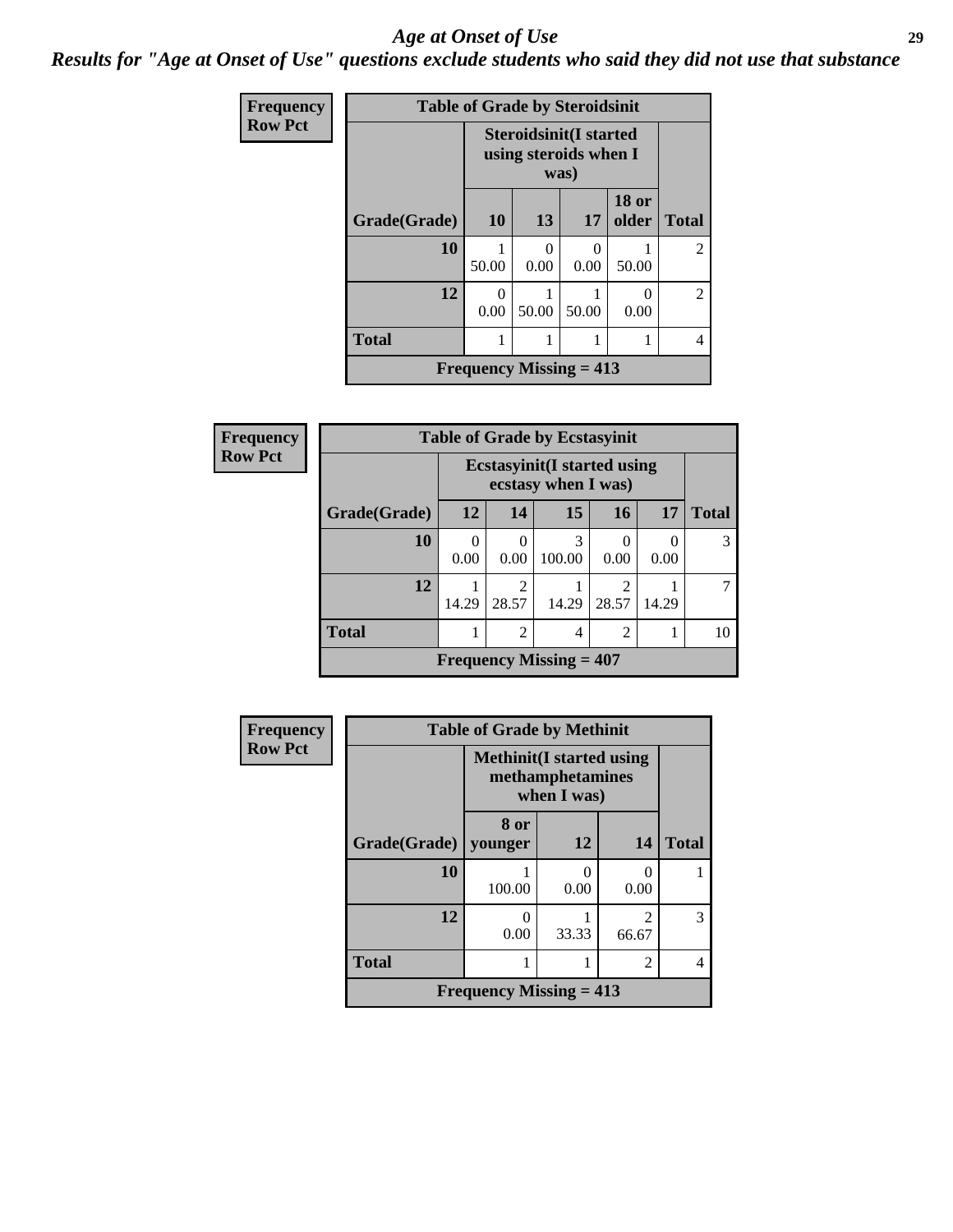#### Age at Onset of Use **30**

*Results for "Age at Onset of Use" questions exclude students who said they did not use that substance*

| <b>Frequency</b> | <b>Table of Grade by Hallucinogensinit</b> |                                                            |                         |                  |            |                  |              |
|------------------|--------------------------------------------|------------------------------------------------------------|-------------------------|------------------|------------|------------------|--------------|
| <b>Row Pct</b>   |                                            | Hallucinogensinit (I started<br>using hallucinogens when I |                         |                  |            |                  |              |
|                  | Grade(Grade)                               | 13                                                         | 14                      | 15               | 16         | 17               | <b>Total</b> |
|                  | 10                                         | 20.00                                                      | $\overline{c}$<br>40.00 | 2<br>40.00       | 0<br>0.00  | $\Omega$<br>0.00 |              |
|                  | 12                                         | 11.11                                                      | 11.11                   | $\Omega$<br>0.00 | 6<br>66.67 |                  | 9            |
|                  | <b>Total</b>                               | $\overline{c}$                                             | 3                       | $\mathfrak{D}$   | 6          |                  | 14           |
|                  |                                            | Frequency Missing $= 403$                                  |                         |                  |            |                  |              |

| Frequency      | <b>Table of Grade by Prescriptioninit</b> |                  |                                                                                          |                           |                         |            |            |                  |                |                       |              |
|----------------|-------------------------------------------|------------------|------------------------------------------------------------------------------------------|---------------------------|-------------------------|------------|------------|------------------|----------------|-----------------------|--------------|
| <b>Row Pct</b> |                                           |                  | Prescriptioninit (I started using prescription drugs not<br>prescribed to me when I was) |                           |                         |            |            |                  |                |                       |              |
|                | Grade(Grade)                              | 8 or<br>vounger  | 9                                                                                        | 12                        | 13                      | 14         | 15         | <b>16</b>        | 17             | <b>18 or</b><br>older | <b>Total</b> |
|                | 10                                        | 5.26             | 5.26                                                                                     | 5.26                      | $\mathfrak{D}$<br>10.53 | 6<br>31.58 | 8<br>42.11 | $\Omega$<br>0.00 | 0.00           | $\theta$<br>0.00      | 19           |
|                | 12                                        | $\theta$<br>0.00 | $\theta$<br>0.00                                                                         | 3<br>20.00                | 6.67                    | 6.67       | 4<br>26.67 | 3<br>20.00       | 13.33          | 6.67                  | 15           |
|                | <b>Total</b>                              |                  |                                                                                          | 4                         | 3                       | 7          | 12         | 3                | $\overline{c}$ |                       | 34           |
|                |                                           |                  |                                                                                          | Frequency Missing $=$ 383 |                         |            |            |                  |                |                       |              |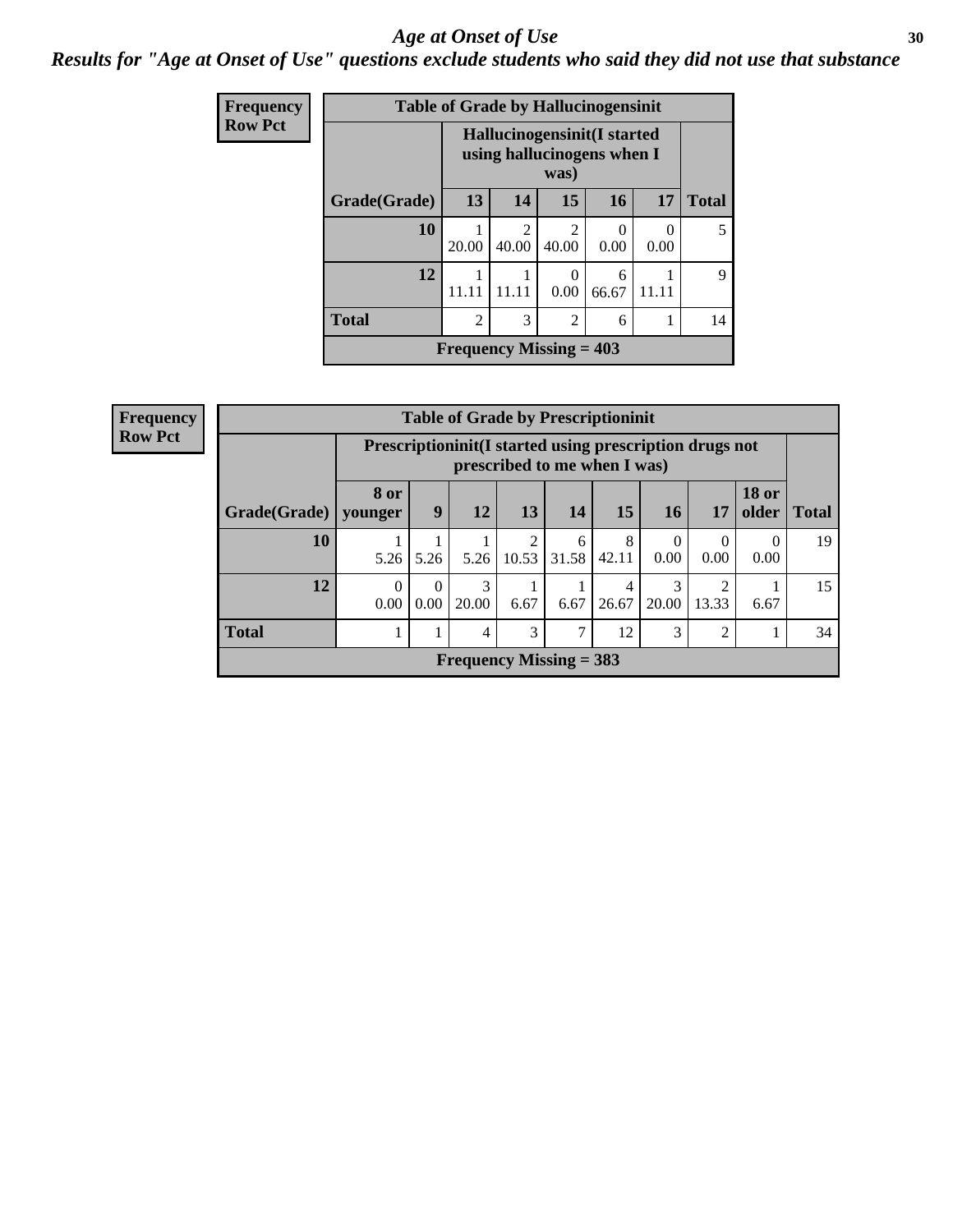| Frequency      | <b>Table of Alcoholharm by Grade</b>          |                    |             |              |  |  |
|----------------|-----------------------------------------------|--------------------|-------------|--------------|--|--|
| <b>Col Pct</b> | Alcoholharm(I<br>think alcohol is<br>harmful) | Grade(Grade)<br>10 | 12          | <b>Total</b> |  |  |
|                | <b>Strongly Agree</b>                         | 102<br>36.82       | 49<br>35.00 | 151          |  |  |
|                | <b>Somewhat Agree</b>                         | 110<br>39.71       | 54<br>38.57 | 164          |  |  |
|                | <b>Somewhat Disagree</b>                      | 50<br>18.05        | 32<br>22.86 | 82           |  |  |
|                | <b>Strongly Disagree</b>                      | 15<br>5.42         | 5<br>3.57   | 20           |  |  |
|                | <b>Total</b>                                  | 277                | 140         | 417          |  |  |

| <b>Table of Cigarettesharm by Grade</b>                  |                    |              |              |  |  |  |  |  |
|----------------------------------------------------------|--------------------|--------------|--------------|--|--|--|--|--|
| Cigarettesharm(I<br>think smoking<br>tobacco is harmful) | Grade(Grade)<br>10 | 12           | <b>Total</b> |  |  |  |  |  |
| <b>Strongly Agree</b>                                    | 229<br>82.67       | 117<br>83.57 | 346          |  |  |  |  |  |
| <b>Somewhat Agree</b>                                    | 33<br>11.91        | 21<br>15.00  | 54           |  |  |  |  |  |
| <b>Somewhat Disagree</b>                                 | 6<br>2.17          | 0.71         | 7            |  |  |  |  |  |
| <b>Strongly Disagree</b>                                 | 9<br>3.25          | 0.71         | 10           |  |  |  |  |  |
| <b>Total</b>                                             | 277                | 140          | 417          |  |  |  |  |  |

| Frequency      | <b>Table of Smokelessharm by Grade</b>                  |                    |              |              |  |  |  |
|----------------|---------------------------------------------------------|--------------------|--------------|--------------|--|--|--|
| <b>Col Pct</b> | Smokelessharm(I<br>think chewing<br>tobacco is harmful) | Grade(Grade)<br>10 | 12           | <b>Total</b> |  |  |  |
|                | <b>Strongly Agree</b>                                   | 240<br>86.64       | 115<br>82.14 | 355          |  |  |  |
|                | <b>Somewhat Agree</b>                                   | 24<br>8.66         | 21<br>15.00  | 45           |  |  |  |
|                | <b>Somewhat Disagree</b>                                | 5<br>1.81          | 2<br>1.43    |              |  |  |  |
|                | <b>Strongly Disagree</b>                                | 8<br>2.89          | 2<br>1.43    | 10           |  |  |  |
|                | <b>Total</b>                                            | 277                | 140          | 417          |  |  |  |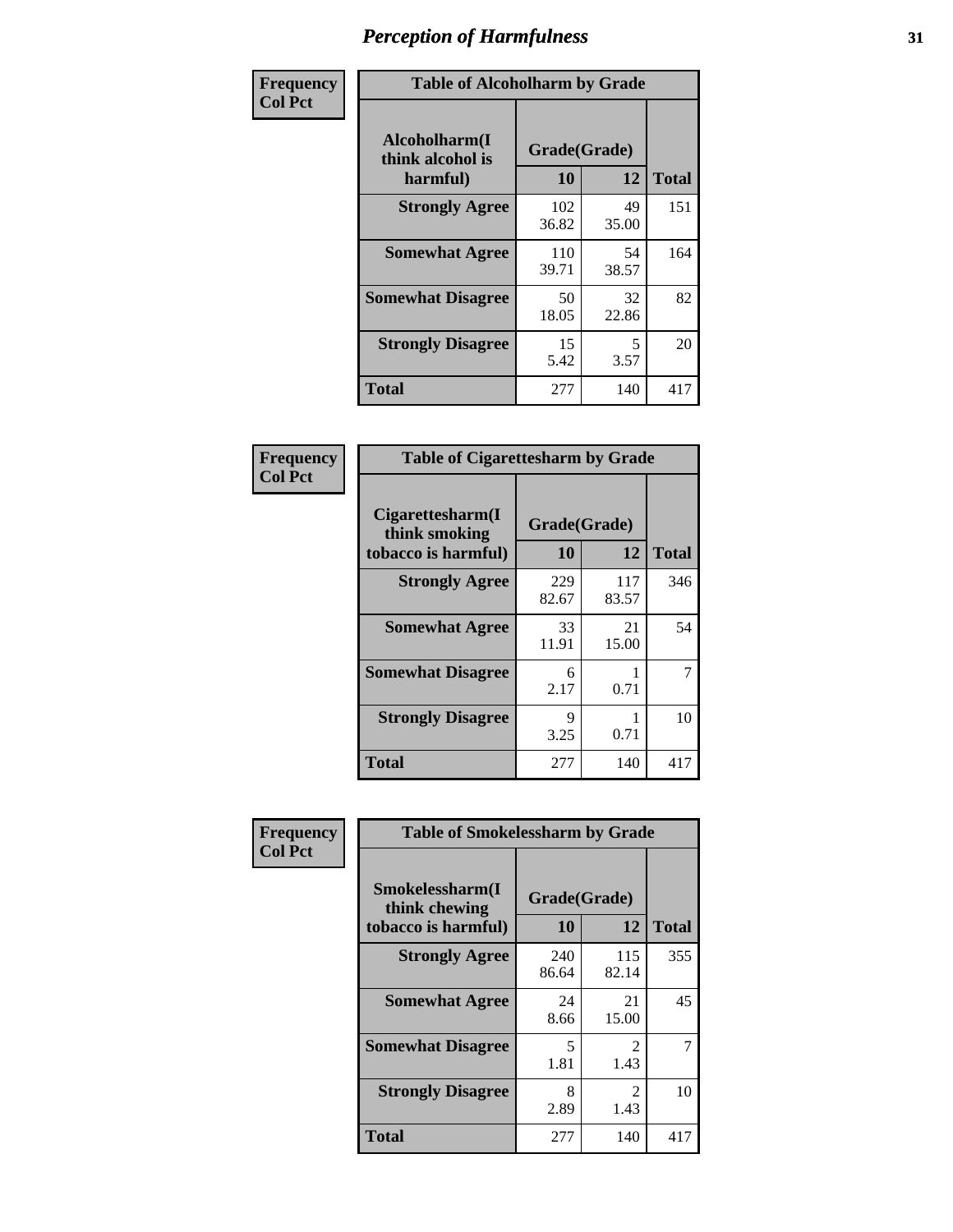| Frequency      | <b>Table of Marijuanaharm by Grade</b>            |                    |             |              |  |  |
|----------------|---------------------------------------------------|--------------------|-------------|--------------|--|--|
| <b>Col Pct</b> | Marijuanaharm(I<br>think marijuana is<br>harmful) | Grade(Grade)<br>10 | 12          | <b>Total</b> |  |  |
|                | <b>Strongly Agree</b>                             | 173<br>62.45       | 70<br>50.00 | 243          |  |  |
|                | <b>Somewhat Agree</b>                             | 48<br>17.33        | 30<br>21.43 | 78           |  |  |
|                | <b>Somewhat Disagree</b>                          | 34<br>12.27        | 19<br>13.57 | 53           |  |  |
|                | <b>Strongly Disagree</b>                          | 22<br>7.94         | 21<br>15.00 | 43           |  |  |
|                | <b>Total</b>                                      | 277                | 140         | 417          |  |  |

| <b>Table of Cocaineharm by Grade</b>          |                    |              |              |  |  |  |  |
|-----------------------------------------------|--------------------|--------------|--------------|--|--|--|--|
| Cocaineharm(I<br>think cocaine is<br>harmful) | Grade(Grade)<br>10 | 12           | <b>Total</b> |  |  |  |  |
| <b>Strongly Agree</b>                         | 253<br>91.34       | 133<br>95.00 | 386          |  |  |  |  |
| <b>Somewhat Agree</b>                         | 10<br>3.61         | 5<br>3.57    | 15           |  |  |  |  |
| <b>Somewhat Disagree</b>                      | 4<br>1.44          | 0.71         | 5            |  |  |  |  |
| <b>Strongly Disagree</b>                      | 10<br>3.61         | 0.71         | 11           |  |  |  |  |
| Total                                         | 277                | 140          | 417          |  |  |  |  |

| Frequency      | <b>Table of Inhalantsharm by Grade</b>              |                    |              |              |  |  |
|----------------|-----------------------------------------------------|--------------------|--------------|--------------|--|--|
| <b>Col Pct</b> | Inhalantsharm(I)<br>think inhalants are<br>harmful) | Grade(Grade)<br>10 | 12           | <b>Total</b> |  |  |
|                | <b>Strongly Agree</b>                               | 237<br>85.56       | 129<br>92.14 | 366          |  |  |
|                | <b>Somewhat Agree</b>                               | 22<br>7.94         | 9<br>6.43    | 31           |  |  |
|                | <b>Somewhat Disagree</b>                            | 8<br>2.89          | 0.71         | 9            |  |  |
|                | <b>Strongly Disagree</b>                            | 10<br>3.61         | 0.71         | 11           |  |  |
|                | <b>Total</b>                                        | 277                | 140          | 417          |  |  |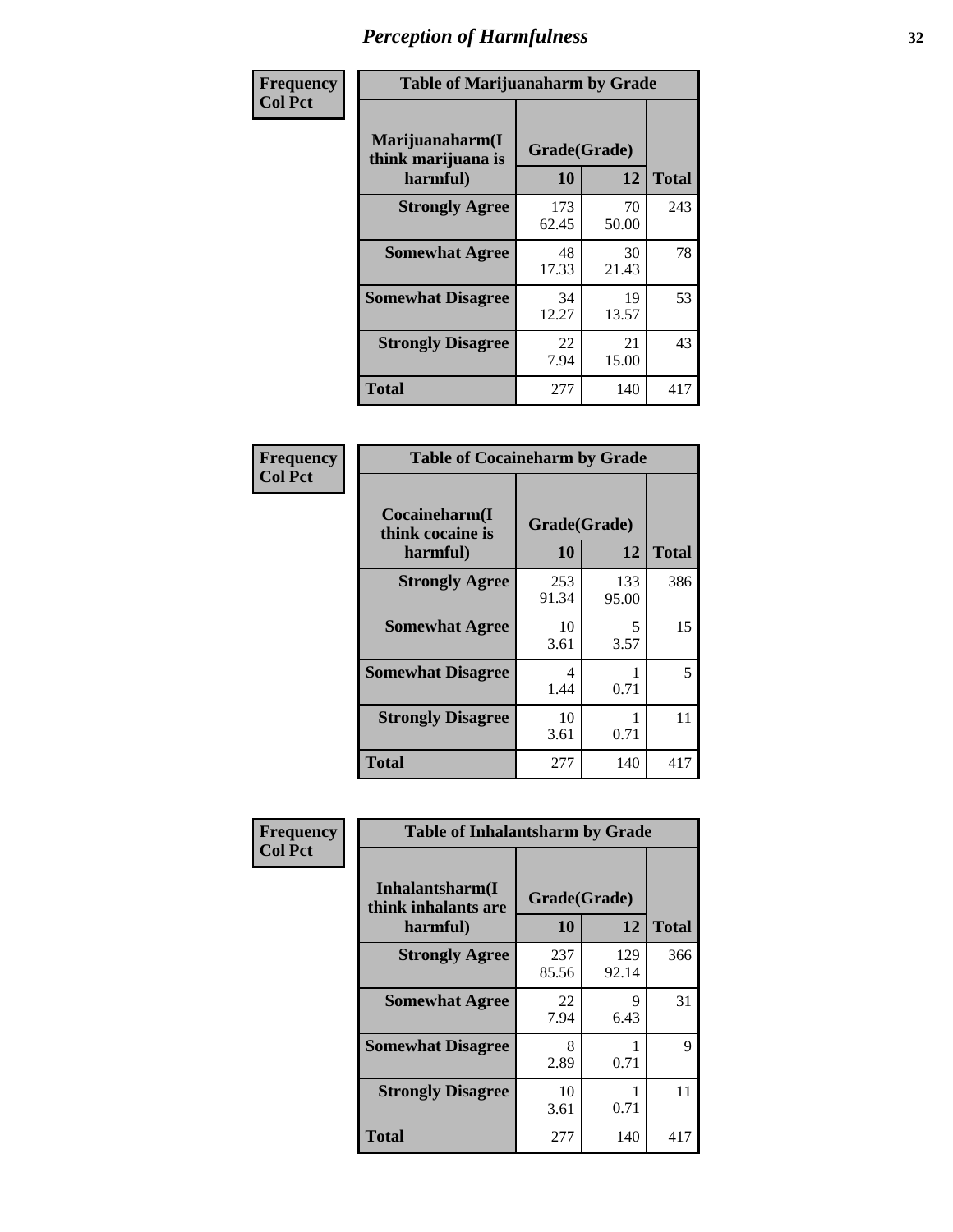| Frequency      | <b>Table of Steroidsharm by Grade</b>            |                    |              |              |
|----------------|--------------------------------------------------|--------------------|--------------|--------------|
| <b>Col Pct</b> | Steroidsharm(I<br>think steroids are<br>harmful) | Grade(Grade)<br>10 | 12           | <b>Total</b> |
|                | <b>Strongly Agree</b>                            | 220<br>79.42       | 121<br>86.43 | 341          |
|                | <b>Somewhat Agree</b>                            | 35<br>12.64        | 12<br>8.57   | 47           |
|                | <b>Somewhat Disagree</b>                         | 13<br>4.69         | 6<br>4.29    | 19           |
|                | <b>Strongly Disagree</b>                         | 9<br>3.25          | 0.71         | 10           |
|                | <b>Total</b>                                     | 277                | 140          | 417          |

| <b>Table of Ecstasyharm by Grade</b>          |                    |                        |     |  |  |
|-----------------------------------------------|--------------------|------------------------|-----|--|--|
| Ecstasyharm(I<br>think ecstasy is<br>harmful) | Grade(Grade)<br>10 | <b>Total</b>           |     |  |  |
| <b>Strongly Agree</b>                         | 240<br>86.64       | 124<br>88.57           | 364 |  |  |
| <b>Somewhat Agree</b>                         | 21<br>7.58         | 12<br>8.57             | 33  |  |  |
| <b>Somewhat Disagree</b>                      | 6<br>2.17          | 2<br>1.43              | 8   |  |  |
| <b>Strongly Disagree</b>                      | 10<br>3.61         | $\mathfrak{D}$<br>1.43 | 12  |  |  |
| <b>Total</b>                                  | 277                | 140                    | 417 |  |  |

| Frequency      | <b>Table of Methharm by Grade</b>                            |                    |                       |                |
|----------------|--------------------------------------------------------------|--------------------|-----------------------|----------------|
| <b>Col Pct</b> | <b>Methharm</b> (I think<br>methamphetamines<br>are harmful) | Grade(Grade)<br>10 | 12                    | <b>Total</b>   |
|                | <b>Strongly Agree</b>                                        | 260<br>93.86       | 136<br>97.14          | 396            |
|                | <b>Somewhat Agree</b>                                        | 5<br>1.81          | $\mathcal{L}$<br>1.43 | 7              |
|                | <b>Somewhat Disagree</b>                                     | 2<br>0.72          | 0<br>0.00             | $\overline{2}$ |
|                | <b>Strongly Disagree</b>                                     | 10<br>3.61         | 2<br>1.43             | 12             |
|                | <b>Total</b>                                                 | 277                | 140                   | 417            |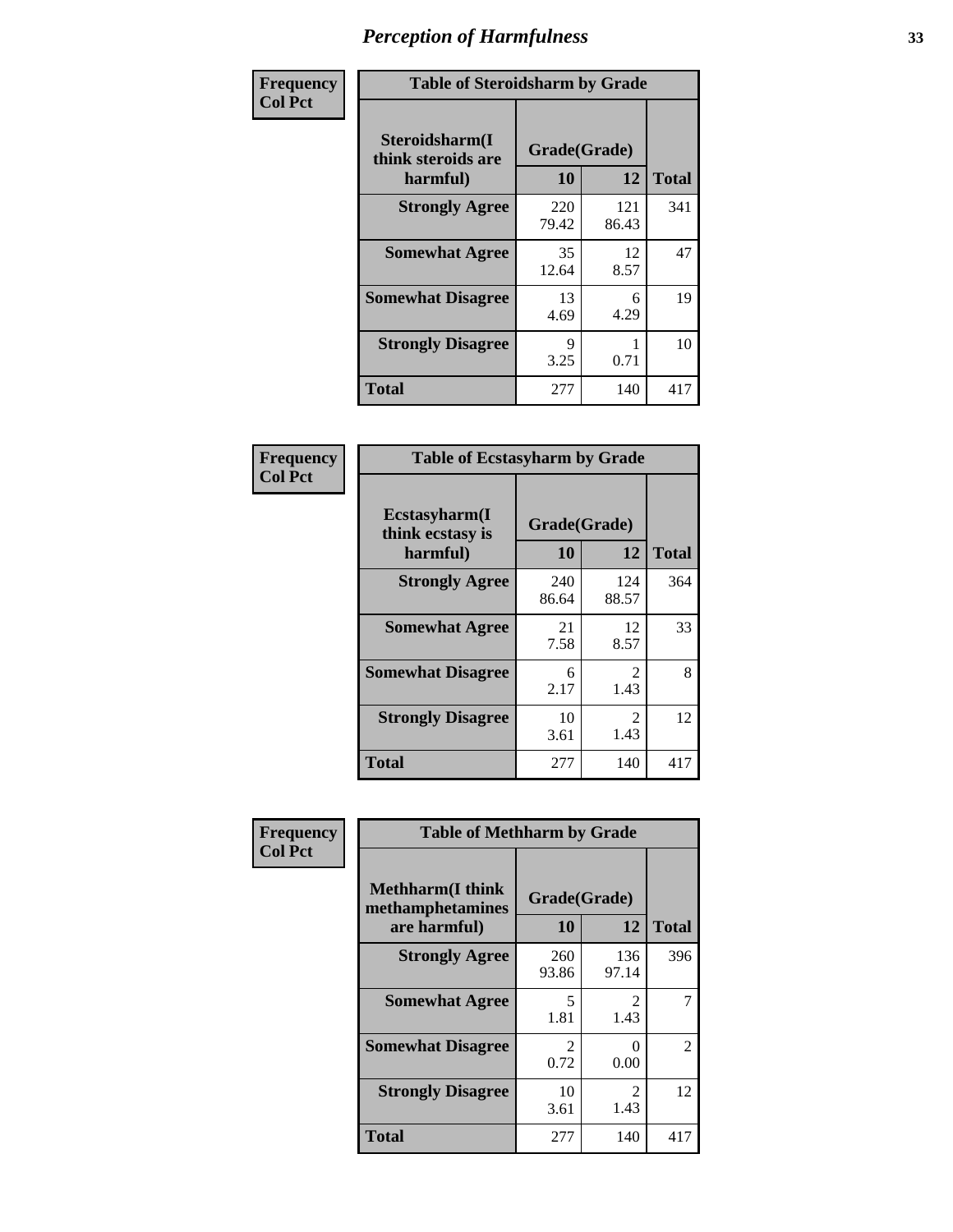| Frequency      | <b>Table of Hallucinogensharm by Grade</b>                 |                    |              |              |
|----------------|------------------------------------------------------------|--------------------|--------------|--------------|
| <b>Col Pct</b> | Hallucinogensharm(I<br>think hallucinogens<br>are harmful) | Grade(Grade)<br>10 | 12           | <b>Total</b> |
|                | <b>Strongly Agree</b>                                      | 247<br>89.17       | 124<br>88.57 | 371          |
|                | <b>Somewhat Agree</b>                                      | 12<br>4.33         | 9<br>6.43    | 21           |
|                | <b>Somewhat Disagree</b>                                   | 8<br>2.89          | 3<br>2.14    | 11           |
|                | <b>Strongly Disagree</b>                                   | 10<br>3.61         | 4<br>2.86    | 14           |
|                | <b>Total</b>                                               | 277                | 140          | 417          |

| <b>Table of Prescriptionharm by Grade</b>                                         |              |              |              |  |
|-----------------------------------------------------------------------------------|--------------|--------------|--------------|--|
| <b>Prescriptionharm</b> (I<br>think prescription<br>drugs not<br>prescribed to me | Grade(Grade) |              |              |  |
| are harmful)                                                                      | 10           | 12           | <b>Total</b> |  |
| <b>Strongly Agree</b>                                                             | 190<br>68.59 | 100<br>71.43 | 290          |  |
| <b>Somewhat Agree</b>                                                             | 51<br>18.41  | 28<br>20.00  | 79           |  |
| <b>Somewhat Disagree</b>                                                          | 25<br>9.03   | 9<br>6.43    | 34           |  |
| <b>Strongly Disagree</b>                                                          | 11<br>3.97   | 3<br>2.14    | 14           |  |
| <b>Total</b>                                                                      | 277          | 140          | 417          |  |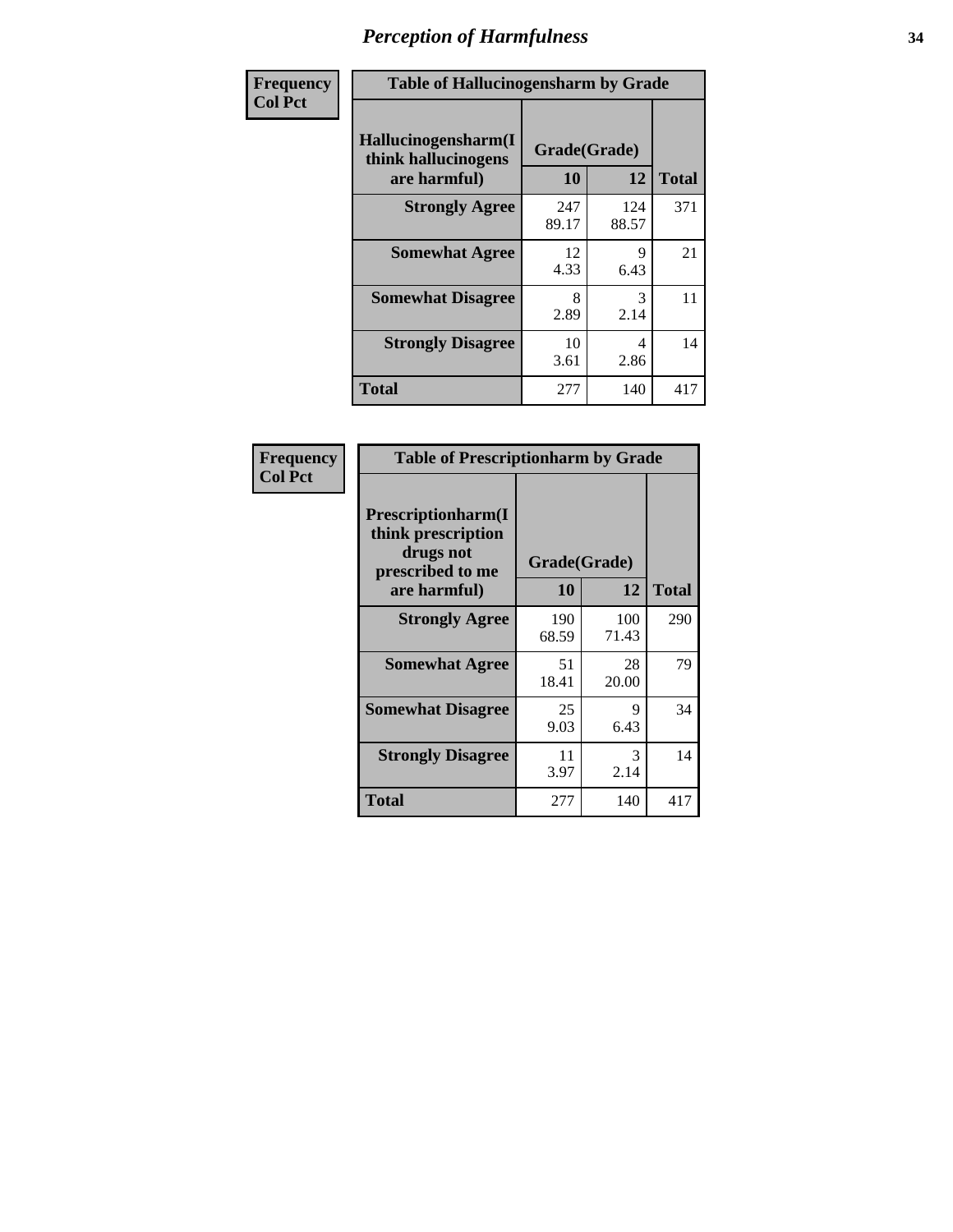# *Disapproval by Adults* **35**

| Frequency      | <b>Table of Alcoholadult by Grade</b>                         |                    |             |              |
|----------------|---------------------------------------------------------------|--------------------|-------------|--------------|
| <b>Col Pct</b> | Alcoholadult(Adults<br>would disapprove if<br>I used alcohol) | Grade(Grade)<br>10 | 12          | <b>Total</b> |
|                | <b>Strongly Agree</b>                                         | 135<br>48.74       | 46<br>32.86 | 181          |
|                | <b>Somewhat Agree</b>                                         | 76<br>27.44        | 42<br>30.00 | 118          |
|                | <b>Somewhat Disagree</b>                                      | 40<br>14.44        | 38<br>27.14 | 78           |
|                | <b>Strongly Disagree</b>                                      | 26<br>9.39         | 14<br>10.00 | 40           |
|                | <b>Total</b>                                                  | 277                | 140         | 417          |

| <b>Table of Tobaccoadult by Grade</b>                                 |                    |              |     |  |  |
|-----------------------------------------------------------------------|--------------------|--------------|-----|--|--|
| <b>Tobaccoadult</b> (Adults<br>would disapprove if<br>I used tobacco) | Grade(Grade)<br>10 | <b>Total</b> |     |  |  |
| <b>Strongly Agree</b>                                                 | 221<br>79.78       | 96<br>68.57  | 317 |  |  |
| <b>Somewhat Agree</b>                                                 | 32<br>11.55        | 27<br>19.29  | 59  |  |  |
| <b>Somewhat Disagree</b>                                              | 8<br>2.89          | 13<br>9.29   | 21  |  |  |
| <b>Strongly Disagree</b>                                              | 16<br>5.78         | 4<br>2.86    | 20  |  |  |
| <b>Total</b>                                                          | 277                | 140          | 417 |  |  |

| Frequency<br><b>Col Pct</b> | <b>Table of Marijuanaadult by Grade</b>                           |                    |              |              |
|-----------------------------|-------------------------------------------------------------------|--------------------|--------------|--------------|
|                             | Marijuanaadult(Adults<br>would disapprove if I<br>used marijuana) | Grade(Grade)<br>10 | 12           | <b>Total</b> |
|                             | <b>Strongly Agree</b>                                             | 217<br>78.34       | 100<br>71.43 | 317          |
|                             | <b>Somewhat Agree</b>                                             | 31<br>11.19        | 19<br>13.57  | 50           |
|                             | <b>Somewhat Disagree</b>                                          | 12<br>4.33         | 15<br>10.71  | 27           |
|                             | <b>Strongly Disagree</b>                                          | 17<br>6.14         | 6<br>4.29    | 23           |
|                             | <b>Total</b>                                                      | 277                | 140          | 417          |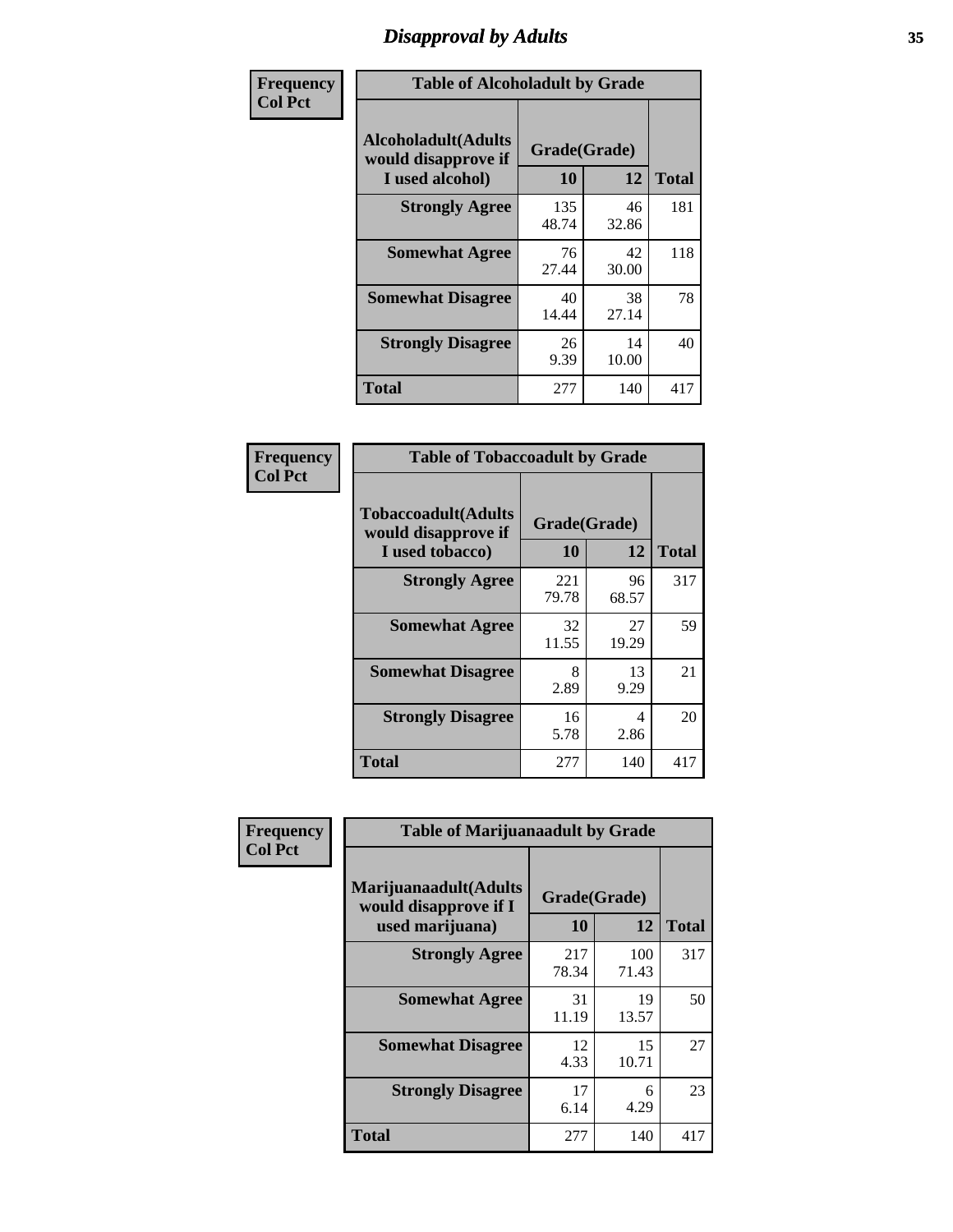### *Disapproval by Adults* **36**

| <b>Frequency</b> | <b>Table of Otherdrugadult by Grade</b>                                     |                    |              |              |
|------------------|-----------------------------------------------------------------------------|--------------------|--------------|--------------|
| <b>Col Pct</b>   | <b>Otherdrugadult</b> (Adults<br>would disapprove if I<br>used other drugs) | Grade(Grade)<br>10 | 12           | <b>Total</b> |
|                  | <b>Strongly Agree</b>                                                       | 252<br>90.97       | 128<br>91.43 | 380          |
|                  | <b>Somewhat Agree</b>                                                       | 2.53               | 5.00         | 14           |
|                  | <b>Somewhat Disagree</b>                                                    | 3<br>1.08          | 2<br>1.43    | 5            |
|                  | <b>Strongly Disagree</b>                                                    | 15<br>5.42         | 3<br>2.14    | 18           |
|                  | <b>Total</b>                                                                | 277                | 140          | 417          |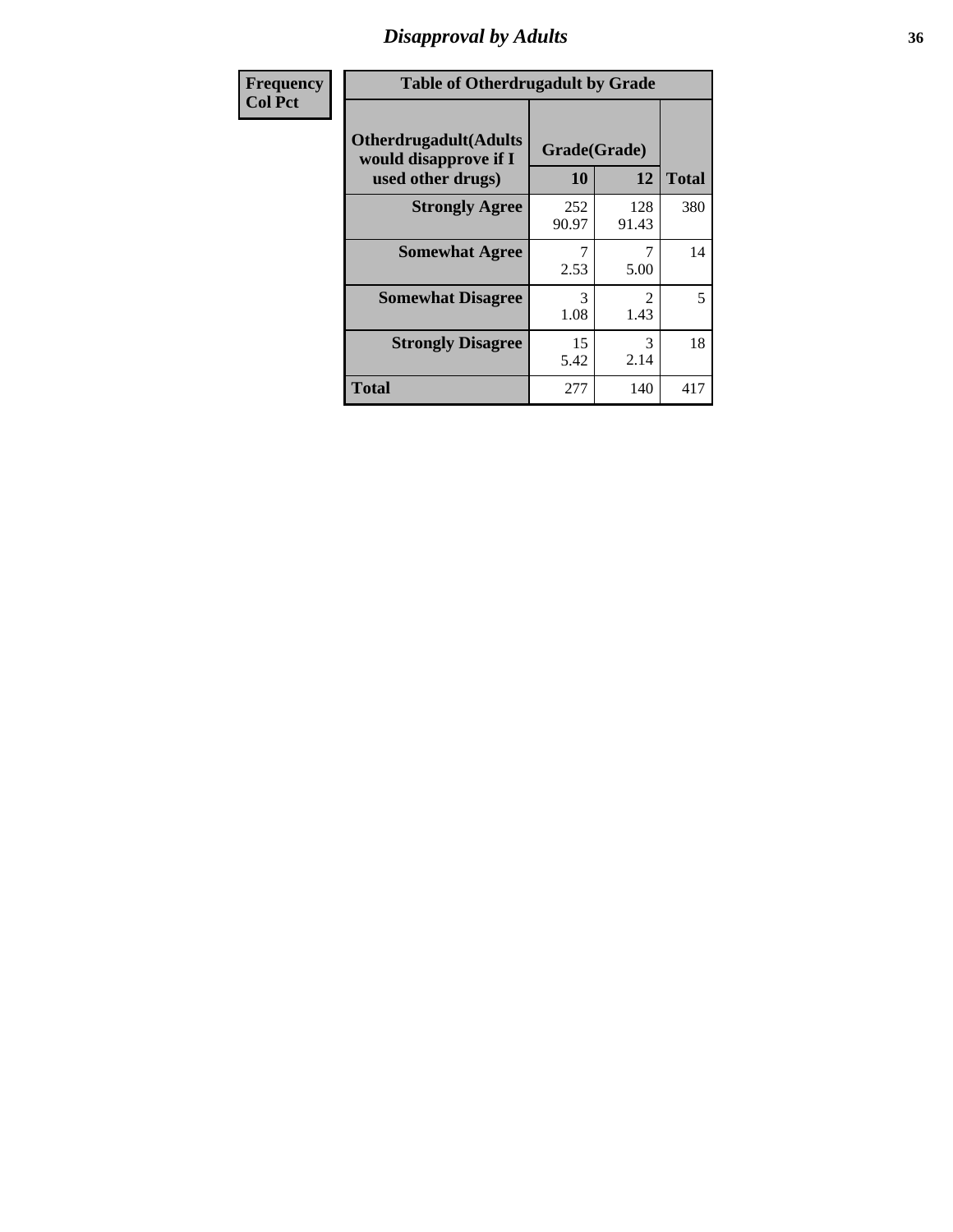# *Disapproval by Peers* **37**

| Frequency      | <b>Table of Alcoholpeer by Grade</b>                    |              |             |              |  |
|----------------|---------------------------------------------------------|--------------|-------------|--------------|--|
| <b>Col Pct</b> | Alcoholpeer(My<br>friends would<br>disapprove if I used | Grade(Grade) |             |              |  |
|                | alcohol)                                                | 10           | 12          | <b>Total</b> |  |
|                | <b>Strongly Agree</b>                                   | 49<br>17.69  | 15<br>10.71 | 64           |  |
|                | <b>Somewhat Agree</b>                                   | 55<br>19.86  | 22<br>15.71 | 77           |  |
|                | <b>Somewhat Disagree</b>                                | 90<br>32.49  | 37<br>26.43 | 127          |  |
|                | <b>Strongly Disagree</b>                                | 83<br>29.96  | 66<br>47.14 | 149          |  |
|                | Total                                                   | 277          | 140         | 417          |  |

| Frequency      | <b>Table of Tobaccopeer by Grade</b>                                |                    |             |              |
|----------------|---------------------------------------------------------------------|--------------------|-------------|--------------|
| <b>Col Pct</b> | Tobaccopeer(My<br>friends would<br>disapprove if I used<br>tobacco) | Grade(Grade)<br>10 | 12          | <b>Total</b> |
|                | <b>Strongly Agree</b>                                               | 115<br>41.52       | 38<br>27.14 | 153          |
|                | <b>Somewhat Agree</b>                                               | 71<br>25.63        | 31<br>22.14 | 102          |
|                | <b>Somewhat Disagree</b>                                            | 44<br>15.88        | 35<br>25.00 | 79           |
|                | <b>Strongly Disagree</b>                                            | 47<br>16.97        | 36<br>25.71 | 83           |
|                | Total                                                               | 277                | 140         | 417          |

| Frequency      | <b>Table of Marijuanapeer by Grade</b>                    |              |             |              |
|----------------|-----------------------------------------------------------|--------------|-------------|--------------|
| <b>Col Pct</b> | Marijuanapeer(My<br>friends would<br>disapprove if I used | Grade(Grade) |             |              |
|                | marijuana)                                                | 10           | 12          | <b>Total</b> |
|                | <b>Strongly Agree</b>                                     | 83<br>29.96  | 33<br>23.57 | 116          |
|                | <b>Somewhat Agree</b>                                     | 58<br>20.94  | 30<br>21.43 | 88           |
|                | <b>Somewhat Disagree</b>                                  | 67<br>24.19  | 29<br>20.71 | 96           |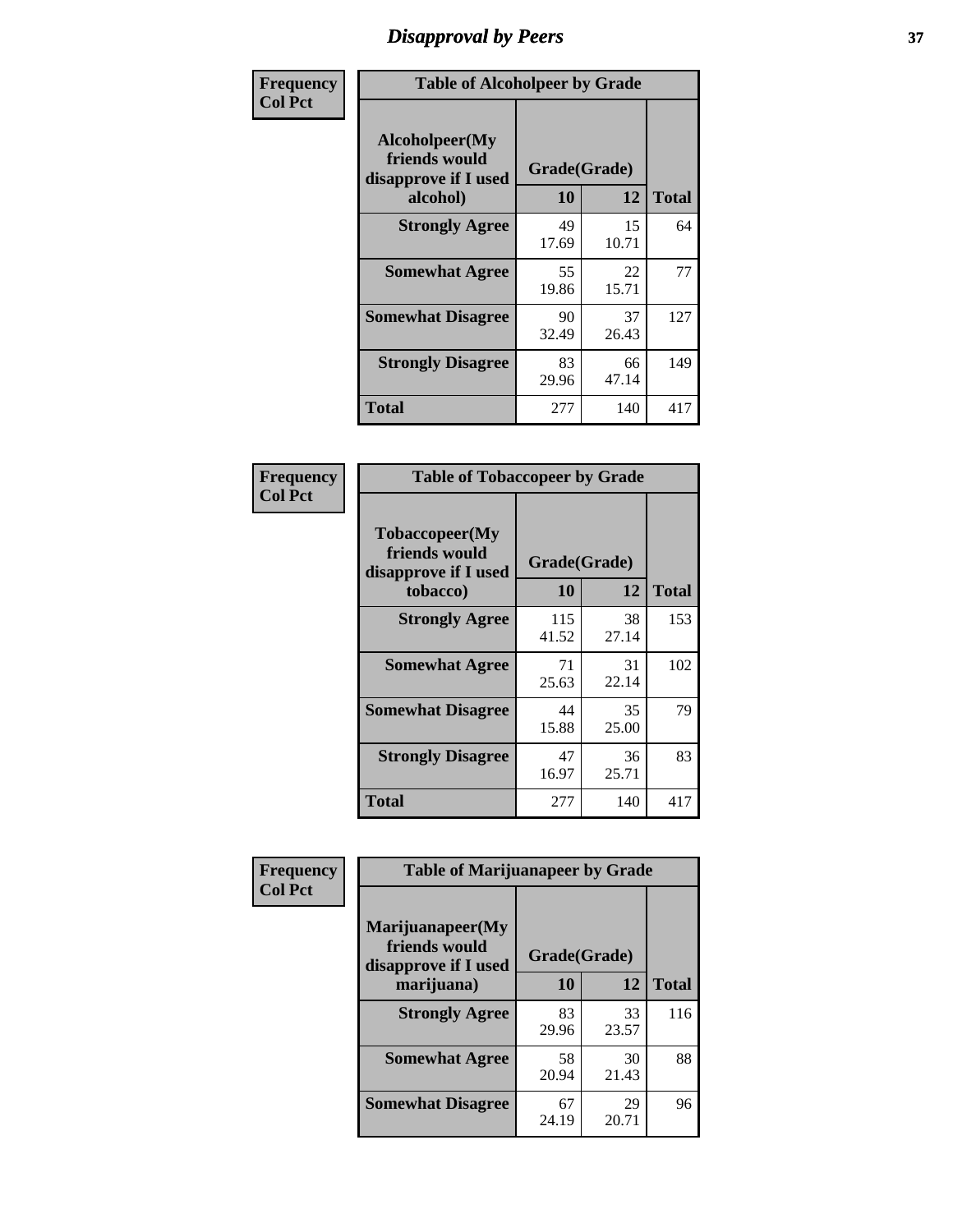# *Disapproval by Peers* **38**

| Frequency<br><b>Col Pct</b> | <b>Table of Marijuanapeer by Grade</b>                                  |                    |             |              |
|-----------------------------|-------------------------------------------------------------------------|--------------------|-------------|--------------|
|                             | Marijuanapeer(My<br>friends would<br>disapprove if I used<br>marijuana) | Grade(Grade)<br>10 | 12          | <b>Total</b> |
|                             | <b>Strongly Disagree</b>                                                | 69<br>24.91        | 48<br>34.29 | 117          |
|                             | Total                                                                   | 277                | 140         | 417          |

| Frequency      | <b>Table of Otherdrugpeer by Grade</b>                                    |                           |             |              |
|----------------|---------------------------------------------------------------------------|---------------------------|-------------|--------------|
| <b>Col Pct</b> | Otherdrugpeer(My<br>friends would<br>disapprove if I used<br>other drugs) | Grade(Grade)<br><b>10</b> | 12          | <b>Total</b> |
|                | <b>Strongly Agree</b>                                                     | 140<br>50.54              | 66<br>47.14 | 206          |
|                | <b>Somewhat Agree</b>                                                     | 48<br>17.33               | 29<br>20.71 | 77           |
|                | <b>Somewhat Disagree</b>                                                  | 45<br>16.25               | 22<br>15.71 | 67           |
|                | <b>Strongly Disagree</b>                                                  | 44<br>15.88               | 23<br>16.43 | 67           |
|                | Total                                                                     | 277                       | 140         | 417          |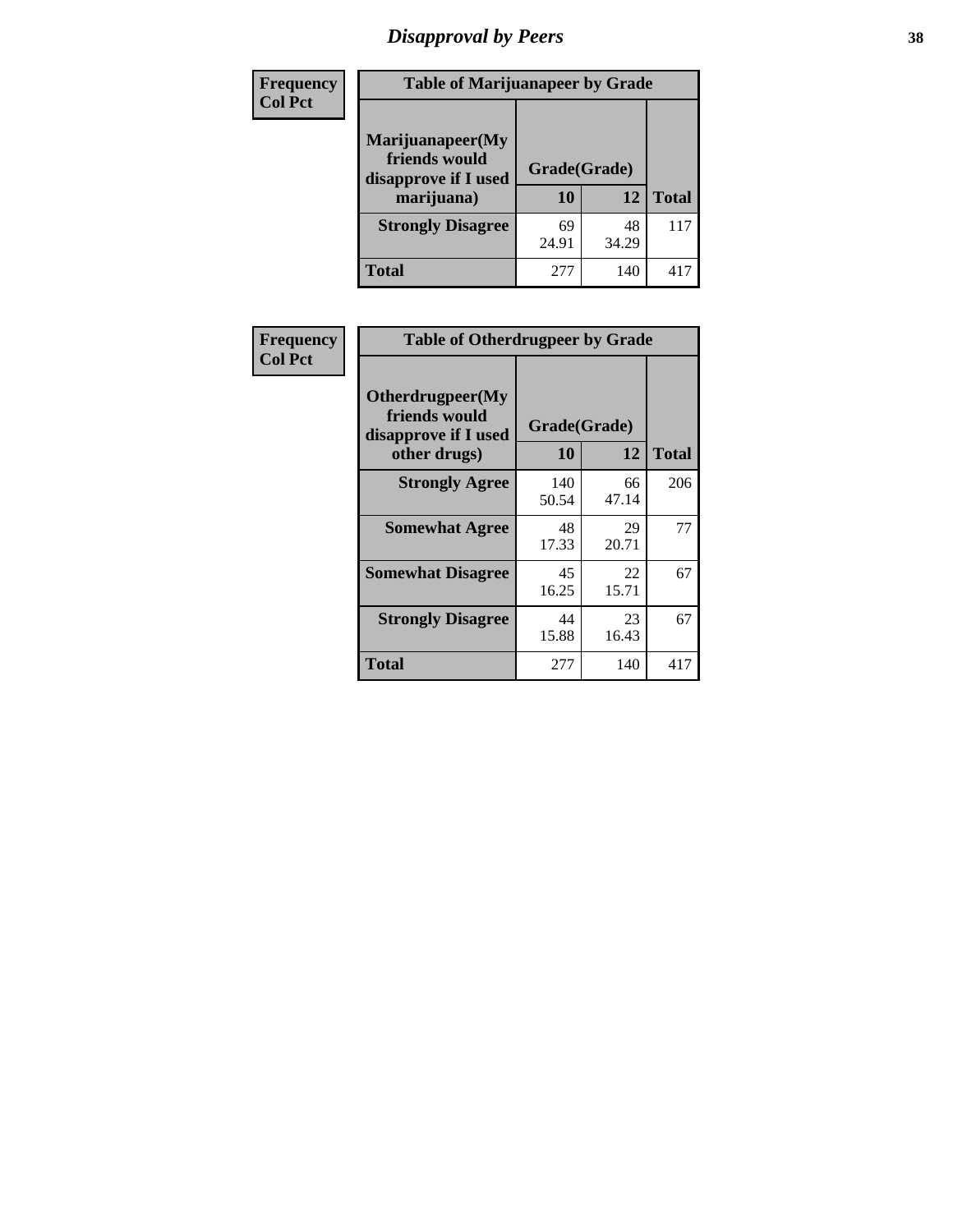| Frequency<br><b>Col Pct</b> | <b>Table of Alcohollocation1 by Grade</b> |                                                |              |              |  |
|-----------------------------|-------------------------------------------|------------------------------------------------|--------------|--------------|--|
|                             |                                           | Grade(Grade)<br><b>Alcohollocation1(Places</b> |              |              |  |
|                             | <b>Friends Use Alcohol)</b>               | 10                                             | 12           | <b>Total</b> |  |
|                             |                                           | 188<br>67.87                                   | 111<br>79.29 | 299          |  |
|                             | Do Not Use                                | 89<br>32.13                                    | 29<br>20.71  | 118          |  |
|                             | <b>Total</b>                              | 277                                            | 140          | 417          |  |

| Frequency      | <b>Table of Alcohollocation2 by Grade</b>                     |                    |             |              |
|----------------|---------------------------------------------------------------|--------------------|-------------|--------------|
| <b>Col Pct</b> | <b>Alcohollocation2(Places</b><br><b>Friends Use Alcohol)</b> | Grade(Grade)<br>10 | 12          | <b>Total</b> |
|                |                                                               |                    |             |              |
|                |                                                               | 165<br>59.57       | 57<br>40.71 | 222          |
|                | Home                                                          | 112<br>40.43       | 83<br>59.29 | 195          |
|                | <b>Total</b>                                                  | 277                | 140         | 417          |

| Frequency<br><b>Col Pct</b> | <b>Table of Alcohollocation 3 by Grade</b>                    |                    |              |              |
|-----------------------------|---------------------------------------------------------------|--------------------|--------------|--------------|
|                             | <b>Alcohollocation3(Places</b><br><b>Friends Use Alcohol)</b> | Grade(Grade)<br>10 | 12           | <b>Total</b> |
|                             |                                                               |                    |              |              |
|                             |                                                               | 258<br>93.14       | 115<br>82.14 | 373          |
|                             | <b>School</b>                                                 | 19<br>6.86         | 25<br>17.86  | 44           |
|                             | <b>Total</b>                                                  | 277                | 140          | 417          |

| <b>Frequency</b> | <b>Table of Alcohollocation4 by Grade</b> |              |             |              |  |
|------------------|-------------------------------------------|--------------|-------------|--------------|--|
| <b>Col Pct</b>   | <b>Alcohollocation4(Places</b>            | Grade(Grade) |             |              |  |
|                  | <b>Friends Use Alcohol)</b>               | 10           | 12          | <b>Total</b> |  |
|                  |                                           | 248<br>89.53 | 98<br>70.00 | 346          |  |
|                  | Car                                       | 29<br>10.47  | 42<br>30.00 | 71           |  |
|                  | <b>Total</b>                              | 277          | 140         | 417          |  |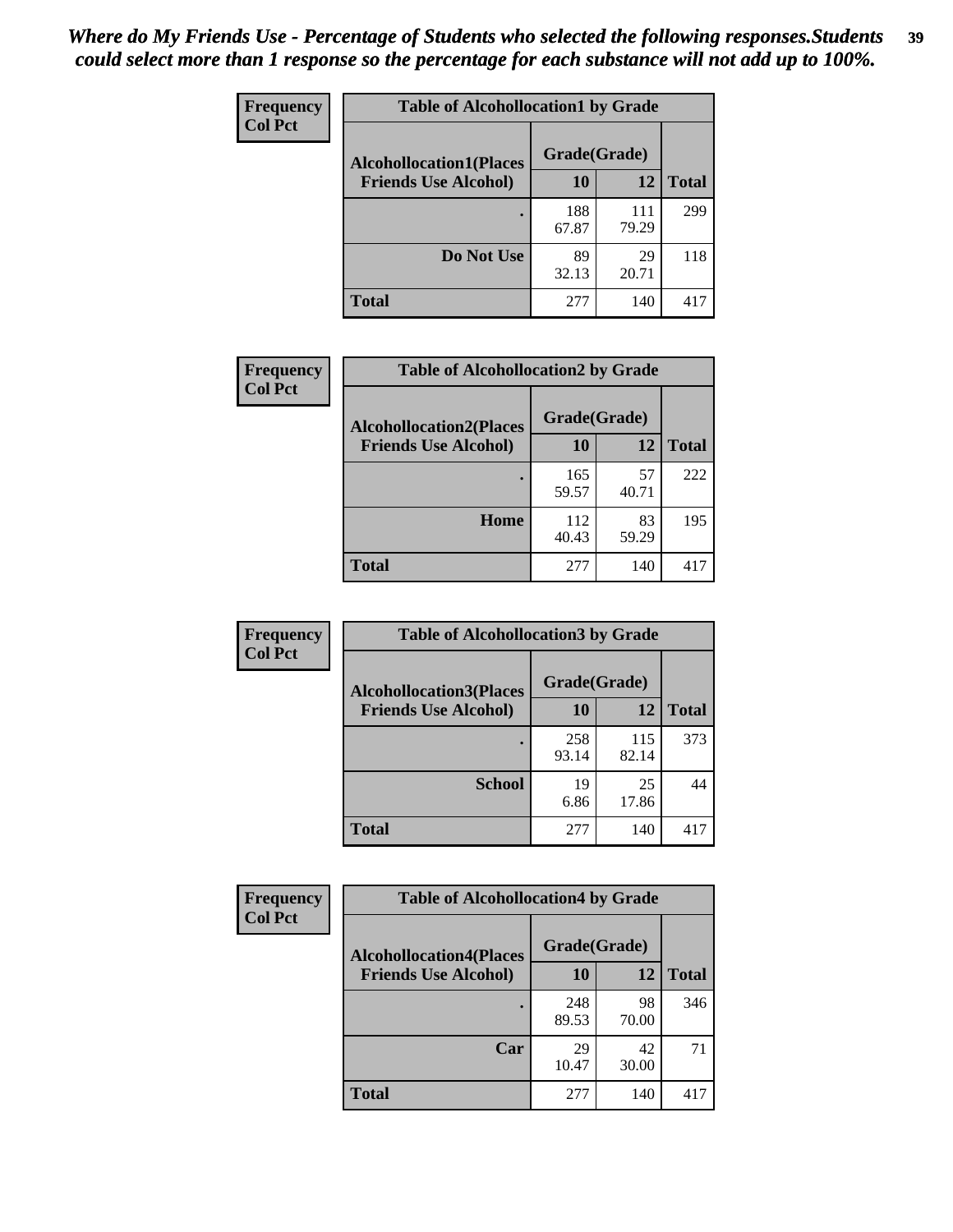| Frequency<br><b>Col Pct</b> | <b>Table of Alcohollocation5 by Grade</b> |              |              |              |  |
|-----------------------------|-------------------------------------------|--------------|--------------|--------------|--|
|                             | <b>Alcohollocation5(Places</b>            | Grade(Grade) |              |              |  |
|                             | <b>Friends Use Alcohol)</b>               | 10           | 12           | <b>Total</b> |  |
|                             |                                           | 107<br>38.63 | 33<br>23.57  | 140          |  |
|                             | <b>Friend's House</b>                     | 170<br>61.37 | 107<br>76.43 | 277          |  |
|                             | <b>Total</b>                              | 277          | 140          | 417          |  |

| Frequency      | <b>Table of Alcohollocation6 by Grade</b>                     |                    |             |              |
|----------------|---------------------------------------------------------------|--------------------|-------------|--------------|
| <b>Col Pct</b> | <b>Alcohollocation6(Places</b><br><b>Friends Use Alcohol)</b> | Grade(Grade)<br>10 | 12          | <b>Total</b> |
|                |                                                               | 179<br>64.62       | 73<br>52.14 | 252          |
|                | <b>Other</b>                                                  | 98<br>35.38        | 67<br>47.86 | 165          |
|                | Total                                                         | 277                | 140         | 417          |

| <b>Frequency</b> | <b>Table of Tobaccolocation1 by Grade</b> |              |             |              |
|------------------|-------------------------------------------|--------------|-------------|--------------|
| <b>Col Pct</b>   | <b>Tobaccolocation1(Places</b>            | Grade(Grade) |             |              |
|                  | <b>Friends Use Tobacco)</b>               | 10           | 12          | <b>Total</b> |
|                  |                                           | 109<br>39.35 | 85<br>60.71 | 194          |
|                  | <b>Do Not Use</b>                         | 168<br>60.65 | 55<br>39.29 | 223          |
|                  | <b>Total</b>                              | 277          | 140         | 417          |

| <b>Frequency</b> | <b>Table of Tobaccolocation2 by Grade</b> |              |             |              |  |
|------------------|-------------------------------------------|--------------|-------------|--------------|--|
| <b>Col Pct</b>   | <b>Tobaccolocation2(Places</b>            | Grade(Grade) |             |              |  |
|                  | <b>Friends Use Tobacco)</b>               | 10           | 12          | <b>Total</b> |  |
|                  |                                           | 217<br>78.34 | 66<br>47.14 | 283          |  |
|                  | Home                                      | 60<br>21.66  | 74<br>52.86 | 134          |  |
|                  | <b>Total</b>                              | 277          | 140         | 417          |  |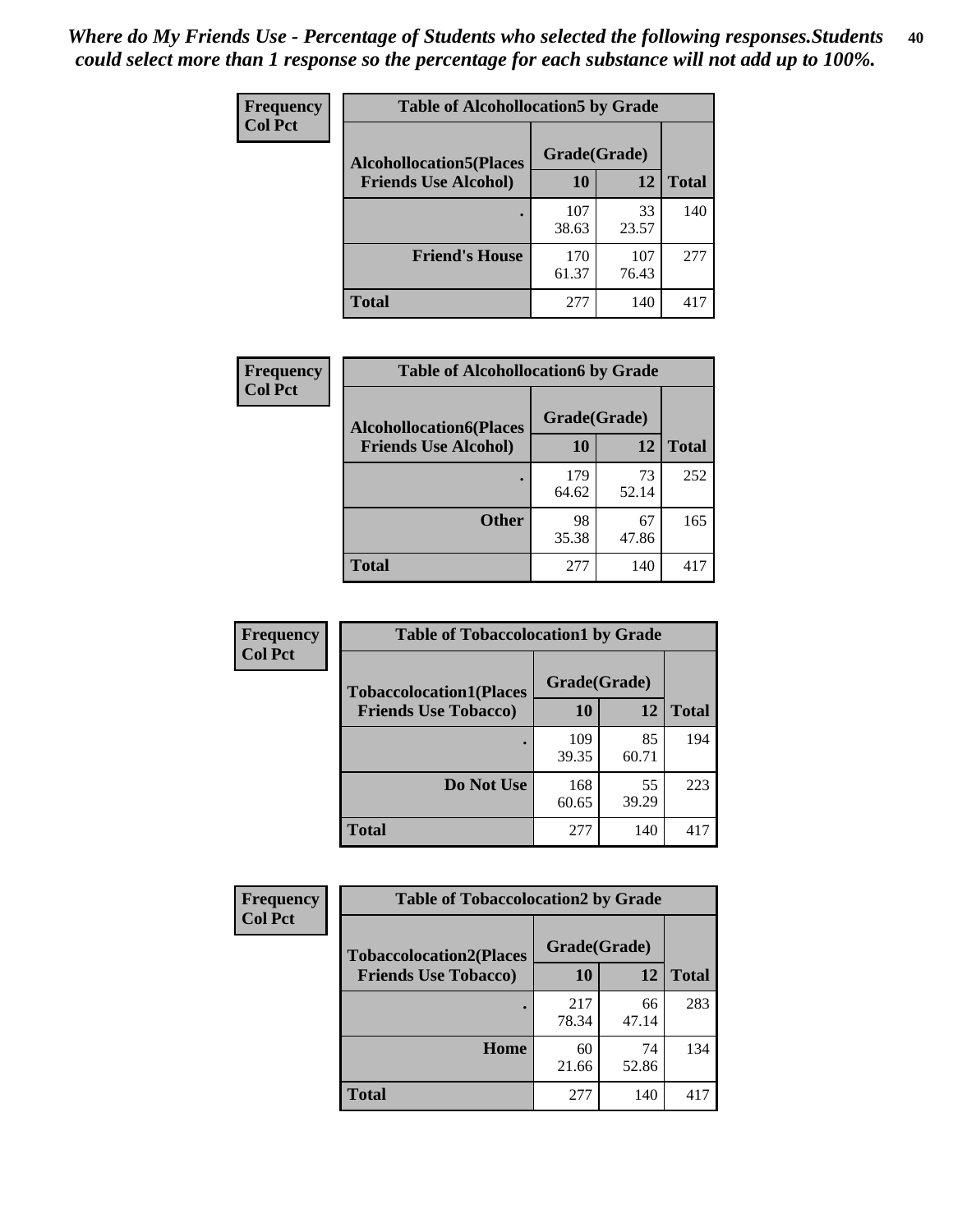| Frequency      | <b>Table of Tobaccolocation 3 by Grade</b> |              |             |              |
|----------------|--------------------------------------------|--------------|-------------|--------------|
| <b>Col Pct</b> | <b>Tobaccolocation3(Places</b>             | Grade(Grade) |             |              |
|                | <b>Friends Use Tobacco)</b>                | 10           | 12          | <b>Total</b> |
|                |                                            | 248<br>89.53 | 94<br>67.14 | 342          |
|                | <b>School</b>                              | 29<br>10.47  | 46<br>32.86 | 75           |
|                | <b>Total</b>                               | 277          | 140         | 417          |

| Frequency      | <b>Table of Tobaccolocation4 by Grade</b> |                    |             |              |
|----------------|-------------------------------------------|--------------------|-------------|--------------|
| <b>Col Pct</b> | <b>Tobaccolocation4(Places</b>            | Grade(Grade)<br>10 |             |              |
|                | <b>Friends Use Tobacco)</b>               |                    | 12          | <b>Total</b> |
|                |                                           | 228<br>82.31       | 70<br>50.00 | 298          |
|                | Car                                       | 49<br>17.69        | 70<br>50.00 | 119          |
|                | <b>Total</b>                              | 277                | 140         | 417          |

| Frequency      | <b>Table of Tobaccolocation5 by Grade</b> |              |             |              |
|----------------|-------------------------------------------|--------------|-------------|--------------|
| <b>Col Pct</b> | <b>Tobaccolocation5(Places</b>            | Grade(Grade) |             |              |
|                | <b>Friends Use Tobacco)</b>               | 10           | <b>12</b>   | <b>Total</b> |
|                |                                           | 189<br>68.23 | 62<br>44.29 | 251          |
|                | <b>Friend's House</b>                     | 88<br>31.77  | 78<br>55.71 | 166          |
|                | <b>Total</b>                              | 277          | 140         | 417          |

| <b>Frequency</b> | <b>Table of Tobaccolocation6 by Grade</b> |              |             |              |  |
|------------------|-------------------------------------------|--------------|-------------|--------------|--|
| <b>Col Pct</b>   | <b>Tobaccolocation6(Places</b>            | Grade(Grade) |             |              |  |
|                  | <b>Friends Use Tobacco)</b>               | 10           | 12          | <b>Total</b> |  |
|                  |                                           | 200<br>72.20 | 83<br>59.29 | 283          |  |
|                  | <b>Other</b>                              | 77<br>27.80  | 57<br>40.71 | 134          |  |
|                  | <b>Total</b>                              | 277          | 140         | 417          |  |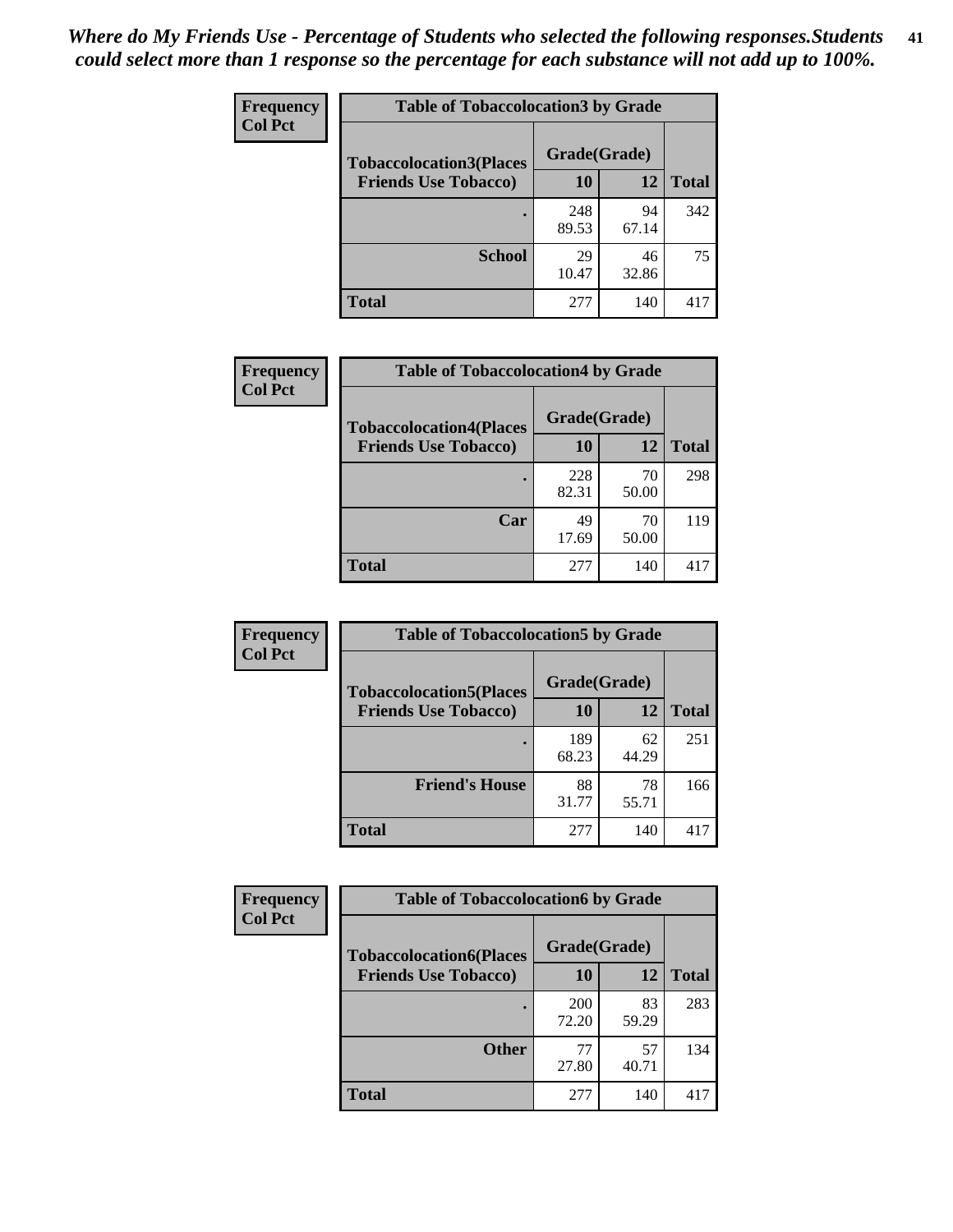| <b>Frequency</b> | <b>Table of Marijuanalocation1 by Grade</b> |              |             |              |
|------------------|---------------------------------------------|--------------|-------------|--------------|
| <b>Col Pct</b>   | <b>Marijuanalocation1(Places</b>            | Grade(Grade) |             |              |
|                  | <b>Friends Use Marijuana</b> )              | 10           | 12          | <b>Total</b> |
|                  |                                             | 141<br>50.90 | 99<br>70.71 | 240          |
|                  | Do Not Use                                  | 136<br>49.10 | 41<br>29.29 | 177          |
|                  | <b>Total</b>                                | 277          | 140         | 417          |

| <b>Frequency</b> | <b>Table of Marijuanalocation2 by Grade</b>                        |                    |       |              |
|------------------|--------------------------------------------------------------------|--------------------|-------|--------------|
| <b>Col Pct</b>   | <b>Marijuanalocation2(Places</b><br><b>Friends Use Marijuana</b> ) | Grade(Grade)<br>10 | 12    |              |
|                  |                                                                    |                    |       | <b>Total</b> |
|                  |                                                                    | 177                | 60    | 237          |
|                  |                                                                    | 63.90              | 42.86 |              |
|                  | Home                                                               | 100                | 80    | 180          |
|                  |                                                                    | 36.10              | 57.14 |              |
|                  | <b>Total</b>                                                       | 277                | 140   | 417          |

| Frequency<br><b>Col Pct</b> | <b>Table of Marijuanalocation3 by Grade</b> |              |             |              |
|-----------------------------|---------------------------------------------|--------------|-------------|--------------|
|                             | <b>Marijuanalocation3(Places</b>            | Grade(Grade) |             |              |
|                             | <b>Friends Use Marijuana</b> )              | 10           | 12          | <b>Total</b> |
|                             |                                             | 231<br>83.39 | 99<br>70.71 | 330          |
|                             | <b>School</b>                               | 46<br>16.61  | 41<br>29.29 | 87           |
|                             | <b>Total</b>                                | 277          | 140         | 417          |

| <b>Frequency</b> | <b>Table of Marijuanalocation4 by Grade</b> |              |             |              |
|------------------|---------------------------------------------|--------------|-------------|--------------|
| <b>Col Pct</b>   | <b>Marijuanalocation4(Places</b>            | Grade(Grade) |             |              |
|                  | <b>Friends Use Marijuana</b> )              | <b>10</b>    | 12          | <b>Total</b> |
|                  |                                             | 194<br>70.04 | 63<br>45.00 | 257          |
|                  | Car                                         | 83<br>29.96  | 77<br>55.00 | 160          |
|                  | <b>Total</b>                                | 277          | 140         | 417          |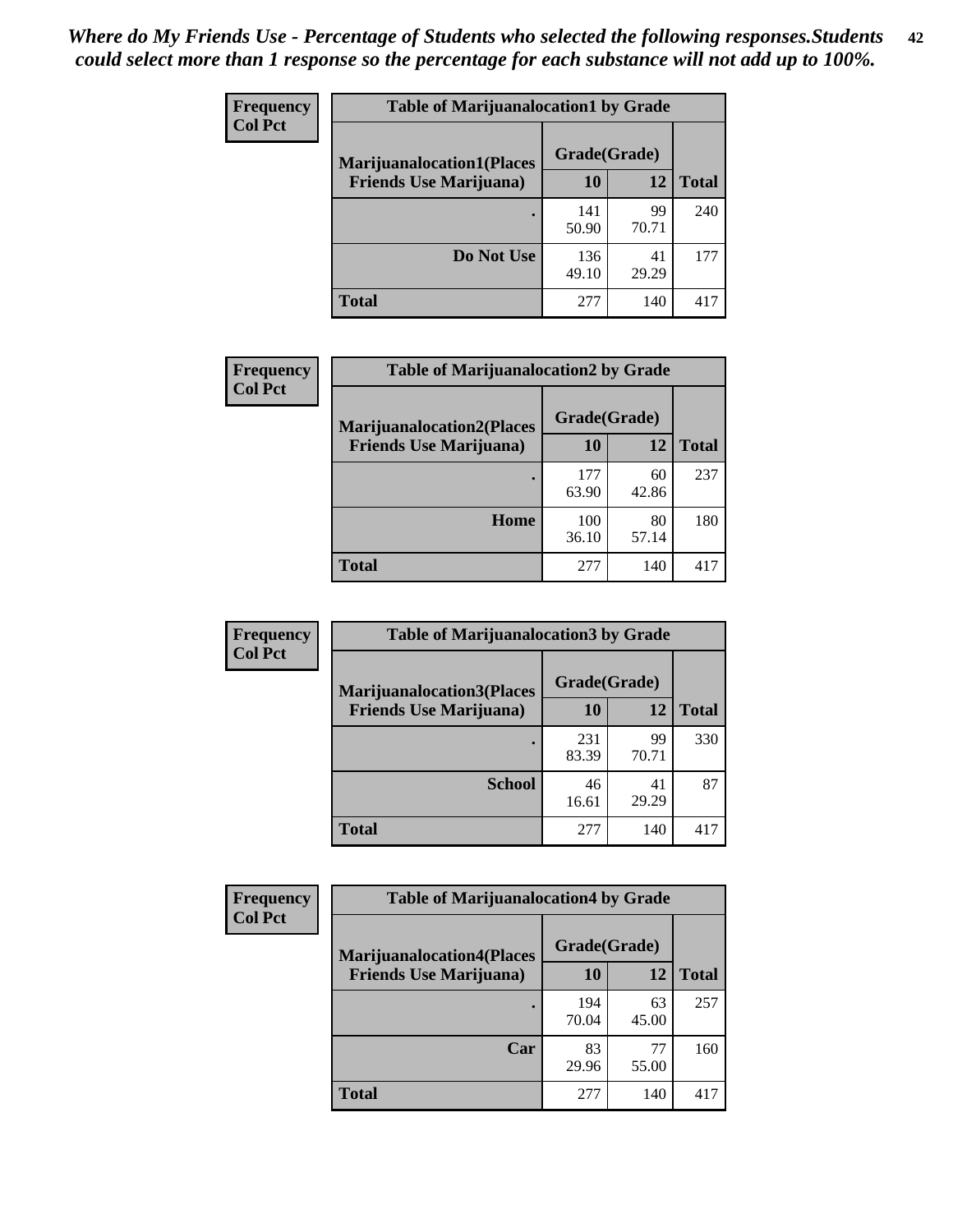| <b>Frequency</b> | <b>Table of Marijuanalocation5 by Grade</b> |              |             |              |
|------------------|---------------------------------------------|--------------|-------------|--------------|
| <b>Col Pct</b>   | <b>Marijuanalocation5</b> (Places           | Grade(Grade) |             |              |
|                  | <b>Friends Use Marijuana</b> )              | 10           | 12          | <b>Total</b> |
|                  |                                             | 142<br>51.26 | 44<br>31.43 | 186          |
|                  | <b>Friend's House</b>                       | 135<br>48.74 | 96<br>68.57 | 231          |
|                  | <b>Total</b>                                | 277          | 140         | 417          |

| <b>Frequency</b> | <b>Table of Marijuanalocation6 by Grade</b>                        |                    |             |              |
|------------------|--------------------------------------------------------------------|--------------------|-------------|--------------|
| <b>Col Pct</b>   | <b>Marijuanalocation6(Places</b><br><b>Friends Use Marijuana</b> ) | Grade(Grade)<br>10 | 12          | <b>Total</b> |
|                  |                                                                    | 180<br>64.98       | 75<br>53.57 | 255          |
|                  | <b>Other</b>                                                       | 97<br>35.02        | 65<br>46.43 | 162          |
|                  | <b>Total</b>                                                       | 277                | 140         | 417          |

| <b>Frequency</b> | <b>Table of Otherdruglocation1 by Grade</b>                          |              |             |              |
|------------------|----------------------------------------------------------------------|--------------|-------------|--------------|
| <b>Col Pct</b>   | <b>Otherdruglocation1(Places</b><br><b>Friends Use Other Illegal</b> | Grade(Grade) |             |              |
|                  | Drugs)                                                               | 10           | 12          | <b>Total</b> |
|                  |                                                                      | 83<br>29.96  | 65<br>46.43 | 148          |
|                  | Do Not Use                                                           | 194<br>70.04 | 75<br>53.57 | 269          |
|                  | <b>Total</b>                                                         | 277          | 140         | 417          |

| <b>Frequency</b> | <b>Table of Otherdruglocation2 by Grade</b>                           |              |             |              |
|------------------|-----------------------------------------------------------------------|--------------|-------------|--------------|
| <b>Col Pct</b>   | <b>Otherdruglocation2(Places)</b><br><b>Friends Use Other Illegal</b> | Grade(Grade) |             |              |
|                  | Drugs)                                                                | 10           | 12          | <b>Total</b> |
|                  |                                                                       | 220<br>79.42 | 87<br>62.14 | 307          |
|                  | Home                                                                  | 57<br>20.58  | 53<br>37.86 | 110          |
|                  | <b>Total</b>                                                          | 277          | 140         | 417          |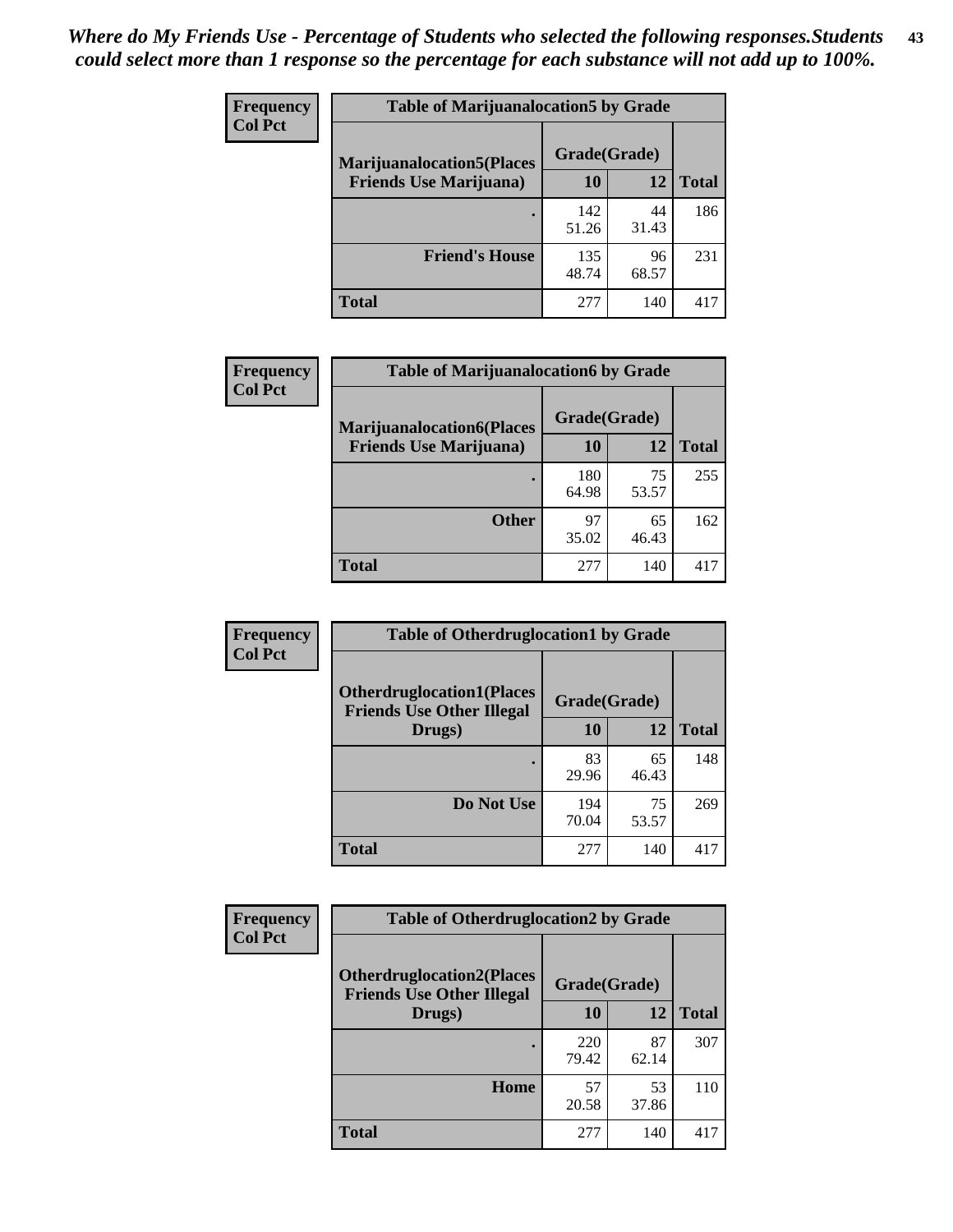| <b>Frequency</b> | <b>Table of Otherdruglocation 3 by Grade</b>                         |              |              |              |  |
|------------------|----------------------------------------------------------------------|--------------|--------------|--------------|--|
| <b>Col Pct</b>   | <b>Otherdruglocation3(Places</b><br><b>Friends Use Other Illegal</b> | Grade(Grade) |              |              |  |
|                  | Drugs)                                                               | <b>10</b>    | 12           | <b>Total</b> |  |
|                  |                                                                      | 254<br>91.70 | 108<br>77.14 | 362          |  |
|                  | <b>School</b>                                                        | 23<br>8.30   | 32<br>22.86  | 55           |  |
|                  | <b>Total</b>                                                         | 277          | 140          |              |  |

| <b>Frequency</b> | <b>Table of Otherdruglocation4 by Grade</b>                          |              |             |              |
|------------------|----------------------------------------------------------------------|--------------|-------------|--------------|
| <b>Col Pct</b>   | <b>Otherdruglocation4(Places</b><br><b>Friends Use Other Illegal</b> | Grade(Grade) |             |              |
|                  | Drugs)                                                               | 10           | 12          | <b>Total</b> |
|                  |                                                                      | 245<br>88.45 | 97<br>69.29 | 342          |
|                  | Car                                                                  | 32<br>11.55  | 43<br>30.71 | 75           |
|                  | <b>Total</b>                                                         | 277          | 140         | 417          |

| Frequency      | <b>Table of Otherdruglocation5 by Grade</b>                          |              |             |              |
|----------------|----------------------------------------------------------------------|--------------|-------------|--------------|
| <b>Col Pct</b> | <b>Otherdruglocation5(Places</b><br><b>Friends Use Other Illegal</b> | Grade(Grade) |             |              |
|                | Drugs)                                                               | 10           | 12          | <b>Total</b> |
|                |                                                                      | 205<br>74.01 | 76<br>54.29 | 281          |
|                | <b>Friend's House</b>                                                | 72<br>25.99  | 64<br>45.71 | 136          |
|                | <b>Total</b>                                                         | 277          | 140         | 417          |

| <b>Frequency</b> | <b>Table of Otherdruglocation6 by Grade</b>                          |              |             |              |
|------------------|----------------------------------------------------------------------|--------------|-------------|--------------|
| <b>Col Pct</b>   | <b>Otherdruglocation6(Places</b><br><b>Friends Use Other Illegal</b> | Grade(Grade) |             |              |
|                  | Drugs)                                                               | 10           | 12          | <b>Total</b> |
|                  |                                                                      | 218<br>78.70 | 94<br>67.14 | 312          |
|                  | <b>Other</b>                                                         | 59<br>21.30  | 46<br>32.86 | 105          |
|                  | <b>Total</b>                                                         | 277          | 140         | 417          |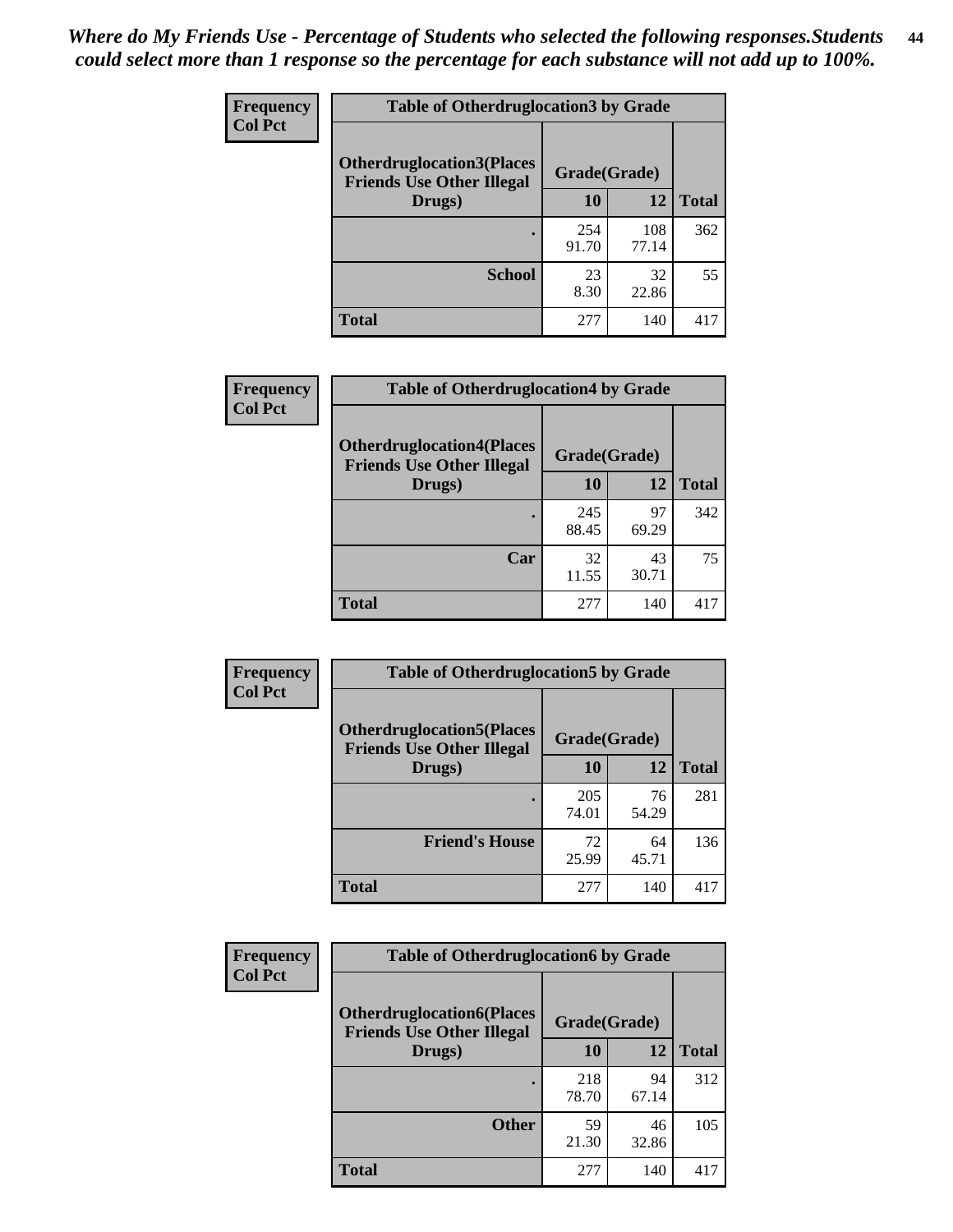| Frequency      | <b>Table of Alcoholtime1 by Grade</b>           |              |              |              |
|----------------|-------------------------------------------------|--------------|--------------|--------------|
| <b>Col Pct</b> | <b>Alcoholtime1(Times</b><br><b>Friends Use</b> | Grade(Grade) |              |              |
|                | Alcohol)                                        | 10           | 12           | <b>Total</b> |
|                |                                                 | 178<br>64.26 | 110<br>78.57 | 288          |
|                | Do Not Use                                      | 99<br>35.74  | 30<br>21.43  | 129          |
|                | <b>Total</b>                                    | 277          | 140          | 417          |

| Frequency      | <b>Table of Alcoholtime2 by Grade</b>           |              |              |              |
|----------------|-------------------------------------------------|--------------|--------------|--------------|
| <b>Col Pct</b> | <b>Alcoholtime2(Times</b><br><b>Friends Use</b> | Grade(Grade) |              |              |
|                | Alcohol)                                        | 10           | 12           | <b>Total</b> |
|                |                                                 | 271<br>97.83 | 124<br>88.57 | 395          |
|                | <b>On Way to School</b>                         | 6<br>2.17    | 16<br>11.43  | 22           |
|                | <b>Total</b>                                    | 277          | 140          | 417          |

| Frequency<br><b>Col Pct</b> | <b>Table of Alcoholtime3 by Grade</b>           |              |              |              |
|-----------------------------|-------------------------------------------------|--------------|--------------|--------------|
|                             | <b>Alcoholtime3(Times</b><br><b>Friends Use</b> | Grade(Grade) |              |              |
|                             | Alcohol)                                        | 10           | 12           | <b>Total</b> |
|                             |                                                 | 270<br>97.47 | 120<br>85.71 | 390          |
|                             | <b>During School</b>                            | 2.53         | 20<br>14.29  | 27           |
|                             | Total                                           | 277          | 140          | 417          |

| <b>Frequency</b><br><b>Col Pct</b> | <b>Table of Alcoholtime4 by Grade</b> |              |              |              |
|------------------------------------|---------------------------------------|--------------|--------------|--------------|
|                                    | <b>Alcoholtime4(Times</b>             | Grade(Grade) |              |              |
|                                    | <b>Friends Use Alcohol)</b>           | 10           | 12           | <b>Total</b> |
|                                    |                                       | 259<br>93.50 | 118<br>84.29 | 377          |
|                                    | <b>On Way Home From School</b>        | 18<br>6.50   | 22<br>15.71  | 40           |
|                                    | <b>Total</b>                          | 277          | 140          | 417          |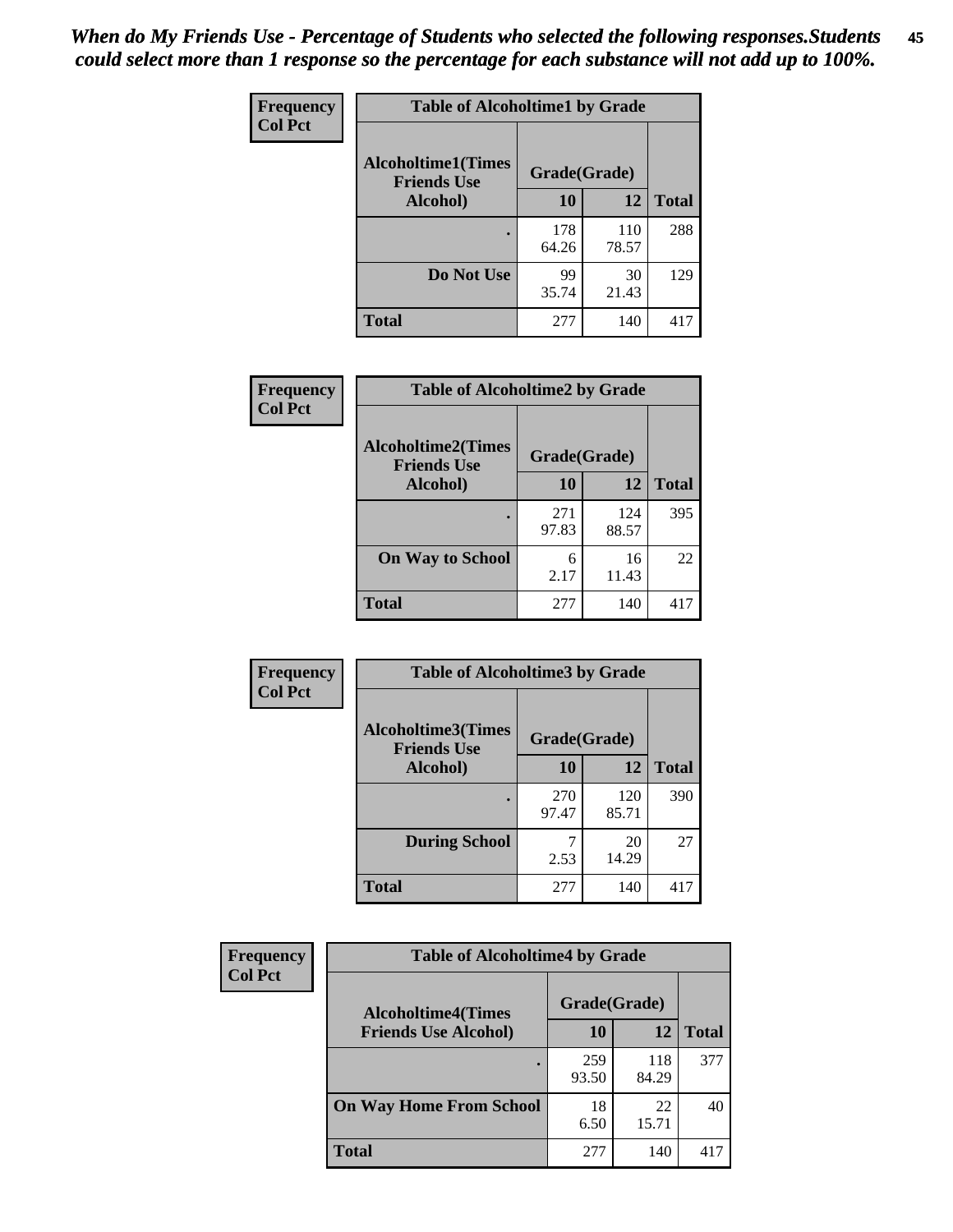*When do My Friends Use - Percentage of Students who selected the following responses.Students could select more than 1 response so the percentage for each substance will not add up to 100%.* **46**

| Frequency      | <b>Table of Alcoholtime5 by Grade</b>           |              |             |              |
|----------------|-------------------------------------------------|--------------|-------------|--------------|
| <b>Col Pct</b> | <b>Alcoholtime5(Times</b><br><b>Friends Use</b> | Grade(Grade) |             |              |
|                | Alcohol)                                        | 10           | 12          | <b>Total</b> |
|                |                                                 | 231<br>83.39 | 93<br>66.43 | 324          |
|                | Weeknights                                      | 46<br>16.61  | 47<br>33.57 | 93           |
|                | <b>Total</b>                                    | 277          | 140         | 417          |

| Frequency      | <b>Table of Alcoholtime6 by Grade</b>           |              |              |              |
|----------------|-------------------------------------------------|--------------|--------------|--------------|
| <b>Col Pct</b> | <b>Alcoholtime6(Times</b><br><b>Friends Use</b> | Grade(Grade) |              |              |
|                | Alcohol)                                        | 10           | 12           | <b>Total</b> |
|                | ٠                                               | 77<br>27.80  | 26<br>18.57  | 103          |
|                | Weekends                                        | 200<br>72.20 | 114<br>81.43 | 314          |
|                | <b>Total</b>                                    | 277          | 140          | 417          |

| Frequency<br><b>Col Pct</b> | <b>Table of Tobaccotime1 by Grade</b>           |              |             |              |
|-----------------------------|-------------------------------------------------|--------------|-------------|--------------|
|                             | <b>Tobaccotime1(Times</b><br><b>Friends Use</b> | Grade(Grade) |             |              |
|                             | <b>Tobacco</b> )                                | 10           | 12          | <b>Total</b> |
|                             | ٠                                               | 102<br>36.82 | 84<br>60.00 | 186          |
|                             | Do Not Use                                      | 175<br>63.18 | 56<br>40.00 | 231          |
|                             | <b>Total</b>                                    | 277          | 140         | 417          |

| <b>Frequency</b> | <b>Table of Tobaccotime2 by Grade</b>           |              |             |              |
|------------------|-------------------------------------------------|--------------|-------------|--------------|
| <b>Col Pct</b>   | <b>Tobaccotime2(Times</b><br><b>Friends Use</b> | Grade(Grade) |             |              |
|                  | <b>Tobacco</b> )                                | 10           | 12          | <b>Total</b> |
|                  |                                                 | 253<br>91.34 | 84<br>60.00 | 337          |
|                  | <b>On Way to School</b>                         | 24<br>8.66   | 56<br>40.00 | 80           |
|                  | <b>Total</b>                                    | 277          | 140         | 417          |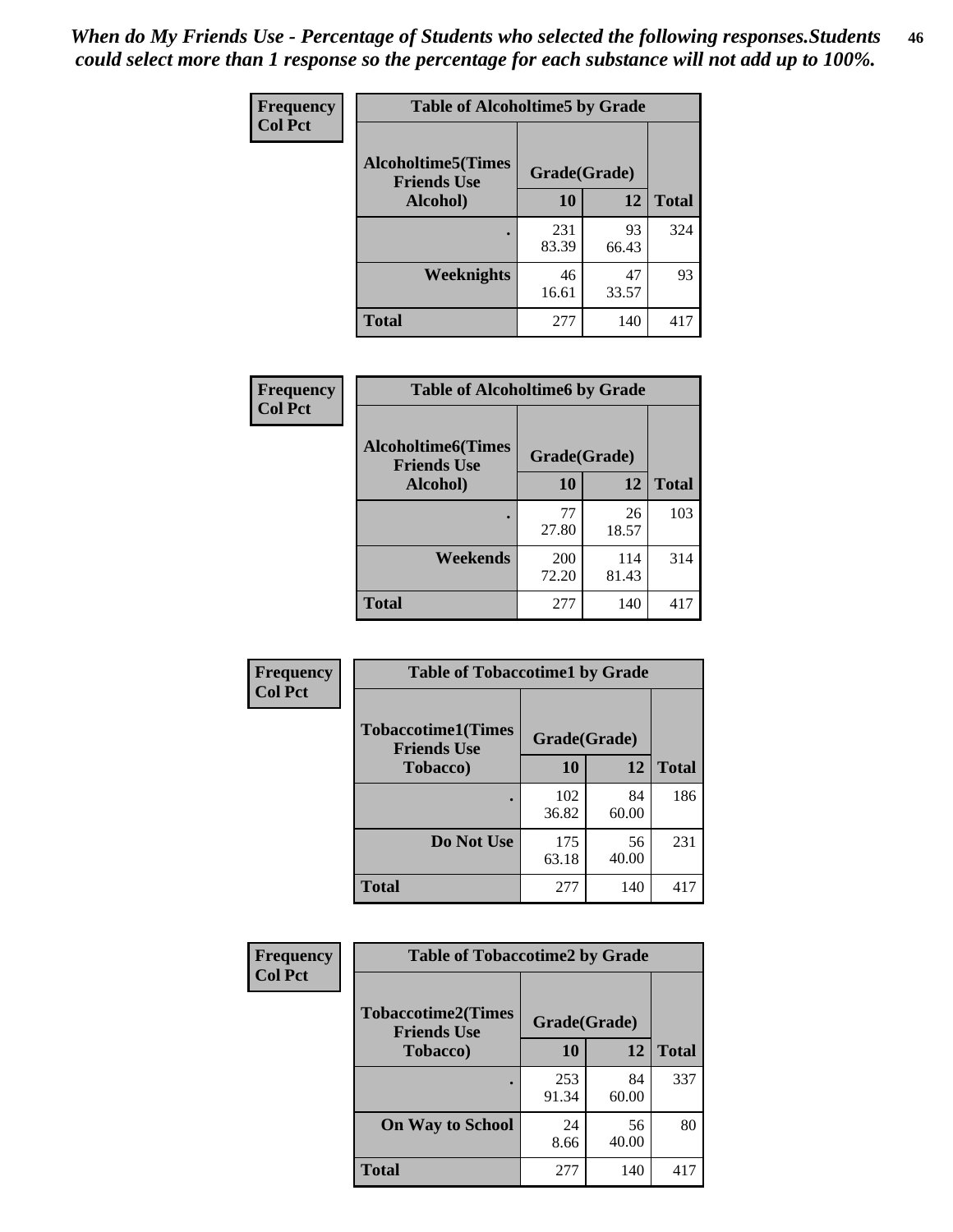*When do My Friends Use - Percentage of Students who selected the following responses.Students could select more than 1 response so the percentage for each substance will not add up to 100%.* **47**

| <b>Frequency</b> | <b>Table of Tobaccotime3 by Grade</b>           |              |              |              |  |
|------------------|-------------------------------------------------|--------------|--------------|--------------|--|
| <b>Col Pct</b>   | <b>Tobaccotime3(Times</b><br><b>Friends Use</b> |              | Grade(Grade) |              |  |
|                  | <b>Tobacco</b> )                                | 10           | 12           | <b>Total</b> |  |
|                  |                                                 | 264<br>95.31 | 103<br>73.57 | 367          |  |
|                  | <b>During School</b>                            | 13<br>4.69   | 37<br>26.43  | 50           |  |
|                  | <b>Total</b>                                    | 277          | 140          | 417          |  |

| <b>Frequency</b> | <b>Table of Tobaccotime4 by Grade</b> |              |              |              |
|------------------|---------------------------------------|--------------|--------------|--------------|
| <b>Col Pct</b>   | <b>Tobaccotime4(Times</b>             | Grade(Grade) |              |              |
|                  | <b>Friends Use Tobacco)</b>           | 10           | 12           | <b>Total</b> |
|                  |                                       | 259<br>93.50 | 118<br>84.29 | 377          |
|                  | <b>On Way Home From School</b>        | 18<br>6.50   | 22<br>15.71  | 40           |
|                  | <b>Total</b>                          | 277          | 140          | 417          |

| <b>Frequency</b> | <b>Table of Tobaccotime5 by Grade</b>            |              |             |              |  |
|------------------|--------------------------------------------------|--------------|-------------|--------------|--|
| <b>Col Pct</b>   | <b>Tobaccotime5</b> (Times<br><b>Friends Use</b> | Grade(Grade) |             |              |  |
|                  | Tobacco)                                         | 10           | 12          | <b>Total</b> |  |
|                  |                                                  | 217<br>78.34 | 67<br>47.86 | 284          |  |
|                  | <b>Weeknights</b>                                | 60<br>21.66  | 73<br>52.14 | 133          |  |
|                  | <b>Total</b>                                     | 277          | 140         | 417          |  |

| Frequency<br><b>Col Pct</b> | <b>Table of Tobaccotime6 by Grade</b>           |              |             |              |  |
|-----------------------------|-------------------------------------------------|--------------|-------------|--------------|--|
|                             | <b>Tobaccotime6(Times</b><br><b>Friends Use</b> | Grade(Grade) |             |              |  |
|                             | <b>Tobacco</b> )                                | 10           | 12          | <b>Total</b> |  |
|                             | ٠                                               | 168<br>60.65 | 55<br>39.29 | 223          |  |
|                             | Weekends                                        | 109<br>39.35 | 85<br>60.71 | 194          |  |
|                             | <b>Total</b>                                    | 277          | 140         | 417          |  |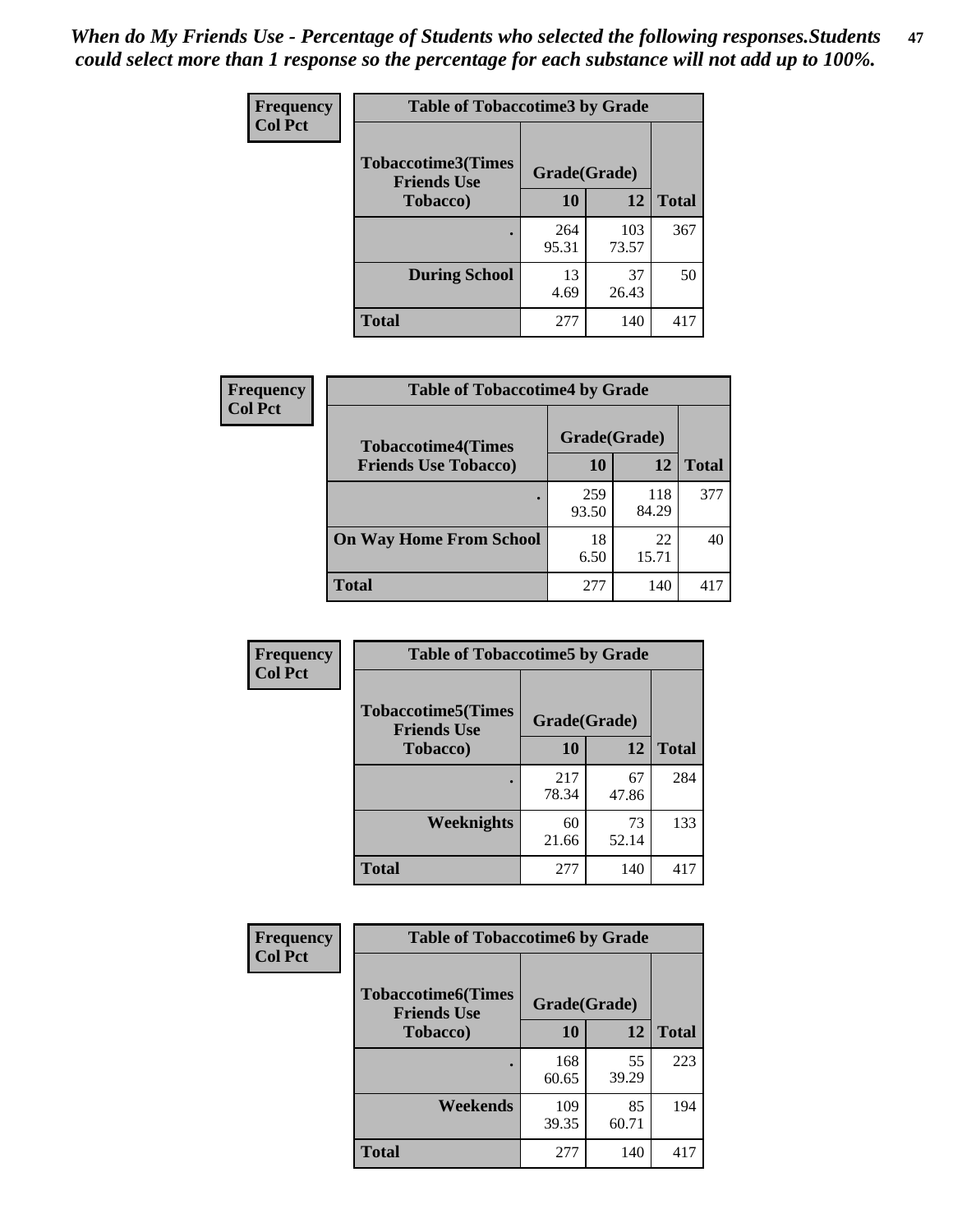| Frequency      | <b>Table of Marijuanatime1 by Grade</b>           |              |             |              |  |
|----------------|---------------------------------------------------|--------------|-------------|--------------|--|
| <b>Col Pct</b> | <b>Marijuanatime1(Times</b><br><b>Friends Use</b> | Grade(Grade) |             |              |  |
|                | Marijuana)                                        | 10           | 12          | <b>Total</b> |  |
|                |                                                   | 151<br>54.51 | 94<br>67.14 | 245          |  |
|                | Do Not Use                                        | 126<br>45.49 | 46<br>32.86 | 172          |  |
|                | <b>Total</b>                                      | 277          | 140         | 417          |  |

| <b>Frequency</b> | <b>Table of Marijuanatime2 by Grade</b>           |              |             |              |  |
|------------------|---------------------------------------------------|--------------|-------------|--------------|--|
| <b>Col Pct</b>   | <b>Marijuanatime2(Times</b><br><b>Friends Use</b> | Grade(Grade) |             |              |  |
|                  | Marijuana)                                        | 10           | 12          | <b>Total</b> |  |
|                  | ٠                                                 | 233<br>84.12 | 97<br>69.29 | 330          |  |
|                  | <b>On Way to School</b>                           | 44<br>15.88  | 43<br>30.71 | 87           |  |
|                  | <b>Total</b>                                      | 277          | 140         | 417          |  |

| Frequency      | <b>Table of Marijuanatime3 by Grade</b>    |              |              |              |
|----------------|--------------------------------------------|--------------|--------------|--------------|
| <b>Col Pct</b> | Marijuanatime3(Times<br><b>Friends Use</b> | Grade(Grade) |              |              |
|                | Marijuana)                                 | 10           | 12           | <b>Total</b> |
|                |                                            | 244<br>88.09 | 109<br>77.86 | 353          |
|                | <b>During School</b>                       | 33<br>11.91  | 31<br>22.14  | 64           |
|                | <b>Total</b>                               | 277          | 140          | 417          |

| <b>Frequency</b> | <b>Table of Marijuanatime4 by Grade</b> |              |             |       |
|------------------|-----------------------------------------|--------------|-------------|-------|
| <b>Col Pct</b>   | <b>Marijuanatime4(Times</b>             | Grade(Grade) |             |       |
|                  | <b>Friends Use Marijuana</b> )          | 10           | 12          | Total |
|                  |                                         | 233<br>84.12 | 90<br>64.29 | 323   |
|                  | <b>On Way Home From School</b>          | 44<br>15.88  | 50<br>35.71 | 94    |
|                  | <b>Total</b>                            | 277          | 140         | 417   |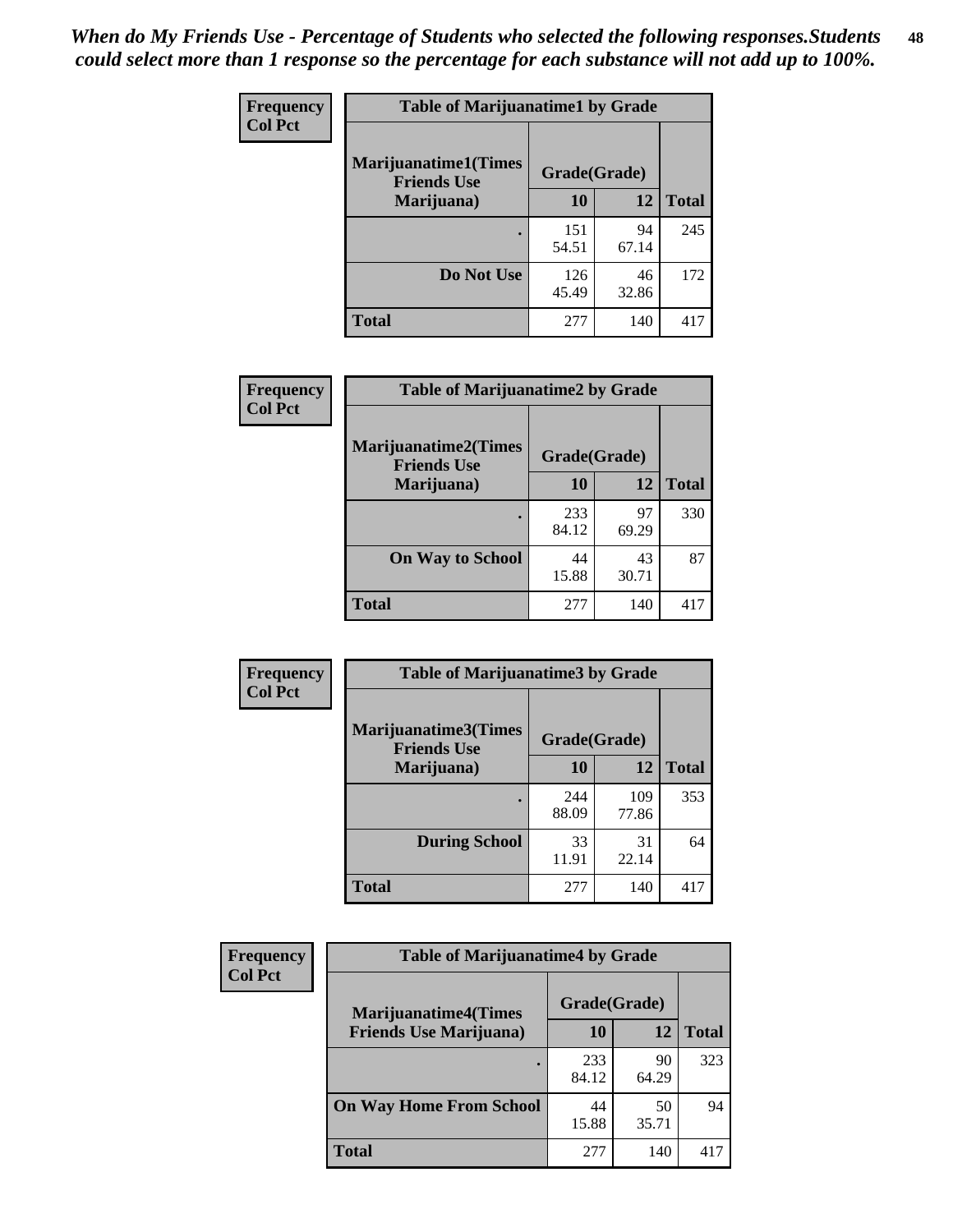| Frequency      | <b>Table of Marijuanatime5 by Grade</b>            |              |             |              |
|----------------|----------------------------------------------------|--------------|-------------|--------------|
| <b>Col Pct</b> | <b>Marijuanatime5</b> (Times<br><b>Friends Use</b> | Grade(Grade) |             |              |
|                | Marijuana)                                         | 10           | 12          | <b>Total</b> |
|                |                                                    | 184<br>66.43 | 67<br>47.86 | 251          |
|                | Weeknights                                         | 93<br>33.57  | 73<br>52.14 | 166          |
|                | <b>Total</b>                                       | 277          | 140         | 417          |

| Frequency      | <b>Table of Marijuanatime6 by Grade</b>            |              |             |              |
|----------------|----------------------------------------------------|--------------|-------------|--------------|
| <b>Col Pct</b> | <b>Marijuanatime6</b> (Times<br><b>Friends Use</b> | Grade(Grade) |             |              |
|                | Marijuana)                                         | 10           | 12          | <b>Total</b> |
|                |                                                    | 114<br>41.16 | 44<br>31.43 | 158          |
|                | Weekends                                           | 163<br>58.84 | 96<br>68.57 | 259          |
|                | <b>Total</b>                                       | 277          | 140         | 417          |

| <b>Frequency</b> | <b>Table of Otherdrugtime1 by Grade</b>                  |              |             |              |  |
|------------------|----------------------------------------------------------|--------------|-------------|--------------|--|
| <b>Col Pct</b>   | <b>Otherdrugtime1</b> (Times<br><b>Friends Use Other</b> | Grade(Grade) |             |              |  |
|                  | <b>Illegal Drugs</b> )                                   | 10           | 12          | <b>Total</b> |  |
|                  |                                                          | 82<br>29.60  | 59<br>42.14 | 141          |  |
|                  | Do Not Use                                               | 195<br>70.40 | 81<br>57.86 | 276          |  |
|                  | <b>Total</b>                                             | 277          | 140         | 417          |  |

| Frequency      | <b>Table of Otherdrugtime2 by Grade</b>                 |              |              |              |
|----------------|---------------------------------------------------------|--------------|--------------|--------------|
| <b>Col Pct</b> | <b>Otherdrugtime2(Times</b><br><b>Friends Use Other</b> | Grade(Grade) |              |              |
|                | <b>Illegal Drugs</b> )                                  | 10           | 12           | <b>Total</b> |
|                |                                                         | 264<br>95.31 | 116<br>82.86 | 380          |
|                | <b>On Way to School</b>                                 | 13<br>4.69   | 24<br>17.14  | 37           |
|                | Total                                                   | 277          | 140          | 417          |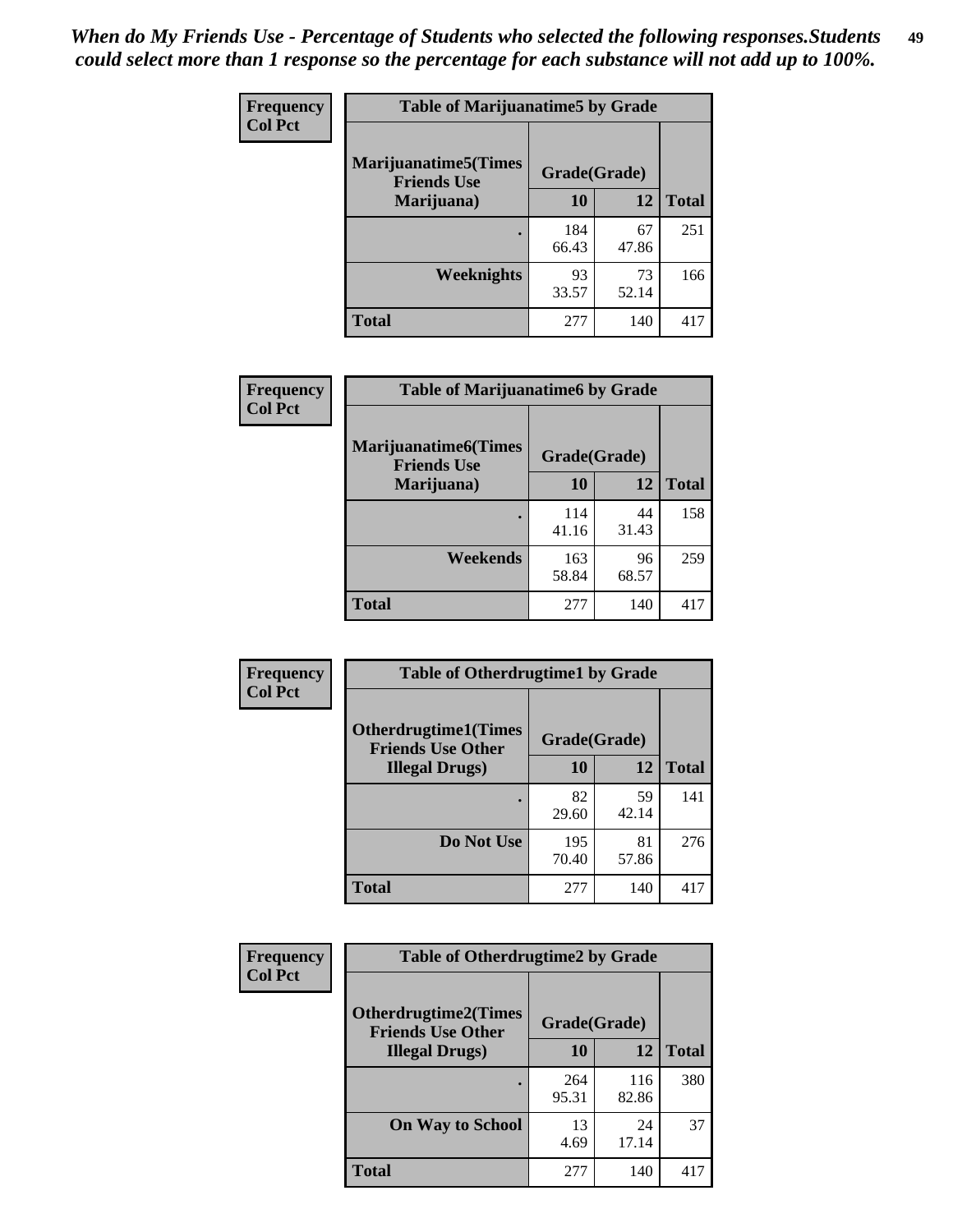| <b>Frequency</b><br><b>Col Pct</b> | <b>Table of Otherdrugtime3 by Grade</b>          |              |              |              |
|------------------------------------|--------------------------------------------------|--------------|--------------|--------------|
|                                    | Otherdrugtime3(Times<br><b>Friends Use Other</b> | Grade(Grade) |              |              |
|                                    | <b>Illegal Drugs</b> )                           | 10           | 12           | <b>Total</b> |
|                                    |                                                  | 263<br>94.95 | 118<br>84.29 | 381          |
|                                    | <b>During School</b>                             | 14<br>5.05   | 22<br>15.71  | 36           |
|                                    | <b>Total</b>                                     | 277          | 140          | 417          |

| <b>Frequency</b> | <b>Table of Otherdrugtime4 by Grade</b>                         |              |              |              |
|------------------|-----------------------------------------------------------------|--------------|--------------|--------------|
| <b>Col Pct</b>   | <b>Otherdrugtime4(Times</b><br><b>Friends Use Other Illegal</b> | Grade(Grade) |              |              |
|                  | Drugs)                                                          | 10           | 12           | <b>Total</b> |
|                  | $\bullet$                                                       | 264<br>95.31 | 116<br>82.86 | 380          |
|                  | <b>On Way Home From School</b>                                  | 13<br>4.69   | 24<br>17.14  | 37           |
|                  | <b>Total</b>                                                    | 277          | 140          | 417          |

| <b>Frequency</b> | <b>Table of Otherdrugtime5 by Grade</b>                                  |              |             |              |
|------------------|--------------------------------------------------------------------------|--------------|-------------|--------------|
| <b>Col Pct</b>   | <b>Otherdrugtime5</b> (Times<br>Grade(Grade)<br><b>Friends Use Other</b> |              |             |              |
|                  | <b>Illegal Drugs</b> )                                                   | 10           | 12          | <b>Total</b> |
|                  |                                                                          | 241<br>87.00 | 97<br>69.29 | 338          |
|                  | Weeknights                                                               | 36<br>13.00  | 43<br>30.71 | 79           |
|                  | Total                                                                    | 277          | 140         | 417          |

| <b>Frequency</b> | <b>Table of Otherdrugtime6 by Grade</b>                 |              |             |              |
|------------------|---------------------------------------------------------|--------------|-------------|--------------|
| <b>Col Pct</b>   | <b>Otherdrugtime6(Times</b><br><b>Friends Use Other</b> | Grade(Grade) |             |              |
|                  | <b>Illegal Drugs</b> )                                  | 10           | 12          | <b>Total</b> |
|                  |                                                         | 183<br>66.06 | 79<br>56.43 | 262          |
|                  | Weekends                                                | 94<br>33.94  | 61<br>43.57 | 155          |
|                  | <b>Total</b>                                            | 277          | 140         | 417          |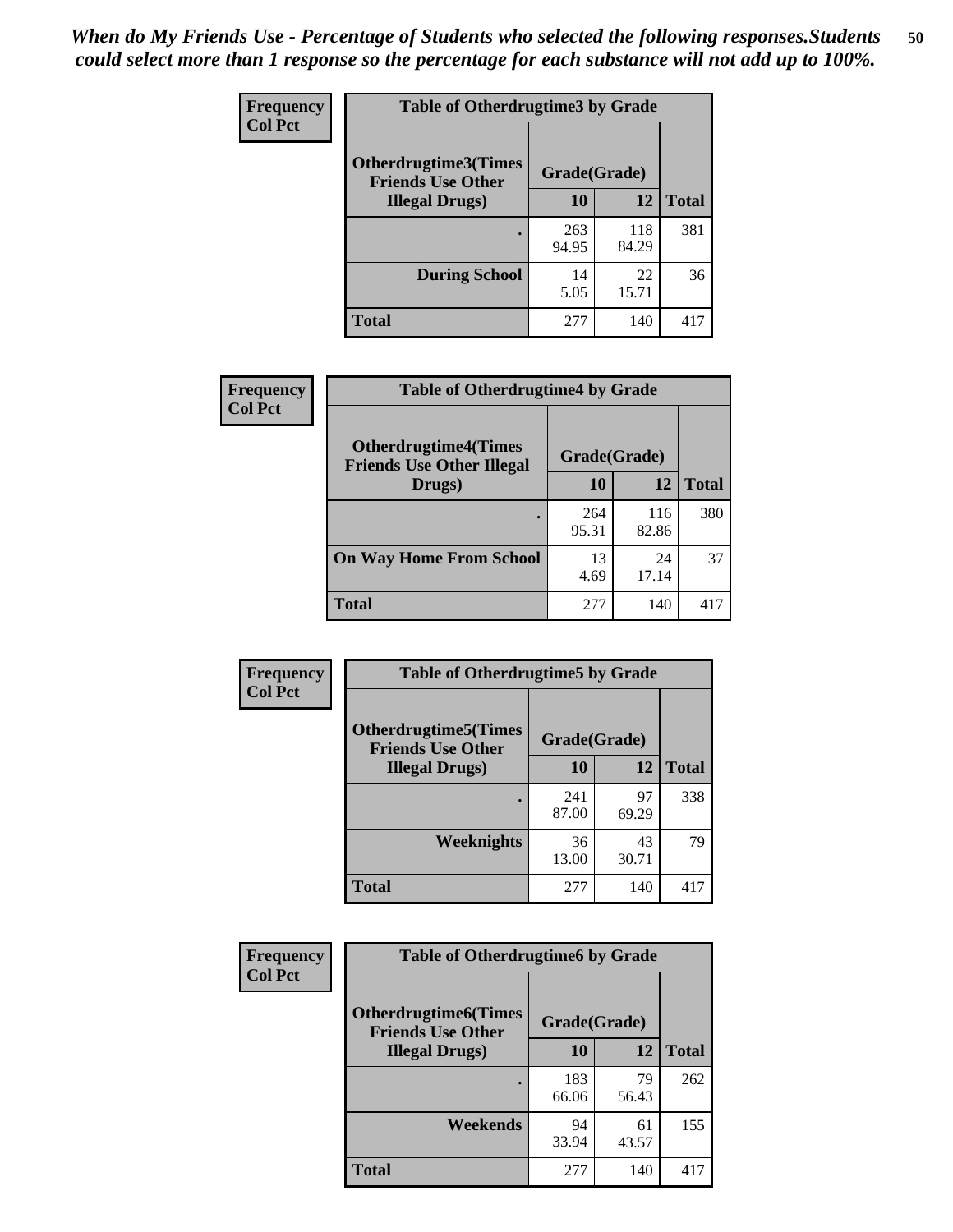| Frequency<br><b>Col Pct</b> | <b>Table of Educationalcohol by Grade</b>                                                                  |              |             |              |
|-----------------------------|------------------------------------------------------------------------------------------------------------|--------------|-------------|--------------|
|                             | Educationalcohol(I<br>have been taught<br>about alcohol,<br>tobacco,<br>and other drugs<br>within the last | Grade(Grade) |             |              |
|                             | year at school)                                                                                            | 10           | 12          | <b>Total</b> |
|                             | Yes                                                                                                        | 238<br>85.92 | 88<br>62.86 | 326          |
|                             | N <sub>0</sub>                                                                                             | 39<br>14.08  | 52<br>37.14 | 91           |
|                             | <b>Total</b>                                                                                               | 277          | 140         | 417          |

| Frequency      | <b>Table of Eversmoked by Grade</b> |              |             |              |
|----------------|-------------------------------------|--------------|-------------|--------------|
| <b>Col Pct</b> | Eversmoked(I<br>have smoked         | Grade(Grade) |             |              |
|                | a cigarette)                        | 10           | 12          | <b>Total</b> |
|                | <b>Yes</b>                          | 62<br>22.38  | 59<br>42.14 | 121          |
|                | N <sub>0</sub>                      | 215<br>77.62 | 81<br>57.86 | 296          |
|                | <b>Total</b>                        | 277          | 140         | 417          |

| Frequency      | <b>Table of Drovedrinking by Grade</b>                                                                              |                    |              |              |
|----------------|---------------------------------------------------------------------------------------------------------------------|--------------------|--------------|--------------|
| <b>Col Pct</b> | Drovedrinking(In<br>the past 30 days I<br>have driven a car<br>or other vehicle<br>while I was<br>drinking alcohol) | Grade(Grade)<br>10 | 12           | <b>Total</b> |
|                | <b>Yes</b>                                                                                                          |                    | 20           | 27           |
|                |                                                                                                                     | 2.53               | 14.29        |              |
|                | N <sub>0</sub>                                                                                                      | 270<br>97.47       | 120<br>85.71 | 390          |
|                | <b>Total</b>                                                                                                        | 277                | 140          | 417          |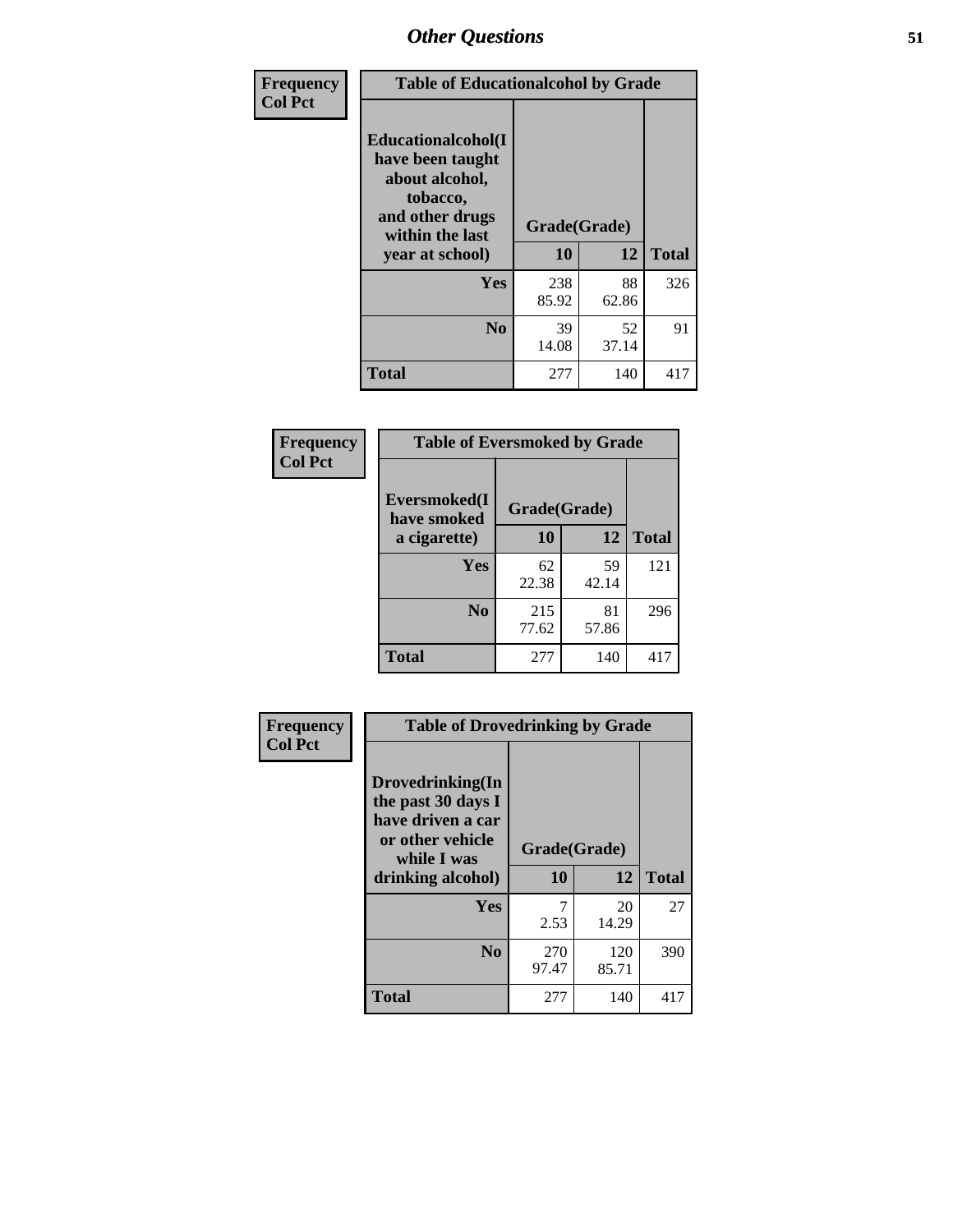| Frequency<br><b>Col Pct</b> | <b>Table of Rodedrinking by Grade</b>                                                                      |              |              |              |
|-----------------------------|------------------------------------------------------------------------------------------------------------|--------------|--------------|--------------|
|                             | Rodedrinking(In<br>the past 30 days<br>I have ridden in<br>a car with a<br>driver who had<br>been drinking | Grade(Grade) |              |              |
|                             | alcohol)                                                                                                   | 10           | 12           | <b>Total</b> |
|                             | <b>Yes</b>                                                                                                 | 48<br>17.33  | 37<br>26.43  | 85           |
|                             | N <sub>0</sub>                                                                                             | 229<br>82.67 | 103<br>73.57 | 332          |
|                             | <b>Total</b>                                                                                               | 277          | 140          | 417          |

#### **Frequency Col Pct**

| <b>Table of Drugsschool by Grade</b>                                                                                      |              |       |              |
|---------------------------------------------------------------------------------------------------------------------------|--------------|-------|--------------|
| <b>Drugsschool</b> (During<br>the past 12 months,<br>I have been offered,<br>sold,<br>or given illegal<br>drugs on school | Grade(Grade) |       |              |
| property)                                                                                                                 | 10           | 12    | <b>Total</b> |
| Yes                                                                                                                       | 64           | 53    | 117          |
|                                                                                                                           | 23.10        | 37.86 |              |
| N <sub>0</sub>                                                                                                            | 213          | 87    | 300          |
|                                                                                                                           | 76.90        | 62.14 |              |
| <b>Total</b>                                                                                                              | 277          | 140   | 417          |

| Frequency      | <b>Table of Helpbullied by Grade</b>                              |                    |             |              |
|----------------|-------------------------------------------------------------------|--------------------|-------------|--------------|
| <b>Col Pct</b> | Helpbullied(I)<br>would help<br>someone who was<br>being bullied) | Grade(Grade)<br>10 | 12          | <b>Total</b> |
|                | <b>Strongly Agree</b>                                             | 124<br>44.77       | 60<br>42.86 | 184          |
|                | <b>Somewhat Agree</b>                                             | 125<br>45.13       | 69<br>49.29 | 194          |
|                | <b>Somewhat Disagree</b>                                          | 20<br>7.22         | 7<br>5.00   | 27           |
|                | <b>Strongly Disagree</b>                                          | 8<br>2.89          | 4<br>2.86   | 12           |
|                | <b>Total</b>                                                      | 277                | 140         | 417          |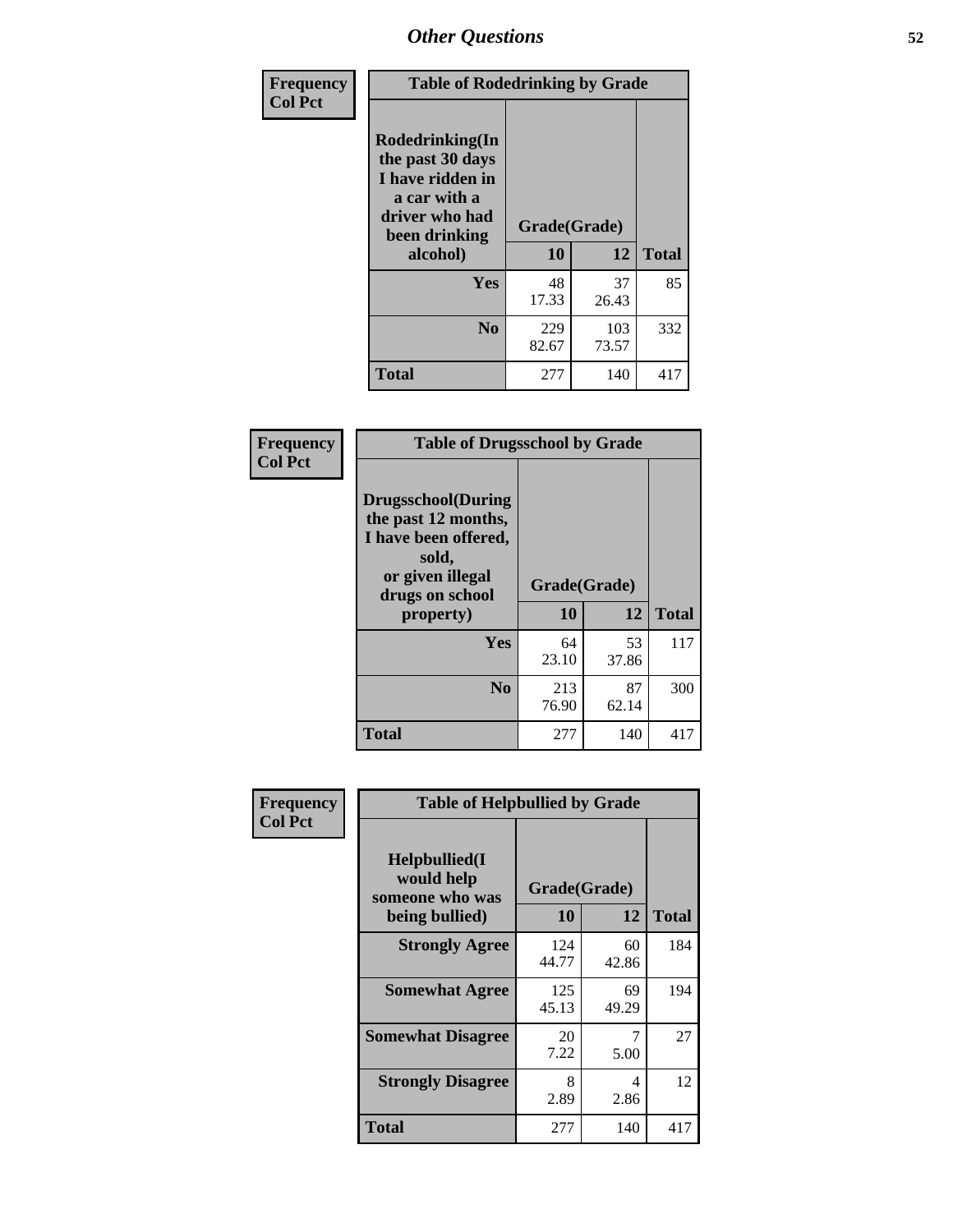| <b>Frequency</b><br>Row Pct |
|-----------------------------|
|                             |

| <b>Table of Grade by Bingedrinking</b> |                                                                                                         |                   |                   |                          |                               |                               |                   |              |
|----------------------------------------|---------------------------------------------------------------------------------------------------------|-------------------|-------------------|--------------------------|-------------------------------|-------------------------------|-------------------|--------------|
|                                        | Bingedrinking(I have drunk five or more<br>drinks of alcohol at one sitting during the<br>last 30 days) |                   |                   |                          |                               |                               |                   |              |
| Grade(Grade)                           | $\mathbf{0}$<br><b>Days</b>                                                                             | 1 or<br>2<br>days | 3 to<br>5<br>days | <b>6 to</b><br>9<br>days | <b>10</b><br>to<br>19<br>days | <b>20</b><br>to<br>29<br>days | All<br>30<br>days | <b>Total</b> |
|                                        |                                                                                                         |                   |                   |                          |                               |                               |                   |              |
| 10                                     | 249<br>89.89                                                                                            | 9<br>3.25         | 2.53              | 5<br>1.81                | 0<br>0.00                     | 4<br>1.44                     | 3<br>1.08         | 277          |
| 12                                     | 98<br>70.00                                                                                             | 14<br>10.00       | 10<br>7.14        | 5<br>3.57                | 5<br>3.57                     | 5<br>3.57                     | 3<br>2.14         | 140          |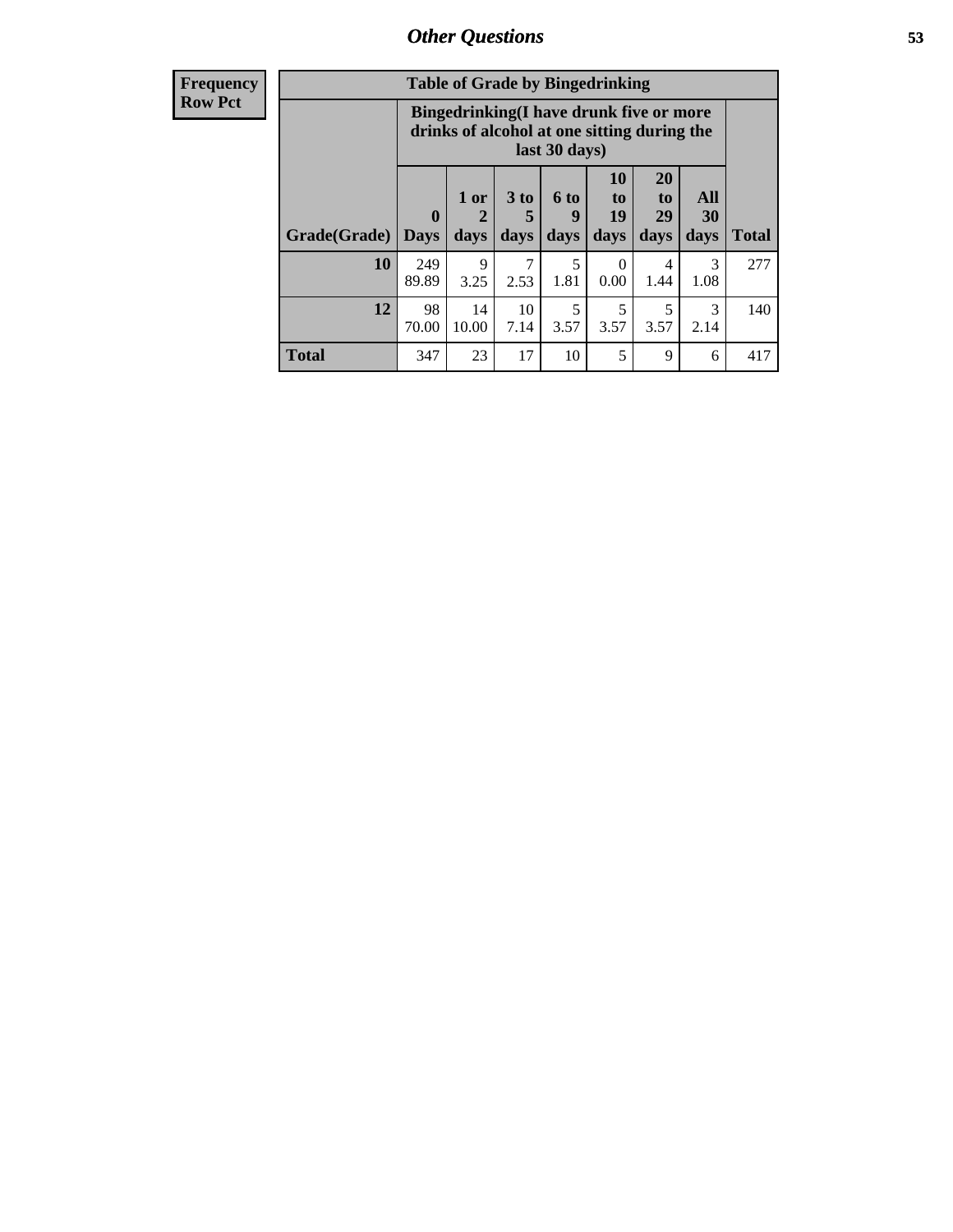### *Nutrition* **54**

| <b>Frequency</b><br>Row Pct |
|-----------------------------|
|                             |

| <b>Table of Grade by Dairy</b> |                          |                                                                 |                                    |                                    |              |  |  |  |
|--------------------------------|--------------------------|-----------------------------------------------------------------|------------------------------------|------------------------------------|--------------|--|--|--|
|                                |                          | Dairy (I eat at least 3 servings of dairy<br>products each day) |                                    |                                    |              |  |  |  |
| Grade(Grade)                   | <b>Strongly</b><br>Agree | <b>Somewhat</b><br>Agree                                        | <b>Somewhat</b><br><b>Disagree</b> | <b>Strongly</b><br><b>Disagree</b> | <b>Total</b> |  |  |  |
| 10                             | 107<br>38.63             | 107<br>38.63                                                    | 44<br>15.88                        | 19<br>6.86                         | 277          |  |  |  |
| 12                             | 47<br>33.57              | 57<br>40.71                                                     | 25<br>17.86                        | 11<br>7.86                         | 140          |  |  |  |
| <b>Total</b>                   | 154                      | 164                                                             | 69                                 | 30                                 | 417          |  |  |  |

| <b>Frequency</b> |  |
|------------------|--|
| <b>Row Pct</b>   |  |

| <b>Table of Grade by Fruitveg</b>                                        |                          |              |                     |                                        |              |  |  |
|--------------------------------------------------------------------------|--------------------------|--------------|---------------------|----------------------------------------|--------------|--|--|
| Fruitveg(I eat at least 5 servings of fruits<br>and vegetables each day) |                          |              |                     |                                        |              |  |  |
| Grade(Grade)                                                             | <b>Strongly</b><br>Agree | Agree        | Somewhat   Somewhat | <b>Strongly</b><br>Disagree   Disagree | <b>Total</b> |  |  |
| 10                                                                       | 59<br>21.30              | 104<br>37.55 | 82<br>29.60         | 32<br>11.55                            | 277          |  |  |
| 12                                                                       | 23<br>16.43              | 55<br>39.29  | 45<br>32.14         | 12.14                                  | 140          |  |  |
| Total                                                                    | 82                       | 159          | 127                 | 49                                     | 417          |  |  |

| <b>Frequency</b> | <b>Table of Grade by Cafeteriahealthy</b> |                                                                       |             |                                          |                                    |              |  |
|------------------|-------------------------------------------|-----------------------------------------------------------------------|-------------|------------------------------------------|------------------------------------|--------------|--|
| <b>Row Pct</b>   |                                           | Cafeteriahealthy (School meals in my<br>school cafeteria are healthy) |             |                                          |                                    |              |  |
|                  | Grade(Grade)                              | <b>Strongly</b><br>Agree                                              | Agree       | Somewhat   Somewhat  <br><b>Disagree</b> | <b>Strongly</b><br><b>Disagree</b> | <b>Total</b> |  |
|                  | 10                                        | 10<br>3.61                                                            | 41<br>14.80 | 79<br>28.52                              | 147<br>53.07                       | 277          |  |
|                  | 12                                        | 9<br>6.43                                                             | 17<br>12.14 | 42<br>30.00                              | 72<br>51.43                        | 140          |  |
|                  | Total                                     | 19                                                                    | 58          | 121                                      | 219                                | 417          |  |

| <b>Frequency</b> |
|------------------|
| <b>Row Pct</b>   |

| <b>Table of Grade by Cafeterianutrition</b>                                               |                          |             |                                 |                                    |              |  |  |
|-------------------------------------------------------------------------------------------|--------------------------|-------------|---------------------------------|------------------------------------|--------------|--|--|
| <b>Cafeterianutrition</b> (Facts about nutrition<br>are available in my school cafeteria) |                          |             |                                 |                                    |              |  |  |
| Grade(Grade)                                                                              | <b>Strongly</b><br>Agree | Agree       | Somewhat   Somewhat<br>Disagree | <b>Strongly</b><br><b>Disagree</b> | <b>Total</b> |  |  |
| 10                                                                                        | 38<br>13.72              | 77<br>27.80 | 80<br>28.88                     | 82<br>29.60                        | 277          |  |  |
| 12                                                                                        | 23<br>16.43              | 39<br>27.86 | 35<br>25.00                     | 43<br>30.71                        | 140          |  |  |
| Total                                                                                     | 61                       | 116         | 115                             | 125                                | 417          |  |  |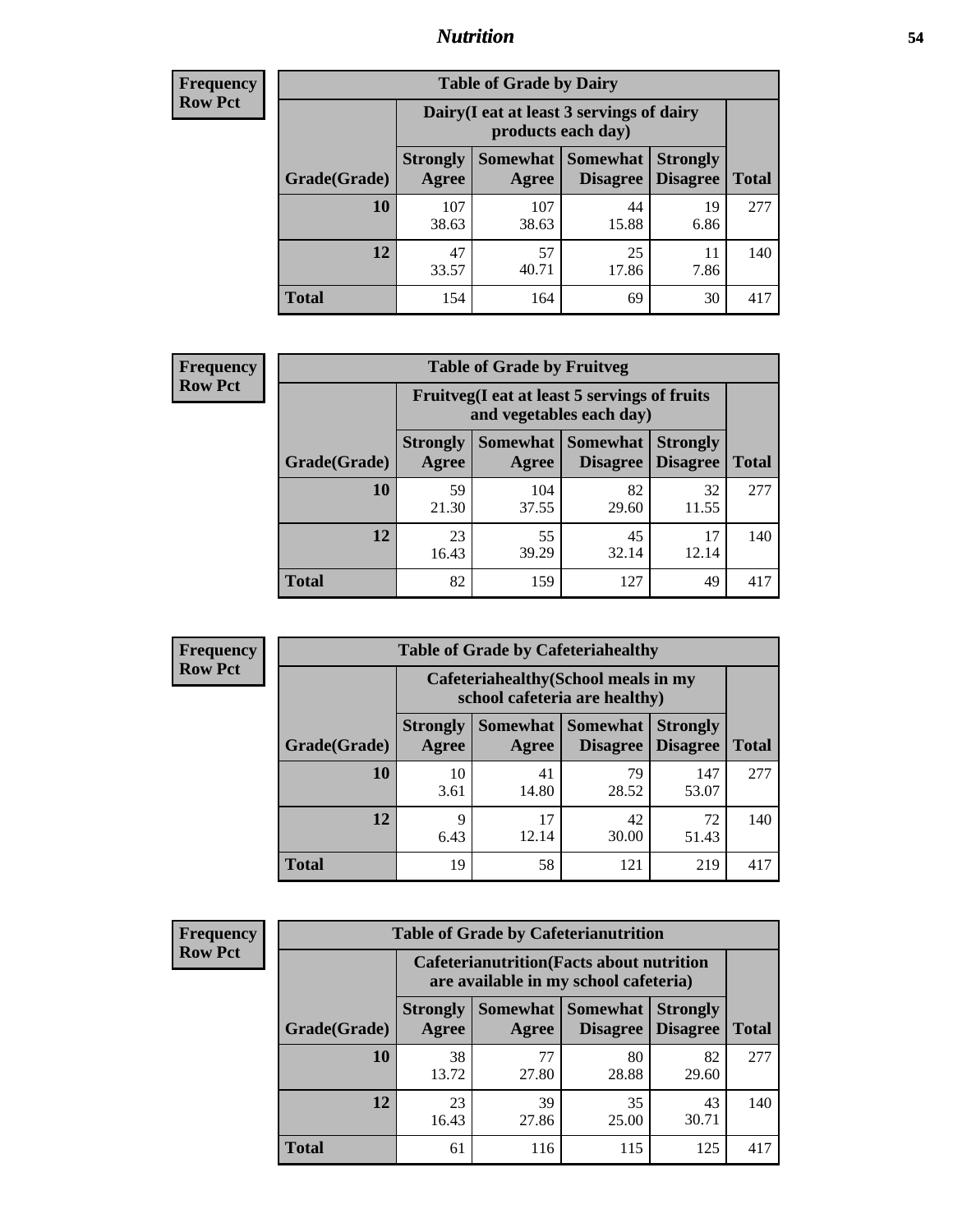### *Nutrition* **55**

| Frequency |
|-----------|
| Row Pct   |

| <b>Table of Grade by Schoollunch</b> |                          |                                                                 |                               |                                    |              |  |  |  |
|--------------------------------------|--------------------------|-----------------------------------------------------------------|-------------------------------|------------------------------------|--------------|--|--|--|
|                                      |                          | Schoollunch(I eat school lunch three or<br>more times per week) |                               |                                    |              |  |  |  |
| Grade(Grade)                         | <b>Strongly</b><br>Agree | Agree                                                           | Somewhat Somewhat<br>Disagree | <b>Strongly</b><br><b>Disagree</b> | <b>Total</b> |  |  |  |
| 10                                   | 108<br>38.99             | 32<br>11.55                                                     | 35<br>12.64                   | 102<br>36.82                       | 277          |  |  |  |
| 12                                   | 51<br>36.43              | 24<br>17.14                                                     | 18<br>12.86                   | 47<br>33.57                        | 140          |  |  |  |
| <b>Total</b>                         | 159                      | 56                                                              | 53                            | 149                                | 417          |  |  |  |

| <b>Frequency</b> |  |
|------------------|--|
| <b>Row Pct</b>   |  |

| <b>Table of Grade by Foodchoices</b>                                |                          |             |                               |                                    |              |  |  |
|---------------------------------------------------------------------|--------------------------|-------------|-------------------------------|------------------------------------|--------------|--|--|
| Foodchoices (I make healthy food choices in<br>my school cafeteria) |                          |             |                               |                                    |              |  |  |
| Grade(Grade)                                                        | <b>Strongly</b><br>Agree | Agree       | Somewhat Somewhat<br>Disagree | <b>Strongly</b><br><b>Disagree</b> | <b>Total</b> |  |  |
| 10                                                                  | 45<br>16.25              | 81<br>29.24 | 95<br>34.30                   | 56<br>20.22                        | 277          |  |  |
| 12                                                                  | 19<br>13.57              | 47<br>33.57 | 41<br>29.29                   | 33<br>23.57                        | 140          |  |  |
| <b>Total</b>                                                        | 64                       | 128         | 136                           | 89                                 | 417          |  |  |

| Frequency      | <b>Table of Grade by Wholewheat</b> |                                                                                                             |             |                                      |                                    |              |  |
|----------------|-------------------------------------|-------------------------------------------------------------------------------------------------------------|-------------|--------------------------------------|------------------------------------|--------------|--|
| <b>Row Pct</b> |                                     | Wholewheat (There are whole wheat and<br>multigrain breads and cereals available in<br>my school cafeteria) |             |                                      |                                    |              |  |
|                | Grade(Grade)                        | <b>Strongly</b><br>Agree                                                                                    | Agree       | Somewhat Somewhat<br><b>Disagree</b> | <b>Strongly</b><br><b>Disagree</b> | <b>Total</b> |  |
|                | 10                                  | 34<br>12.27                                                                                                 | 73<br>26.35 | 83<br>29.96                          | 87<br>31.41                        | 277          |  |
|                | 12                                  | 22<br>15.71                                                                                                 | 49<br>35.00 | 28<br>20.00                          | 41<br>29.29                        | 140          |  |
|                | <b>Total</b>                        | 56                                                                                                          | 122         | 111                                  | 128                                | 417          |  |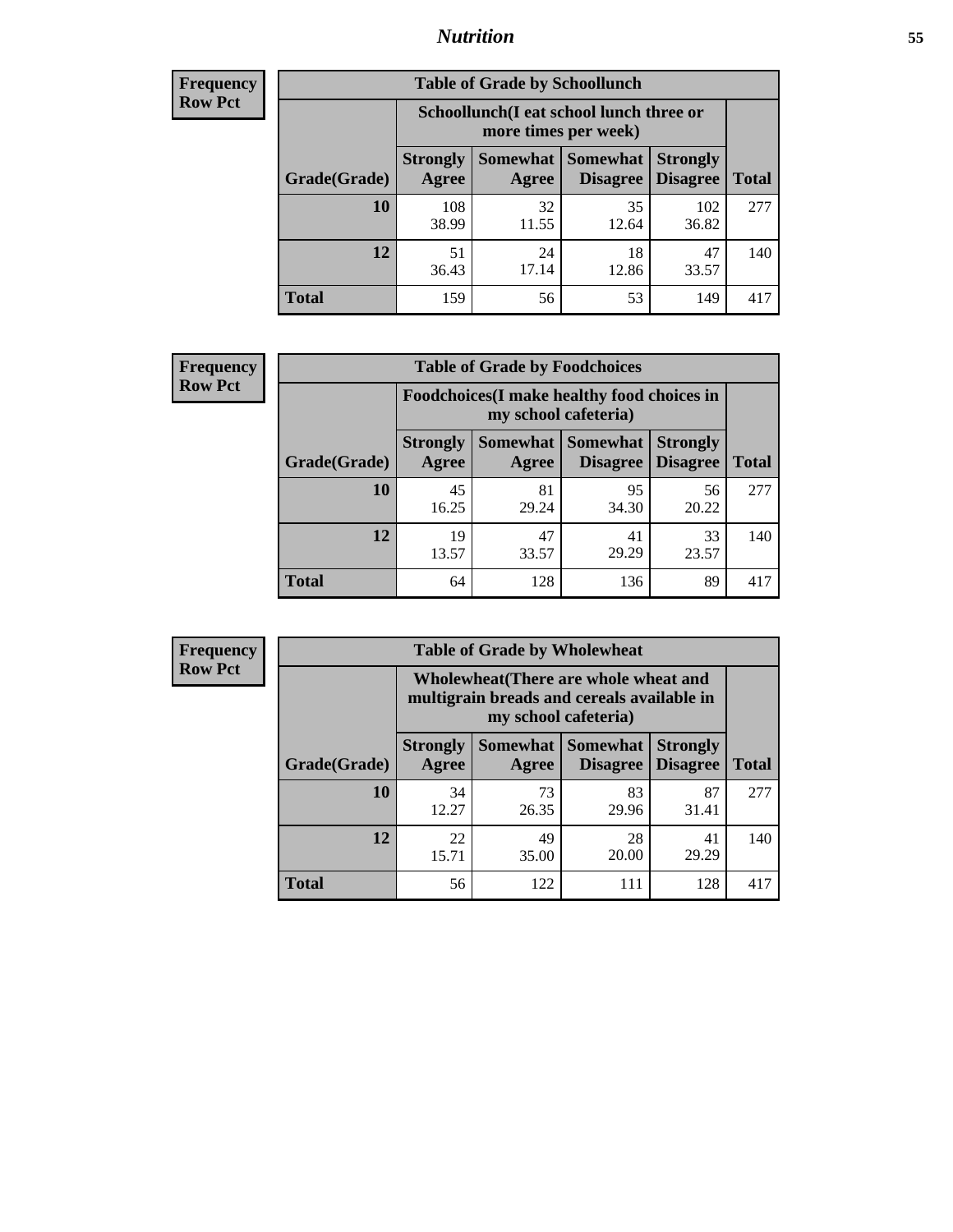### *Nutrition* **56**

**Frequency Row Pct**

| <b>Table of Grade by Healthyvending</b> |                                                                                                                                               |                          |                                    |                                    |              |  |
|-----------------------------------------|-----------------------------------------------------------------------------------------------------------------------------------------------|--------------------------|------------------------------------|------------------------------------|--------------|--|
|                                         | Healthyvending (If only healthy snacks and<br>beverages were available in the vending<br>machines during the school day,<br>I would buy them) |                          |                                    |                                    |              |  |
| Grade(Grade)                            | <b>Strongly</b><br>Agree                                                                                                                      | <b>Somewhat</b><br>Agree | <b>Somewhat</b><br><b>Disagree</b> | <b>Strongly</b><br><b>Disagree</b> | <b>Total</b> |  |
| 10                                      | 73<br>26.35                                                                                                                                   | 99<br>35.74              | 48<br>17.33                        | 57<br>20.58                        | 277          |  |
| 12                                      | 29<br>20.71                                                                                                                                   | 47<br>33.57              | 26<br>18.57                        | 38<br>27.14                        | 140          |  |
| <b>Total</b>                            | 102                                                                                                                                           | 146                      | 74                                 | 95                                 | 417          |  |

**Frequency Row Pct**

| <b>Table of Grade by Schoolbreakfast</b> |                                                                                                                                         |             |                                        |                                    |              |  |
|------------------------------------------|-----------------------------------------------------------------------------------------------------------------------------------------|-------------|----------------------------------------|------------------------------------|--------------|--|
|                                          | Schoolbreakfast (If breakfast were<br>available at school,<br>but outside the cafeteria,<br>I would eat breakfast at school more often) |             |                                        |                                    |              |  |
| Grade(Grade)                             | <b>Strongly</b><br>Agree                                                                                                                | Agree       | Somewhat   Somewhat<br><b>Disagree</b> | <b>Strongly</b><br><b>Disagree</b> | <b>Total</b> |  |
| 10                                       | 85<br>30.69                                                                                                                             | 89<br>32.13 | 46<br>16.61                            | 57<br>20.58                        | 277          |  |
| 12                                       | 42<br>30.00                                                                                                                             | 50<br>35.71 | 24<br>17.14                            | 24<br>17.14                        | 140          |  |
| <b>Total</b>                             | 127                                                                                                                                     | 139         | 70                                     | 81                                 | 417          |  |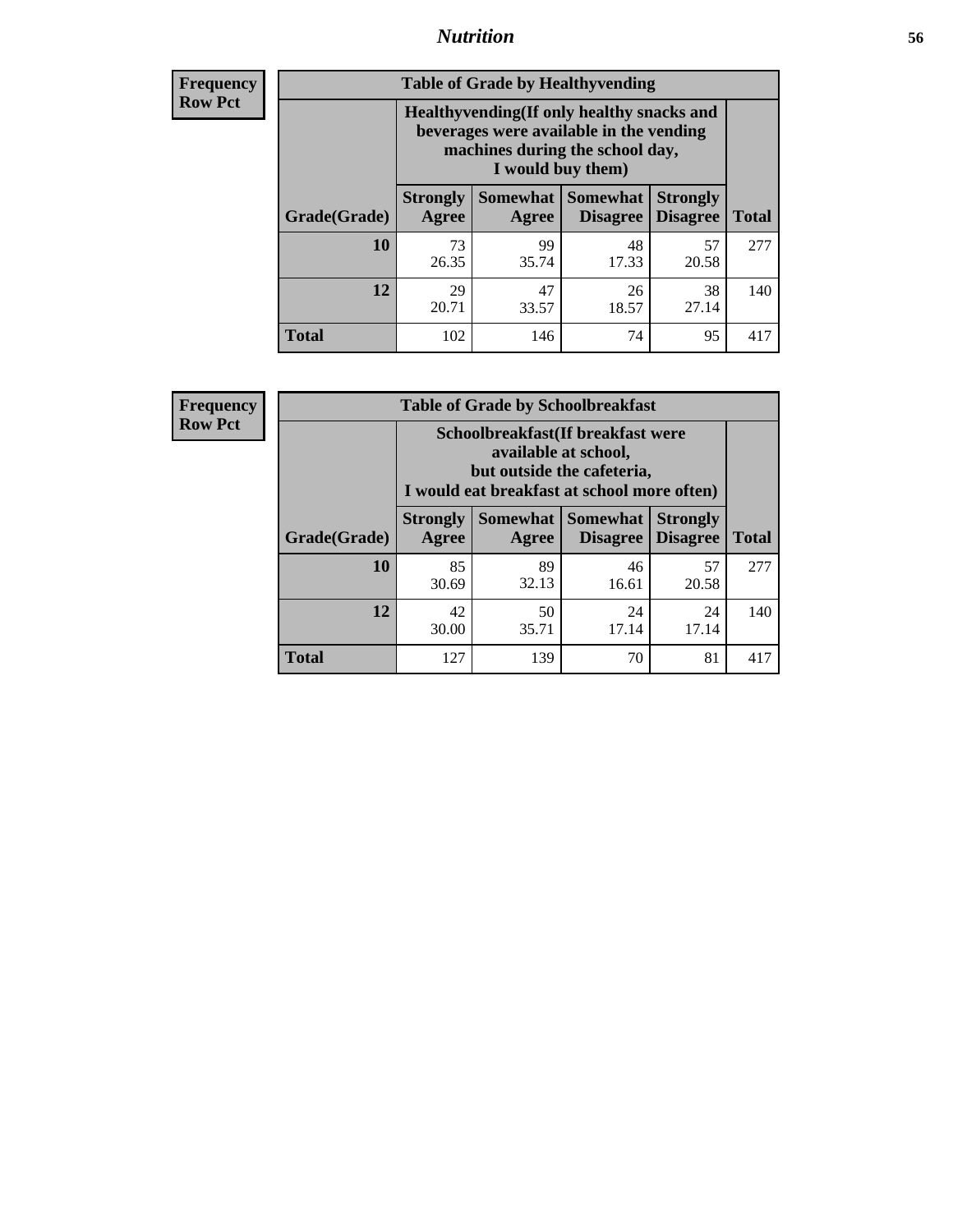| Frequency<br><b>Col Pct</b> | <b>Table of Educationaids by Grade</b>                                                                    |                    |             |              |  |
|-----------------------------|-----------------------------------------------------------------------------------------------------------|--------------------|-------------|--------------|--|
|                             | <b>Educationaids</b> (I<br>have been<br>taught about<br><b>HIV/AIDS</b> at<br>school in the<br>past year) | Grade(Grade)<br>10 | 12          | <b>Total</b> |  |
|                             | Yes                                                                                                       | 212<br>76.53       | 97<br>69.29 | 309          |  |
|                             | N <sub>0</sub>                                                                                            | 65<br>23.47        | 43<br>30.71 | 108          |  |
|                             | <b>Total</b>                                                                                              | 277                | 140         | 417          |  |

| Frequency      | <b>Table of Educationcharacter by Grade</b>                 |                     |              |              |  |
|----------------|-------------------------------------------------------------|---------------------|--------------|--------------|--|
| <b>Col Pct</b> | Educationcharacter(I<br>have been taught<br>about character |                     |              |              |  |
|                | education in the past                                       | Grade(Grade)        |              |              |  |
|                | year at school)                                             | 10                  | 12           | <b>Total</b> |  |
|                | Yes                                                         | <b>200</b><br>72.20 | 103<br>73.57 | 303          |  |
|                | N <sub>0</sub>                                              | 77<br>27.80         | 37<br>26.43  | 114          |  |
|                | <b>Total</b>                                                | 277                 | 140          | 417          |  |

| Frequency      | <b>Table of Gradcoach1 by Grade</b>              |              |             |              |  |
|----------------|--------------------------------------------------|--------------|-------------|--------------|--|
| <b>Col Pct</b> | Gradcoach1(I<br>know who my<br><b>Graduation</b> | Grade(Grade) |             |              |  |
|                | Coach is)                                        | 10           | 12          | <b>Total</b> |  |
|                | Yes                                              | 41<br>14.80  | 65<br>46.43 | 106          |  |
|                | N <sub>0</sub>                                   | 236<br>85.20 | 75<br>53.57 | 311          |  |
|                | <b>Total</b>                                     | 277          | 140         | 417          |  |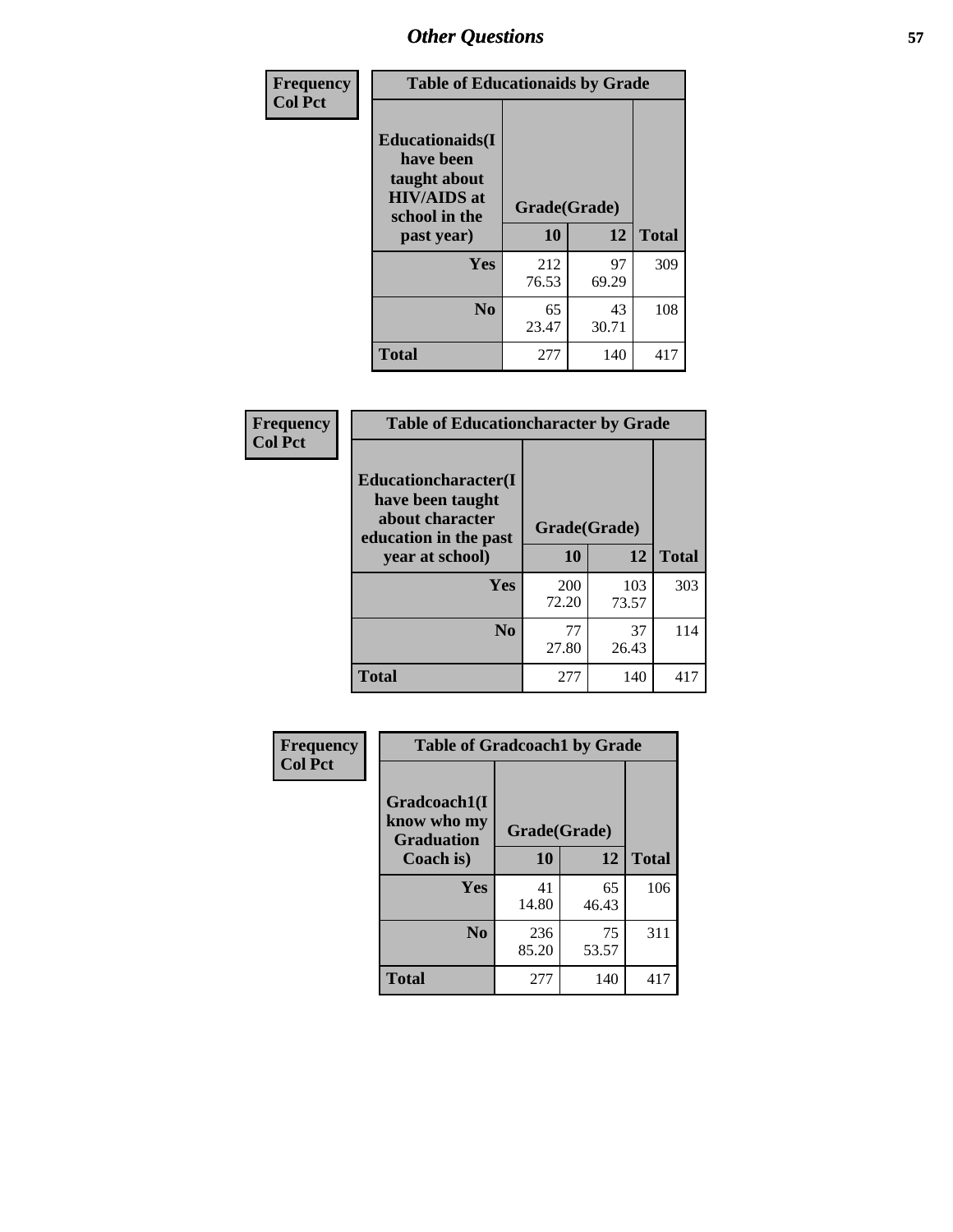| Frequency      | <b>Table of Gradcoach2 by Grade</b> |              |              |              |
|----------------|-------------------------------------|--------------|--------------|--------------|
| <b>Col Pct</b> | Gradcoach2(I<br>have                |              |              |              |
|                | contacted my<br><b>Graduation</b>   | Grade(Grade) |              |              |
|                | Coach)                              | 10           | 12           | <b>Total</b> |
|                | Yes                                 | 15<br>5.42   | 37<br>26.43  | 52           |
|                | N <sub>0</sub>                      | 262<br>94.58 | 103<br>73.57 | 365          |
|                | <b>Total</b>                        | 277          | 140          | 417          |

| <b>Frequency</b><br><b>Col Pct</b> | <b>Table of Gradcoach3 by Grade</b>                                         |              |             |              |
|------------------------------------|-----------------------------------------------------------------------------|--------------|-------------|--------------|
|                                    | Gradcoach3(I<br>have received<br>assistance<br>from my<br><b>Graduation</b> | Grade(Grade) |             |              |
|                                    | Coach)                                                                      | 10           | 12          | <b>Total</b> |
|                                    | Yes                                                                         | 13<br>4.69   | 31<br>22.14 | 44           |
|                                    | N <sub>0</sub>                                                              | 50<br>18.05  | 30<br>21.43 | 80           |
|                                    | Don't know                                                                  | 214<br>77.26 | 79<br>56.43 | 293          |
|                                    | <b>Total</b>                                                                | 277          | 140         | 417          |

| Frequency<br><b>Col Pct</b> | <b>Table of Selfharm by Grade</b>                                                                                                                                                      |                    |              |              |
|-----------------------------|----------------------------------------------------------------------------------------------------------------------------------------------------------------------------------------|--------------------|--------------|--------------|
|                             | <b>Selfharm</b> (During<br>the past 12<br>months,<br>I harmed myself<br>on purpose<br><b>Suicideconsider</b><br>During the past<br>12 months,<br>I seriously<br>considered<br>suicide) | Grade(Grade)<br>10 | 12           | <b>Total</b> |
|                             |                                                                                                                                                                                        |                    |              |              |
|                             | Yes                                                                                                                                                                                    | 33<br>11.91        | 5<br>3.57    | 38           |
|                             | N <sub>0</sub>                                                                                                                                                                         | 244<br>88.09       | 135<br>96.43 | 379          |
|                             | <b>Total</b>                                                                                                                                                                           | 277                | 140          | 417          |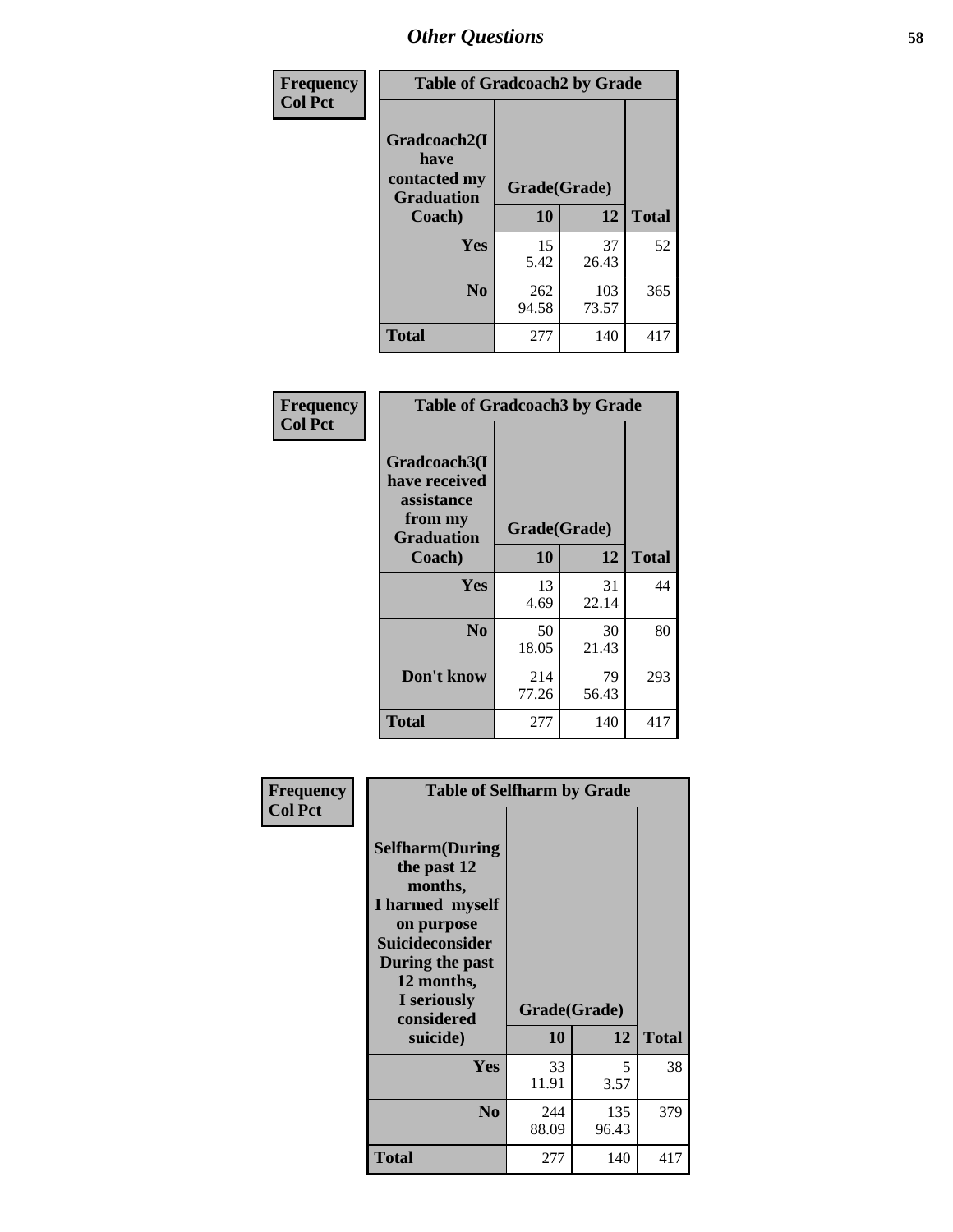| <b>Frequency</b> | <b>Table of Suicideconsider by Grade</b> |              |              |              |
|------------------|------------------------------------------|--------------|--------------|--------------|
| <b>Col Pct</b>   |                                          | Grade(Grade) |              |              |
|                  | Suicideconsider                          | <b>10</b>    | 12           | <b>Total</b> |
|                  | Yes                                      | 24<br>8.66   | 6<br>4.29    | 30           |
|                  | N <sub>0</sub>                           | 253<br>91.34 | 134<br>95.71 | 387          |
|                  | <b>Total</b>                             | 277          | 140          | 417          |

| Frequency      | <b>Table of Suicideattempt by Grade</b>              |              |                       |              |
|----------------|------------------------------------------------------|--------------|-----------------------|--------------|
| <b>Col Pct</b> | Suicideattempt(I<br>have attempted<br>suicide in the | Grade(Grade) |                       |              |
|                | last year)                                           | 10           | 12                    | <b>Total</b> |
|                | Yes                                                  | 9<br>3.25    | $\mathcal{D}$<br>1.43 | 11           |
|                | N <sub>0</sub>                                       | 268<br>96.75 | 138<br>98.57          | 406          |
|                | <b>Total</b>                                         | 277          | 140                   | 417          |

| Frequency      | <b>Table of Instantmessaged by Grade</b>               |              |             |              |
|----------------|--------------------------------------------------------|--------------|-------------|--------------|
| <b>Col Pct</b> | Instantmessaged(I<br>have instant<br>messaged people I | Grade(Grade) |             |              |
|                | do not even know)                                      | 10           | 12          | <b>Total</b> |
|                | Yes                                                    | 90<br>32.49  | 53<br>37.86 | 143          |
|                | N <sub>0</sub>                                         | 187<br>67.51 | 87<br>62.14 | 274          |
|                | <b>Total</b>                                           | 277          | 140         | 417          |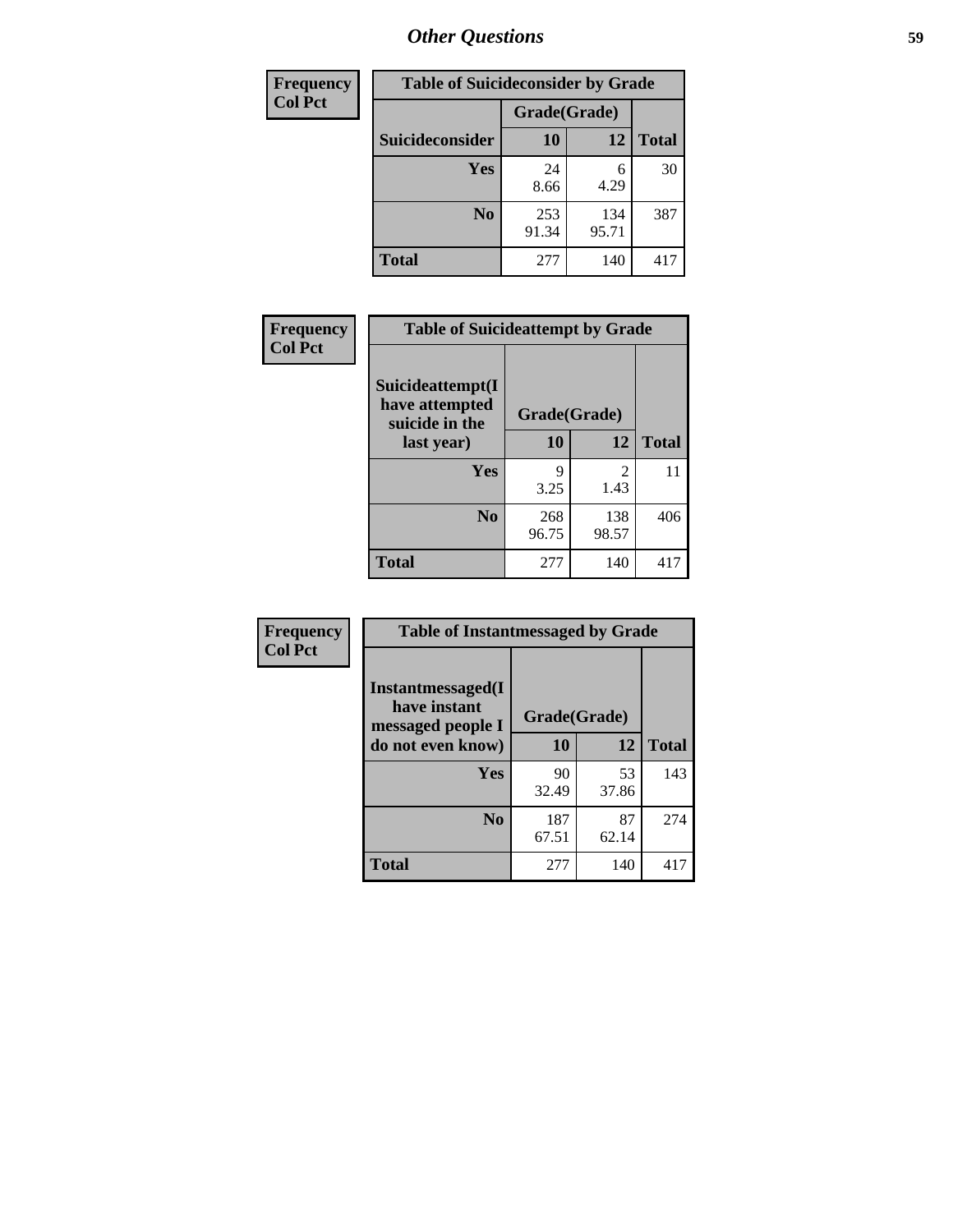| Frequency      | <b>Table of Getsalong by Grade</b>                  |              |             |              |  |  |  |
|----------------|-----------------------------------------------------|--------------|-------------|--------------|--|--|--|
| <b>Col Pct</b> | Getsalong(I get<br>along with other<br>students and | Grade(Grade) |             |              |  |  |  |
|                | adults)                                             | 10           | 12          | <b>Total</b> |  |  |  |
|                | <b>Strongly Agree</b>                               | 161<br>58.12 | 90<br>64.29 | 251          |  |  |  |
|                | <b>Somewhat Agree</b>                               | 100<br>36.10 | 42<br>30.00 | 142          |  |  |  |
|                | <b>Somewhat Disagree</b>                            | 9<br>3.25    | 4<br>2.86   | 13           |  |  |  |
|                | <b>Strongly Disagree</b>                            | 7<br>2.53    | 4<br>2.86   | 11           |  |  |  |
|                | <b>Total</b>                                        | 277          | 140         | 417          |  |  |  |

| Frequency      | <b>Table of Safehome by Grade</b> |                    |              |              |
|----------------|-----------------------------------|--------------------|--------------|--------------|
| <b>Col Pct</b> | Safehome(I feel<br>safe at home)  | Grade(Grade)<br>10 | 12           | <b>Total</b> |
|                | <b>Strongly Agree</b>             | 197<br>71.12       | 109<br>77.86 | 306          |
|                | <b>Somewhat Agree</b>             | 64<br>23.10        | 24<br>17.14  | 88           |
|                | <b>Somewhat Disagree</b>          | 8<br>2.89          | 5.00         | 15           |
|                | <b>Strongly Disagree</b>          | 8<br>2.89          | 0<br>0.00    | 8            |
|                | <b>Total</b>                      | 277                | 140          | 417          |

| Frequency<br><b>Col Pct</b> | <b>Table of Adulttalk by Grade</b>                                                   |              |              |              |  |  |  |  |
|-----------------------------|--------------------------------------------------------------------------------------|--------------|--------------|--------------|--|--|--|--|
|                             | <b>Adulttalk</b> (I<br>know an<br>adult at<br>school that<br>I can talk<br>with if I | Grade(Grade) |              |              |  |  |  |  |
|                             | need help)                                                                           | 10           | 12           | <b>Total</b> |  |  |  |  |
|                             | Yes                                                                                  | 201<br>72.56 | 106<br>75.71 | 307          |  |  |  |  |
|                             | N <sub>0</sub>                                                                       | 76<br>27.44  | 34<br>24.29  | 110          |  |  |  |  |
|                             | <b>Total</b>                                                                         | 277          | 140          | 417          |  |  |  |  |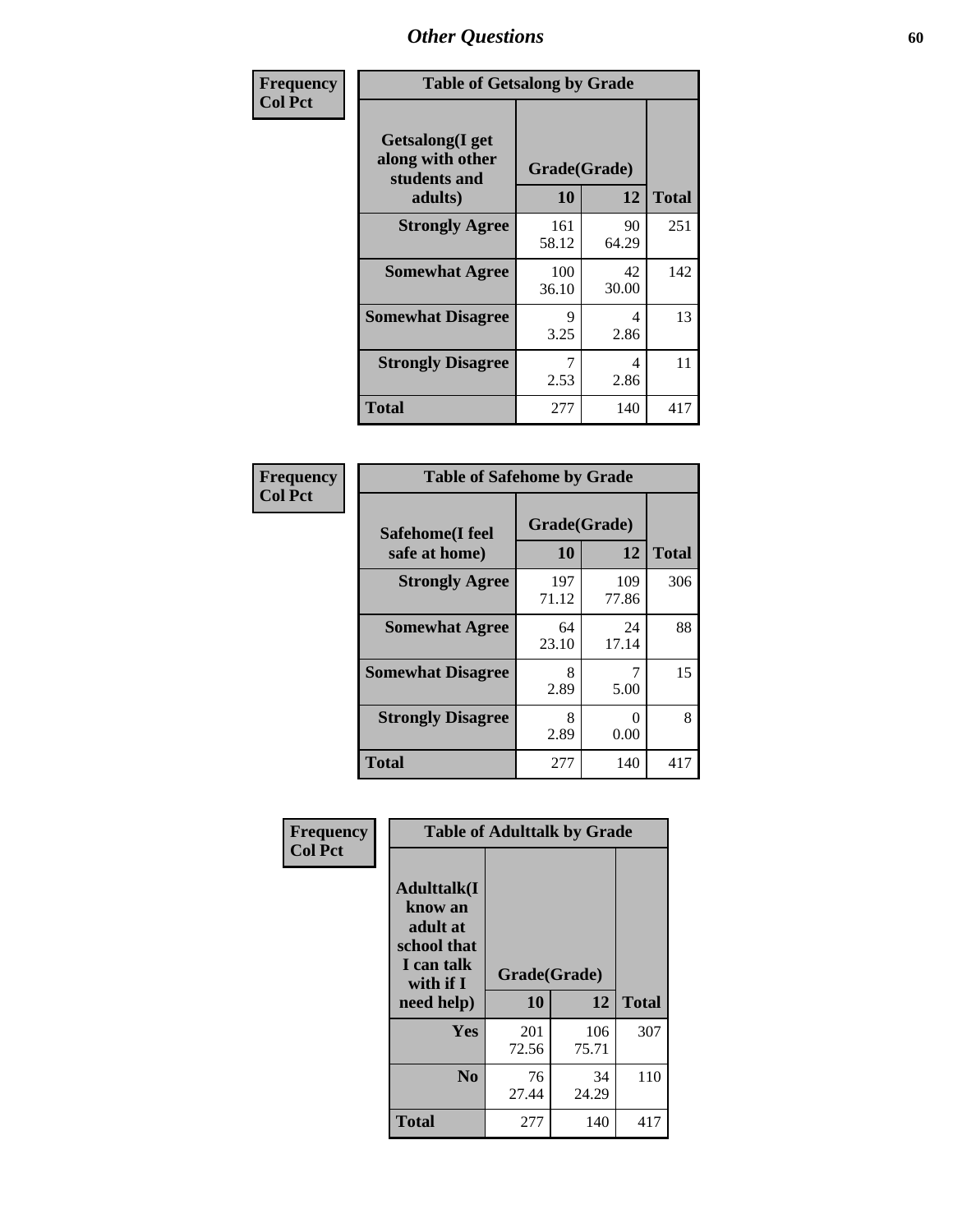**Frequency Row Pct**

| <b>Table of Grade by Tytime</b> |             |                                                                                         |             |             |             |            |              |  |  |  |
|---------------------------------|-------------|-----------------------------------------------------------------------------------------|-------------|-------------|-------------|------------|--------------|--|--|--|
|                                 |             | Tytime (On an average school day,<br>how much unsupervised time do I spend watching TV) |             |             |             |            |              |  |  |  |
|                                 |             | <b>Less that</b>                                                                        |             | $2 - 3$     | $4 - 5$     | $6+$       |              |  |  |  |
| Grade(Grade)                    | None        | hour/day                                                                                | hour/day    | hours/day   | hours/day   | hours/day  | <b>Total</b> |  |  |  |
| 10                              | 49<br>17.69 | 47<br>16.97                                                                             | 80<br>28.88 | 69<br>24.91 | 18<br>6.50  | 14<br>5.05 | 277          |  |  |  |
| 12                              | 18<br>12.86 | 21<br>15.00                                                                             | 29<br>20.71 | 51<br>36.43 | 19<br>13.57 | ി<br>1.43  | 140          |  |  |  |
| <b>Total</b>                    | 67          | 68                                                                                      | 109         | 120         | 37          | 16         | 417          |  |  |  |

**Frequency Row Pct**

| <b>Table of Grade by Computertime</b> |             |                                                                                                   |             |                      |                      |                   |              |  |  |  |
|---------------------------------------|-------------|---------------------------------------------------------------------------------------------------|-------------|----------------------|----------------------|-------------------|--------------|--|--|--|
|                                       |             | Computertime (On an average school day,<br>how much unsupervised time do I spend on the computer) |             |                      |                      |                   |              |  |  |  |
| Grade(Grade)                          | None        | <b>Less that</b><br>hour/day                                                                      | hour/day    | $2 - 3$<br>hours/day | $4 - 5$<br>hours/day | $6+$<br>hours/day | <b>Total</b> |  |  |  |
| 10                                    | 31<br>11.19 | 48<br>17.33                                                                                       | 84<br>30.32 | 80<br>28.88          | 16<br>5.78           | 18<br>6.50        | 277          |  |  |  |
| 12                                    | 11<br>7.86  | 26<br>49<br>16<br>29<br>Q<br>11.43<br>20.71<br>18.57<br>35.00<br>6.43                             |             |                      |                      |                   |              |  |  |  |
| <b>Total</b>                          | 42          | 64                                                                                                | 110         | 129                  | 45                   | 27                | 417          |  |  |  |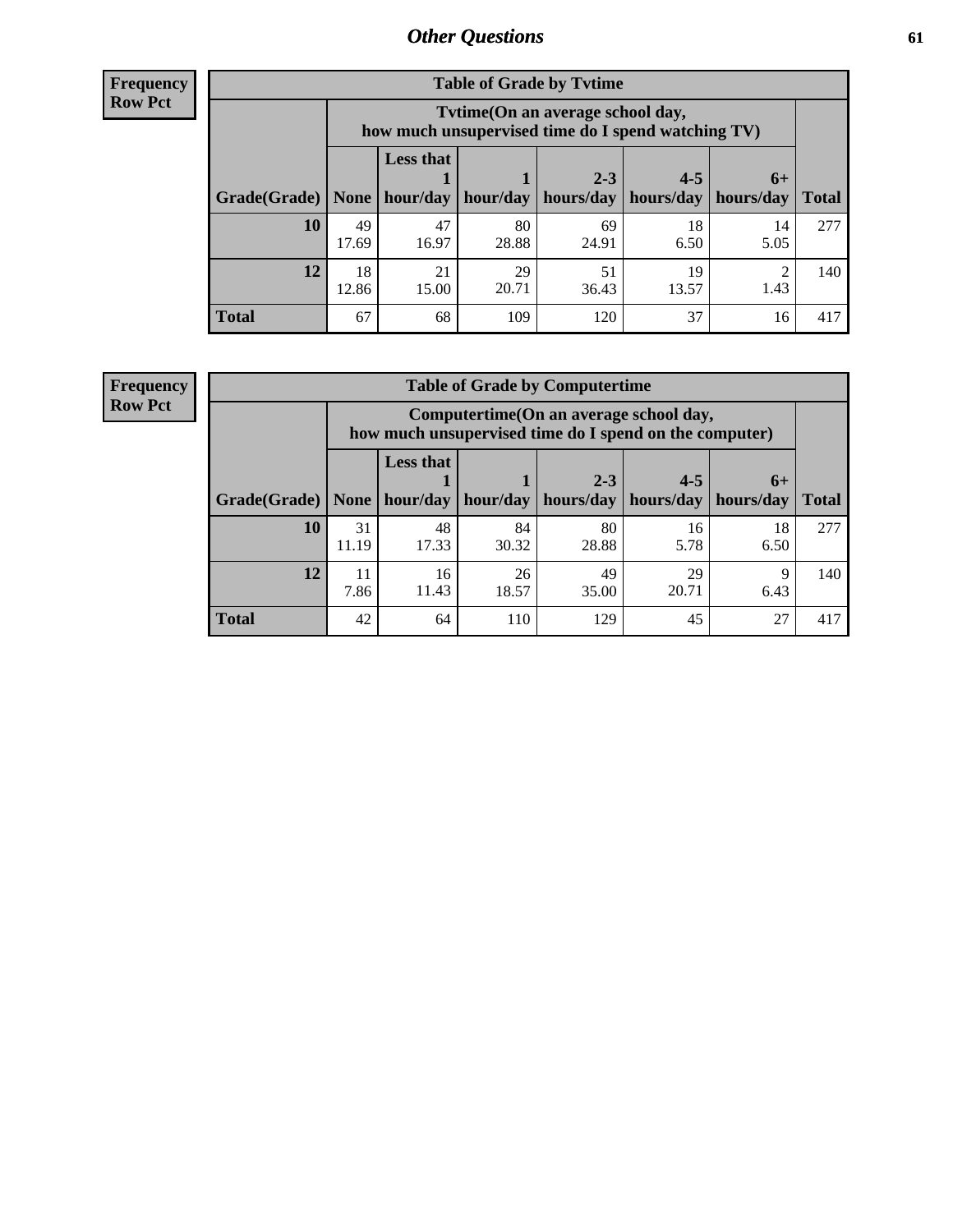#### *Questions about Driving Laws* **62** *Driving Questions were asked only of high school students.*

| <b>Frequency</b> |
|------------------|
| <b>Row Pct</b>   |

| <b>Table of Grade by License1</b> |                                     |                                                                                                                                           |           |            |                      |              |  |  |  |  |
|-----------------------------------|-------------------------------------|-------------------------------------------------------------------------------------------------------------------------------------------|-----------|------------|----------------------|--------------|--|--|--|--|
|                                   |                                     | License1(During the first 6 months of driving<br>with a provisional license,<br>the only passengers who can ride with the<br>driver are:) |           |            |                      |              |  |  |  |  |
| <b>Grade</b> (Grade)              | <b>Parent or</b><br><b>Guardian</b> | Family<br><b>Members Friends</b>                                                                                                          |           | Anyone     | Don't<br><b>Know</b> | <b>Total</b> |  |  |  |  |
| 10                                | 71<br>25.63                         | 168<br>60.65                                                                                                                              | 3<br>1.08 | 12<br>4.33 | 23<br>8.30           | 277          |  |  |  |  |
| 12                                | 37<br>26.43                         | 87<br>3<br>6<br>2.14<br>4.29<br>62.14<br>5.00                                                                                             |           |            |                      |              |  |  |  |  |
| <b>Total</b>                      | 108                                 | 255                                                                                                                                       | 6         | 18         | 30                   | 417          |  |  |  |  |

| <b>Frequency</b> |                                                                                                          | <b>Table of Grade by License2</b> |                  |                         |                                                      |                      |              |  |  |  |
|------------------|----------------------------------------------------------------------------------------------------------|-----------------------------------|------------------|-------------------------|------------------------------------------------------|----------------------|--------------|--|--|--|
| <b>Row Pct</b>   | License2(17 yr old drivers with a<br>provisional driver's license cannot<br>drive between the hours of:) |                                   |                  |                         |                                                      |                      |              |  |  |  |
|                  | Grade(Grade)                                                                                             | <b>Midnight</b><br>to 6am         | 1am<br>to<br>5am | 1am<br>to<br><b>6am</b> | N <sub>0</sub><br>curfew<br>for $17$<br>year<br>olds | Don't<br><b>Know</b> | <b>Total</b> |  |  |  |
|                  | 10                                                                                                       | 181<br>65.34                      | 30<br>10.83      | 14<br>5.05              | 13<br>4.69                                           | 39<br>14.08          | 277          |  |  |  |
|                  | 12                                                                                                       | 100<br>71.43                      | 12<br>8.57       | 11<br>7.86              | $\overline{4}$<br>2.86                               | 13<br>9.29           | 140          |  |  |  |
|                  | <b>Total</b>                                                                                             | 281                               | 42               | 25                      | 17                                                   | 52                   | 417          |  |  |  |

| <b>Frequency</b> |              | <b>Table of Grade by License3</b>     |                                     |              |           |            |               |              |  |  |
|------------------|--------------|---------------------------------------|-------------------------------------|--------------|-----------|------------|---------------|--------------|--|--|
| <b>Row Pct</b>   |              | License3(For drivers under the age of | what level of alcohol is considered | 21,<br>DUI?) |           |            |               |              |  |  |
|                  | Grade(Grade) | Any<br><b>Amount</b>                  | 0.02                                | 0.04         | 0.06      | 0.08       | Don't<br>know | <b>Total</b> |  |  |
|                  | 10           | 38<br>13.72                           | 152<br>54.87                        | 15<br>5.42   | 8<br>2.89 | 18<br>6.50 | 46<br>16.61   | 277          |  |  |
|                  | 12           | 29<br>20.71                           | 66<br>47.14                         | 7<br>5.00    | 3<br>2.14 | 12<br>8.57 | 23<br>16.43   | 140          |  |  |
|                  | <b>Total</b> | 67                                    | 218                                 | 22           | 11        | 30         | 69            | 417          |  |  |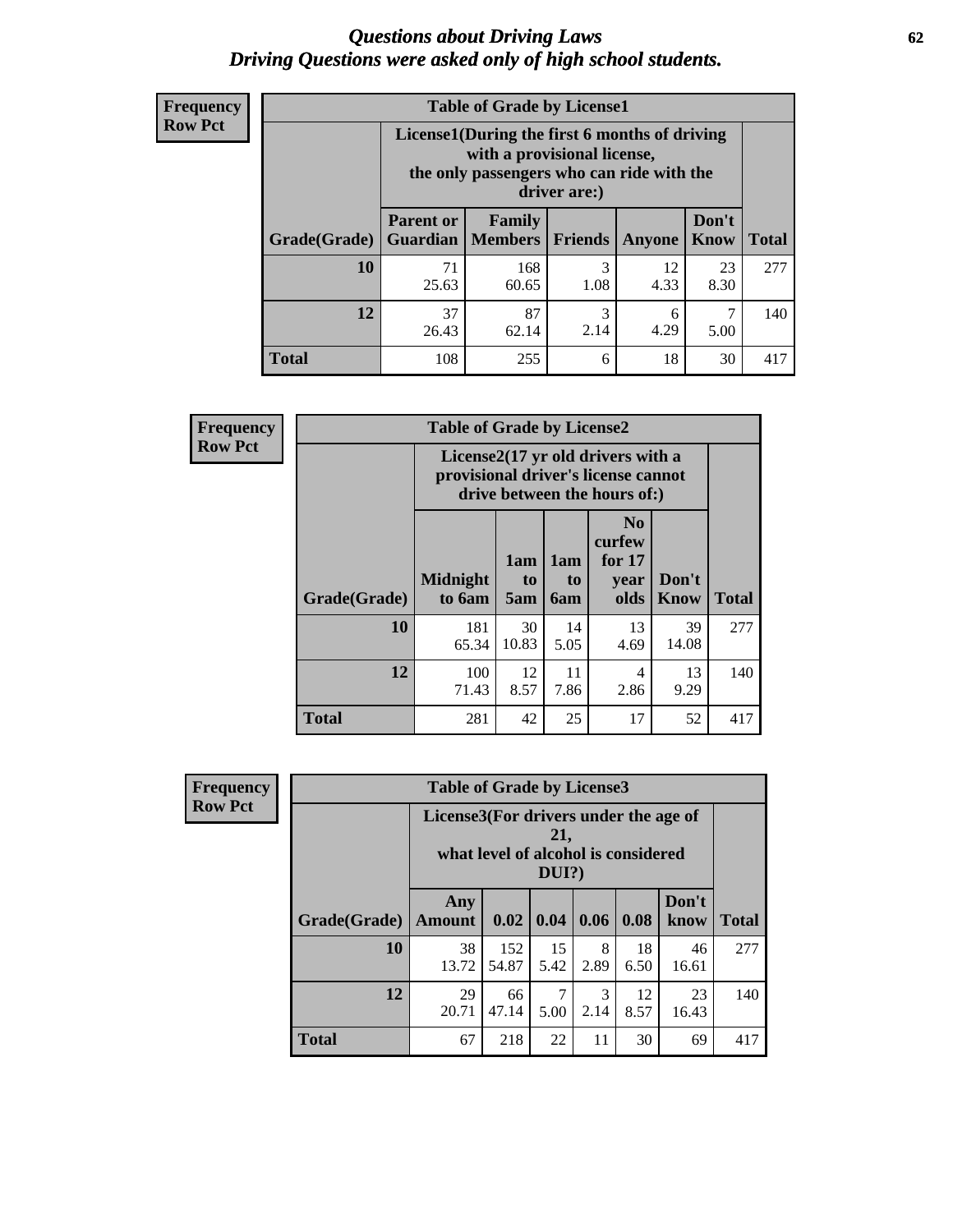#### *Questions about Driving Laws* **63** *Driving Questions were asked only of high school students.*

**Frequency Row Pct**

| <b>Table of Grade by License4</b> |             |                                                                                                                                                                                                                                                                                       |             |             |             |             |     |  |
|-----------------------------------|-------------|---------------------------------------------------------------------------------------------------------------------------------------------------------------------------------------------------------------------------------------------------------------------------------------|-------------|-------------|-------------|-------------|-----|--|
|                                   |             | License4(A driver under 21 automatically<br>loses his/her license if caught exceeding the<br>posted speet limit by:)<br>Can't<br>lose<br><b>Depends</b><br>license<br>$15+$<br>$25+$<br>$35+$<br>Don't<br>for<br><b>on</b><br>mph<br>speeding<br><b>Total</b><br>know<br>mph<br>judge |             |             |             |             |     |  |
| Grade(Grade)                      | mph         |                                                                                                                                                                                                                                                                                       |             |             |             |             |     |  |
| 10                                | 56<br>20.22 | 37<br>13.36                                                                                                                                                                                                                                                                           | 44<br>15.88 | 29<br>10.47 | 32<br>11.55 | 79<br>28.52 | 277 |  |
| 12                                | 22<br>15.71 | 12<br>7<br>36<br>24<br>39<br>25.71<br>17.14<br>8.57<br>5.00<br>27.86                                                                                                                                                                                                                  |             |             |             |             |     |  |
| <b>Total</b>                      | 78          | 73                                                                                                                                                                                                                                                                                    | 68          | 41          | 39          | 118         | 417 |  |

| Frequency<br><b>Row Pct</b> | <b>Table of Grade by License5</b> |                                                                                                           | License5(A<br>Georgia teenager<br>with family |               |       |
|-----------------------------|-----------------------------------|-----------------------------------------------------------------------------------------------------------|-----------------------------------------------|---------------|-------|
|                             |                                   | connections or a<br>good lawyer can<br>break a teen<br>driving law and<br>keep their driver's<br>license) |                                               |               |       |
|                             | Grade(Grade)                      | <b>Yes</b>                                                                                                | N <sub>0</sub>                                | Don't<br>know | Total |
|                             | 10                                | 37<br>13.36                                                                                               | 171<br>61.73                                  | 69<br>24.91   | 277   |
|                             | 12                                | 38<br>27.14                                                                                               | 56<br>40.00                                   | 46<br>32.86   | 140   |
|                             | Total                             | 75                                                                                                        | 227                                           | 115           | 417   |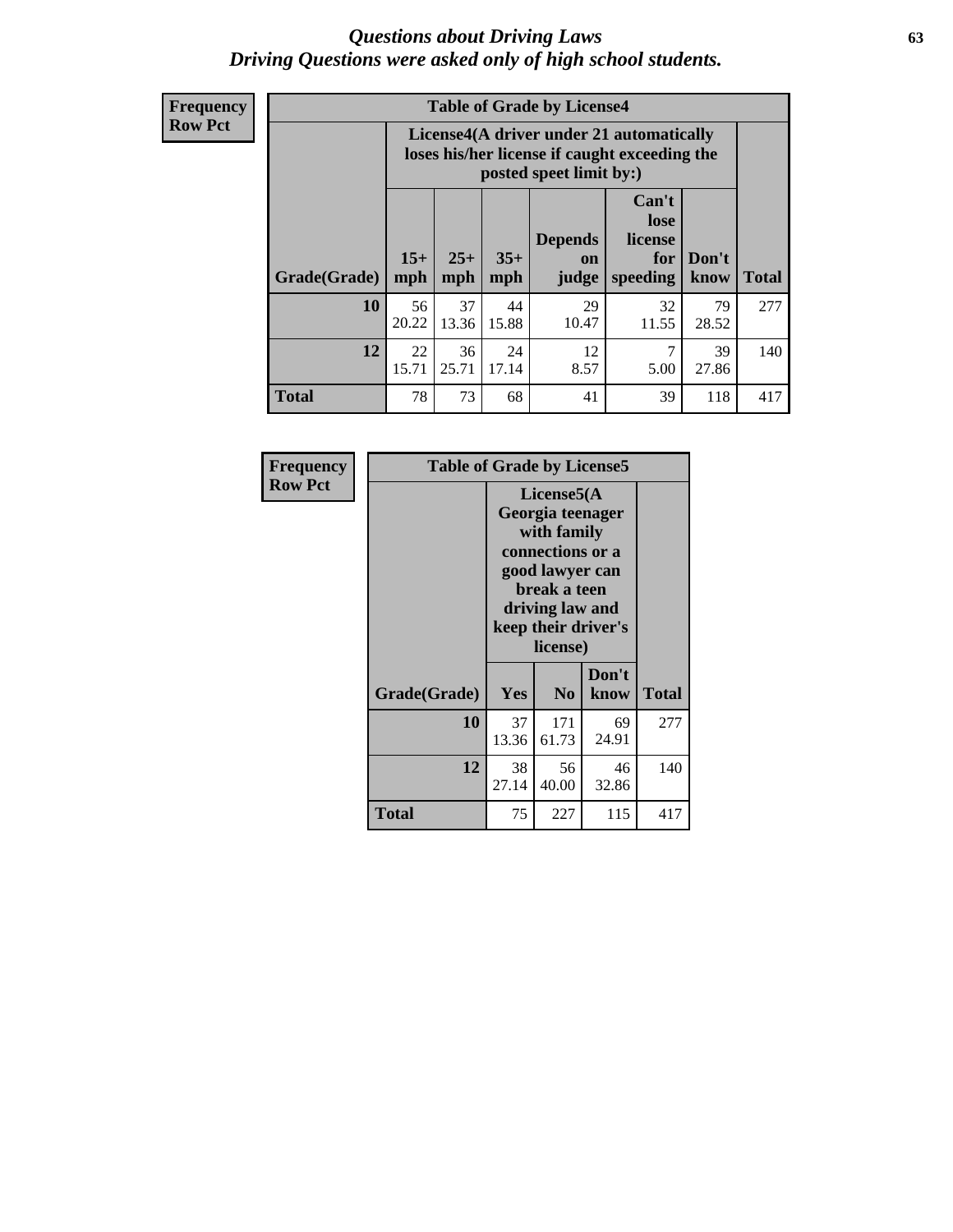#### *Questions about Driving Laws* **64** *Driving Questions were asked only of high school students.*

| <b>Frequency</b> | <b>Table of Grade by License6</b> |                                            |                                                                                                                                                 |               |              |
|------------------|-----------------------------------|--------------------------------------------|-------------------------------------------------------------------------------------------------------------------------------------------------|---------------|--------------|
| <b>Row Pct</b>   |                                   |                                            | License <sub>6</sub> (I know a<br>friend or<br>classmate that<br>broke a teen<br>driving law,<br>but was allowed to<br>keep his/her<br>license) |               |              |
|                  | Grade(Grade)                      | Yes                                        | N <sub>0</sub>                                                                                                                                  | Don't<br>know | <b>Total</b> |
|                  | 10                                | 70<br>139<br>68<br>25.27<br>24.55<br>50.18 |                                                                                                                                                 |               | 277          |
|                  | 12                                | 66<br>53<br>21<br>47.14<br>37.86<br>15.00  |                                                                                                                                                 |               | 140          |
|                  | <b>Total</b>                      | 136                                        | 192                                                                                                                                             | 89            | 417          |

| <b>Frequency</b> |              |                                                                             | <b>Table of Grade by License7</b>                                                             |                                                   |                        |              |  |
|------------------|--------------|-----------------------------------------------------------------------------|-----------------------------------------------------------------------------------------------|---------------------------------------------------|------------------------|--------------|--|
| <b>Row Pct</b>   |              |                                                                             | License7(A student under the age of 18 cam loser<br>his/her driving privileges if he or she:) |                                                   |                        |              |  |
|                  | Grade(Grade) | <b>Have</b><br>more than<br>10<br>unexcused<br>absences<br>per school<br>yr | Drop out<br>without  <br>graduating                                                           | <b>Bring</b><br>alcohol/drugs/weapon<br>to school | All of<br>the<br>above | <b>Total</b> |  |
|                  | 10           | 33<br>11.91                                                                 | 11<br>3.97                                                                                    | 14<br>5.05                                        | 219<br>79.06           | 277          |  |
|                  | 12           | 22<br>15.71                                                                 | 8<br>5.71                                                                                     | 5<br>3.57                                         | 105<br>75.00           | 140          |  |
|                  | <b>Total</b> | 55                                                                          | 19                                                                                            | 19                                                | 324                    | 417          |  |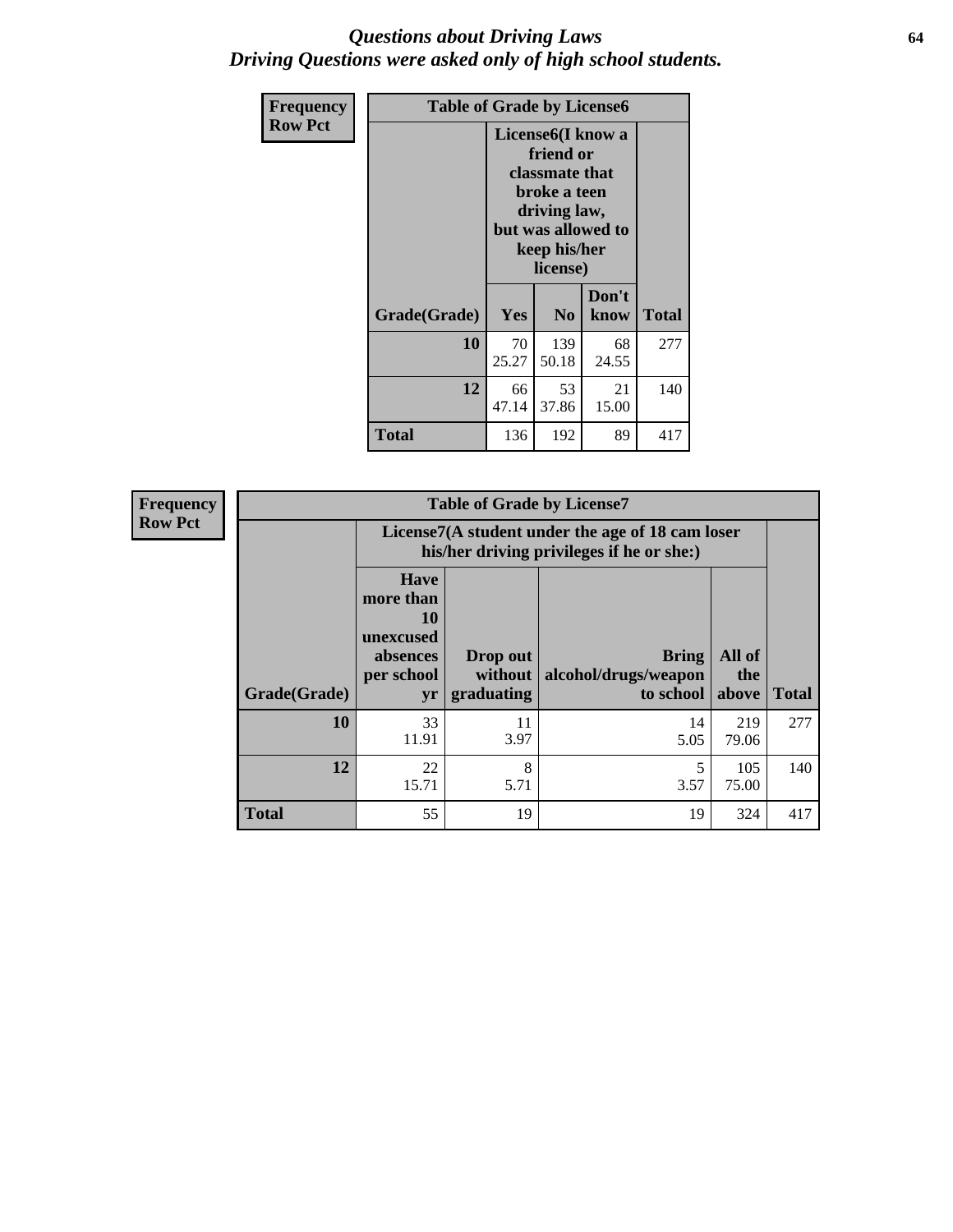# *Select Results by Gender* **65**

| Frequency      | <b>Table of SchoolClimate2 by Gender</b>          |                                 |              |              |
|----------------|---------------------------------------------------|---------------------------------|--------------|--------------|
| <b>Col Pct</b> | SchoolClimate2(I<br>feel successful at<br>school) | Gender(Gender)<br><b>Female</b> | <b>Male</b>  | <b>Total</b> |
|                | <b>Strongly Agree</b>                             | 43<br>20.98                     | 74<br>34.91  | 117          |
|                | <b>Somewhat Agree</b>                             | 131<br>63.90                    | 115<br>54.25 | 246          |
|                | <b>Somewhat Disagree</b>                          | 27<br>13.17                     | 20<br>9.43   | 47           |
|                | <b>Strongly Disagree</b>                          | 4<br>1.95                       | 3<br>1.42    | 7            |
|                | <b>Total</b>                                      | 205                             | 212          | 417          |

| Frequency      | <b>Table of SchoolClimate6 by Gender</b>                 |                                 |             |              |  |
|----------------|----------------------------------------------------------|---------------------------------|-------------|--------------|--|
| <b>Col Pct</b> | <b>SchoolClimate6(Teachers</b><br>treat me with respect) | Gender(Gender)<br><b>Female</b> | <b>Male</b> | <b>Total</b> |  |
|                | <b>Strongly Agree</b>                                    | 58<br>28.29                     | 72<br>33.96 | 130          |  |
|                | <b>Somewhat Agree</b>                                    | 106<br>51.71                    | 91<br>42.92 | 197          |  |
|                | <b>Somewhat Disagree</b>                                 | 33<br>16.10                     | 34<br>16.04 | 67           |  |
|                | <b>Strongly Disagree</b>                                 | 8<br>3.90                       | 15<br>7.08  | 23           |  |
|                | <b>Total</b>                                             | 205                             | 212         | 417          |  |

| Frequency      | <b>Table of SchoolClimate8 by Gender</b>                                             |                                 |             |              |
|----------------|--------------------------------------------------------------------------------------|---------------------------------|-------------|--------------|
| <b>Col Pct</b> | <b>SchoolClimate8(Students</b><br>are frequently<br>recognized for good<br>behavior) | Gender(Gender)<br><b>Female</b> | <b>Male</b> | <b>Total</b> |
|                | <b>Strongly Agree</b>                                                                | 28<br>13.66                     | 23<br>10.85 | 51           |
|                | <b>Somewhat Agree</b>                                                                | 78<br>38.05                     | 85<br>40.09 | 163          |
|                | <b>Somewhat Disagree</b>                                                             | 73<br>35.61                     | 73<br>34.43 | 146          |
|                | <b>Strongly Disagree</b>                                                             | 26<br>12.68                     | 31<br>14.62 | 57           |
|                | Total                                                                                | 205                             | 212         | 417          |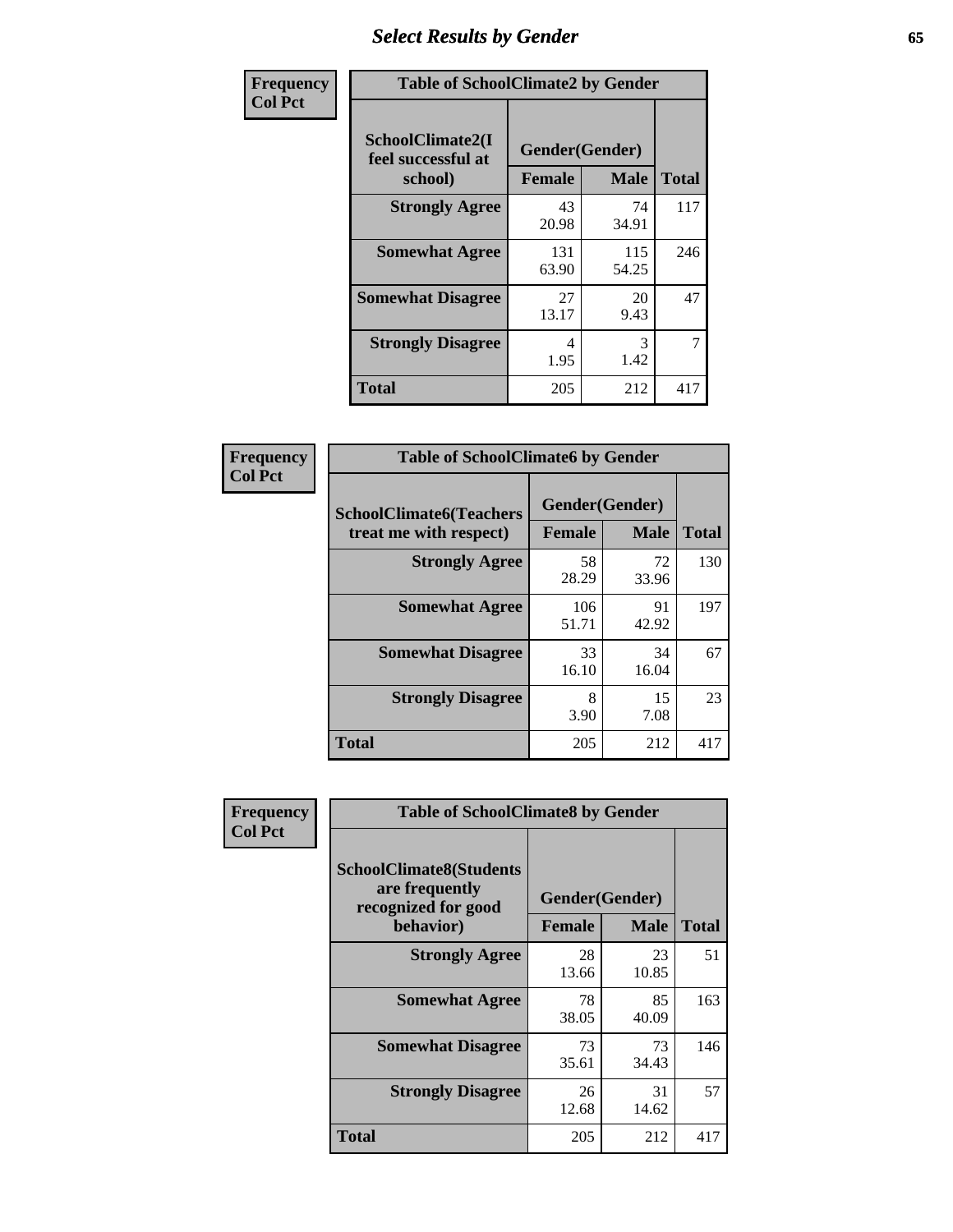## *Select Results by Gender* **66**

| Frequency      | <b>Table of Gender by Dropout</b> |                                                                        |                |              |
|----------------|-----------------------------------|------------------------------------------------------------------------|----------------|--------------|
| <b>Row Pct</b> |                                   | Dropout(I<br>have<br>thought<br>about<br>dropping<br>out of<br>school) |                |              |
|                | Gender(Gender)                    | Yes                                                                    | N <sub>0</sub> | <b>Total</b> |
|                | <b>Female</b>                     | 55<br>26.83                                                            | 150<br>73.17   | 205          |
|                | <b>Male</b>                       | 48<br>22.64                                                            | 164<br>77.36   | 212          |
|                | <b>Total</b>                      | 103                                                                    | 314            | 417          |

| <b>Frequency</b> | <b>Table of Gender by Dropoutreason</b> |                                                                    |             |                                  |                                |              |              |
|------------------|-----------------------------------------|--------------------------------------------------------------------|-------------|----------------------------------|--------------------------------|--------------|--------------|
| <b>Row Pct</b>   |                                         | Dropoutreason(If I dropped out the<br>reason would most likely be) |             |                                  |                                |              |              |
|                  | Gender(Gender)                          | Won't<br><b>Drop</b><br>out                                        |             | Family<br><b>Bored   Reasons</b> | <b>Being</b><br><b>Bullied</b> | <b>Other</b> | <b>Total</b> |
|                  | Female                                  | 113<br>55.12                                                       | 38<br>18.54 | 15<br>7.32                       | 4<br>1.95                      | 35<br>17.07  | 205          |
|                  | <b>Male</b>                             | 124<br>58.49                                                       | 34<br>16.04 | 18<br>8.49                       | 0.47                           | 35<br>16.51  | 212          |
|                  | <b>Total</b>                            | 237                                                                | 72          | 33                               |                                | 70           | 417          |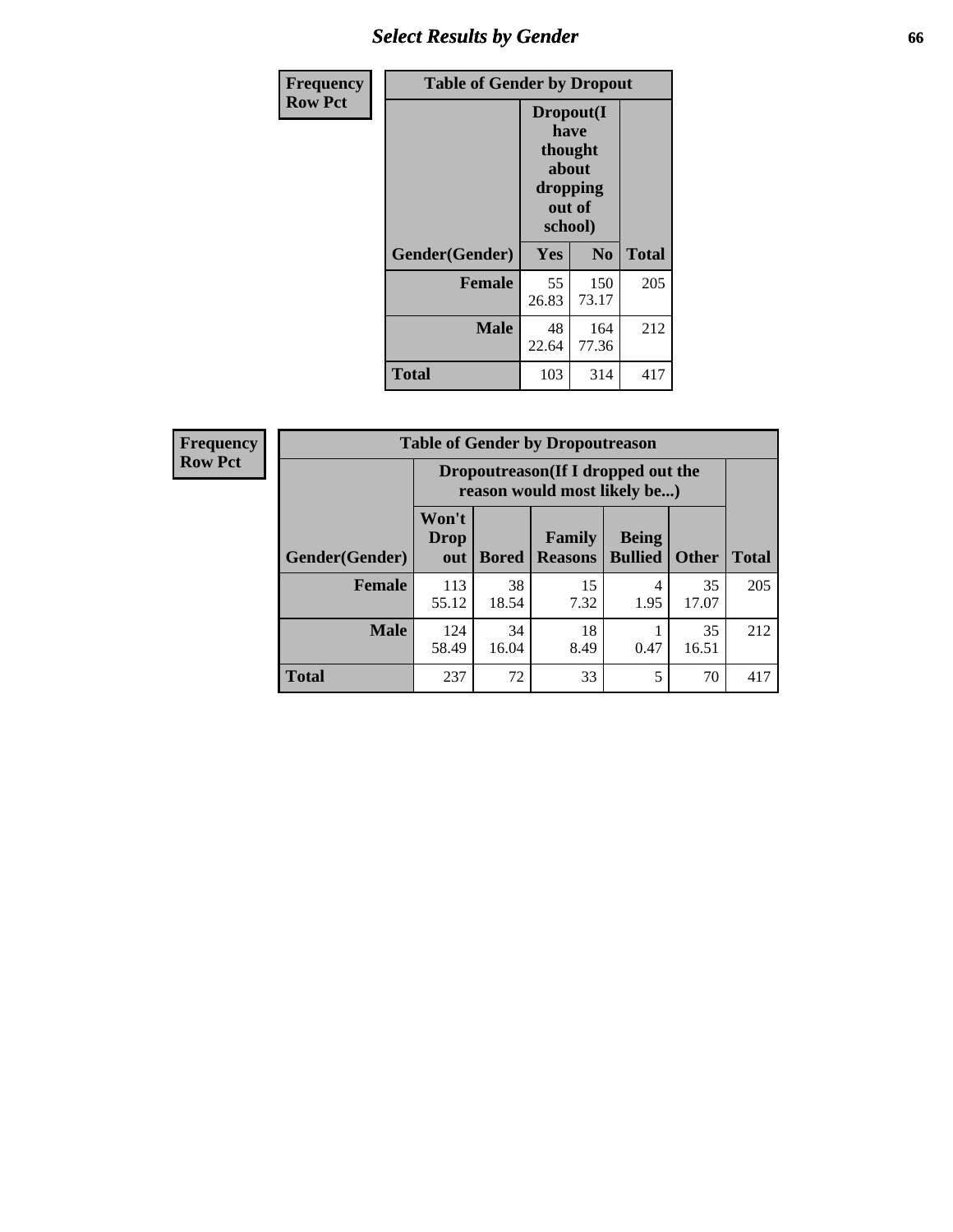*School Safety* **67**

| Frequency      | <b>Table of Gender by Bullied2</b> |                 |                |              |
|----------------|------------------------------------|-----------------|----------------|--------------|
| <b>Row Pct</b> |                                    | <b>Bullied2</b> |                |              |
|                | Gender(Gender)                     | Yes             | N <sub>0</sub> | <b>Total</b> |
|                | <b>Female</b>                      | 16<br>7.80      | 189<br>92.20   | 205          |
|                | <b>Male</b>                        | 20<br>9.43      | 192<br>90.57   | 212          |
|                | <b>Total</b>                       | 36              | 381            | 417          |

| Frequency      |                | <b>Table of Gender by Bulliedothers2</b> |                |              |  |
|----------------|----------------|------------------------------------------|----------------|--------------|--|
| <b>Row Pct</b> |                | <b>Bulliedothers2</b>                    |                |              |  |
|                | Gender(Gender) | Yes                                      | N <sub>0</sub> | <b>Total</b> |  |
|                | <b>Female</b>  | 13<br>6.34                               | 192<br>93.66   | 205          |  |
|                | <b>Male</b>    | 25<br>11.79                              | 187<br>88.21   | 212          |  |
|                | <b>Total</b>   | 38                                       | 379            | 417          |  |

| <b>Frequency</b> |                | <b>Table of Gender by Weaponschool2</b> |                |              |  |
|------------------|----------------|-----------------------------------------|----------------|--------------|--|
| <b>Row Pct</b>   |                | <b>Weaponschool2</b>                    |                |              |  |
|                  | Gender(Gender) | Yes                                     | N <sub>0</sub> | <b>Total</b> |  |
|                  | <b>Female</b>  | 0.49                                    | 204<br>99.51   | 205          |  |
|                  | <b>Male</b>    | 7<br>3.30                               | 205<br>96.70   | 212          |  |
|                  | <b>Total</b>   | 8                                       | 409            |              |  |

| Frequency      | <b>Table of Gender by Absentunsafe2</b> |               |                |              |
|----------------|-----------------------------------------|---------------|----------------|--------------|
| <b>Row Pct</b> |                                         | Absentunsafe2 |                |              |
|                | Gender(Gender)                          | Yes           | N <sub>0</sub> | <b>Total</b> |
|                | <b>Female</b>                           | 4<br>1.95     | 201<br>98.05   | 205          |
|                | <b>Male</b>                             | 2.36          | 207<br>97.64   | 212          |
|                | <b>Total</b>                            | q             | 408            | 417          |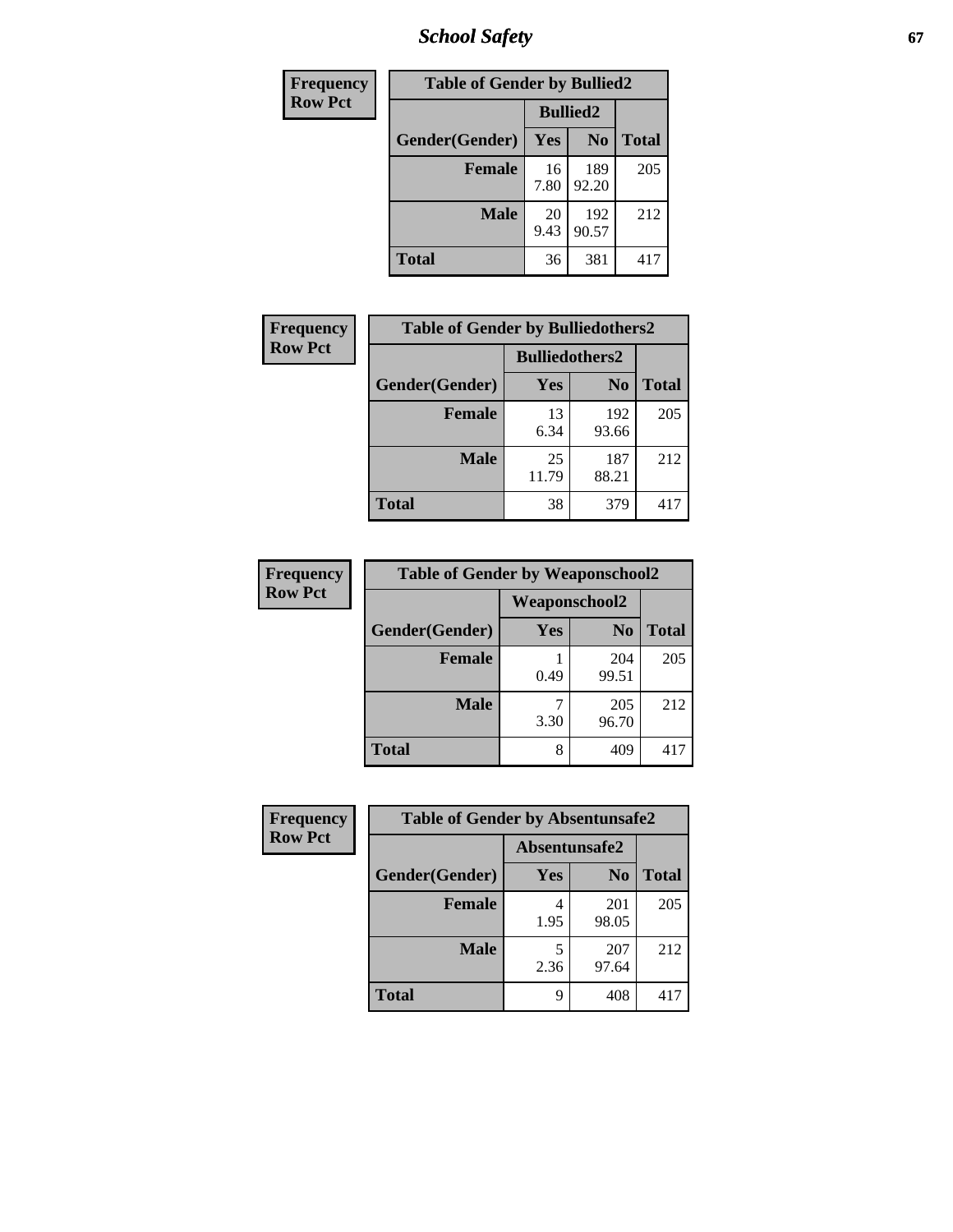*School Safety* **68**

| Frequency      | <b>Table of Gender by Gangself</b> |                                                                                                |              |              |
|----------------|------------------------------------|------------------------------------------------------------------------------------------------|--------------|--------------|
| <b>Row Pct</b> |                                    | Gangself(I<br>have<br>participated<br>in illegal gang<br>activities in<br>the past 30<br>days) |              |              |
|                | Gender(Gender)                     | Yes                                                                                            | $\bf No$     | <b>Total</b> |
|                | <b>Female</b>                      | 8<br>3.90                                                                                      | 197<br>96.10 | 205          |
|                | <b>Male</b>                        | 12<br>5.66                                                                                     | 200<br>94.34 | 212          |
|                | <b>Total</b>                       | 20                                                                                             | 397          | 417          |

| Frequency      | <b>Table of Gender by Gangpeers</b> |                                                                                                                             |                |              |  |
|----------------|-------------------------------------|-----------------------------------------------------------------------------------------------------------------------------|----------------|--------------|--|
| <b>Row Pct</b> |                                     | <b>Gangpeers</b> (I<br>have friends<br>who have<br>participated<br>in illegal gang<br>activities in<br>the past 30<br>days) |                |              |  |
|                | Gender(Gender)                      | <b>Yes</b>                                                                                                                  | N <sub>0</sub> | <b>Total</b> |  |
|                | <b>Female</b>                       | 46<br>22.44                                                                                                                 | 159<br>77.56   | 205          |  |
|                | <b>Male</b>                         | 60<br>28.30                                                                                                                 | 152<br>71.70   | 212          |  |
|                | <b>Total</b>                        | 106                                                                                                                         | 311            | 417          |  |

| Frequency      | <b>Table of Gender by Pickedon2</b> |             |                |              |  |
|----------------|-------------------------------------|-------------|----------------|--------------|--|
| <b>Row Pct</b> |                                     | Pickedon2   |                |              |  |
|                | Gender(Gender)                      | <b>Yes</b>  | N <sub>0</sub> | <b>Total</b> |  |
|                | <b>Female</b>                       | 45<br>21.95 | 160<br>78.05   | 205          |  |
|                | <b>Male</b>                         | 39<br>18.40 | 173<br>81.60   | 212          |  |
|                | <b>Total</b>                        | 84          | 333            | 417          |  |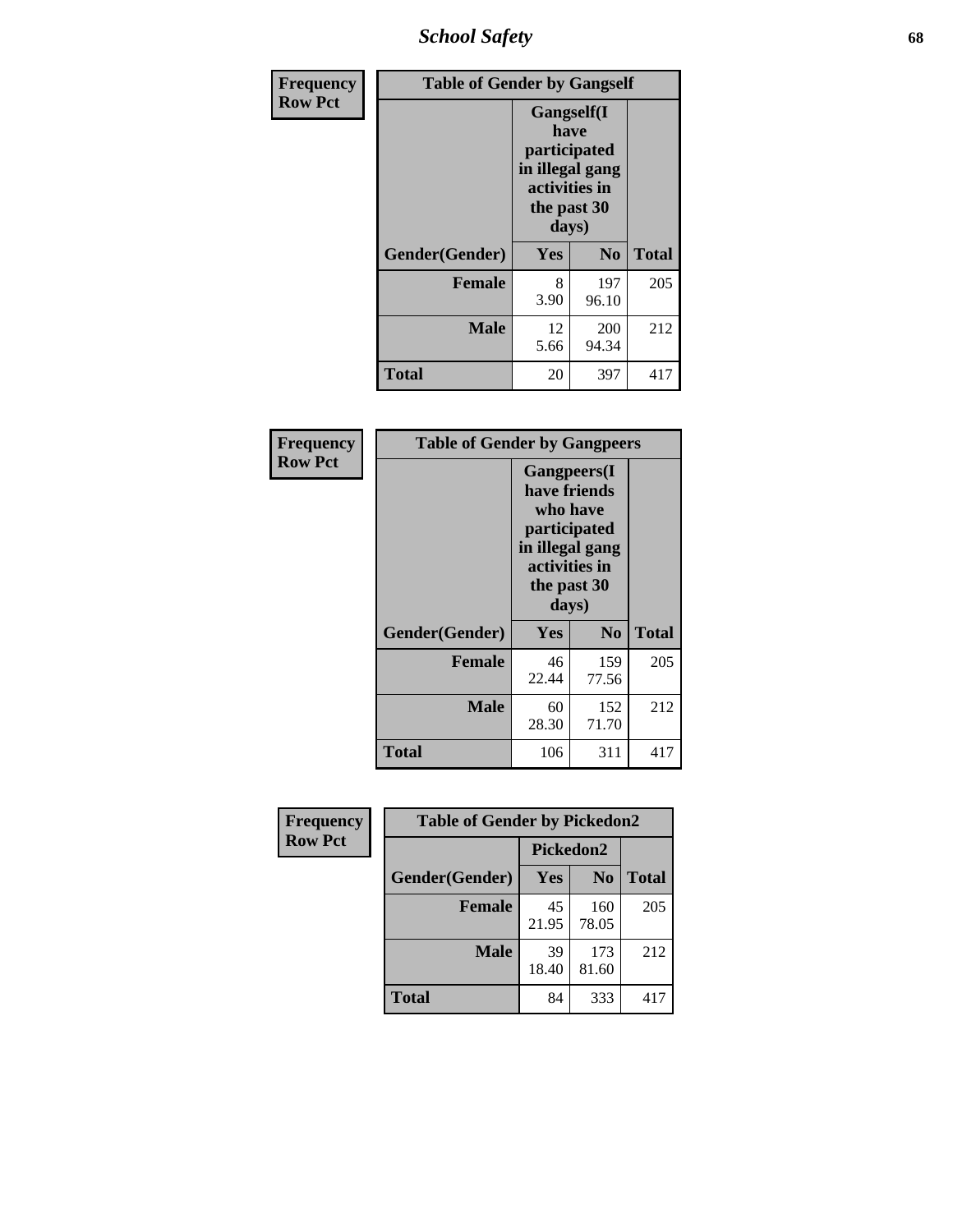*School Safety* **69**

| Frequency      | <b>Table of Gender by Safeschool2</b> |              |                |              |  |
|----------------|---------------------------------------|--------------|----------------|--------------|--|
| <b>Row Pct</b> |                                       | Safeschool2  |                |              |  |
|                | Gender(Gender)                        | Yes          | N <sub>0</sub> | <b>Total</b> |  |
|                | <b>Female</b>                         | 173<br>84.39 | 32<br>15.61    | 205          |  |
|                | Male                                  | 169<br>79.72 | 43<br>20.28    | 212          |  |
|                | <b>Total</b>                          | 342          | 75             | 417          |  |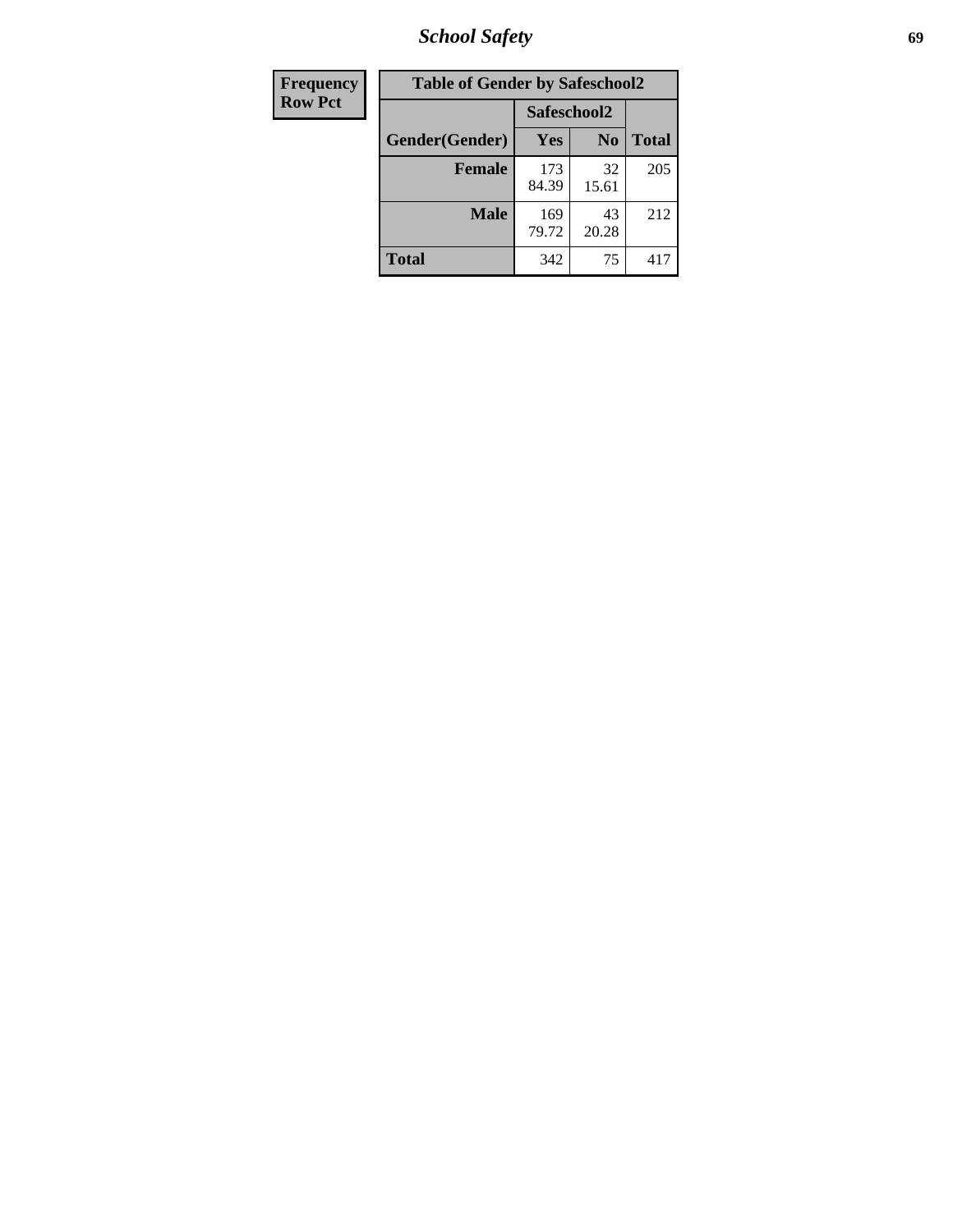# *Incidence of Drug Use* **70**

| <b>Frequency</b> |                | <b>Table of Gender by AlcoholAlt</b>     |                |              |
|------------------|----------------|------------------------------------------|----------------|--------------|
| <b>Row Pct</b>   |                | AlcoholAlt(Alcohol<br>use, past 30 days) |                |              |
|                  | Gender(Gender) | Yes                                      | N <sub>0</sub> | <b>Total</b> |
|                  | <b>Female</b>  | 63<br>30.73                              | 142<br>69.27   | 205          |
|                  | <b>Male</b>    | 72<br>33.96                              | 140<br>66.04   | 212          |
|                  | <b>Total</b>   | 135                                      | 282            | 417          |

| Frequency      | <b>Table of Gender by TobaccoAny</b> |                                          |                |              |
|----------------|--------------------------------------|------------------------------------------|----------------|--------------|
| <b>Row Pct</b> |                                      | TobaccoAny(Tobacco<br>use, past 30 days) |                |              |
|                | Gender(Gender)                       | Yes                                      | N <sub>0</sub> | <b>Total</b> |
|                | <b>Female</b>                        | 21<br>10.24                              | 184<br>89.76   | 205          |
|                | <b>Male</b>                          | 30<br>14.15                              | 182<br>85.85   | 212          |
|                | Total                                | 51                                       | 366            |              |

| <b>Frequency</b> |                | <b>Table of Gender by MarijuanaAlt</b> |                                              |              |  |  |  |
|------------------|----------------|----------------------------------------|----------------------------------------------|--------------|--|--|--|
| <b>Row Pct</b>   |                |                                        | MarijuanaAlt(Marijuana<br>use, past 30 days) |              |  |  |  |
|                  | Gender(Gender) | <b>Yes</b>                             | N <sub>0</sub>                               | <b>Total</b> |  |  |  |
|                  | <b>Female</b>  | 23<br>11.22                            | 182<br>88.78                                 | 205          |  |  |  |
|                  | <b>Male</b>    | 33<br>15.57                            | 179<br>84.43                                 | 212          |  |  |  |
|                  | <b>Total</b>   | 56                                     | 361                                          | 417          |  |  |  |

| <b>Frequency</b> | <b>Table of Gender by OtherDrugAny</b> |                                                      |                |              |  |
|------------------|----------------------------------------|------------------------------------------------------|----------------|--------------|--|
| <b>Row Pct</b>   |                                        | <b>OtherDrugAny(Other</b><br>drug use, past 30 days) |                |              |  |
|                  | Gender(Gender)                         | <b>Yes</b>                                           | N <sub>0</sub> | <b>Total</b> |  |
|                  | <b>Female</b>                          | 18<br>8.78                                           | 187<br>91.22   | 205          |  |
|                  | <b>Male</b>                            | 12<br>5.66                                           | 200<br>94.34   | 212          |  |
|                  | <b>Total</b>                           | 30                                                   | 387            | 417          |  |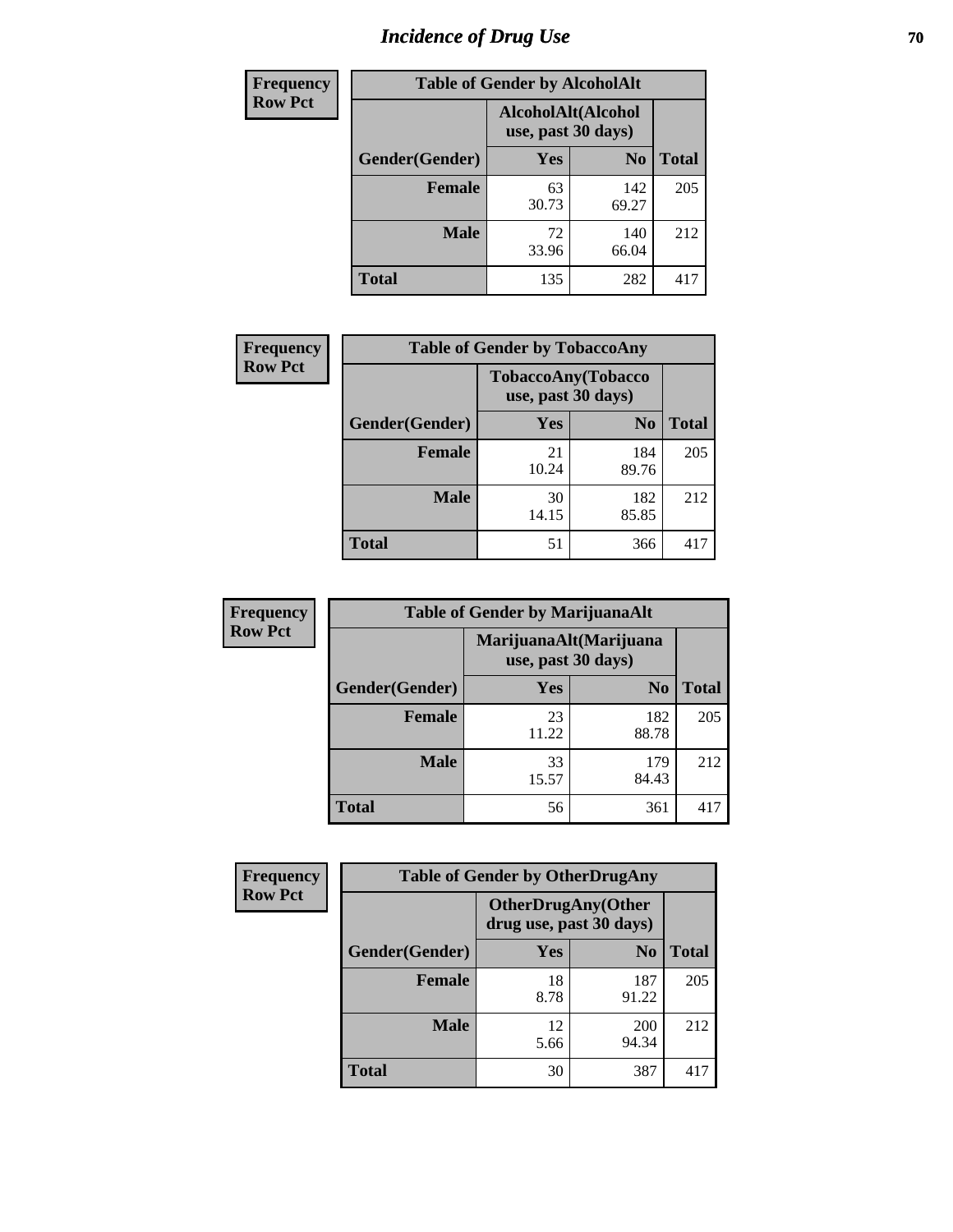#### *Average Age at Onset of Use* **71** *Results for "Average Age at Onset of Use" questions exclude students who said they did not use that substance*

#### **Gender=Female**

| <b>Mean</b> |
|-------------|
| 13.36       |
| 14.55       |
| 12.25       |
| 14.62       |
| 11.67       |
| 11.78       |
| 15.00       |
| 15.40       |
| 12.00       |
| 15.33       |
| 13.73       |
|             |

#### **Gender=Male**

| <b>Variable</b>    | Label                                                              | <b>Mean</b> |
|--------------------|--------------------------------------------------------------------|-------------|
| Alcoholinit2       | I started using alcohol when I was                                 | 13.67       |
| Cigarettesinit2    | I started smoking tobacco when I was                               | 13.90       |
| Smokelessinit2     | I started chewing tobacco when I was                               | 14.15       |
| Marijuanainit2     | I started using marijuana when I was                               | 14.38       |
| Cocaineinit2       | I started using cocaine when I was                                 | 14.25       |
| Inhalantsinit2     | I started using inhalants when I was                               | 14.33       |
| Steroidsinit2      | I started using steroids when I was                                | 13.00       |
| Ecstasyinit2       | I started using ecstasy when I was                                 | 14.40       |
| Methinit2          | I started using methamphetamines when I was                        | 12.00       |
| Hallucinogensinit2 | I started using hallucinogens when I was                           | 15.00       |
| Prescriptioninit2  | I started using prescription drugs not prescribed to me when I was | 15.00       |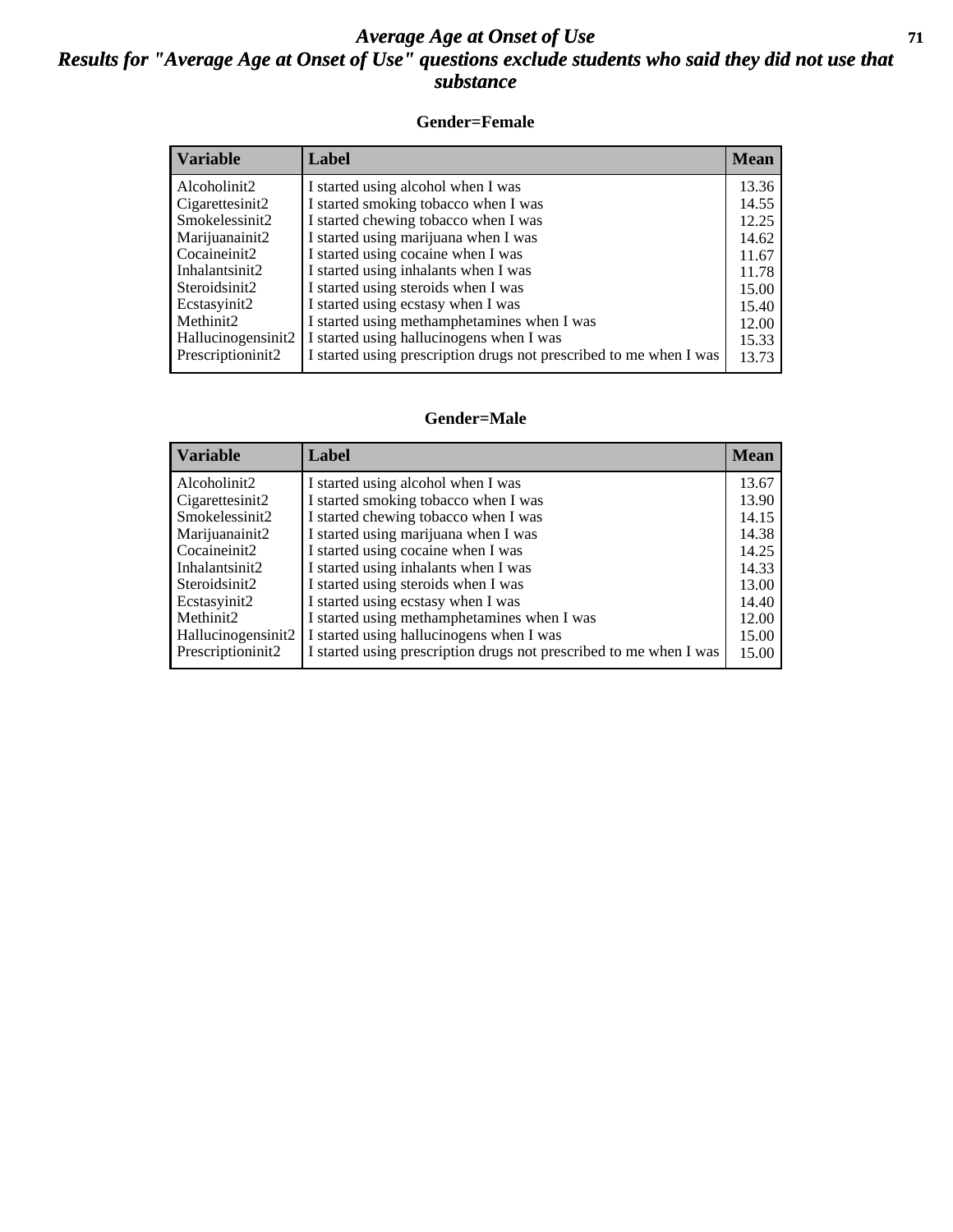# *I Think These Drugs are Harmful* **72**

| <b>Frequency</b> | <b>Table of Gender by Alcoholharmdich</b> |                  |                               |              |  |
|------------------|-------------------------------------------|------------------|-------------------------------|--------------|--|
| <b>Row Pct</b>   |                                           | think alcohol is | Alcoholharmdich(I<br>harmful) |              |  |
|                  | Gender(Gender)                            | Yes              | N <sub>0</sub>                | <b>Total</b> |  |
|                  | <b>Female</b>                             | 153<br>74.63     | 52<br>25.37                   | 205          |  |
|                  | <b>Male</b>                               | 162<br>76.42     | 50<br>23.58                   | 212          |  |
|                  | <b>Total</b>                              | 315              | 102                           | 417          |  |

| Frequency      | <b>Table of Gender by Tobaccoharmdich</b> |                  |                               |              |
|----------------|-------------------------------------------|------------------|-------------------------------|--------------|
| <b>Row Pct</b> |                                           | think tobacco is | Tobaccoharmdich(I<br>harmful) |              |
|                | Gender(Gender)                            | Yes              | N <sub>0</sub>                | <b>Total</b> |
|                | <b>Female</b>                             | 196<br>95.61     | 9<br>4.39                     | 205          |
|                | <b>Male</b>                               | 210<br>99.06     | $\mathfrak{D}$<br>0.94        | 212          |
|                | <b>Total</b>                              | 406              | 11                            | 417          |

| Frequency      | <b>Table of Gender by Marijuanaharmdich</b> |                                |                     |              |  |  |
|----------------|---------------------------------------------|--------------------------------|---------------------|--------------|--|--|
| <b>Row Pct</b> |                                             | think marijuana is<br>harmful) | Marijuanaharmdich(I |              |  |  |
|                | Gender(Gender)                              | <b>Yes</b>                     | N <sub>0</sub>      | <b>Total</b> |  |  |
|                | <b>Female</b>                               | 158<br>77.07                   | 47<br>22.93         | 205          |  |  |
|                | <b>Male</b>                                 | 163<br>76.89                   | 49<br>23.11         | 212          |  |  |
|                | <b>Total</b>                                | 321                            | 96                  | 417          |  |  |

| Frequency      | <b>Table of Gender by Otherdrugharmdich</b> |                                                          |                        |              |  |
|----------------|---------------------------------------------|----------------------------------------------------------|------------------------|--------------|--|
| <b>Row Pct</b> |                                             | Otherdrugharmdich(I<br>think other drugs are<br>harmful) |                        |              |  |
|                | Gender(Gender)                              | <b>Yes</b>                                               | N <sub>0</sub>         | <b>Total</b> |  |
|                | <b>Female</b>                               | 198<br>96.59                                             | 7<br>3.41              | 205          |  |
|                | <b>Male</b>                                 | 210<br>99.06                                             | $\overline{c}$<br>0.94 | 212          |  |
|                | <b>Total</b>                                | 408                                                      | 9                      | 417          |  |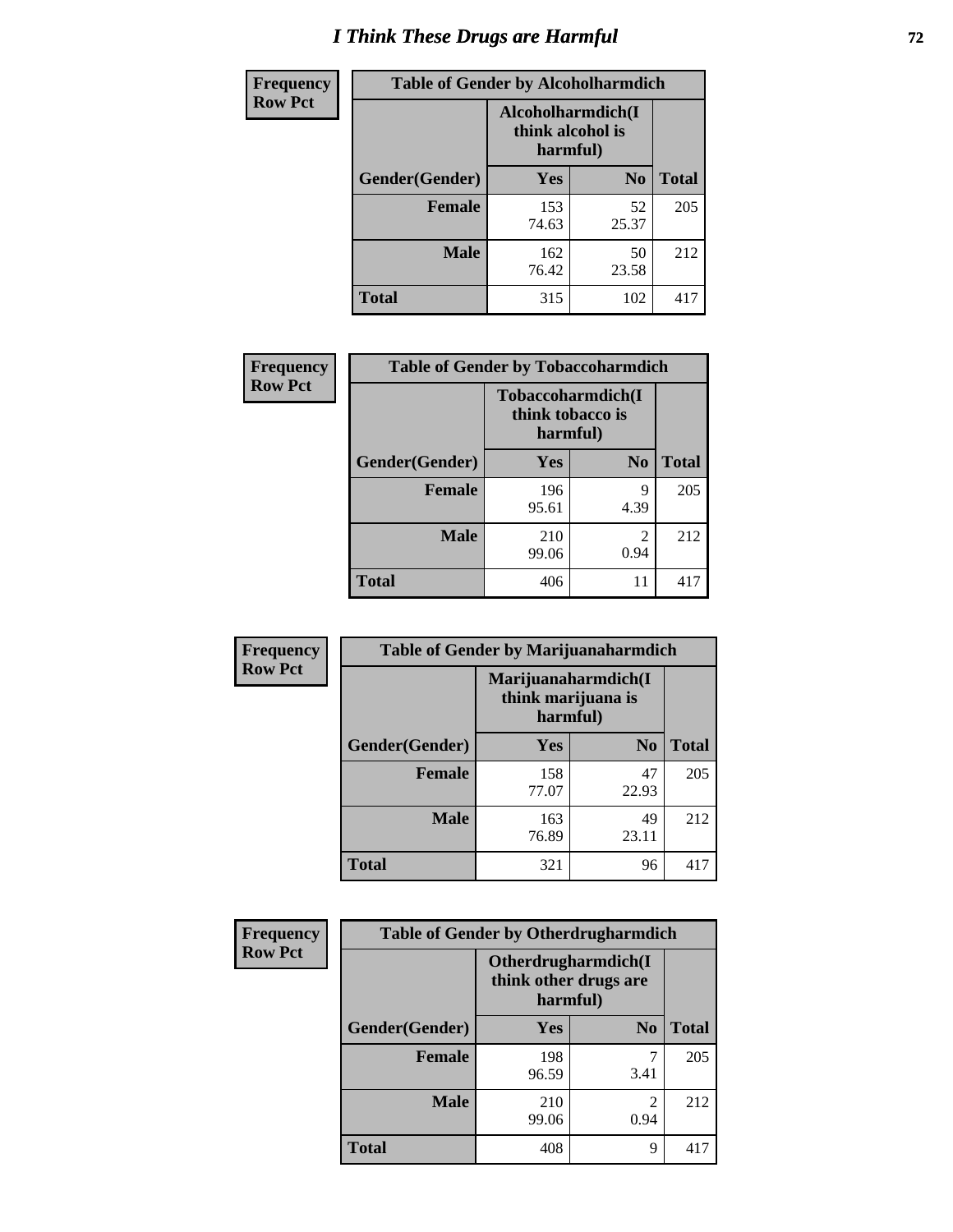| <b>Frequency</b> | <b>Table of Gender by Alcohollocation1</b> |                                                               |             |              |
|------------------|--------------------------------------------|---------------------------------------------------------------|-------------|--------------|
| <b>Row Pct</b>   |                                            | <b>Alcohollocation1(Places</b><br><b>Friends Use Alcohol)</b> |             |              |
|                  | Gender(Gender)                             |                                                               | Do Not Use  | <b>Total</b> |
|                  | <b>Female</b>                              | 145<br>70.73                                                  | 60<br>29.27 | 205          |
|                  | <b>Male</b>                                | 154<br>72.64                                                  | 58<br>27.36 | 212          |
|                  | Total                                      | 299                                                           | 118         | 417          |

| <b>Frequency</b> | <b>Table of Gender by Alcohollocation2</b> |                                |                             |              |
|------------------|--------------------------------------------|--------------------------------|-----------------------------|--------------|
| <b>Row Pct</b>   |                                            | <b>Alcohollocation2(Places</b> | <b>Friends Use Alcohol)</b> |              |
|                  | Gender(Gender)                             |                                | Home                        | <b>Total</b> |
|                  | <b>Female</b>                              | 107<br>52.20                   | 98<br>47.80                 | 205          |
|                  | <b>Male</b>                                | 115<br>54.25                   | 97<br>45.75                 | 212          |
|                  | <b>Total</b>                               | 222                            | 195                         | 417          |

| Frequency      | <b>Table of Gender by Alcohollocation3</b> |                                                               |               |              |
|----------------|--------------------------------------------|---------------------------------------------------------------|---------------|--------------|
| <b>Row Pct</b> |                                            | <b>Alcohollocation3(Places</b><br><b>Friends Use Alcohol)</b> |               |              |
|                | <b>Gender</b> (Gender)                     |                                                               | <b>School</b> | <b>Total</b> |
|                | <b>Female</b>                              | 182<br>88.78                                                  | 23<br>11.22   | 205          |
|                | <b>Male</b>                                | 191<br>90.09                                                  | 21<br>9.91    | 212          |
|                | <b>Total</b>                               | 373                                                           | 44            | 417          |

| <b>Frequency</b> | <b>Table of Gender by Alcohollocation4</b> |                                                               |             |              |
|------------------|--------------------------------------------|---------------------------------------------------------------|-------------|--------------|
| <b>Row Pct</b>   |                                            | <b>Alcohollocation4(Places</b><br><b>Friends Use Alcohol)</b> |             |              |
|                  | <b>Gender</b> (Gender)                     |                                                               | Car         | <b>Total</b> |
|                  | <b>Female</b>                              | 165<br>80.49                                                  | 40<br>19.51 | 205          |
|                  | <b>Male</b>                                | 181<br>85.38                                                  | 31<br>14.62 | 212          |
|                  | <b>Total</b>                               | 346                                                           | 71          | 417          |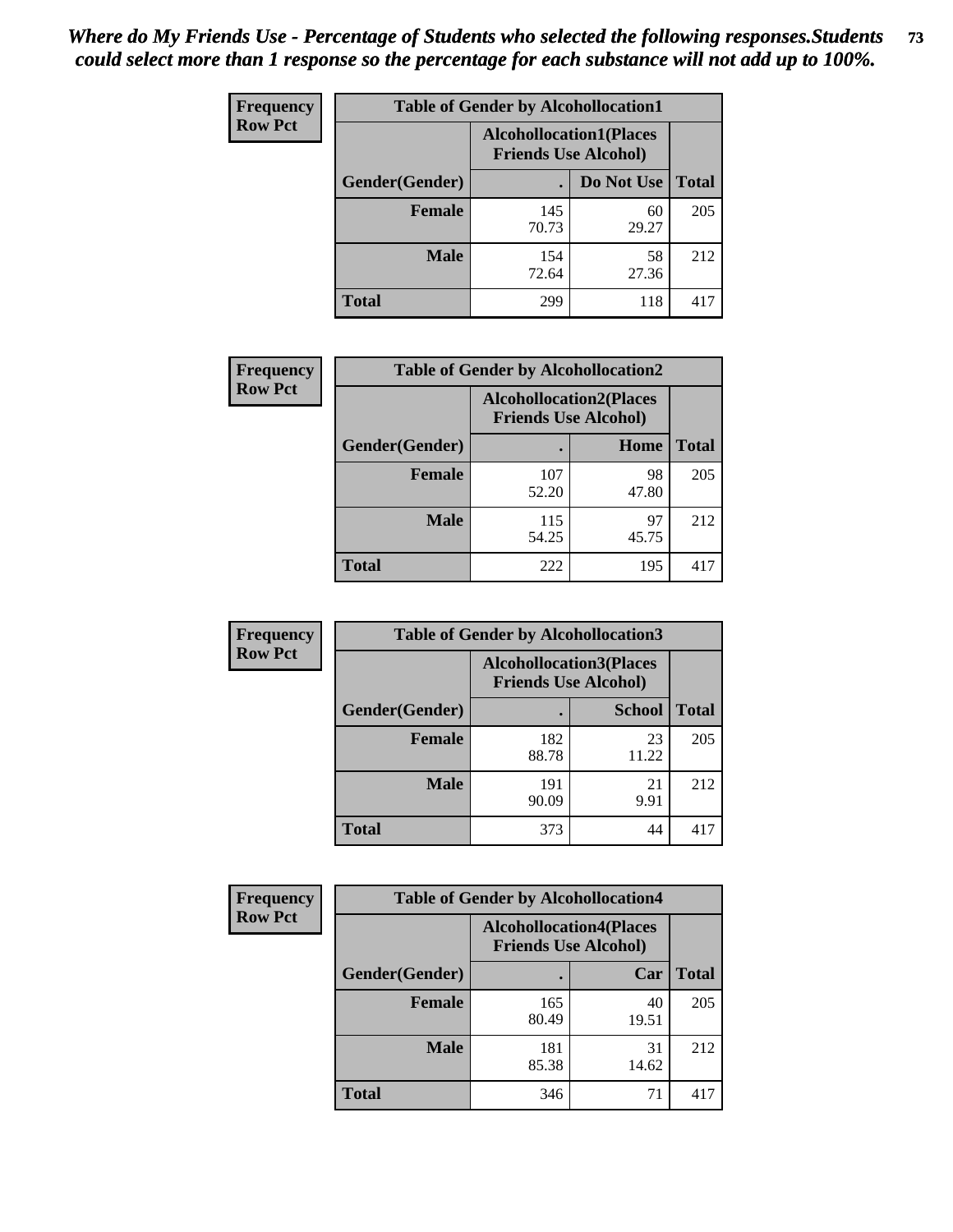| <b>Frequency</b> | <b>Table of Gender by Alcohollocation5</b> |                                                                |                                 |              |
|------------------|--------------------------------------------|----------------------------------------------------------------|---------------------------------|--------------|
| <b>Row Pct</b>   |                                            | <b>Alcohollocation5</b> (Places<br><b>Friends Use Alcohol)</b> |                                 |              |
|                  | Gender(Gender)                             | $\bullet$                                                      | <b>Friend's</b><br><b>House</b> | <b>Total</b> |
|                  | <b>Female</b>                              | 70<br>34.15                                                    | 135<br>65.85                    | 205          |
|                  | <b>Male</b>                                | 70<br>33.02                                                    | 142<br>66.98                    | 212          |
|                  | <b>Total</b>                               | 140                                                            | 277                             | 417          |

| Frequency      | <b>Table of Gender by Alcohollocation6</b> |                                                               |              |              |
|----------------|--------------------------------------------|---------------------------------------------------------------|--------------|--------------|
| <b>Row Pct</b> |                                            | <b>Alcohollocation6(Places</b><br><b>Friends Use Alcohol)</b> |              |              |
|                | <b>Gender</b> (Gender)                     |                                                               | <b>Other</b> | <b>Total</b> |
|                | Female                                     | 127<br>61.95                                                  | 78<br>38.05  | 205          |
|                | <b>Male</b>                                | 125<br>58.96                                                  | 87<br>41.04  | 212          |
|                | <b>Total</b>                               | 252                                                           | 165          | 417          |

| Frequency      | <b>Table of Gender by Tobaccolocation1</b> |                                                               |              |              |
|----------------|--------------------------------------------|---------------------------------------------------------------|--------------|--------------|
| <b>Row Pct</b> |                                            | <b>Tobaccolocation1(Places</b><br><b>Friends Use Tobacco)</b> |              |              |
|                | Gender(Gender)                             |                                                               | Do Not Use   | <b>Total</b> |
|                | Female                                     | 81<br>39.51                                                   | 124<br>60.49 | 205          |
|                | <b>Male</b>                                | 113<br>53.30                                                  | 99<br>46.70  | 212          |
|                | <b>Total</b>                               | 194                                                           | 223          | 417          |

| <b>Frequency</b> | <b>Table of Gender by Tobaccolocation2</b> |                                                               |             |              |  |
|------------------|--------------------------------------------|---------------------------------------------------------------|-------------|--------------|--|
| <b>Row Pct</b>   |                                            | <b>Tobaccolocation2(Places</b><br><b>Friends Use Tobacco)</b> |             |              |  |
|                  | Gender(Gender)                             |                                                               | Home        | <b>Total</b> |  |
|                  | Female                                     | 143<br>69.76                                                  | 62<br>30.24 | 205          |  |
|                  | <b>Male</b>                                | 140<br>66.04                                                  | 72<br>33.96 | 212          |  |
|                  | <b>Total</b>                               | 283                                                           | 134         | 417          |  |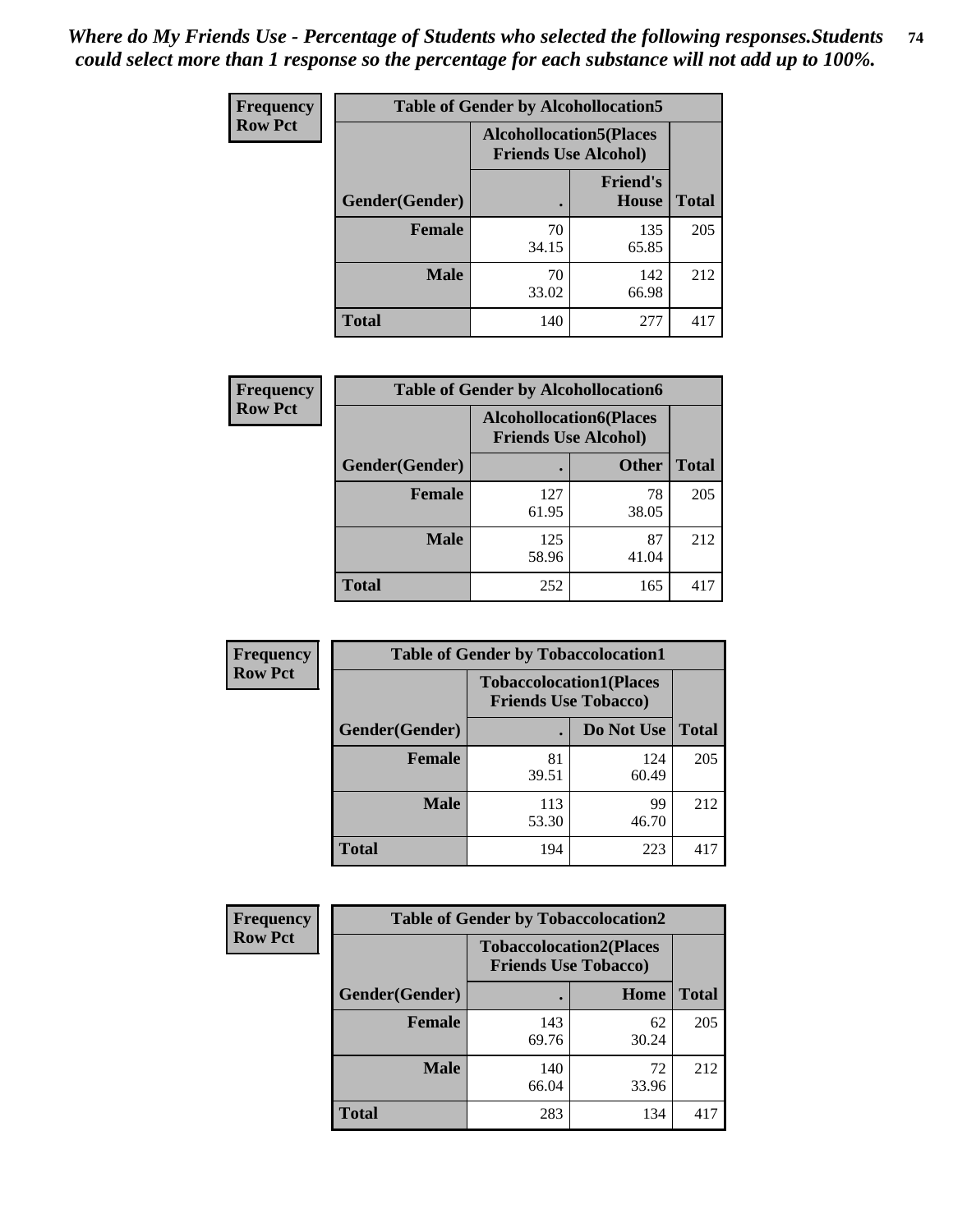| <b>Frequency</b> | <b>Table of Gender by Tobaccolocation3</b> |                                                               |               |              |  |
|------------------|--------------------------------------------|---------------------------------------------------------------|---------------|--------------|--|
| <b>Row Pct</b>   |                                            | <b>Tobaccolocation3(Places</b><br><b>Friends Use Tobacco)</b> |               |              |  |
|                  | Gender(Gender)                             |                                                               | <b>School</b> | <b>Total</b> |  |
|                  | <b>Female</b>                              | 169<br>82.44                                                  | 36<br>17.56   | 205          |  |
|                  | <b>Male</b>                                | 173<br>81.60                                                  | 39<br>18.40   | 212          |  |
|                  | Total                                      | 342                                                           | 75            | 417          |  |

| <b>Frequency</b> | <b>Table of Gender by Tobaccolocation4</b> |                                                               |             |              |
|------------------|--------------------------------------------|---------------------------------------------------------------|-------------|--------------|
| <b>Row Pct</b>   |                                            | <b>Tobaccolocation4(Places</b><br><b>Friends Use Tobacco)</b> |             |              |
|                  | Gender(Gender)                             |                                                               | Car         | <b>Total</b> |
|                  | <b>Female</b>                              | 147<br>71.71                                                  | 58<br>28.29 | 205          |
|                  | <b>Male</b>                                | 151<br>71.23                                                  | 61<br>28.77 | 212          |
|                  | <b>Total</b>                               | 298                                                           | 119         | 417          |

| <b>Frequency</b> | <b>Table of Gender by Tobaccolocation5</b> |                                                               |                                 |              |
|------------------|--------------------------------------------|---------------------------------------------------------------|---------------------------------|--------------|
| <b>Row Pct</b>   |                                            | <b>Tobaccolocation5(Places</b><br><b>Friends Use Tobacco)</b> |                                 |              |
|                  | Gender(Gender)                             |                                                               | <b>Friend's</b><br><b>House</b> | <b>Total</b> |
|                  | <b>Female</b>                              | 127<br>61.95                                                  | 78<br>38.05                     | 205          |
|                  | <b>Male</b>                                | 124<br>58.49                                                  | 88<br>41.51                     | 212          |
|                  | <b>Total</b>                               | 251                                                           | 166                             | 417          |

| <b>Frequency</b> | <b>Table of Gender by Tobaccolocation6</b> |                                                               |              |              |  |
|------------------|--------------------------------------------|---------------------------------------------------------------|--------------|--------------|--|
| <b>Row Pct</b>   |                                            | <b>Tobaccolocation6(Places</b><br><b>Friends Use Tobacco)</b> |              |              |  |
|                  | Gender(Gender)                             |                                                               | <b>Other</b> | <b>Total</b> |  |
|                  | Female                                     | 146<br>71.22                                                  | 59<br>28.78  | 205          |  |
|                  | <b>Male</b>                                | 137<br>64.62                                                  | 75<br>35.38  | 212          |  |
|                  | <b>Total</b>                               | 283                                                           | 134          | 417          |  |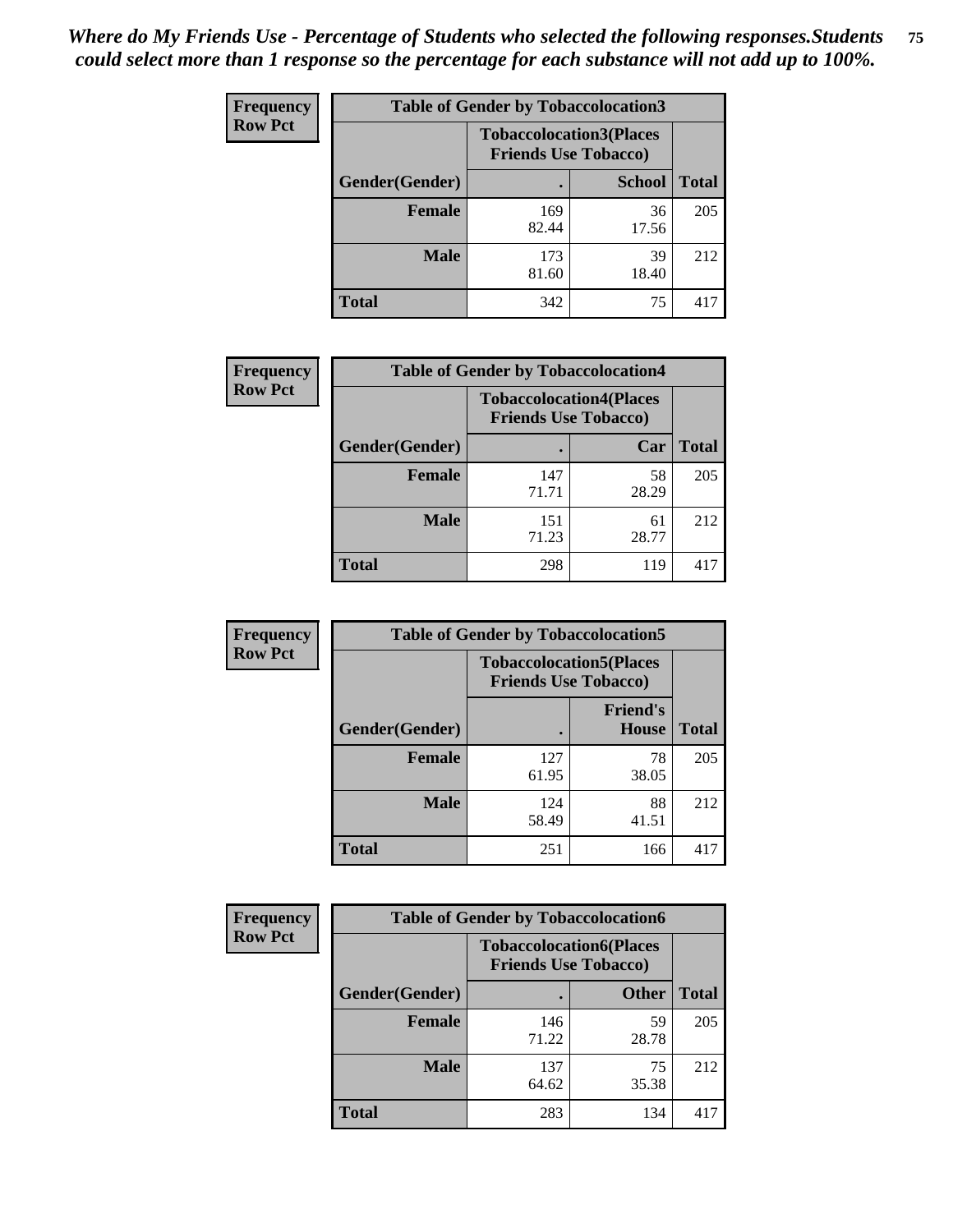| <b>Frequency</b> | <b>Table of Gender by Marijuanalocation1</b> |                                |                                  |              |
|------------------|----------------------------------------------|--------------------------------|----------------------------------|--------------|
| <b>Row Pct</b>   |                                              | <b>Friends Use Marijuana</b> ) | <b>Marijuanalocation1(Places</b> |              |
|                  | Gender(Gender)                               |                                | Do Not Use                       | <b>Total</b> |
|                  | <b>Female</b>                                | 107<br>52.20                   | 98<br>47.80                      | 205          |
|                  | <b>Male</b>                                  | 133<br>62.74                   | 79<br>37.26                      | 212          |
|                  | <b>Total</b>                                 | 240                            | 177                              | 417          |

| <b>Frequency</b> | <b>Table of Gender by Marijuanalocation2</b> |                                                                    |             |              |
|------------------|----------------------------------------------|--------------------------------------------------------------------|-------------|--------------|
| <b>Row Pct</b>   |                                              | <b>Marijuanalocation2(Places</b><br><b>Friends Use Marijuana</b> ) |             |              |
|                  | Gender(Gender)                               |                                                                    | Home        | <b>Total</b> |
|                  | Female                                       | 117<br>57.07                                                       | 88<br>42.93 | 205          |
|                  | <b>Male</b>                                  | 120<br>56.60                                                       | 92<br>43.40 | 212          |
|                  | <b>Total</b>                                 | 237                                                                | 180         | 417          |

| Frequency      | <b>Table of Gender by Marijuanalocation3</b> |                                                                    |               |              |
|----------------|----------------------------------------------|--------------------------------------------------------------------|---------------|--------------|
| <b>Row Pct</b> |                                              | <b>Marijuanalocation3(Places</b><br><b>Friends Use Marijuana</b> ) |               |              |
|                | Gender(Gender)                               |                                                                    | <b>School</b> | <b>Total</b> |
|                | Female                                       | 156<br>76.10                                                       | 49<br>23.90   | 205          |
|                | <b>Male</b>                                  | 174<br>82.08                                                       | 38<br>17.92   | 212          |
|                | <b>Total</b>                                 | 330                                                                | 87            | 417          |

| <b>Frequency</b> |                | <b>Table of Gender by Marijuanalocation4</b> |                                  |              |
|------------------|----------------|----------------------------------------------|----------------------------------|--------------|
| <b>Row Pct</b>   |                | <b>Friends Use Marijuana</b> )               | <b>Marijuanalocation4(Places</b> |              |
|                  | Gender(Gender) |                                              | Car                              | <b>Total</b> |
|                  | Female         | 130<br>63.41                                 | 75<br>36.59                      | 205          |
|                  | <b>Male</b>    | 127<br>59.91                                 | 85<br>40.09                      | 212          |
|                  | <b>Total</b>   | 257                                          | 160                              | 411          |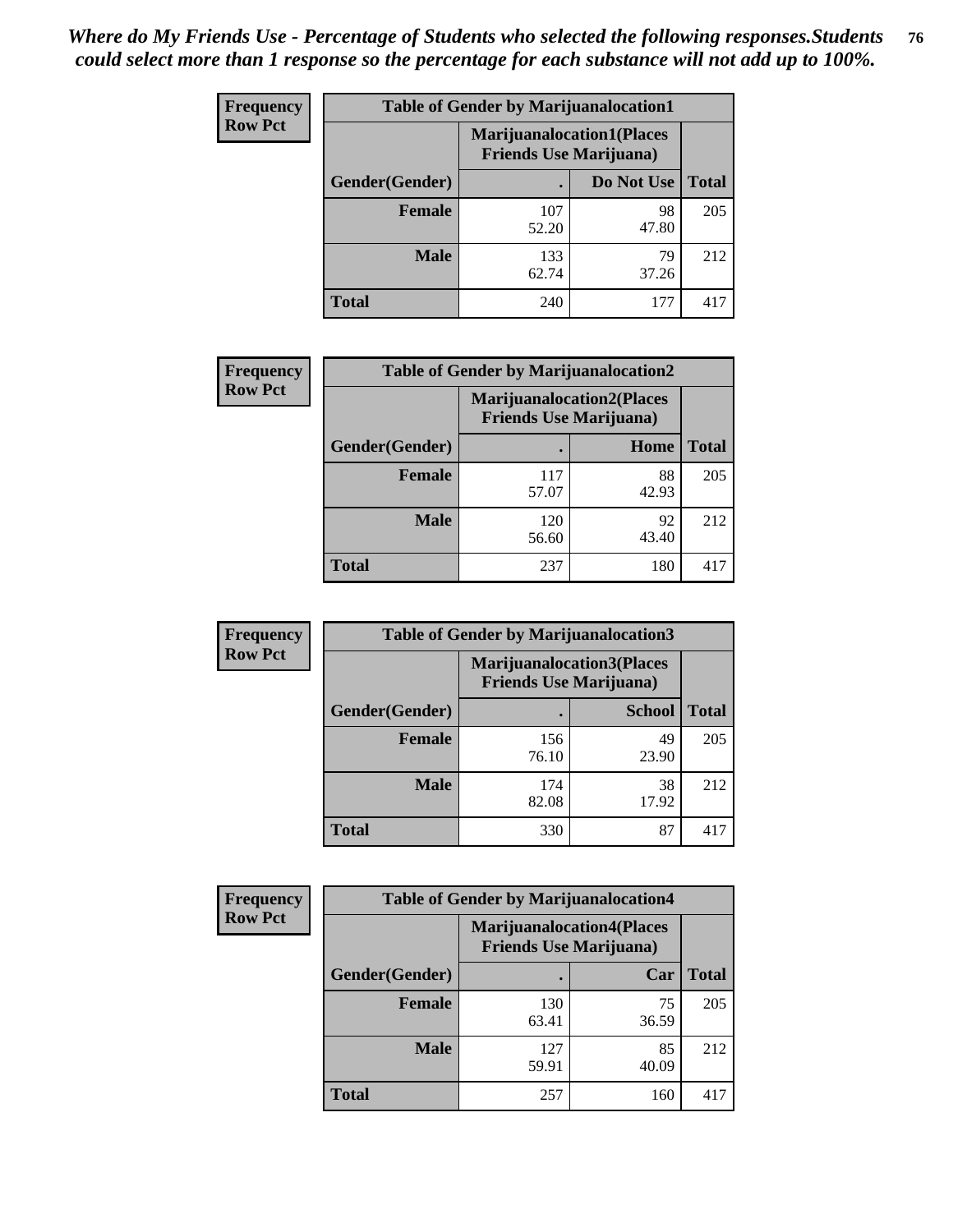| <b>Frequency</b> | <b>Table of Gender by Marijuanalocation5</b> |                                                                    |                          |              |
|------------------|----------------------------------------------|--------------------------------------------------------------------|--------------------------|--------------|
| <b>Row Pct</b>   |                                              | <b>Marijuanalocation5(Places</b><br><b>Friends Use Marijuana</b> ) |                          |              |
|                  | Gender(Gender)                               |                                                                    | <b>Friend's</b><br>House | <b>Total</b> |
|                  | <b>Female</b>                                | 97<br>47.32                                                        | 108<br>52.68             | 205          |
|                  | <b>Male</b>                                  | 89<br>41.98                                                        | 123<br>58.02             | 212          |
|                  | <b>Total</b>                                 | 186                                                                | 231                      | 417          |

| <b>Frequency</b> | <b>Table of Gender by Marijuanalocation6</b> |                                                                    |              |              |
|------------------|----------------------------------------------|--------------------------------------------------------------------|--------------|--------------|
| <b>Row Pct</b>   |                                              | <b>Marijuanalocation6(Places</b><br><b>Friends Use Marijuana</b> ) |              |              |
|                  | <b>Gender</b> (Gender)                       |                                                                    | <b>Other</b> | <b>Total</b> |
|                  | <b>Female</b>                                | 133<br>64.88                                                       | 72<br>35.12  | 205          |
|                  | <b>Male</b>                                  | 122<br>57.55                                                       | 90<br>42.45  | 212          |
|                  | <b>Total</b>                                 | 255                                                                | 162          | 417          |

| <b>Frequency</b> | <b>Table of Gender by Otherdruglocation1</b> |                                                                                |              |              |
|------------------|----------------------------------------------|--------------------------------------------------------------------------------|--------------|--------------|
| <b>Row Pct</b>   |                                              | <b>Otherdruglocation1(Places</b><br><b>Friends Use Other Illegal</b><br>Drugs) |              |              |
|                  | Gender(Gender)                               |                                                                                | Do Not Use   | <b>Total</b> |
|                  | <b>Female</b>                                | 67<br>32.68                                                                    | 138<br>67.32 | 205          |
|                  | <b>Male</b>                                  | 81<br>38.21                                                                    | 131<br>61.79 | 212          |
|                  | <b>Total</b>                                 | 148                                                                            | 269          | 417          |

| <b>Frequency</b> | <b>Table of Gender by Otherdruglocation2</b> |                                            |                                   |              |
|------------------|----------------------------------------------|--------------------------------------------|-----------------------------------|--------------|
| <b>Row Pct</b>   |                                              | <b>Friends Use Other Illegal</b><br>Drugs) | <b>Otherdruglocation2(Places)</b> |              |
|                  | Gender(Gender)                               |                                            | Home                              | <b>Total</b> |
|                  | Female                                       | 152<br>74.15                               | 53<br>25.85                       | 205          |
|                  | <b>Male</b>                                  | 155<br>73.11                               | 57<br>26.89                       | 212          |
|                  | <b>Total</b>                                 | 307                                        | 110                               | 417          |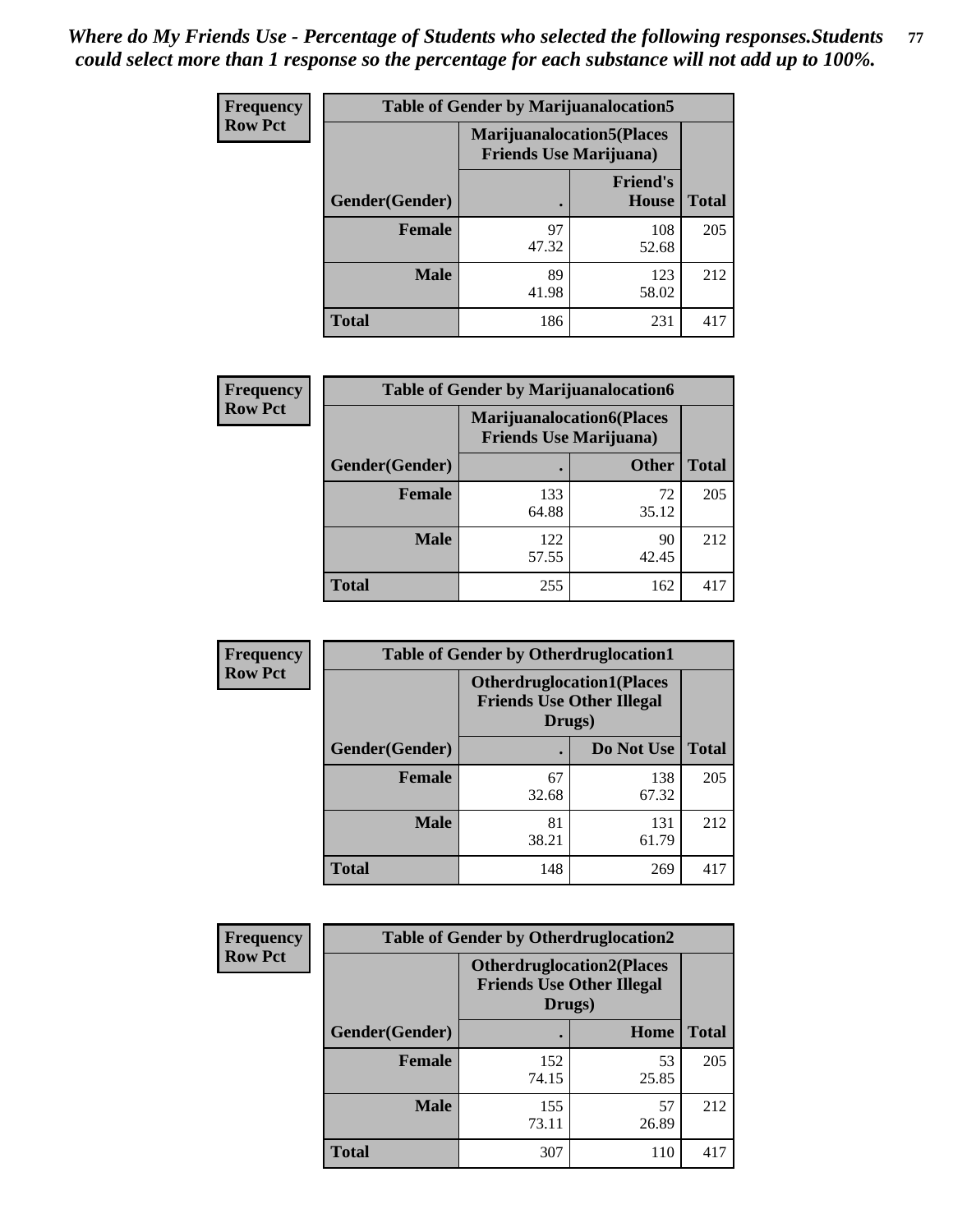| <b>Frequency</b> | <b>Table of Gender by Otherdruglocation3</b> |                                                                                |               |              |
|------------------|----------------------------------------------|--------------------------------------------------------------------------------|---------------|--------------|
| <b>Row Pct</b>   |                                              | <b>Otherdruglocation3(Places</b><br><b>Friends Use Other Illegal</b><br>Drugs) |               |              |
|                  | Gender(Gender)                               |                                                                                | <b>School</b> | <b>Total</b> |
|                  | <b>Female</b>                                | 178<br>86.83                                                                   | 27<br>13.17   | 205          |
|                  | <b>Male</b>                                  | 184<br>86.79                                                                   | 28<br>13.21   | 212          |
|                  | <b>Total</b>                                 | 362                                                                            | 55            | 417          |

| Frequency      | <b>Table of Gender by Otherdruglocation4</b> |                                                                                |             |              |
|----------------|----------------------------------------------|--------------------------------------------------------------------------------|-------------|--------------|
| <b>Row Pct</b> |                                              | <b>Otherdruglocation4(Places</b><br><b>Friends Use Other Illegal</b><br>Drugs) |             |              |
|                | Gender(Gender)                               |                                                                                | Car         | <b>Total</b> |
|                | <b>Female</b>                                | 170<br>82.93                                                                   | 35<br>17.07 | 205          |
|                | <b>Male</b>                                  | 172<br>81.13                                                                   | 40<br>18.87 | 212          |
|                | <b>Total</b>                                 | 342                                                                            | 75          | 417          |

| <b>Frequency</b> | <b>Table of Gender by Otherdruglocation5</b> |              |                                                                      |              |
|------------------|----------------------------------------------|--------------|----------------------------------------------------------------------|--------------|
| <b>Row Pct</b>   |                                              | Drugs)       | <b>Otherdruglocation5(Places</b><br><b>Friends Use Other Illegal</b> |              |
|                  | Gender(Gender)                               |              | <b>Friend's</b><br>House                                             | <b>Total</b> |
|                  | <b>Female</b>                                | 140<br>68.29 | 65<br>31.71                                                          | 205          |
|                  | <b>Male</b>                                  | 141<br>66.51 | 71<br>33.49                                                          | 212          |
|                  | <b>Total</b>                                 | 281          | 136                                                                  | 417          |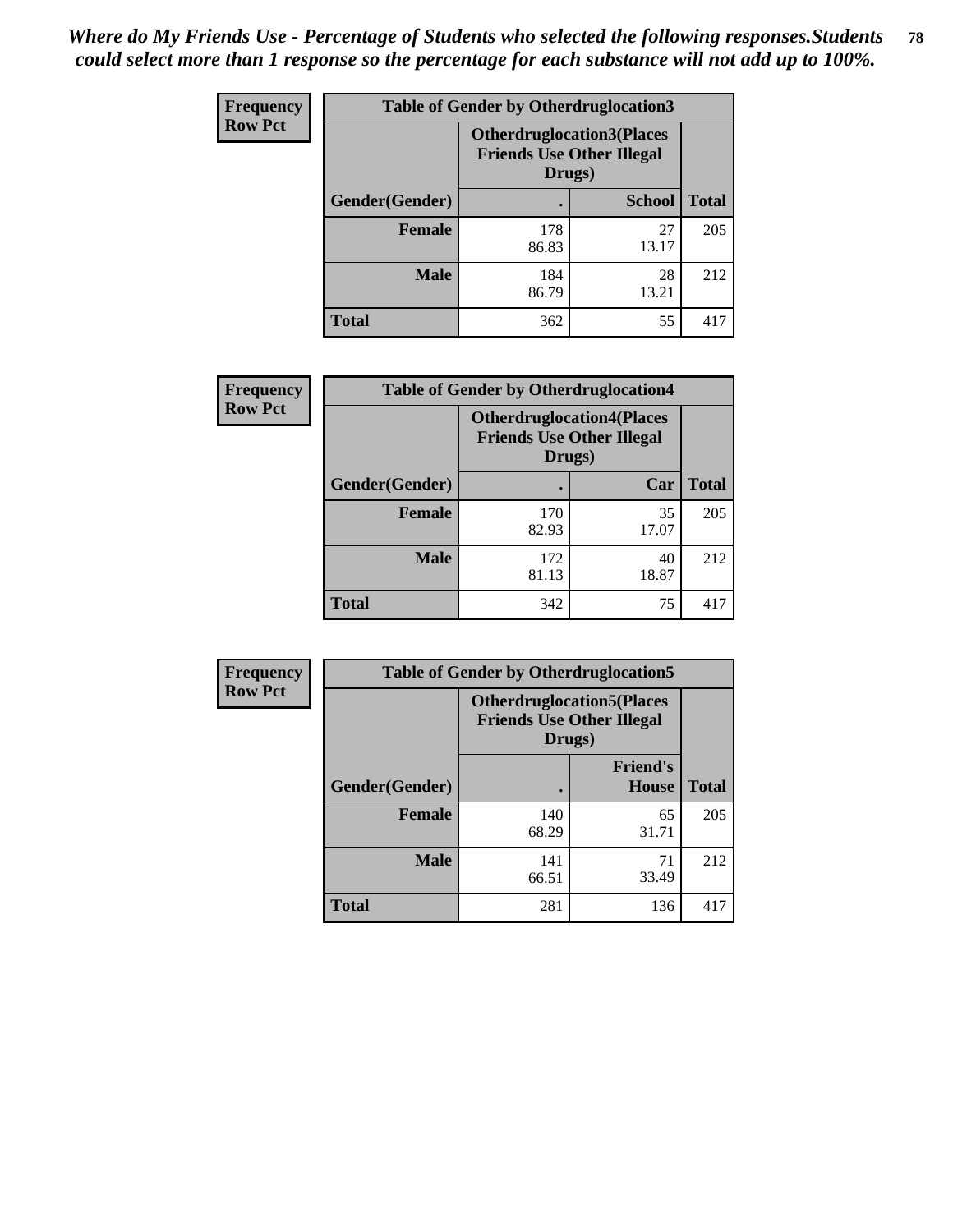| Frequency      | <b>Table of Gender by Otherdruglocation6</b> |                                            |                                  |              |
|----------------|----------------------------------------------|--------------------------------------------|----------------------------------|--------------|
| <b>Row Pct</b> |                                              | <b>Friends Use Other Illegal</b><br>Drugs) | <b>Otherdruglocation6(Places</b> |              |
|                | Gender(Gender)                               |                                            | <b>Other</b>                     | <b>Total</b> |
|                | <b>Female</b>                                | 160<br>78.05                               | 45<br>21.95                      | 205          |
|                | <b>Male</b>                                  | 152<br>71.70                               | 60<br>28.30                      | 212          |
|                | <b>Total</b>                                 | 312                                        | 105                              | 417          |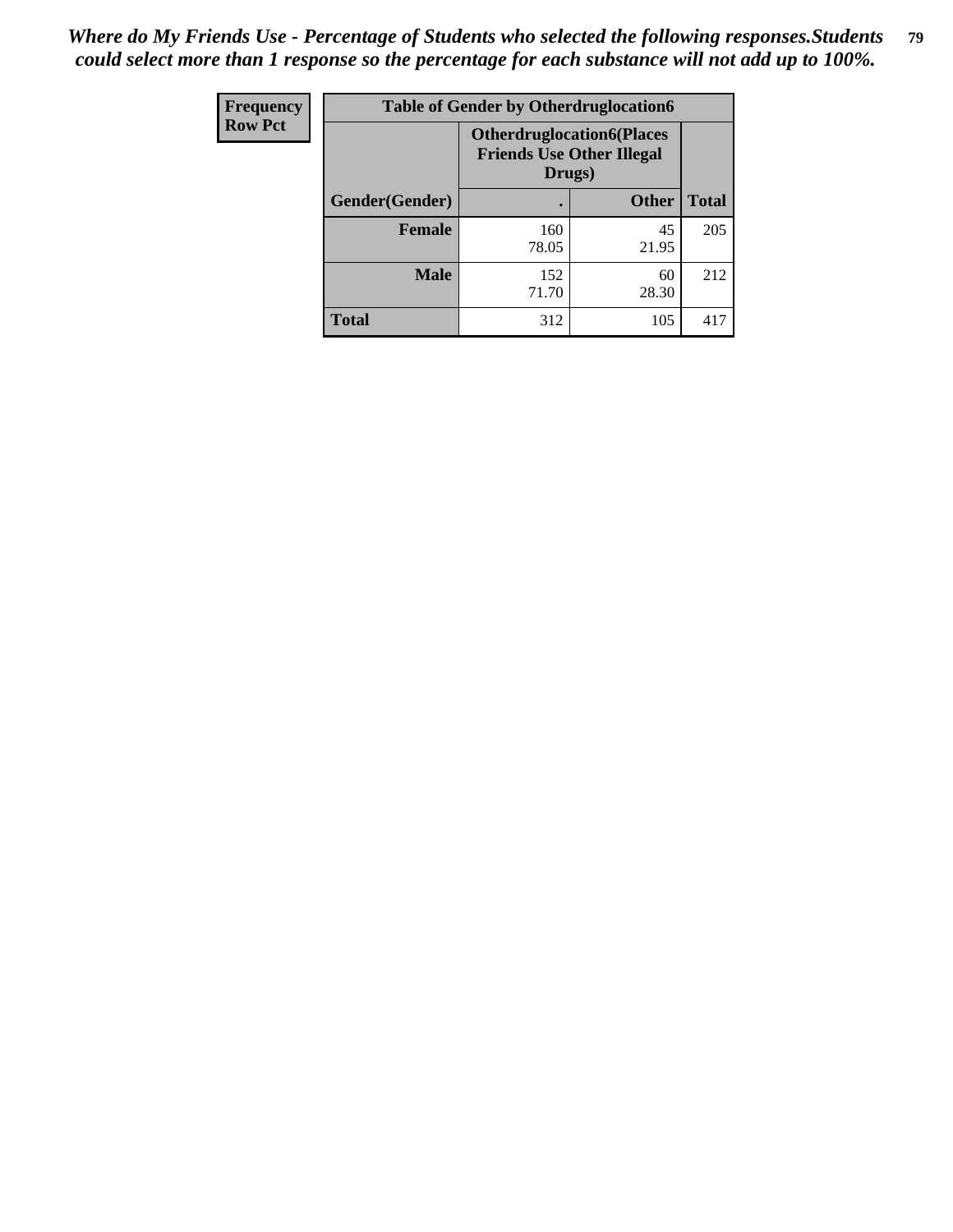| <b>Frequency</b> | <b>Table of Gender by Alcoholtime1</b> |                                                          |                      |              |
|------------------|----------------------------------------|----------------------------------------------------------|----------------------|--------------|
| <b>Row Pct</b>   |                                        | <b>Alcoholtime1(Times</b><br><b>Friends Use Alcohol)</b> |                      |              |
|                  | Gender(Gender)                         | $\bullet$                                                | Do Not<br><b>Use</b> | <b>Total</b> |
|                  | <b>Female</b>                          | 143<br>69.76                                             | 62<br>30.24          | 205          |
|                  | <b>Male</b>                            | 145<br>68.40                                             | 67<br>31.60          | 212          |
|                  | <b>Total</b>                           | 288                                                      | 129                  | 417          |

| <b>Frequency</b> | <b>Table of Gender by Alcoholtime2</b> |                                                          |                            |              |
|------------------|----------------------------------------|----------------------------------------------------------|----------------------------|--------------|
| <b>Row Pct</b>   |                                        | <b>Alcoholtime2(Times</b><br><b>Friends Use Alcohol)</b> |                            |              |
|                  | Gender(Gender)                         |                                                          | <b>On Way</b><br>to School | <b>Total</b> |
|                  | <b>Female</b>                          | 196<br>95.61                                             | 9<br>4.39                  | 205          |
|                  | <b>Male</b>                            | 199<br>93.87                                             | 13<br>6.13                 | 212          |
|                  | <b>Total</b>                           | 395                                                      | 22                         | 417          |

| Frequency      | <b>Table of Gender by Alcoholtime3</b> |                                                   |                                |              |
|----------------|----------------------------------------|---------------------------------------------------|--------------------------------|--------------|
| <b>Row Pct</b> |                                        | Alcoholtime3(Times<br><b>Friends Use Alcohol)</b> |                                |              |
|                | Gender(Gender)                         |                                                   | <b>During</b><br><b>School</b> | <b>Total</b> |
|                | Female                                 | 192<br>93.66                                      | 13<br>6.34                     | 205          |
|                | <b>Male</b>                            | 198<br>93.40                                      | 14<br>6.60                     | 212          |
|                | <b>Total</b>                           | 390                                               | 27                             | 417          |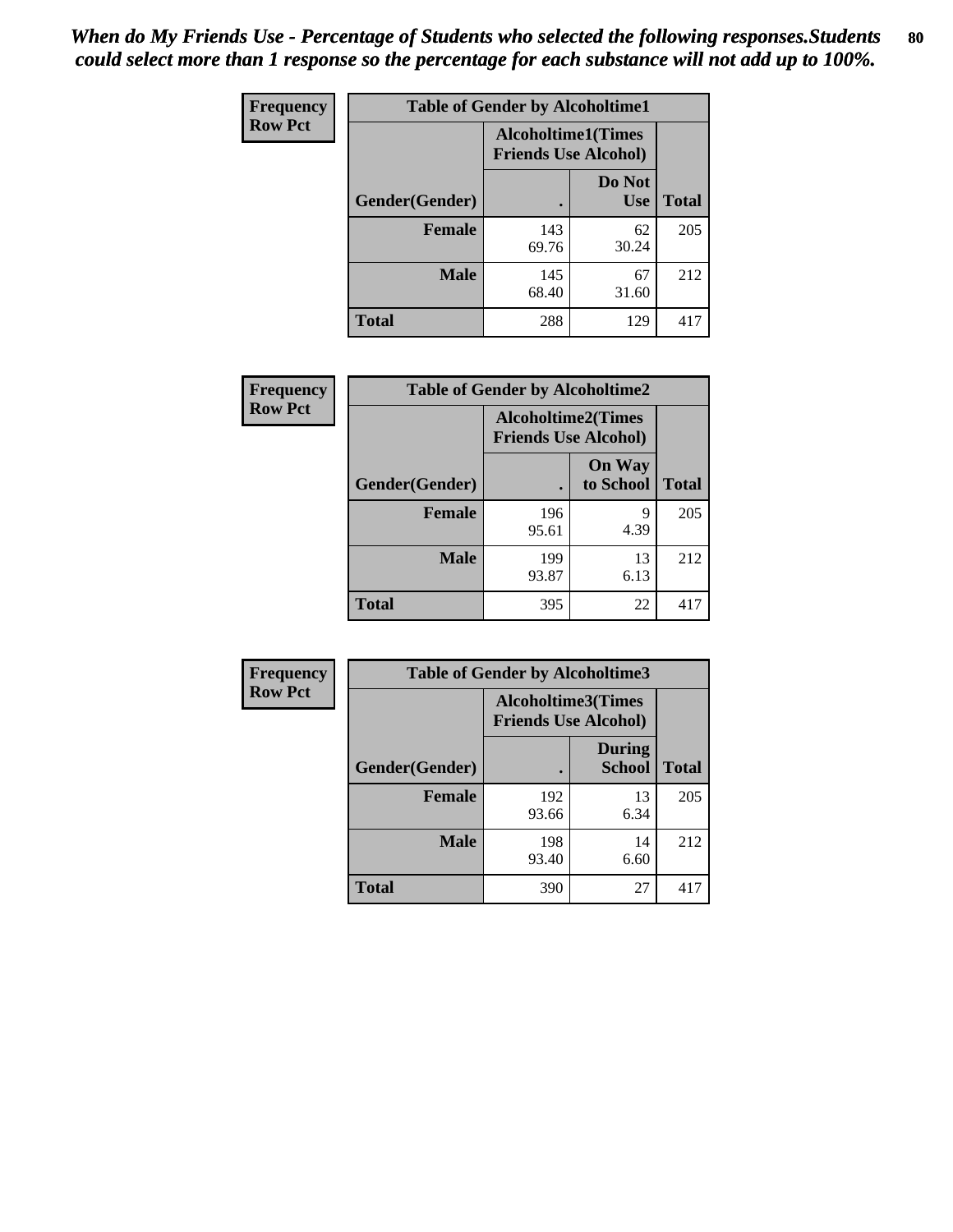*When do My Friends Use - Percentage of Students who selected the following responses.Students could select more than 1 response so the percentage for each substance will not add up to 100%.* **81**

| <b>Frequency</b> | <b>Table of Gender by Alcoholtime4</b> |                                                          |                                                       |              |
|------------------|----------------------------------------|----------------------------------------------------------|-------------------------------------------------------|--------------|
| <b>Row Pct</b>   |                                        | <b>Alcoholtime4(Times</b><br><b>Friends Use Alcohol)</b> |                                                       |              |
|                  | Gender(Gender)                         |                                                          | <b>On Way</b><br>Home<br><b>From</b><br><b>School</b> | <b>Total</b> |
|                  | <b>Female</b>                          | 187<br>91.22                                             | 18<br>8.78                                            | 205          |
|                  | <b>Male</b>                            | 190<br>89.62                                             | 22<br>10.38                                           | 212          |
|                  | <b>Total</b>                           | 377                                                      | 40                                                    | 417          |

| <b>Frequency</b> | <b>Table of Gender by Alcoholtime5</b> |                                                           |             |              |
|------------------|----------------------------------------|-----------------------------------------------------------|-------------|--------------|
| <b>Row Pct</b>   |                                        | <b>Alcoholtime5</b> (Times<br><b>Friends Use Alcohol)</b> |             |              |
|                  | Gender(Gender)                         |                                                           | Weeknights  | <b>Total</b> |
|                  | <b>Female</b>                          | 161<br>78.54                                              | 44<br>21.46 | 205          |
|                  | <b>Male</b>                            | 163<br>76.89                                              | 49<br>23.11 | 212          |
|                  | <b>Total</b>                           | 324                                                       | 93          | 417          |

| <b>Frequency</b> |                | <b>Table of Gender by Alcoholtime6</b>                    |              |              |
|------------------|----------------|-----------------------------------------------------------|--------------|--------------|
| <b>Row Pct</b>   |                | <b>Alcoholtime6</b> (Times<br><b>Friends Use Alcohol)</b> |              |              |
|                  | Gender(Gender) |                                                           | Weekends     | <b>Total</b> |
|                  | Female         | 48<br>23.41                                               | 157<br>76.59 | 205          |
|                  | <b>Male</b>    | 55<br>25.94                                               | 157<br>74.06 | 212          |
|                  | <b>Total</b>   | 103                                                       | 314          | 417          |

| Frequency      | <b>Table of Gender by Tobaccotime1</b> |                                                          |                      |              |
|----------------|----------------------------------------|----------------------------------------------------------|----------------------|--------------|
| <b>Row Pct</b> |                                        | <b>Tobaccotime1(Times</b><br><b>Friends Use Tobacco)</b> |                      |              |
|                | Gender(Gender)                         |                                                          | Do Not<br><b>Use</b> | <b>Total</b> |
|                | Female                                 | 81<br>39.51                                              | 124<br>60.49         | 205          |
|                | <b>Male</b>                            | 105<br>49.53                                             | 107<br>50.47         | 212          |
|                | <b>Total</b>                           | 186                                                      | 231                  | 417          |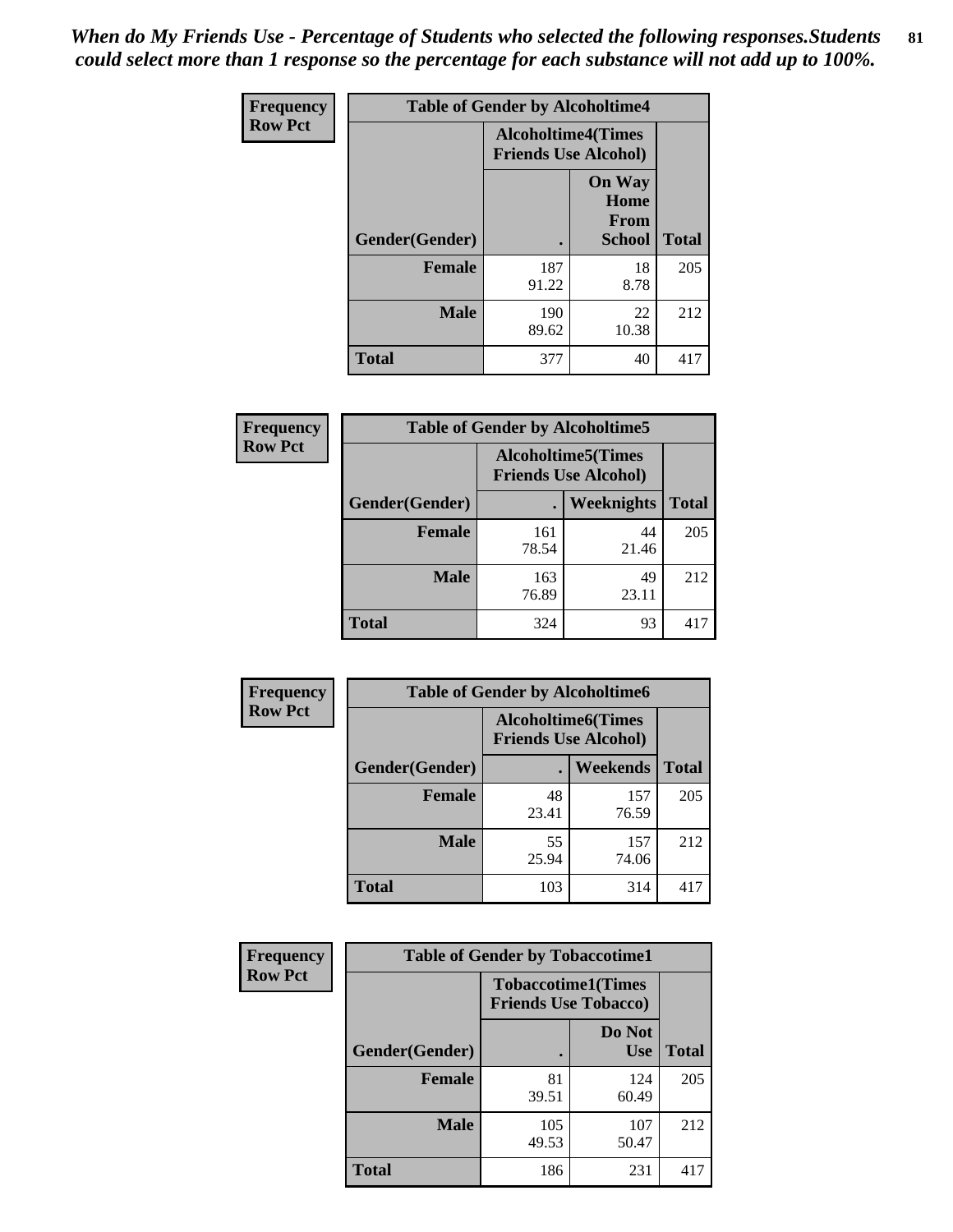*When do My Friends Use - Percentage of Students who selected the following responses.Students could select more than 1 response so the percentage for each substance will not add up to 100%.* **82**

| Frequency      | <b>Table of Gender by Tobaccotime2</b> |                                                          |                            |              |
|----------------|----------------------------------------|----------------------------------------------------------|----------------------------|--------------|
| <b>Row Pct</b> |                                        | <b>Tobaccotime2(Times</b><br><b>Friends Use Tobacco)</b> |                            |              |
|                | Gender(Gender)                         | $\bullet$                                                | <b>On Way</b><br>to School | <b>Total</b> |
|                | <b>Female</b>                          | 167<br>81.46                                             | 38<br>18.54                | 205          |
|                | <b>Male</b>                            | 170<br>80.19                                             | 42<br>19.81                | 212          |
|                | <b>Total</b>                           | 337                                                      | 80                         | 417          |

| Frequency      | <b>Table of Gender by Tobaccotime3</b> |                                                          |                                |              |
|----------------|----------------------------------------|----------------------------------------------------------|--------------------------------|--------------|
| <b>Row Pct</b> |                                        | <b>Tobaccotime3(Times</b><br><b>Friends Use Tobacco)</b> |                                |              |
|                | Gender(Gender)                         |                                                          | <b>During</b><br><b>School</b> | <b>Total</b> |
|                | <b>Female</b>                          | 185<br>90.24                                             | 20<br>9.76                     | 205          |
|                | <b>Male</b>                            | 182<br>85.85                                             | 30<br>14.15                    | 212          |
|                | <b>Total</b>                           | 367                                                      | 50                             | 417          |

| <b>Frequency</b> | <b>Table of Gender by Tobaccotime4</b> |                                                          |                                                |              |
|------------------|----------------------------------------|----------------------------------------------------------|------------------------------------------------|--------------|
| <b>Row Pct</b>   |                                        | <b>Tobaccotime4(Times</b><br><b>Friends Use Tobacco)</b> |                                                |              |
|                  | Gender(Gender)                         |                                                          | <b>On Way</b><br>Home<br>From<br><b>School</b> | <b>Total</b> |
|                  | <b>Female</b>                          | 187<br>91.22                                             | 18<br>8.78                                     | 205          |
|                  | <b>Male</b>                            | 190<br>89.62                                             | 22<br>10.38                                    | 212          |
|                  | <b>Total</b>                           | 377                                                      | 40                                             | 417          |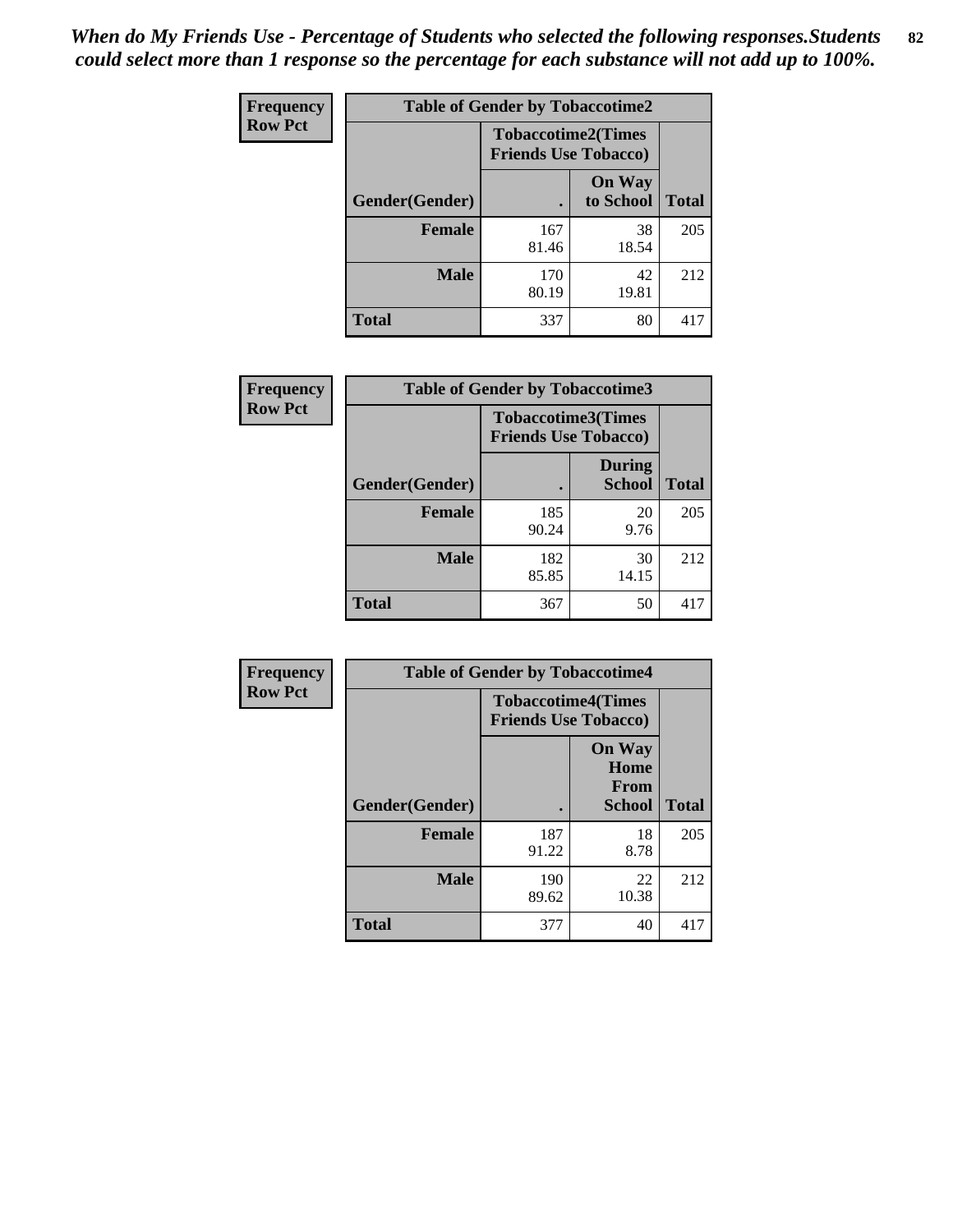| Frequency      | <b>Table of Gender by Tobaccotime5</b> |              |                                                          |              |  |
|----------------|----------------------------------------|--------------|----------------------------------------------------------|--------------|--|
| <b>Row Pct</b> |                                        |              | <b>Tobaccotime5(Times</b><br><b>Friends Use Tobacco)</b> |              |  |
|                | <b>Gender</b> (Gender)                 |              | Weeknights                                               | <b>Total</b> |  |
|                | <b>Female</b>                          | 139<br>67.80 | 66<br>32.20                                              | 205          |  |
|                | <b>Male</b>                            | 145<br>68.40 | 67<br>31.60                                              | 212          |  |
|                | <b>Total</b>                           | 284          | 133                                                      | 417          |  |

| Frequency      | <b>Table of Gender by Tobaccotime6</b> |                                                          |              |              |
|----------------|----------------------------------------|----------------------------------------------------------|--------------|--------------|
| <b>Row Pct</b> |                                        | <b>Tobaccotime6(Times</b><br><b>Friends Use Tobacco)</b> |              |              |
|                | Gender(Gender)                         |                                                          | Weekends     | <b>Total</b> |
|                | Female                                 | 114<br>55.61                                             | 91<br>44.39  | 205          |
|                | <b>Male</b>                            | 109<br>51.42                                             | 103<br>48.58 | 212          |
|                | <b>Total</b>                           | 223                                                      | 194          | 417          |

| <b>Frequency</b> | <b>Table of Gender by Marijuanatime1</b> |                                                               |             |              |
|------------------|------------------------------------------|---------------------------------------------------------------|-------------|--------------|
| <b>Row Pct</b>   |                                          | <b>Marijuanatime1(Times</b><br><b>Friends Use Marijuana</b> ) |             |              |
|                  | Gender(Gender)                           |                                                               | Do Not Use  | <b>Total</b> |
|                  | <b>Female</b>                            | 110<br>53.66                                                  | 95<br>46.34 | 205          |
|                  | <b>Male</b>                              | 135<br>63.68                                                  | 77<br>36.32 | 212          |
|                  | <b>Total</b>                             | 245                                                           | 172         | 417          |

| <b>Frequency</b> | <b>Table of Gender by Marijuanatime2</b> |                                                               |                            |              |
|------------------|------------------------------------------|---------------------------------------------------------------|----------------------------|--------------|
| <b>Row Pct</b>   |                                          | <b>Marijuanatime2(Times</b><br><b>Friends Use Marijuana</b> ) |                            |              |
|                  | Gender(Gender)                           |                                                               | On Way to<br><b>School</b> | <b>Total</b> |
|                  | Female                                   | 166<br>80.98                                                  | 39<br>19.02                | 205          |
|                  | <b>Male</b>                              | 164<br>77.36                                                  | 48<br>22.64                | 212          |
|                  | <b>Total</b>                             | 330                                                           | 87                         | 417          |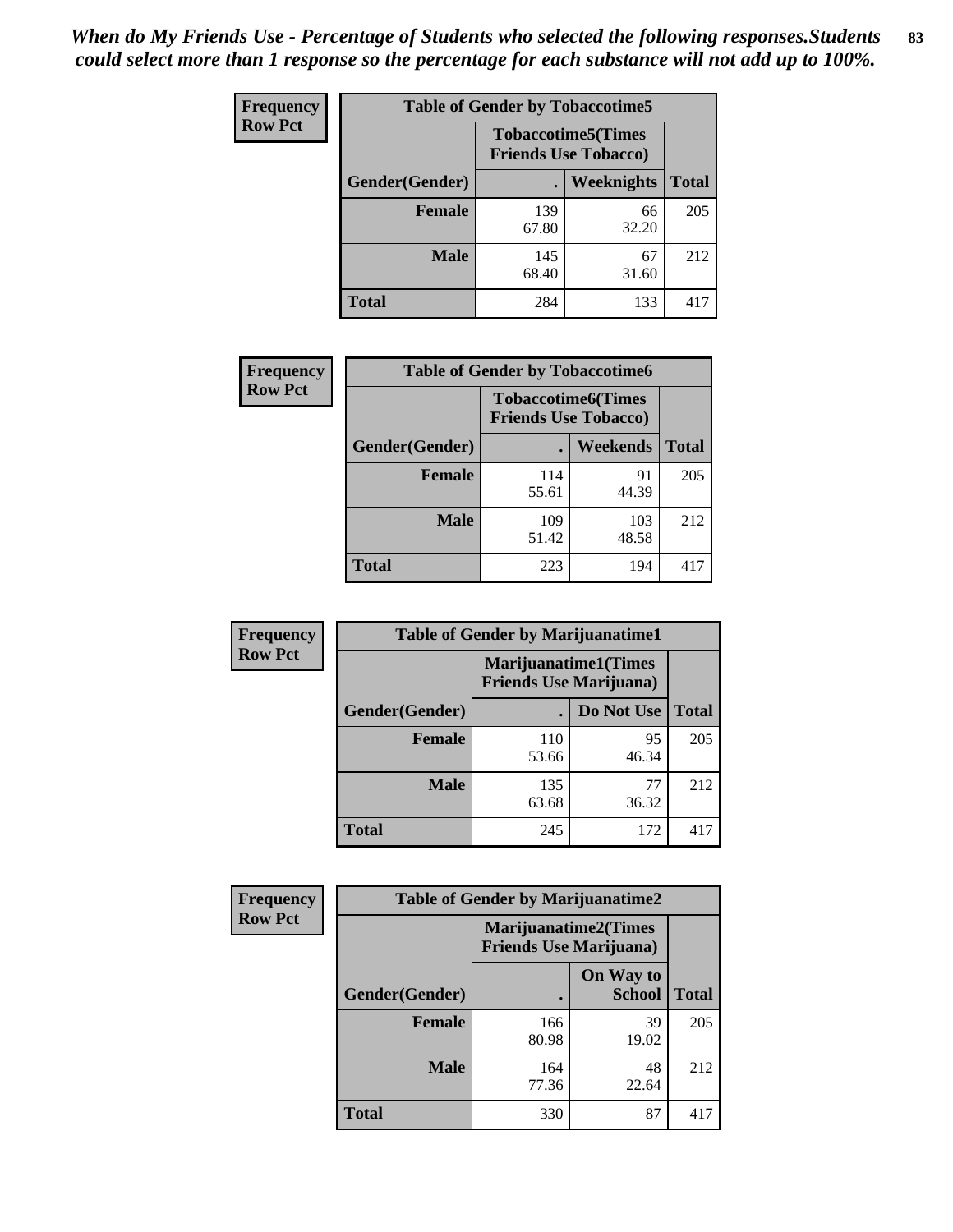*When do My Friends Use - Percentage of Students who selected the following responses.Students could select more than 1 response so the percentage for each substance will not add up to 100%.* **84**

| <b>Frequency</b> | Table of Gender by Marijuanatime3 |                                                        |                                |              |
|------------------|-----------------------------------|--------------------------------------------------------|--------------------------------|--------------|
| <b>Row Pct</b>   |                                   | Marijuanatime3(Times<br><b>Friends Use Marijuana</b> ) |                                |              |
|                  | Gender(Gender)                    |                                                        | <b>During</b><br><b>School</b> | <b>Total</b> |
|                  | <b>Female</b>                     | 174<br>84.88                                           | 31<br>15.12                    | 205          |
|                  | <b>Male</b>                       | 179<br>84.43                                           | 33<br>15.57                    | 212          |
|                  | <b>Total</b>                      | 353                                                    | 64                             | 417          |

| Frequency      | <b>Table of Gender by Marijuanatime4</b> |                                |                                                       |              |
|----------------|------------------------------------------|--------------------------------|-------------------------------------------------------|--------------|
| <b>Row Pct</b> |                                          | <b>Friends Use Marijuana</b> ) | <b>Marijuanatime4(Times</b>                           |              |
|                | <b>Gender</b> (Gender)                   |                                | <b>On Way</b><br>Home<br><b>From</b><br><b>School</b> | <b>Total</b> |
|                | <b>Female</b>                            | 161<br>78.54                   | 44<br>21.46                                           | 205          |
|                | <b>Male</b>                              | 162<br>76.42                   | 50<br>23.58                                           | 212          |
|                | <b>Total</b>                             | 323                            | 94                                                    | 417          |

| Frequency      | <b>Table of Gender by Marijuanatime5</b> |                                                                |                   |              |
|----------------|------------------------------------------|----------------------------------------------------------------|-------------------|--------------|
| <b>Row Pct</b> |                                          | <b>Marijuanatime5</b> (Times<br><b>Friends Use Marijuana</b> ) |                   |              |
|                | Gender(Gender)                           |                                                                | <b>Weeknights</b> | <b>Total</b> |
|                | <b>Female</b>                            | 126<br>61.46                                                   | 79<br>38.54       | 205          |
|                | <b>Male</b>                              | 125<br>58.96                                                   | 87<br>41.04       | 212          |
|                | <b>Total</b>                             | 251                                                            | 166               | 417          |

| Frequency      | <b>Table of Gender by Marijuanatime6</b> |                                                        |                 |              |  |
|----------------|------------------------------------------|--------------------------------------------------------|-----------------|--------------|--|
| <b>Row Pct</b> |                                          | Marijuanatime6(Times<br><b>Friends Use Marijuana</b> ) |                 |              |  |
|                | Gender(Gender)                           |                                                        | <b>Weekends</b> | <b>Total</b> |  |
|                | <b>Female</b>                            | 83<br>40.49                                            | 122<br>59.51    | 205          |  |
|                | <b>Male</b>                              | 75<br>35.38                                            | 137<br>64.62    | 212          |  |
|                | <b>Total</b>                             | 158                                                    | 259             | 417          |  |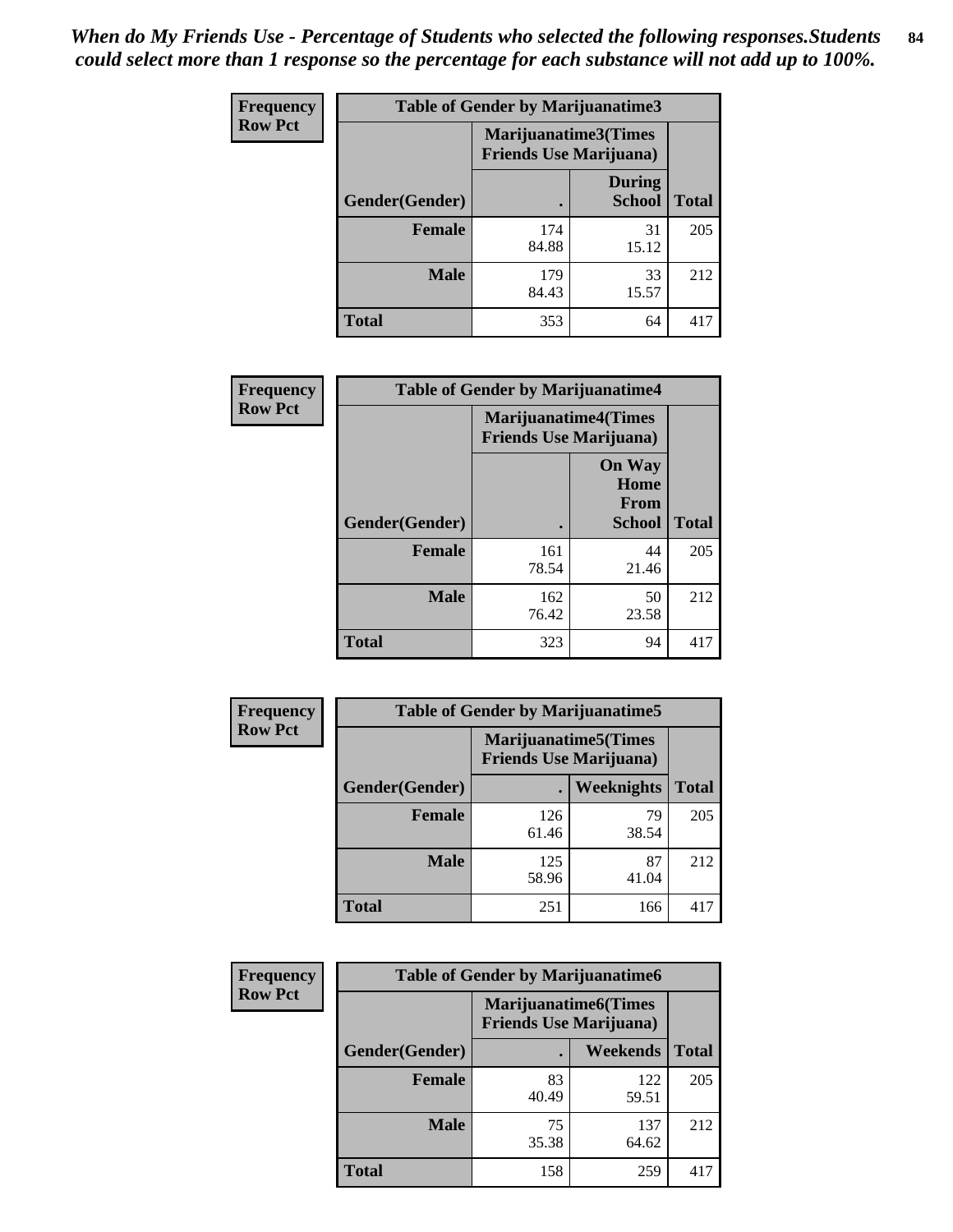*When do My Friends Use - Percentage of Students who selected the following responses.Students could select more than 1 response so the percentage for each substance will not add up to 100%.* **85**

| <b>Frequency</b> | <b>Table of Gender by Otherdrugtime1</b> |                                                    |                              |     |  |
|------------------|------------------------------------------|----------------------------------------------------|------------------------------|-----|--|
| <b>Row Pct</b>   |                                          | <b>Friends Use Other</b><br><b>Illegal Drugs</b> ) | <b>Otherdrugtime1</b> (Times |     |  |
|                  | Gender(Gender)                           |                                                    | Do Not Use   Total           |     |  |
|                  | <b>Female</b>                            | 67<br>32.68                                        | 138<br>67.32                 | 205 |  |
|                  | <b>Male</b>                              | 74<br>34.91                                        | 138<br>65.09                 | 212 |  |
|                  | <b>Total</b>                             | 141                                                | 276                          | 417 |  |

| <b>Frequency</b> | <b>Table of Gender by Otherdrugtime2</b> |                                                                                   |                            |              |
|------------------|------------------------------------------|-----------------------------------------------------------------------------------|----------------------------|--------------|
| <b>Row Pct</b>   |                                          | <b>Otherdrugtime2(Times</b><br><b>Friends Use Other</b><br><b>Illegal Drugs</b> ) |                            |              |
|                  | Gender(Gender)                           |                                                                                   | On Way to<br><b>School</b> | <b>Total</b> |
|                  | <b>Female</b>                            | 185<br>90.24                                                                      | 20<br>9.76                 | 205          |
|                  | <b>Male</b>                              | 195<br>91.98                                                                      | 17<br>8.02                 | 212          |
|                  | <b>Total</b>                             | 380                                                                               | 37                         | 417          |

| Frequency      | <b>Table of Gender by Otherdrugtime3</b> |                        |                                                  |              |
|----------------|------------------------------------------|------------------------|--------------------------------------------------|--------------|
| <b>Row Pct</b> |                                          | <b>Illegal Drugs</b> ) | Otherdrugtime3(Times<br><b>Friends Use Other</b> |              |
|                | Gender(Gender)                           |                        | <b>During</b><br><b>School</b>                   | <b>Total</b> |
|                | <b>Female</b>                            | 184<br>89.76           | 21<br>10.24                                      | 205          |
|                | <b>Male</b>                              | 197<br>92.92           | 15<br>7.08                                       | 212          |
|                | <b>Total</b>                             | 381                    | 36                                               | 417          |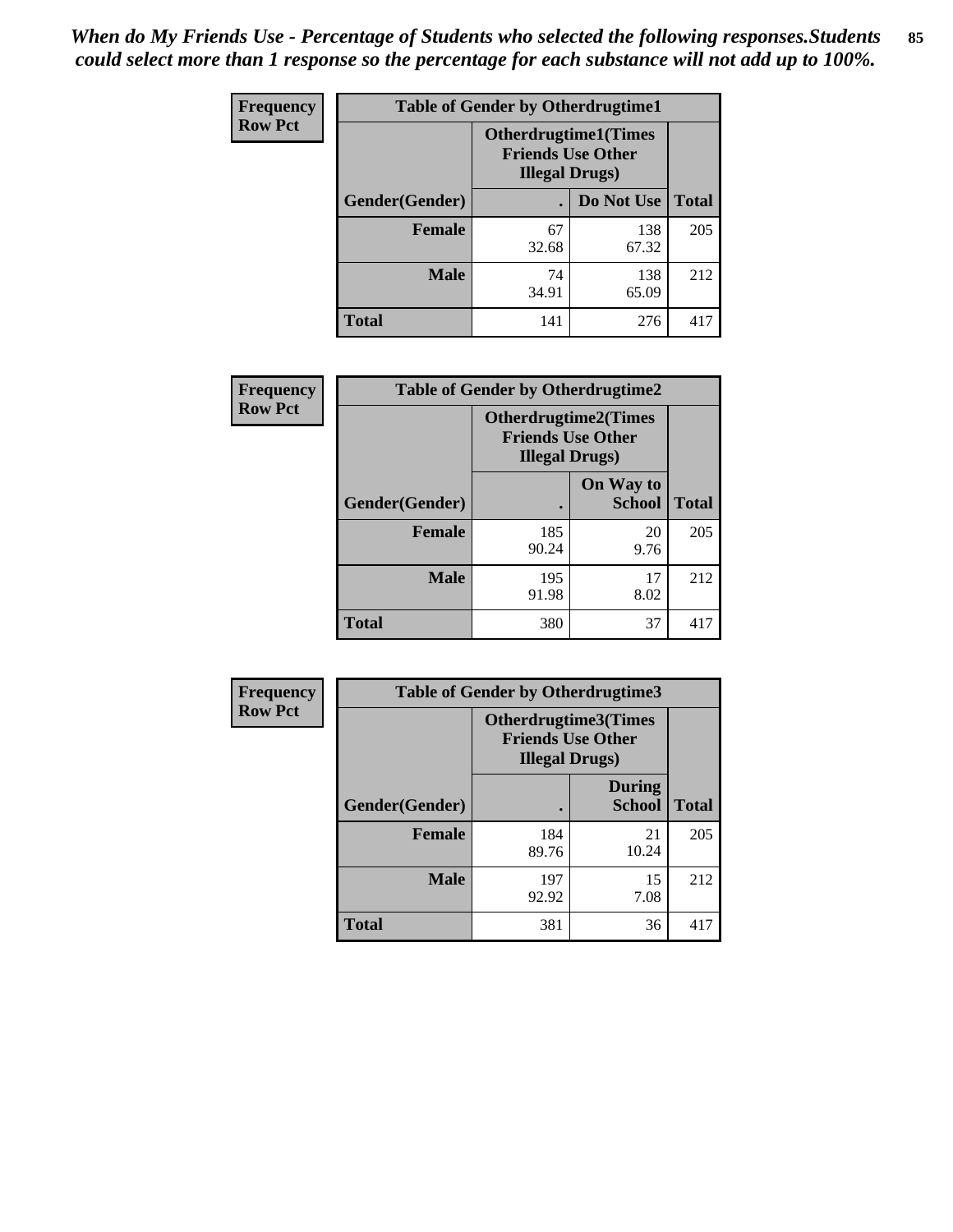*When do My Friends Use - Percentage of Students who selected the following responses.Students could select more than 1 response so the percentage for each substance will not add up to 100%.* **86**

| <b>Frequency</b> | <b>Table of Gender by Otherdrugtime4</b> |                                                    |                                                |              |
|------------------|------------------------------------------|----------------------------------------------------|------------------------------------------------|--------------|
| <b>Row Pct</b>   |                                          | <b>Friends Use Other</b><br><b>Illegal Drugs</b> ) | <b>Otherdrugtime4(Times</b>                    |              |
|                  | Gender(Gender)                           |                                                    | <b>On Way</b><br>Home<br><b>From</b><br>School | <b>Total</b> |
|                  | <b>Female</b>                            | 188<br>91.71                                       | 17<br>8.29                                     | 205          |
|                  | <b>Male</b>                              | 192<br>90.57                                       | 20<br>9.43                                     | 212          |
|                  | <b>Total</b>                             | 380                                                | 37                                             | 417          |

| Frequency      | <b>Table of Gender by Otherdrugtime5</b> |                                                                                    |             |              |
|----------------|------------------------------------------|------------------------------------------------------------------------------------|-------------|--------------|
| <b>Row Pct</b> |                                          | <b>Otherdrugtime5</b> (Times<br><b>Friends Use Other</b><br><b>Illegal Drugs</b> ) |             |              |
|                | Gender(Gender)                           |                                                                                    | Weeknights  | <b>Total</b> |
|                | <b>Female</b>                            | 166<br>80.98                                                                       | 39<br>19.02 | 205          |
|                | <b>Male</b>                              | 172<br>81.13                                                                       | 40<br>18.87 | 212          |
|                | <b>Total</b>                             | 338                                                                                | 79          | 417          |

| <b>Frequency</b> | <b>Table of Gender by Otherdrugtime6</b> |                                                                                   |             |              |
|------------------|------------------------------------------|-----------------------------------------------------------------------------------|-------------|--------------|
| <b>Row Pct</b>   |                                          | <b>Otherdrugtime6(Times</b><br><b>Friends Use Other</b><br><b>Illegal Drugs</b> ) |             |              |
|                  | Gender(Gender)                           |                                                                                   | Weekends    | <b>Total</b> |
|                  | <b>Female</b>                            | 130<br>63.41                                                                      | 75<br>36.59 | 205          |
|                  | <b>Male</b>                              | 132<br>62.26                                                                      | 80<br>37.74 | 212          |
|                  | <b>Total</b>                             | 262                                                                               | 155         | 417          |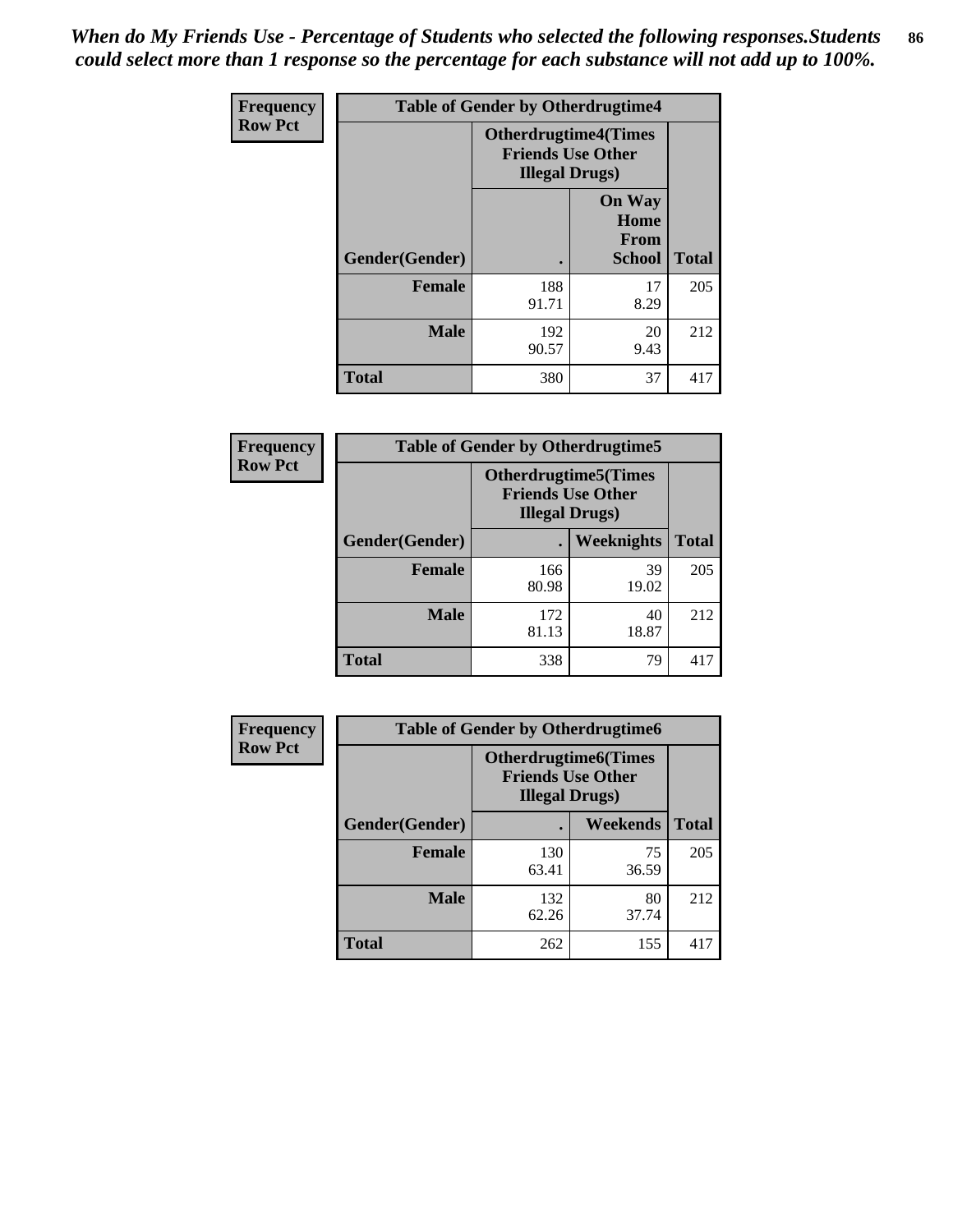## *Other Questions* **87**

| <b>Frequency</b> | <b>Table of Gender by Educationalcohol</b> |                                                                                                                                       |                |              |  |
|------------------|--------------------------------------------|---------------------------------------------------------------------------------------------------------------------------------------|----------------|--------------|--|
| <b>Row Pct</b>   |                                            | <b>Educationalcohol</b> (I<br>have been taught<br>about alcohol,<br>tobacco,<br>and other drugs<br>within the last year<br>at school) |                |              |  |
|                  | Gender(Gender)                             | <b>Yes</b>                                                                                                                            | N <sub>0</sub> | <b>Total</b> |  |
|                  | <b>Female</b>                              | 168<br>81.95                                                                                                                          | 37<br>18.05    | 205          |  |
|                  | <b>Male</b>                                | 158<br>74.53                                                                                                                          | 54<br>25.47    | 212          |  |
|                  | <b>Total</b>                               | 326                                                                                                                                   | 91             | 417          |  |

| Frequency      | <b>Table of Gender by Rodedrinking</b> |                                                                                                                     |                |              |  |
|----------------|----------------------------------------|---------------------------------------------------------------------------------------------------------------------|----------------|--------------|--|
| <b>Row Pct</b> |                                        | Rodedrinking(In<br>the past 30 days I<br>have ridden in a<br>car with a driver<br>who had been<br>drinking alcohol) |                |              |  |
|                | Gender(Gender)                         | Yes                                                                                                                 | N <sub>0</sub> | <b>Total</b> |  |
|                | <b>Female</b>                          | 42<br>20.49                                                                                                         | 163<br>79.51   | 205          |  |
|                | <b>Male</b>                            | 43<br>20.28                                                                                                         | 169<br>79.72   | 212          |  |
|                | <b>Total</b>                           | 85                                                                                                                  | 332            | 417          |  |

| Frequency      | <b>Table of Gender by Drugsschool</b> |                                                                                                                                     |                |              |  |
|----------------|---------------------------------------|-------------------------------------------------------------------------------------------------------------------------------------|----------------|--------------|--|
| <b>Row Pct</b> |                                       | <b>Drugsschool</b> (During<br>the past 12 months,<br>I have been offered,<br>sold,<br>or given illegal drugs<br>on school property) |                |              |  |
|                | Gender(Gender)                        | <b>Yes</b>                                                                                                                          | N <sub>0</sub> | <b>Total</b> |  |
|                | <b>Female</b>                         | 49<br>23.90                                                                                                                         | 156<br>76.10   | 205          |  |
|                | <b>Male</b>                           | 68<br>32.08                                                                                                                         | 144<br>67.92   | 212          |  |
|                | <b>Total</b>                          | 117                                                                                                                                 | 300            | 417          |  |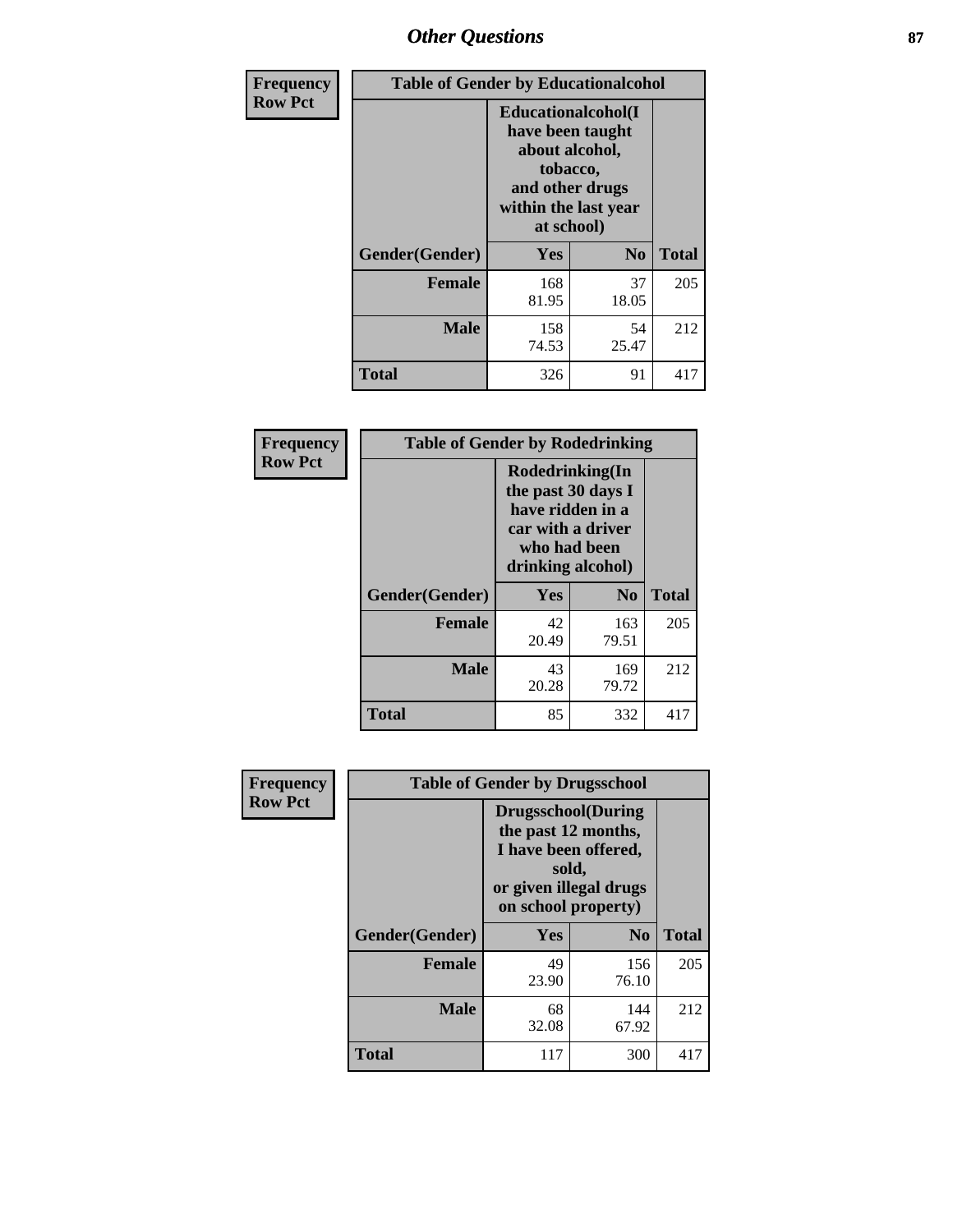### *Other Questions* **88**

**Frequency Row Pct**

| <b>Table of Gender by Bingedrinking</b> |                         |                                                                                                         |                   |                   |                        |                               |                        |              |
|-----------------------------------------|-------------------------|---------------------------------------------------------------------------------------------------------|-------------------|-------------------|------------------------|-------------------------------|------------------------|--------------|
|                                         |                         | Bingedrinking(I have drunk five or more<br>drinks of alcohol at one sitting during the<br>last 30 days) |                   |                   |                        |                               |                        |              |
| <b>Gender</b> (Gender)                  | $\bf{0}$<br><b>Days</b> | 1 or<br>days                                                                                            | 3 to<br>5<br>days | 6 to<br>9<br>days | 10<br>to<br>19<br>days | <b>20</b><br>to<br>29<br>days | All<br>30<br>days      | <b>Total</b> |
|                                         |                         |                                                                                                         |                   |                   |                        |                               |                        |              |
| <b>Female</b>                           | 177<br>86.34            | 13<br>6.34                                                                                              | 4<br>1.95         | 3<br>1.46         | 0.49                   | 3<br>1.46                     | 4<br>1.95              | 205          |
| <b>Male</b>                             | 170<br>80.19            | 10<br>4.72                                                                                              | 13<br>6.13        | 3.30              | 4<br>1.89              | 6<br>2.83                     | $\mathfrak{D}$<br>0.94 | 212          |

| Frequency      | <b>Table of Gender by Educationaids</b> |                                                                                                 |                |              |  |
|----------------|-----------------------------------------|-------------------------------------------------------------------------------------------------|----------------|--------------|--|
| <b>Row Pct</b> |                                         | <b>Educationaids</b> (I<br>have been taught<br>about HIV/AIDS<br>at school in the<br>past year) |                |              |  |
|                | Gender(Gender)                          | Yes                                                                                             | $\mathbf{N_0}$ | <b>Total</b> |  |
|                | <b>Female</b>                           | 152<br>74.15                                                                                    | 53<br>25.85    | 205          |  |
|                | <b>Male</b>                             | 157<br>74.06                                                                                    | 55<br>25.94    | 212          |  |
|                | <b>Total</b>                            | 309                                                                                             | 108            | 417          |  |

| <b>Frequency</b> | <b>Table of Gender by Suicideconsider</b> |                 |                |       |  |
|------------------|-------------------------------------------|-----------------|----------------|-------|--|
| <b>Row Pct</b>   |                                           | Suicideconsider |                |       |  |
|                  | Gender(Gender)                            | Yes             | N <sub>0</sub> | Total |  |
|                  | <b>Female</b>                             | 17<br>8.29      | 188<br>91.71   | 205   |  |
|                  | <b>Male</b>                               | 13<br>6.13      | 199<br>93.87   | 212   |  |
|                  | <b>Total</b>                              | 30              | 387            | 417   |  |